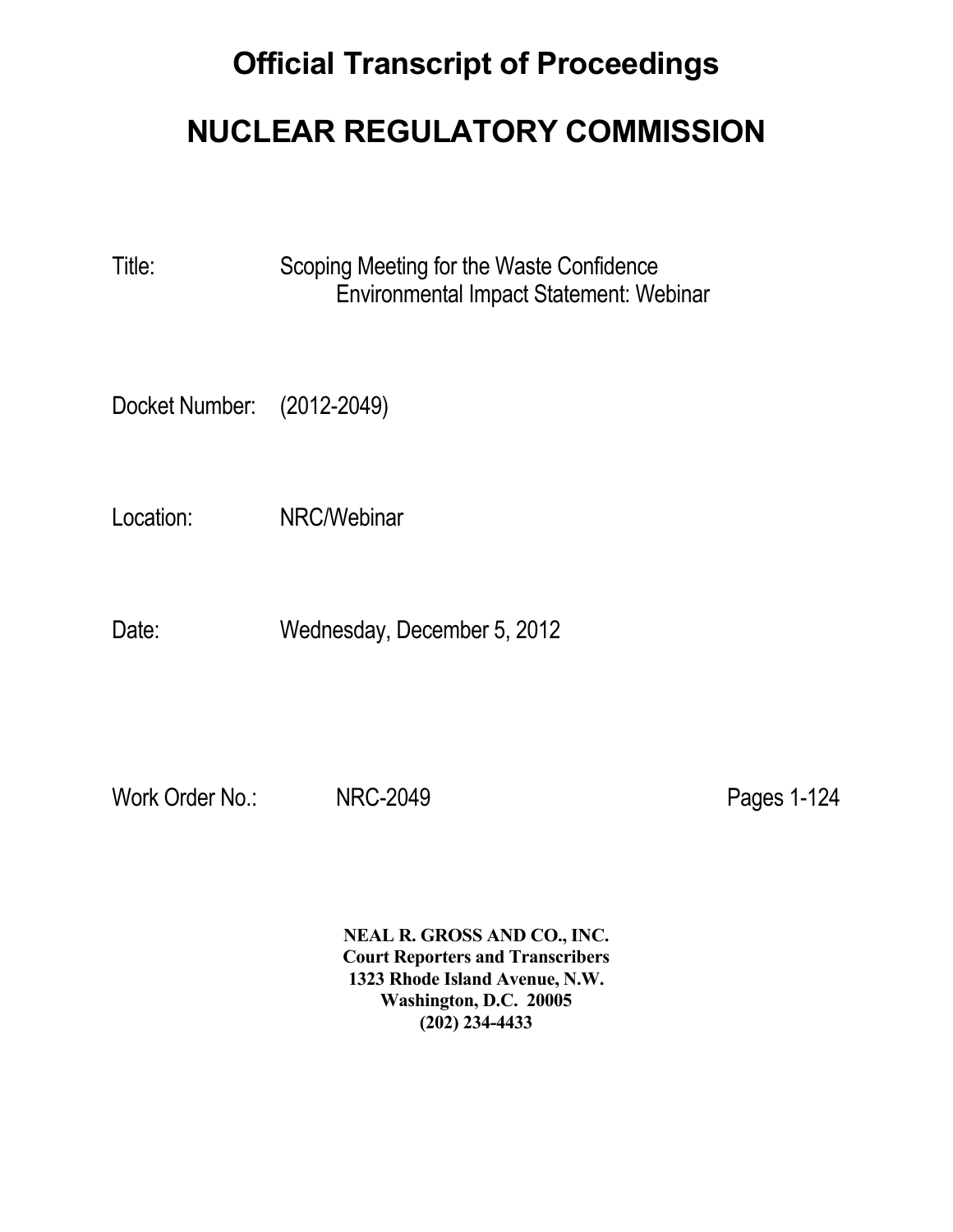|                | 1                                                                                                   |
|----------------|-----------------------------------------------------------------------------------------------------|
| 1              | UNITED STATES OF AMERICA                                                                            |
| $\overline{c}$ | NUCLEAR REGULATORY COMMISSION                                                                       |
| 3              | $+ + + + + +$                                                                                       |
| 4              | SCOPING MEETING FOR THE WASTE CONFIDENCE                                                            |
| 5              | ENVIRONMENTAL IMPACT STATEMENT                                                                      |
| 6              | $+ + + + +$                                                                                         |
| 7              | WEBINAR                                                                                             |
| 8              | $+ + + + + +$                                                                                       |
| 9              | WEDNESDAY                                                                                           |
| 10             | DECEMBER 5, 2012                                                                                    |
| 11             | $+ + + + + +$                                                                                       |
| 12             | ROCKVILLE, MARYLAND                                                                                 |
| 13             | $+ + + + + +$                                                                                       |
| 14             | The Scoping Meeting convened at 1:00 p.m.                                                           |
| 15             | Eastern Standard Time, Chip Cameron, Moderator,                                                     |
| 16             | presiding.                                                                                          |
| 17             | NRC STAFF PRESENT:                                                                                  |
| 18             | CHIP CAMERON, Moderator                                                                             |
| 19             | TISON CAMPBELL                                                                                      |
| 20             | CATHERINE HANEY                                                                                     |
| 21             | MERRI HORN                                                                                          |
| 22             | ESTHER HOUSEMAN                                                                                     |
| 23             | ANDY IMBODEN                                                                                        |
| 24             | MIRIAM JUCKETT, CNWRA                                                                               |
|                |                                                                                                     |
|                | <b>NEAL R. GROSS</b>                                                                                |
|                | COURT REPORTERS AND TRANSCRIBERS                                                                    |
|                | 1323 RHODE ISLAND AVE., N.W.<br>(202) 234-4433<br>WASHINGTON, D.C. 20005-3701<br>www.nealrgross.com |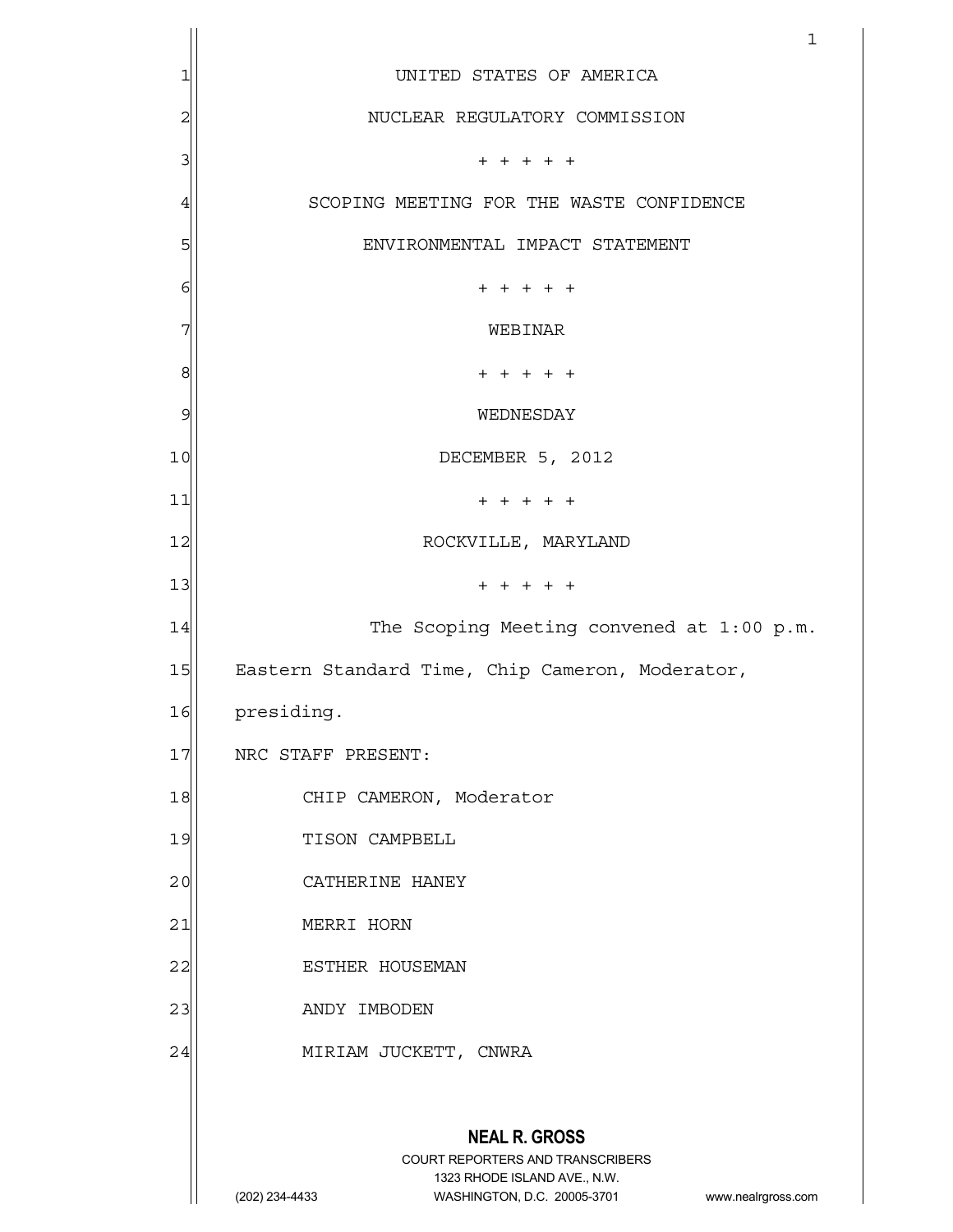|                |                                                                                                                                           | $\overline{2}$     |
|----------------|-------------------------------------------------------------------------------------------------------------------------------------------|--------------------|
| 1              | LISA LONDON                                                                                                                               |                    |
| $\overline{c}$ | SARAH LOPAS                                                                                                                               |                    |
| 3              | TIMOTHY MCCARTIN                                                                                                                          |                    |
| $\overline{4}$ | KEITH MCCONNELL                                                                                                                           |                    |
| 5              | PAUL MICHALAK                                                                                                                             |                    |
| 6              | ALICIA MULLINS                                                                                                                            |                    |
| 7              | T.R. ROWE                                                                                                                                 |                    |
| 8              | CARRIE SAFFORD                                                                                                                            |                    |
| 9              | ANDREW STUYVENBERG                                                                                                                        |                    |
| 10             | MIKE WEBER                                                                                                                                |                    |
| 11             | SUSAN WITTICK                                                                                                                             |                    |
| 12             |                                                                                                                                           |                    |
| 13             | ALSO PRESENT:                                                                                                                             |                    |
| 14             | MARY JAWORSKI                                                                                                                             |                    |
| 15             | KEVIN KAMPS                                                                                                                               |                    |
| 16             | JULIUS KERR                                                                                                                               |                    |
| 17             | MARY LAMPERT                                                                                                                              |                    |
| 18             | GREG LEVINE                                                                                                                               |                    |
| 19             | MARVIN LEWIS                                                                                                                              |                    |
| 20             | THOMAS RIELLY                                                                                                                             |                    |
| 21             | DON SAFER                                                                                                                                 |                    |
| 22             | DAVE SCHNELLING                                                                                                                           |                    |
| 23             | MARGARET SHEEHAN                                                                                                                          |                    |
| 24             | LARRY SHEPARD                                                                                                                             |                    |
|                |                                                                                                                                           |                    |
|                | <b>NEAL R. GROSS</b><br>COURT REPORTERS AND TRANSCRIBERS<br>1323 RHODE ISLAND AVE., N.W.<br>WASHINGTON, D.C. 20005-3701<br>(202) 234-4433 | www.nealrgross.com |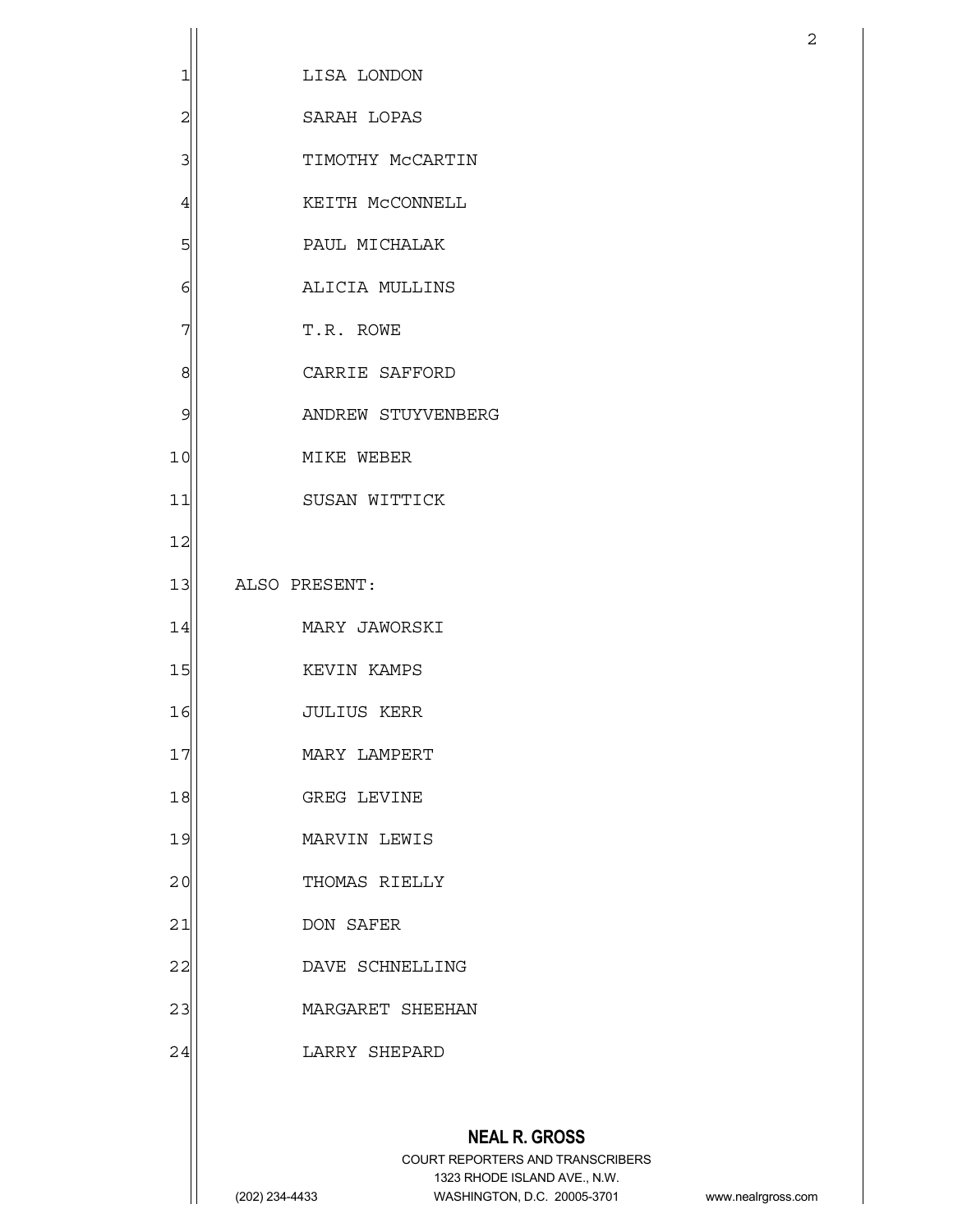|                | 3                                                                                                   |
|----------------|-----------------------------------------------------------------------------------------------------|
| 1              | BARBARA WARREN                                                                                      |
| $\overline{c}$ | LOU ZELLER                                                                                          |
| 3              | PROCEEDINGS                                                                                         |
| $\overline{4}$ | 1:00 p.m.                                                                                           |
| 5              | MODERATOR CAMERON: Good afternoon                                                                   |
| 6              | everybody. My name is Chip Cameron and I'd like to                                                  |
| 7              | thank you and welcome you to the Nuclear Regulatory                                                 |
| 8              | Commission, the NRC's Webinar on the Scope of the                                                   |
| 9              | Environmental Impact Statement for the Waste                                                        |
| 10             | Confidence Rule Making.                                                                             |
| 11             | And it's my pleasure to serve as your                                                               |
| 12             | Facilitator today for this Webinar, and in that role                                                |
| 13             | I'll try to help all of you to have a productive                                                    |
| 14             | meeting today.                                                                                      |
| 15             | I just want to spend a few minutes on                                                               |
| 16             | meeting process so that you all know what to expect                                                 |
| 17             | this afternoon and I'd like to talk about the                                                       |
| 18             | objectives for the meeting.                                                                         |
| 19             | The format for the meeting, some simple                                                             |
| 20             | ground rules to allow us to have a productive                                                       |
| 21             | meeting. Go over the agenda with you and introduce                                                  |
| 22             | the NRC staff that will be talking to you today.                                                    |
| 23             | In terms of objectives for the meeting,                                                             |
| 24             | there's two objectives. The first is to make sure                                                   |
|                |                                                                                                     |
|                | <b>NEAL R. GROSS</b>                                                                                |
|                | <b>COURT REPORTERS AND TRANSCRIBERS</b>                                                             |
|                | 1323 RHODE ISLAND AVE., N.W.<br>(202) 234-4433<br>WASHINGTON, D.C. 20005-3701<br>www.nealrgross.com |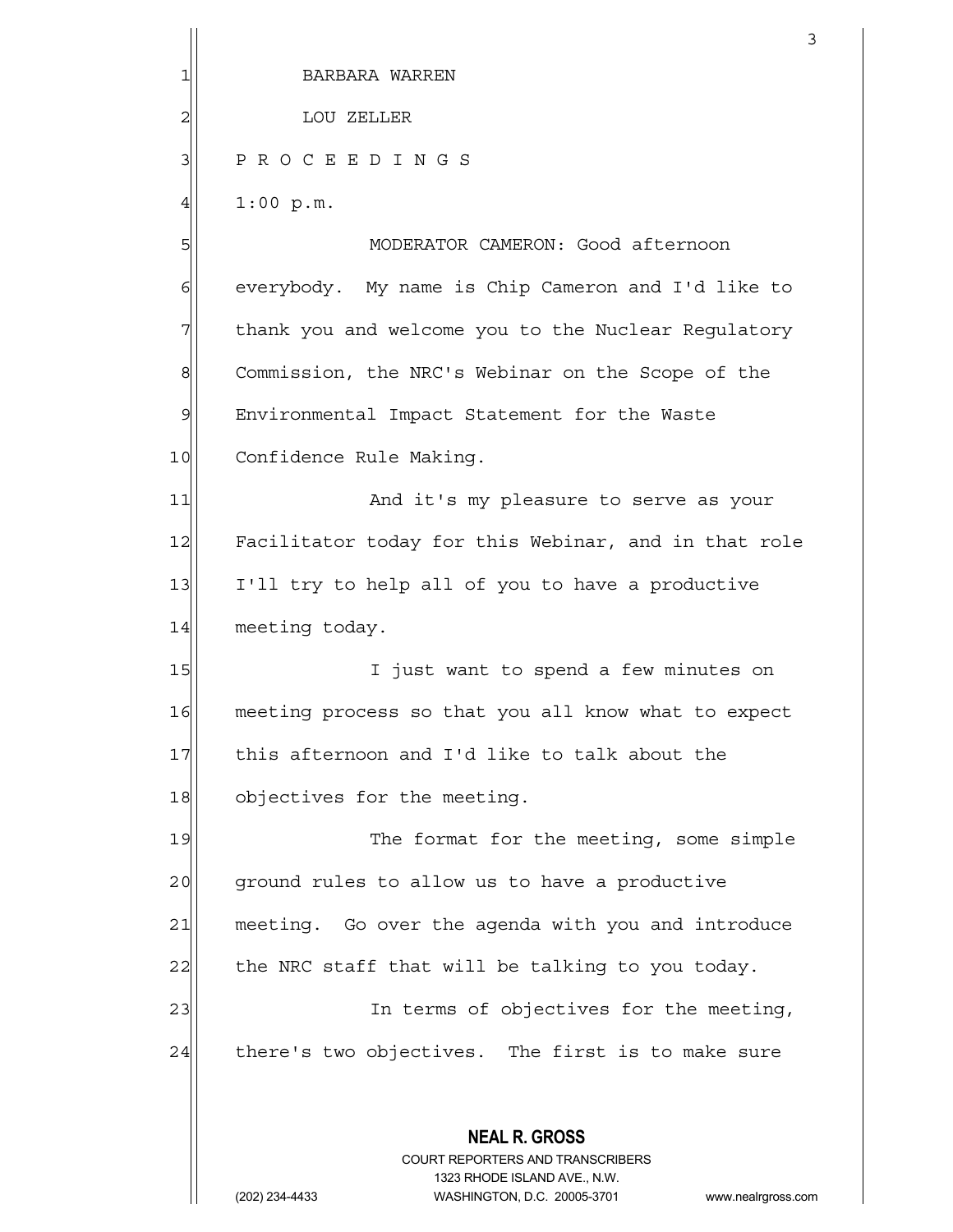4 1 that the NRC provides you with clear information on 2 | the Environmental Impact Statement process and 3 3 approach for Waste Confidence. 4 And the second objective is to give all 5 5 of you an opportunity to present your 6 6 recommendations, your advice, your concerns, to the 7 | NRC staff on the scope of the Environmental Impact 8 Statement and on the Environmental Impact Statement 9 process. 10 The staff is also soliciting written 11 comments on these issues and you'll hear more about 12 how to submit written comments. But be assured that 13 anything that you offer today, during the Webinar, 14 will carry the same weight as written comments. 15 And, of course, you're free to submit 16 written comments even though you speak to us today 17 with comments. The format is a very simple format. 18 We're going to begin with four brief NRC staff 19 presentations and then we're going to open it up for 20 discussion with all of you. And I'll go over the 21 agenda in a minute. Two notes here. There's another 22 Webinar tomorrow evening from 9:00 p.m. to midnight, 23 eastern time. 24 And I believe that the call in number is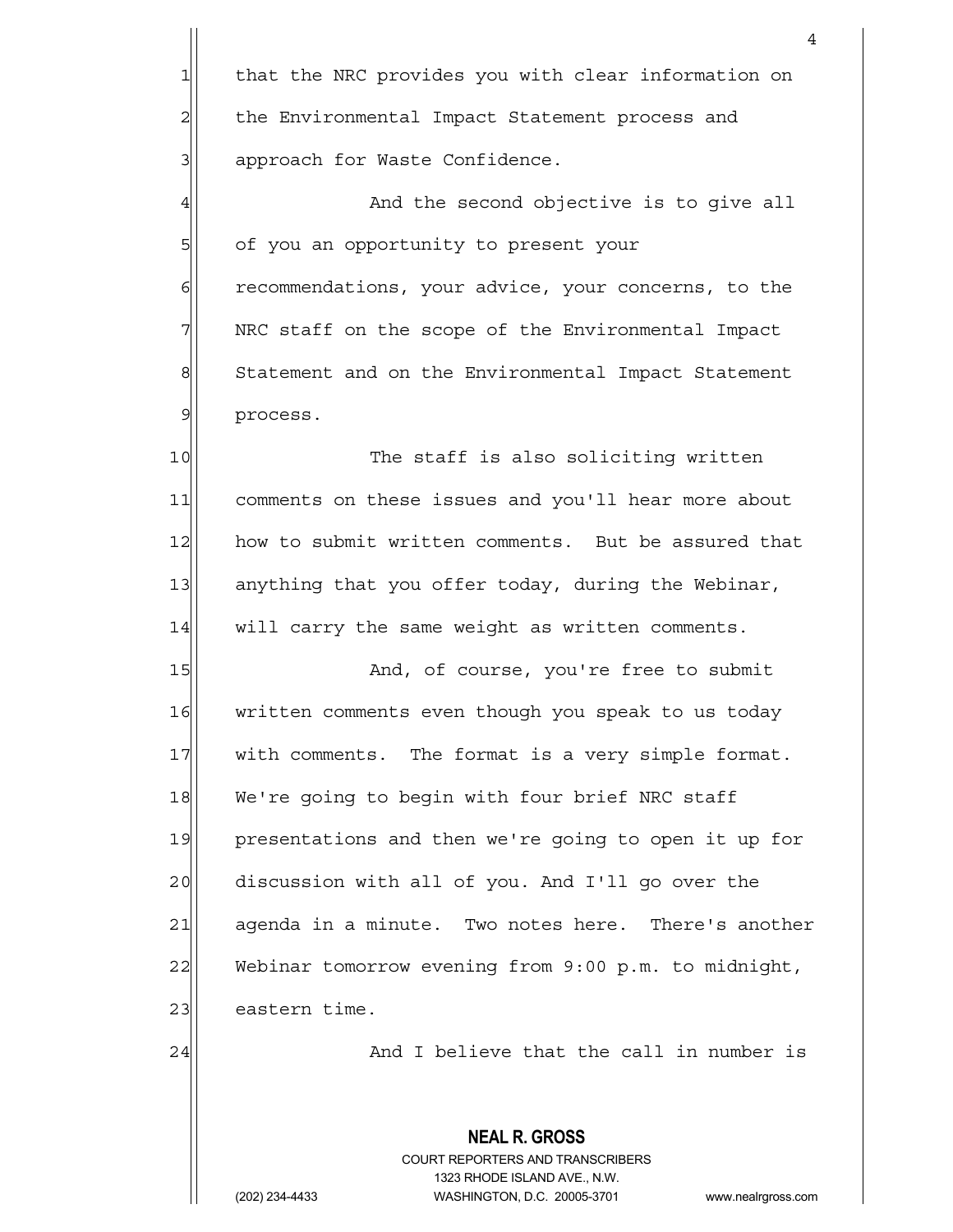$1$  the same as it is for today.

 **NEAL R. GROSS** 2 There were two previous public meetings  $3$  and I believe the transcripts are available from 4 those meetings and the staff will tell you how to get  $5$  those. We're also taking a transcript today. 6 We have Charles Morrison who is our 7 Stenographer, who is taking the transcript. In terms  $8$  of the agenda, we're going to start off with an 9 introduction to the Waste Confidence Directorate, 10 which is a new organization at the NRC that's been 11 established to deal with this particular issue. 12 and we have Keith McConnell who is the 13 Director of the Waste Confidence Directorate, who 14 will give that introduction to you. 15 Then we're going to move to some 16 background on Waste Confidence. Where Waste 17 Confidence started, what happened in the recent court 18 case. 19 And we have Lisa London from our Office 20 of General Counsel, who will give you that 21 background. Next we're going to go to the approach 22 that NRC is going to take to scoping and to the 23 development of the Environmental Impact Statement. 24 And we have Paul Michalak who is the

<u>5</u>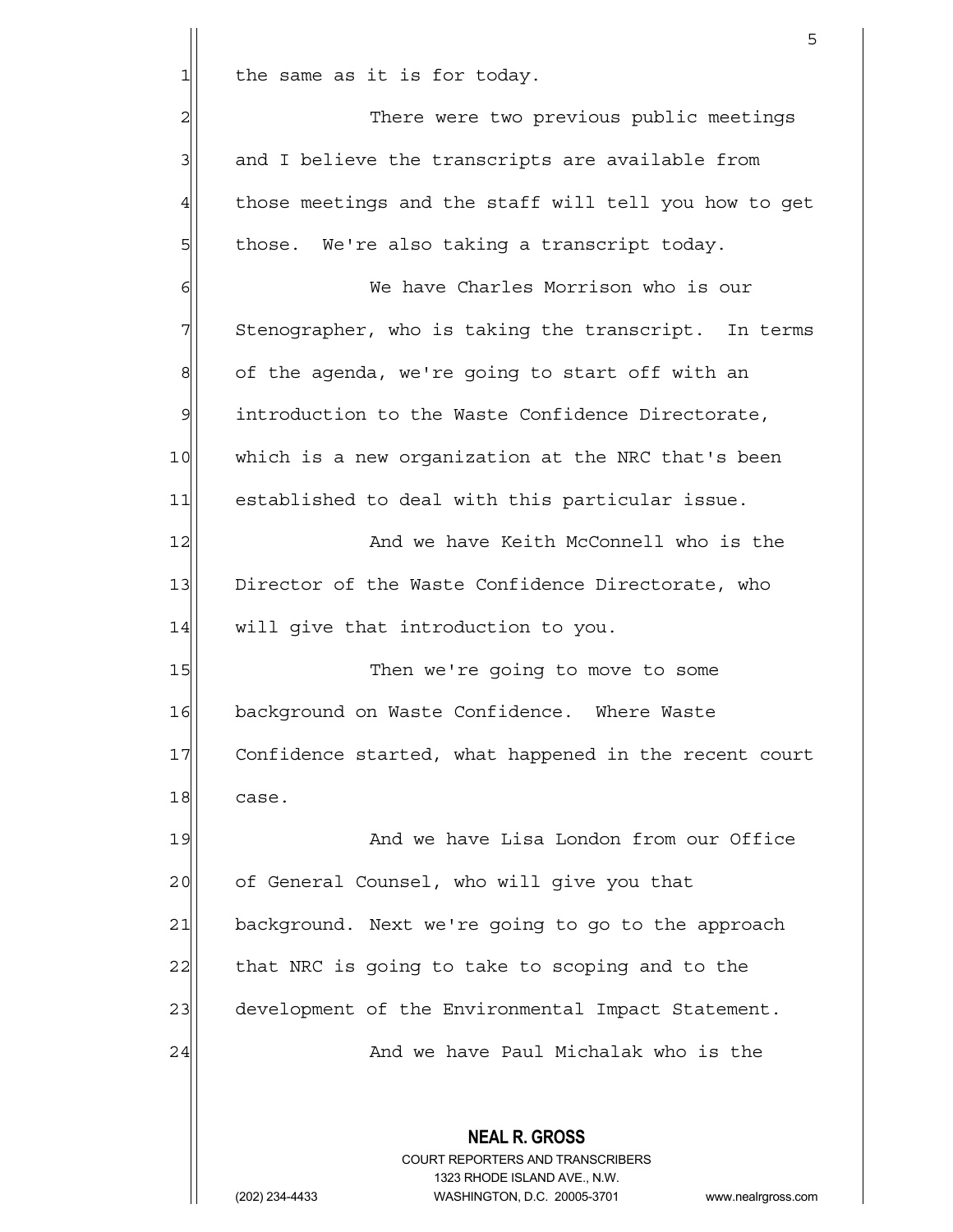|                | 6                                                                                                   |
|----------------|-----------------------------------------------------------------------------------------------------|
| $\mathbf{1}$   | Chief of the Environmental Impact Statement Branch in                                               |
| $\overline{a}$ | the Waste Confidence Directorate, who will talk to                                                  |
| 3              | you on that.                                                                                        |
| 4              | And then finally, and importantly, we're                                                            |
| 5              | going to hear about public participation                                                            |
| 6              | opportunities and we have Andy Imboden, who is the                                                  |
| 7              | Chief of the Communications Planning and Rule Making                                                |
| 8              | Branch in the Waste Confidence Directorate. After                                                   |
| $\mathcal{Q}$  | those presentations, we're going to go out to you                                                   |
| 10             | first, for 20 minutes of questions about the NRC                                                    |
| 11             | process and approach on this.                                                                       |
| 12             | After that 20 minute period, then we're                                                             |
| 13             | going to go to a more formal comment period for all                                                 |
| 14             | of you. I did want to tell you a little bit about                                                   |
| 15             | the staff that will be talking to you today and give                                                |
| 16             | you some biographical material on them.                                                             |
| 17             | I'm going to start with Keith McConnell,                                                            |
| 18             | who's the Director. And he came to the NRC in 1986,                                                 |
| 19             | as a Geologist. He then served on the staff of three                                                |
| 20             | former Chairmen of the NRC Commission, Chairman                                                     |
| 21             | Selin, Chairman Meserve and Chairman Diaz.                                                          |
| 22             | He was the Director of the Commission's                                                             |
| 23             | Adjudicatory Technical Support Program in the Office                                                |
| 24             | of General Counsel. His most recent position, before                                                |
|                |                                                                                                     |
|                | <b>NEAL R. GROSS</b><br><b>COURT REPORTERS AND TRANSCRIBERS</b>                                     |
|                | 1323 RHODE ISLAND AVE., N.W.<br>WASHINGTON, D.C. 20005-3701<br>(202) 234-4433<br>www.nealrgross.com |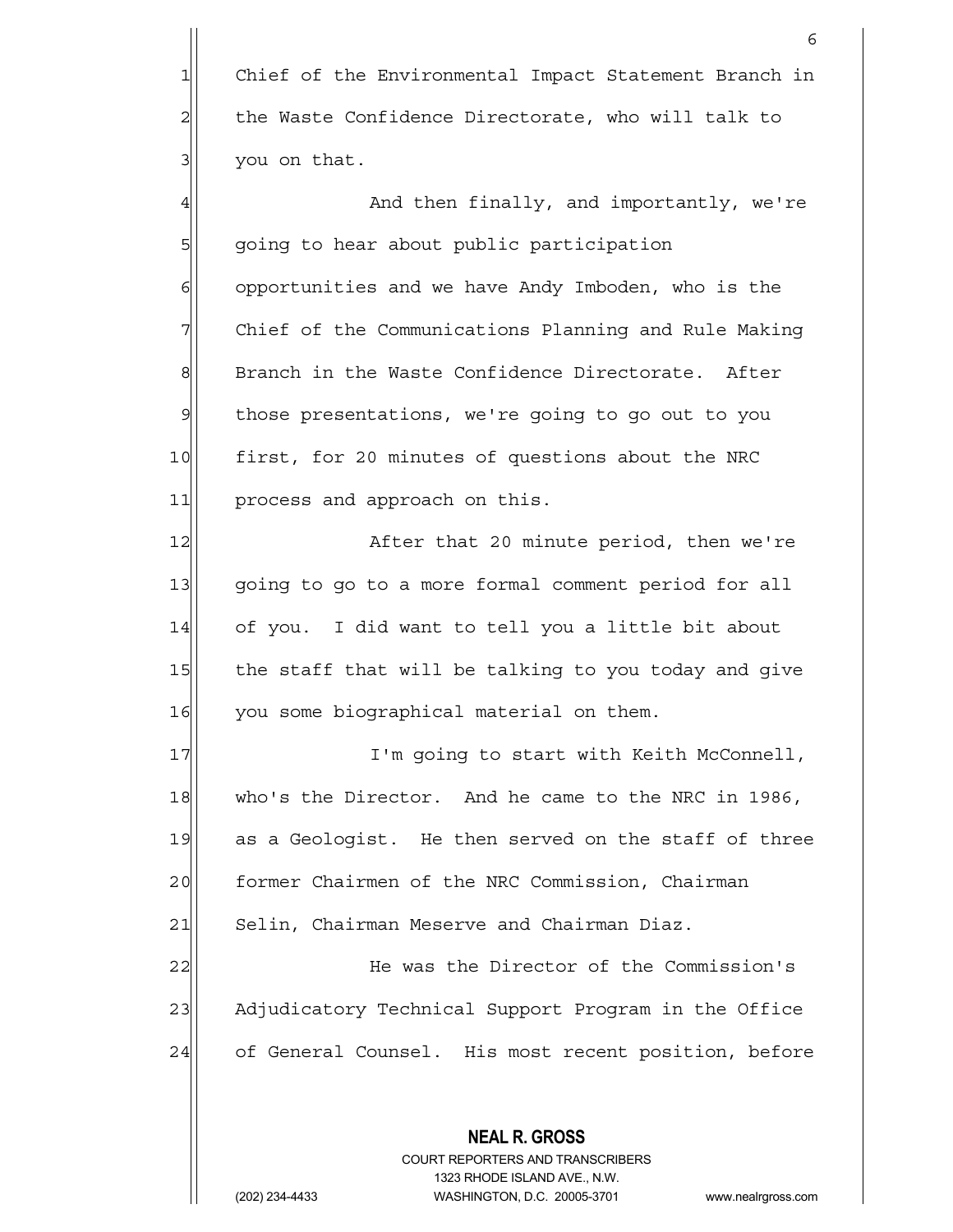1 he became the Director, was the Deputy Director of 2 | the Decommissioning and Uranium Recovery Directorate 3 3 in the NRC's Office of Federal State Materials and 4 Environmental Management, which is often referred to  $5$  as FSME.

7

6 | Gillem In terms of education, he has a 7 | bachelor's in geology from Clemson University. He 8 has a master's in geological sciences from the 9 Virginia Polytechnic Institute, and he has a PhD in 10 geological sciences from the University of South 11 Carolina.

12 Next, Lisa London, from the Office of 13 General Counsel at the NRC. She graduated from Nova 14 Shepard Broad Law School and Vermont Law School. And 15 then she did a legal externship with the Department 16 of Justice's Environmental Enforcement Division.

17 She then spent ten years as an 18 enforcement attorney for the Florida Department of 19 Environmental Protection. And she's been in the 20 Office of General Counsel now for about three years 21 working on radioactive waste issues.

22 Paul Michalak, who will talk to you about 23 the NRC's approach to the Environmental Impact 24 Statement, came to the NRC in 2005, as a Hydrologist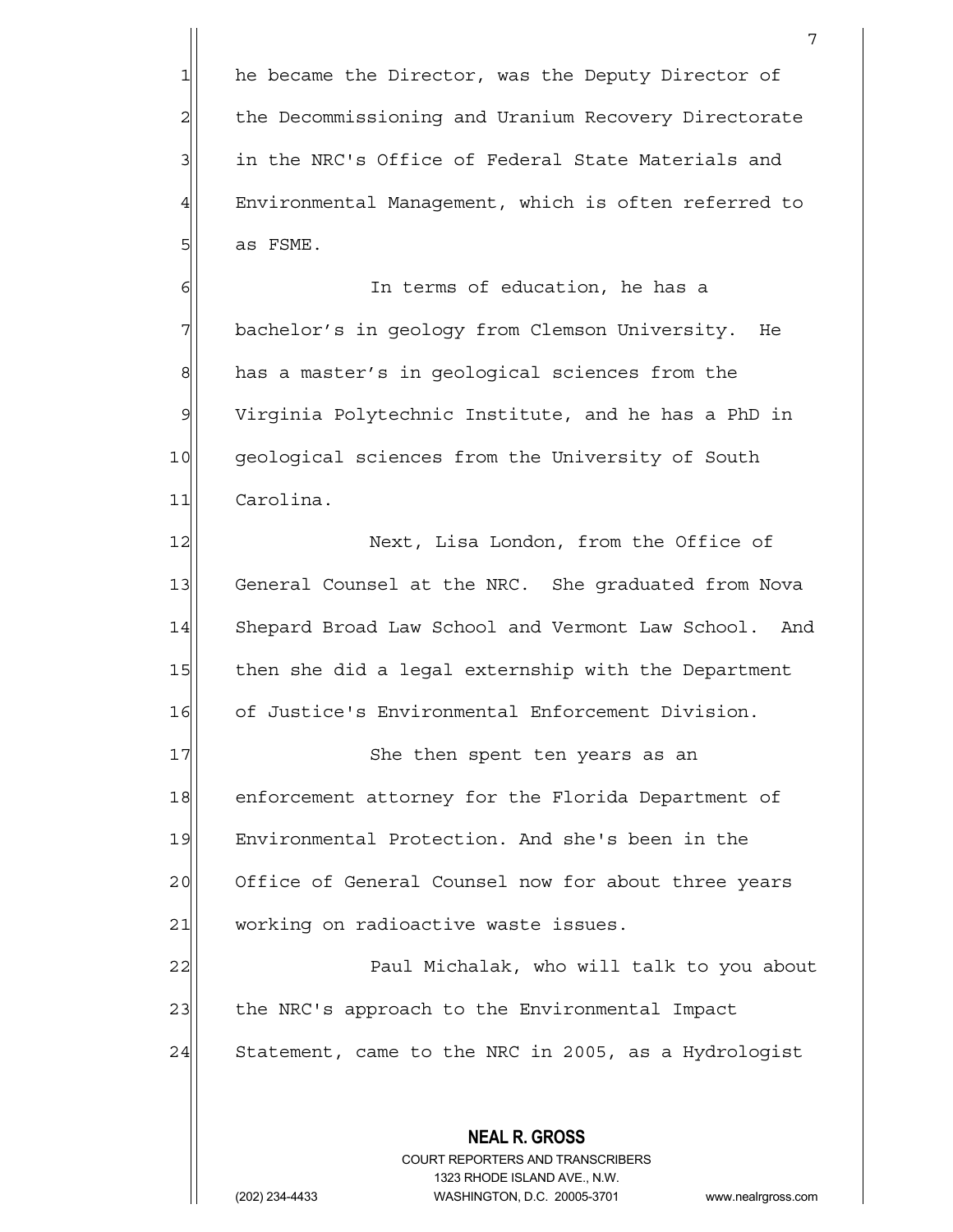1 1 in the Uranium Recovery Program.

2 He also has been a Senior Project Manager 3 3 in NRC's Office of New Reactors, overseeing the 4 preparation of Environmental Impact Statements on the 5 5 license applications the NRC has received to build  $6$  and operate new reactors.

7| But before he came to the NRC, he was an 8 Environmental Consultant. And, in terms of education,  $9$  he has a bachelor's in education from Temple 10 University. He has a master's in hydrology from the 11 New Mexico Institute of Mining and Technology. And 12 our last presenter is going to be Andy Imboden.

13 And Andy began his career with the NRC in  $14$  2004, where he was on the staff of former Chairman 15 Jazcko. He's also been on the staff of the Executive 16 Director for Operations at the NRC.

17 He was Chief of the Environmental Review 18 Branch in the Division of License Renewal in the 19 NRC's Office of Nuclear Reactor Requlation. And 20 these Environmental Impact Statements that he oversaw 21 in that position were on applications to renew the 22 license of an existing, operating reactor.

23 | Before he came to the NRC, he was a 24 Consulting Engineer. And before he came to the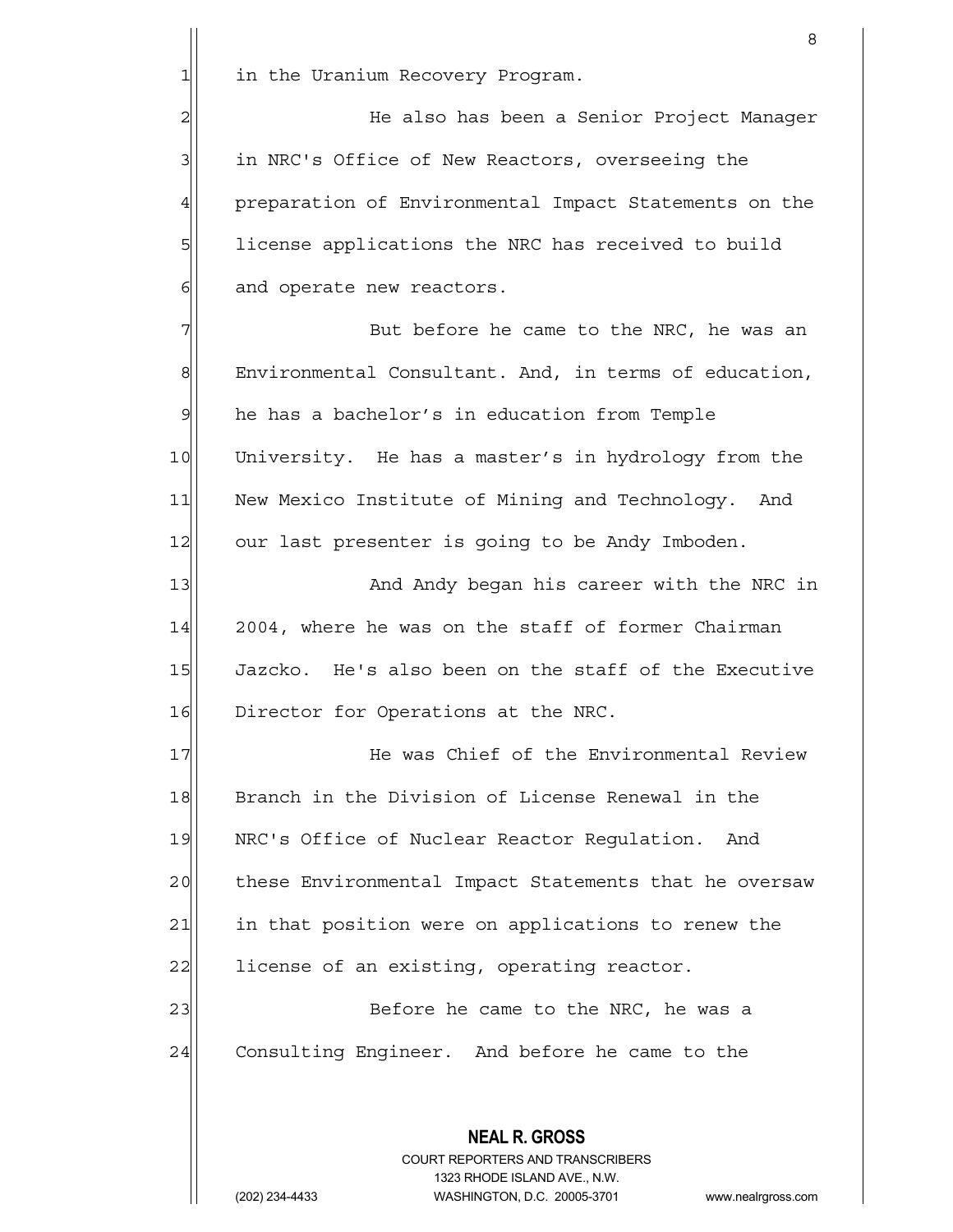**NEAL R. GROSS** COURT REPORTERS AND TRANSCRIBERS 1323 RHODE ISLAND AVE., N.W. 9 1 Directorate, he was on Chairman Macfarlane's staff as 2 | her Materials Policy Advisor. 3 His bachelor's degree is in meteorology  $4$  from Penn State, and he has a master's in 5 | environmental engineering from Clemson University. 6 6 So those are the staff that are going to 7 be speaking to you and I think you can get a sense of 8 their expertise and also the diversity of topics that  $9$  they've addressed in their career at the NRC. 10 In terms of the ground rules for today's 11 Webinar, as I said, they're very simple. Just please 12 hold all your questions until all of the NRC 13 presentations are completed. 14 When we get to the question period, if 15 you press star one, if you want to speak, if you want 16 to ask a question, hit star one and Pat is our 17 Operator today and we'll be able to place you in the 18 discussion. 19 We'll know here in Rockville, who wants 20 to talk. And I will be calling your name, give your  $21$  name to Pat and she will put you on the line. 22 and 1 I'll also try to alert you to who is in 23 the queue to go next, so that you can prepare for  $24$  that. And I would just ask you to be brief in your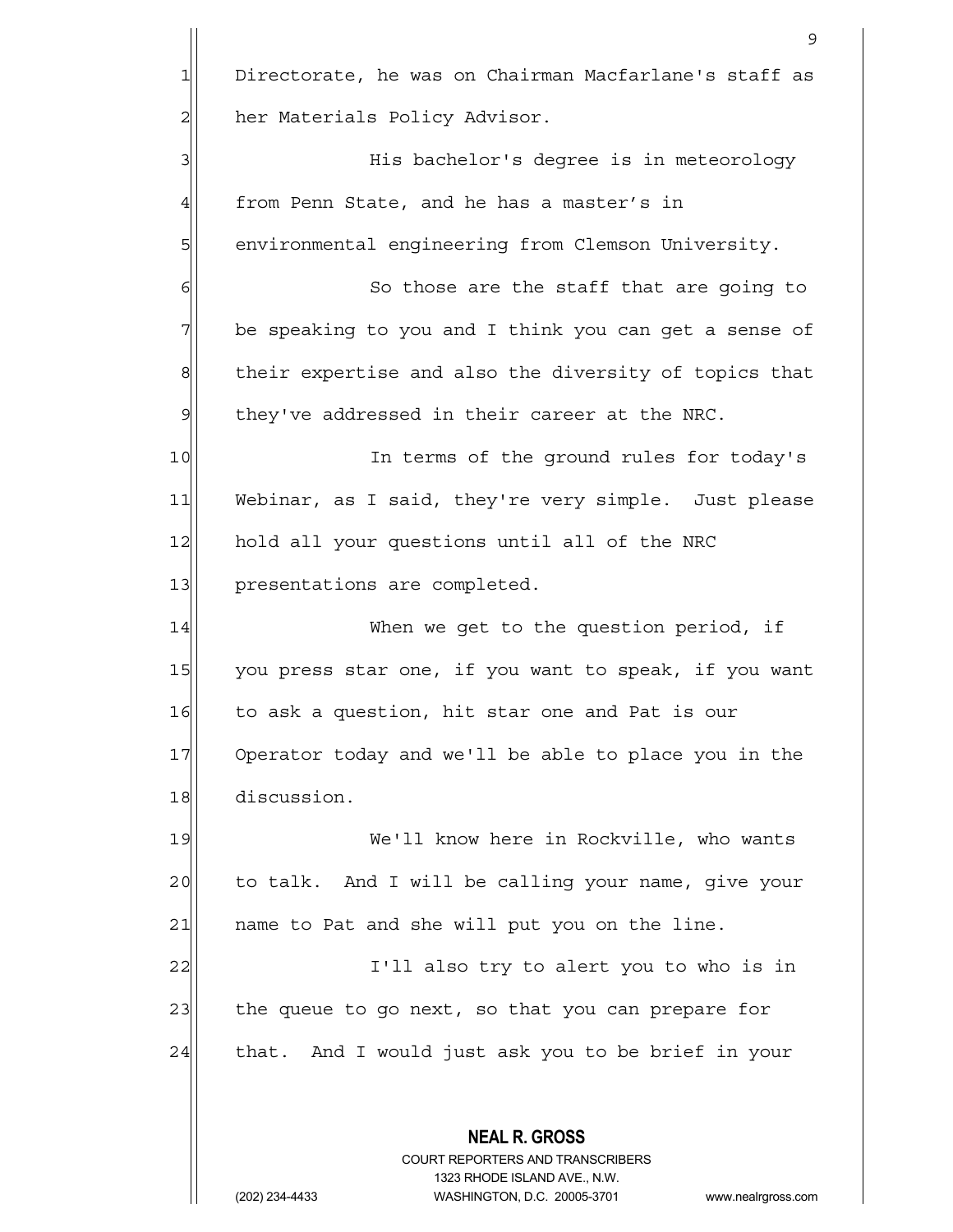**NEAL R. GROSS** COURT REPORTERS AND TRANSCRIBERS 1323 RHODE ISLAND AVE., N.W. 10 1 questions and comments, so that we can make sure that  $2$  we get to everyone who wants to talk today. 3 3 3 I should note that when we get to the  $4$  comment part of the meeting, the NRC staff is going  $5$  to be listening carefully to what you're saying. 6 6 They're not going to be responding to 7 7 your comments, they're going to be listening and 8 sometimes people ask questions during their comments.  $9$  We're not going to be answering questions at that 10 part of the meeting. 11 But the NRC staff will be listening 12 carefully and noting your questions and comments and 13 will address those when they prepare their Scoping 14 Report on this. And I think we're ready to go to our 15 first presentation. And we're going to get to that 16 first presentation soon. 17 And just pardon me for a minute so I can 18 see what's going on here. Okay, I just wanted to 19 tell you that we're having a little technical 20 difficulty here in terms of getting the slides loaded  $21$  for all of you to see. 22 | So if you'll just be patient, we'll be on 23 shortly with Keith McConnell for the first 24 presentation. Okay, we're ready to go and we're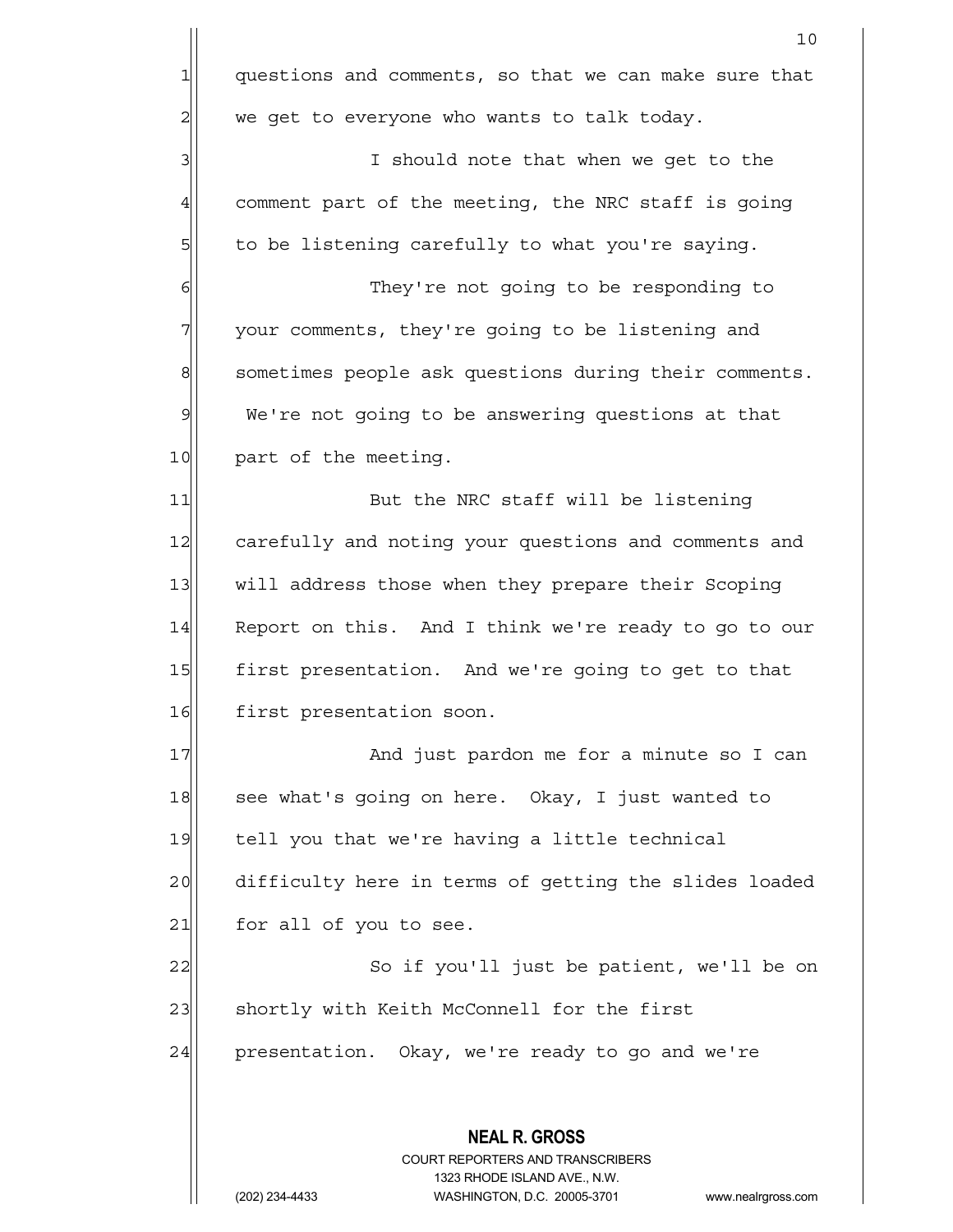1 going to go to Keith. Keith.

2 MR. MCCONNELL: Okay, thank you, Chip. I, 3 too, would like to welcome everyone to this Webinar 4 on Scoping for the Generic Environmental Impact 5 Statement to support a revised Waste Confidence 6 **Decision** and Rule.

7 What I'll do in my opening remarks is to 8 provide some background information on the meeting 9 purposes, the mission of the NRC and the mission of 10 the newly formed Waste Confidence Directorate which 11 was basically tasked to develop this Generic 12 Environmental Impact Statement.

13 | Next slide, please, okay. Meeting 14 purposes. As Chip has indicated, there are three. 15 First is to provide you with some background 16 information on the Waste Confidence Decision. Lisa 17 London will do that.

18 We hope that providing this information 19 will help you formulate any questions or comments you 20 might have on our activities. Second, we'll move on 21 to Paul Michalak.

22 Paul will talk about the Environmental 23 Impact Statement and some of the proposals we have 24 for scoping that Generic Environmental Impact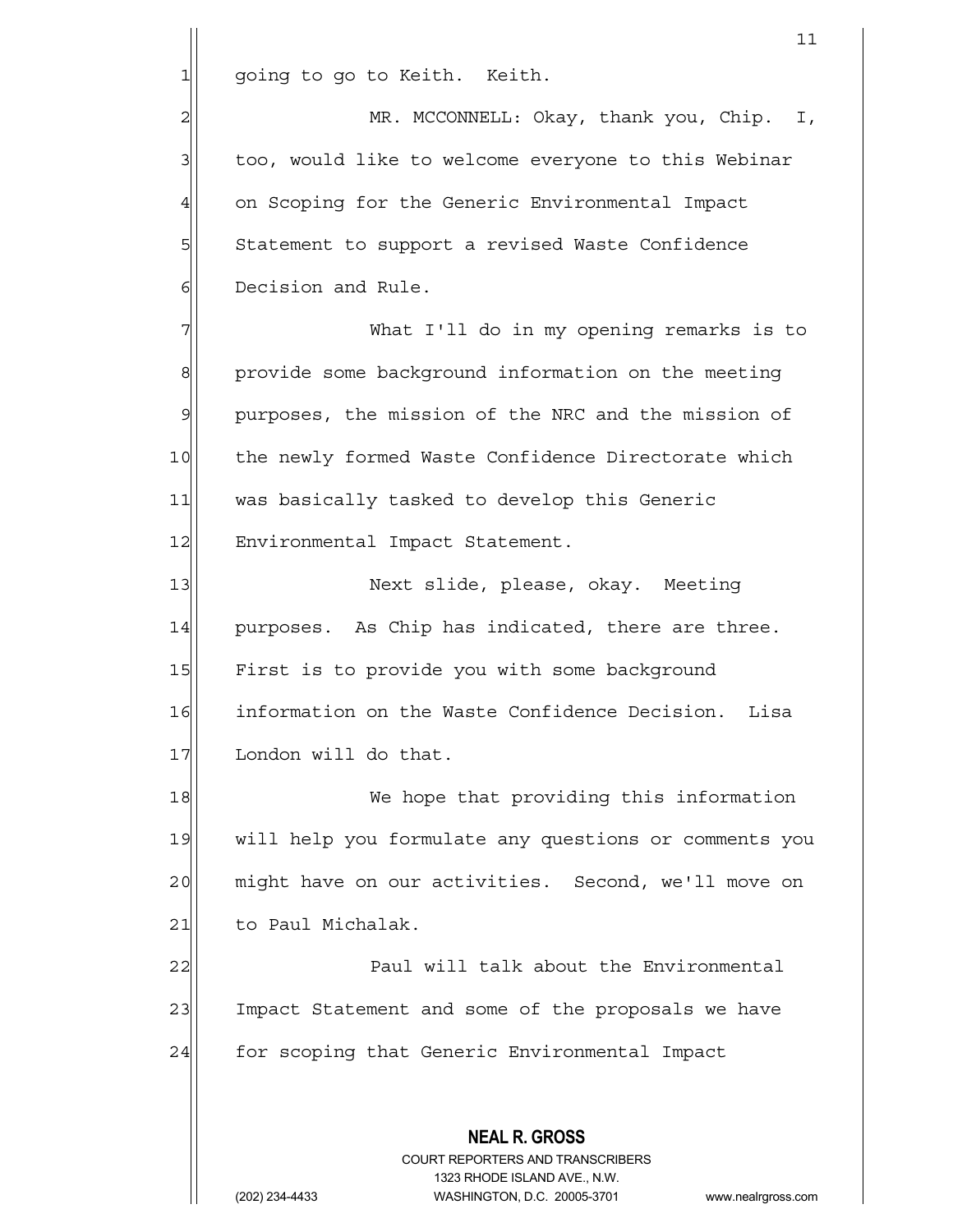1 Statement. And finally Andy Imboden will talk about 2 the opportunities for public participation, not only 3 at this particular Webinar, but throughout our effort  $4$  over the next two years.

5 SI  $6$  outreach activities, is that we want to hear from  $7$  you. Next slide, please. It's important to put the 8 effort that we have underway today, the development 9 of a Generic Environmental Impact Statement, into 10 context.

11| And there are two considerations that I 12 would put out that will help us do that. First in 13 developing the Generic Environmental Impact 14 Statements, we will need to address the three 15 deficiencies that were identified in the recent U.S. 16 Court of Appeals from the District of Columbia 17 decision.

18 Which vacated the Rule and sent it back 19 to us to fix those deficiencies. So those, that 20 effort to fix the deficiencies is going to be one of 21 our primary goals in developing this Generic 22 Environmental Impact Statement. 23 Second, shortly after the court's 24 decision was made public, the NRC Commission decided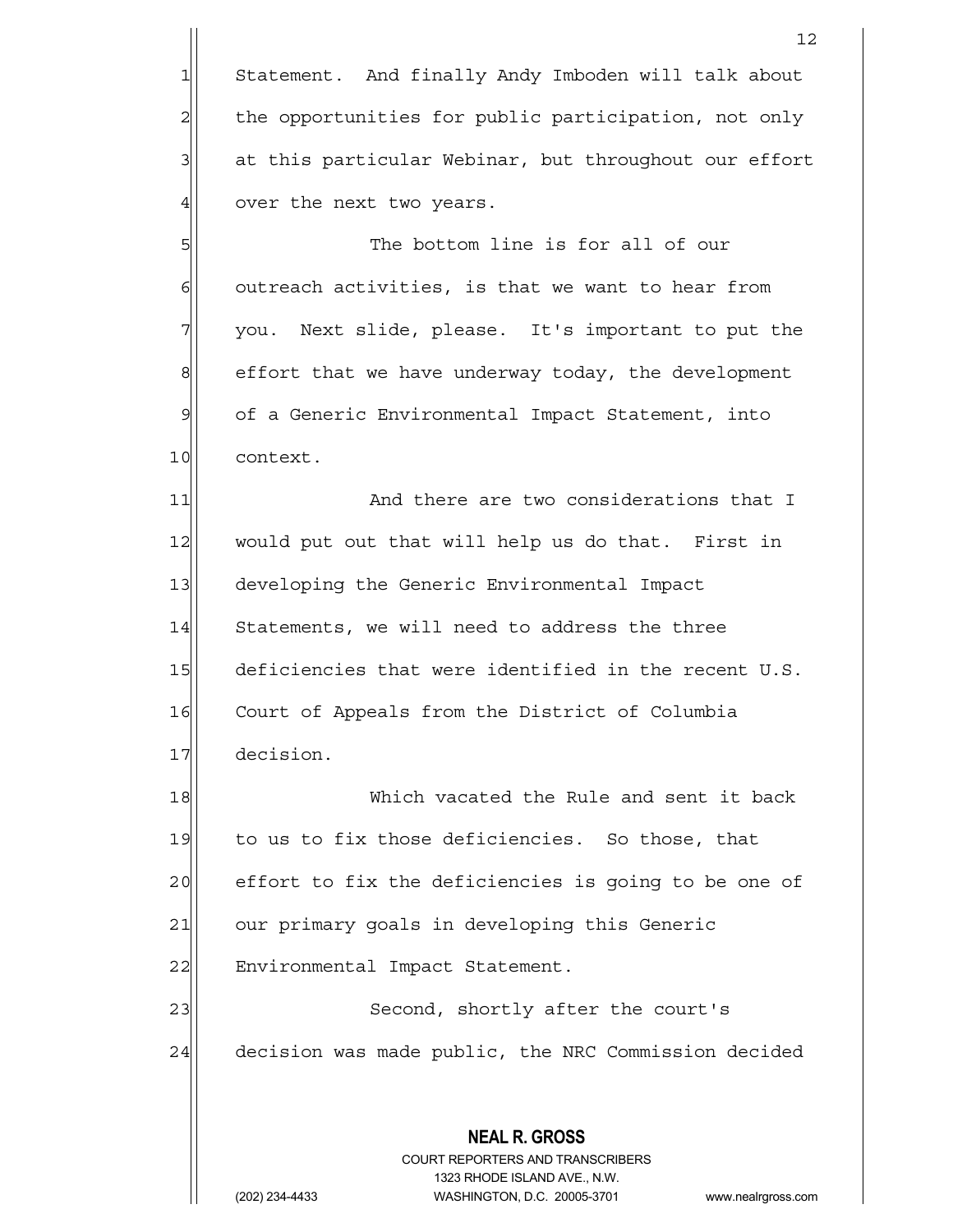|                | 13                                                                      |
|----------------|-------------------------------------------------------------------------|
| 1              | that it would not issue final licenses that are                         |
| $\overline{a}$ | dependent upon Waste Confidence, until all our                          |
| $\overline{3}$ | analyses and the development of a revised Waste                         |
| $\overline{4}$ | Confidence Decision and Rule are completed.                             |
| 5              | Next slide. The NRC's mission. There                                    |
| $\epsilon$     | are three elements to our mission. The first is the                     |
| 7              | protection of public, health and safety. We do that                     |
| $\bf{8}$       | through the licensing and inspection of nuclear power                   |
| $\mathsf{S}$   | plants and the civilian use of nuclear materials.                       |
| 10             | The second element is we promote the                                    |
| 11             | common defense and security. We do that through the                     |
| 12             | implementation of appropriate security measures,                        |
| 13             | based on the threat that exists in the country at                       |
| 14             | that time.                                                              |
| 15             | And lastly, we protect the environment.                                 |
| 16             | We do that through the identification and                               |
| 17             | consideration of environmental impacts that may                         |
| 18             | result from our licensing action.                                       |
| 19             | I would note that we, at NRC, have over                                 |
| 20             | 30 years experience in regulating the safe operations                   |
| 21             | of nuclear power plants and civilian uses of nuclear                    |
| 22             | materials. Next slide, please.                                          |
| 23             | Speaking to the Waste Confidence                                        |
| 24             | Directorate, it was formed approximately two months                     |
|                |                                                                         |
|                | <b>NEAL R. GROSS</b>                                                    |
|                | <b>COURT REPORTERS AND TRANSCRIBERS</b><br>1323 RHODE ISLAND AVE., N.W. |
|                | WASHINGTON, D.C. 20005-3701<br>(202) 234-4433<br>www.nealrgross.com     |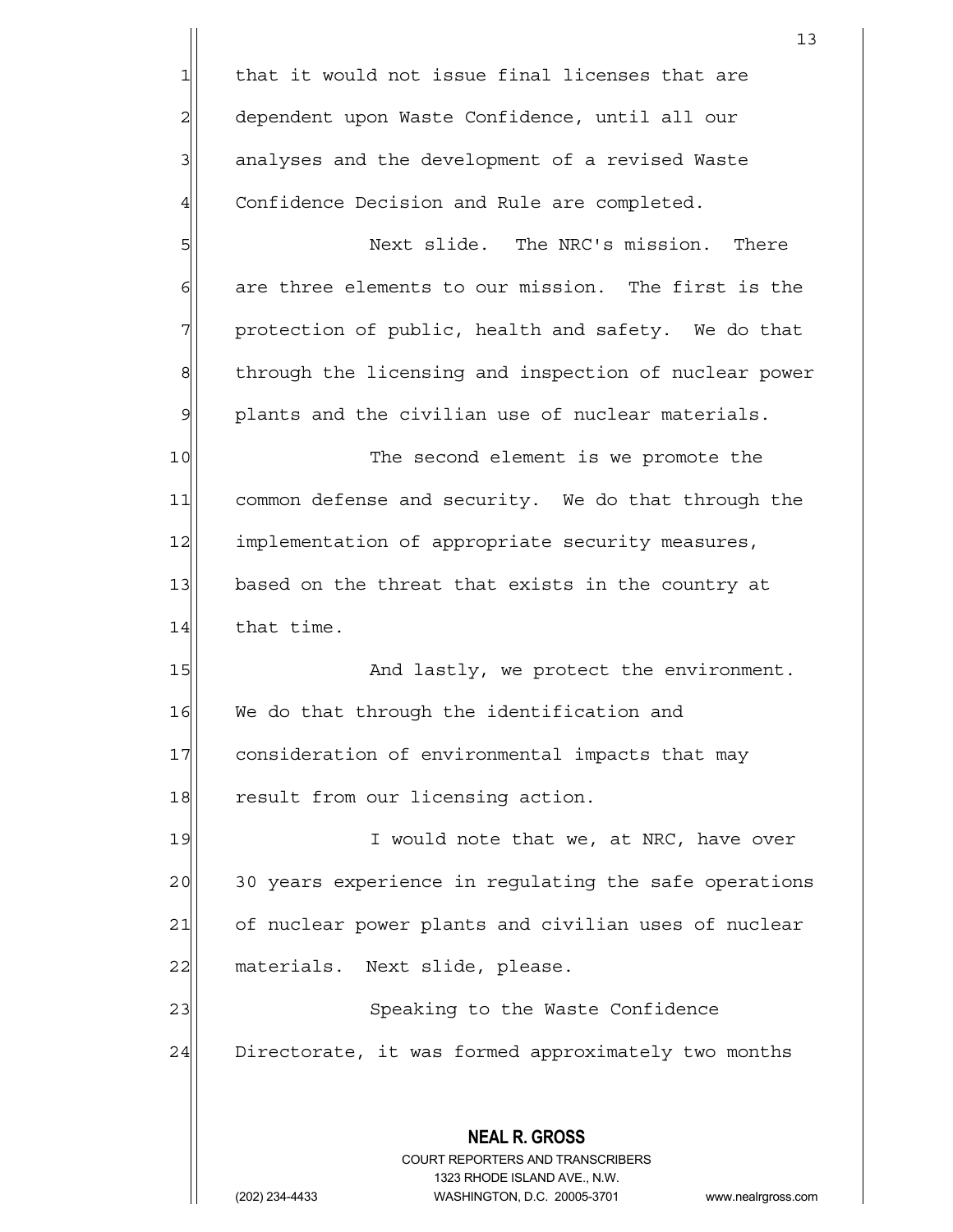|                | 14                                                     |
|----------------|--------------------------------------------------------|
| 1              | Again, specifically focused on the development<br>ago. |
| $\overline{c}$ | of a Generic Environmental Impact Statement to         |
| 3              | support a revised Waste Confidence Decision and Rule.  |
| $\overline{4}$ | We're housed in the Office of Nuclear Material         |
| 5              | Safety and Safequards at the NRC.                      |
| 6              | And what we've done is reach out across                |
| 7              | the NRC, and bring in some of the most experienced     |
| 8              | staff involved in the National Environmental Policy    |
| $\mathfrak{S}$ | Act Analyses and brought them into the Directorate.    |
| 10             | So, as a result, we have a group of                    |
| 11             | highly skilled Environmental Communications Rule       |
| 12             | Making and Legal staff within the Directorate to take  |
| 13             | on this effort of developing this GEIS, revised Waste  |
| 14             | Confidence Decision and Rule.                          |
| 15             | We're also supported by the Center for                 |
| 16             | Nuclear Waste Regulatory Analyses that's based in San  |
| 17             | Antonio, Texas. The mission of Waste Confidence        |
| 18             | Directorate was specified in a staff requirements      |
| 19             | memorandum by the Commission.                          |
| 20             | They gave us two major roles. First, as                |
| 21             | noted, is to develop the Generic Environmental Impact  |
| 22             | Statement and a revised Waste Confidence Decision and  |
| 23             | Rule. The second is to provide for ample opportunity   |
| 24             | for public participation in our process.               |
|                |                                                        |
|                | <b>NEAL R. GROSS</b>                                   |

 COURT REPORTERS AND TRANSCRIBERS 1323 RHODE ISLAND AVE., N.W.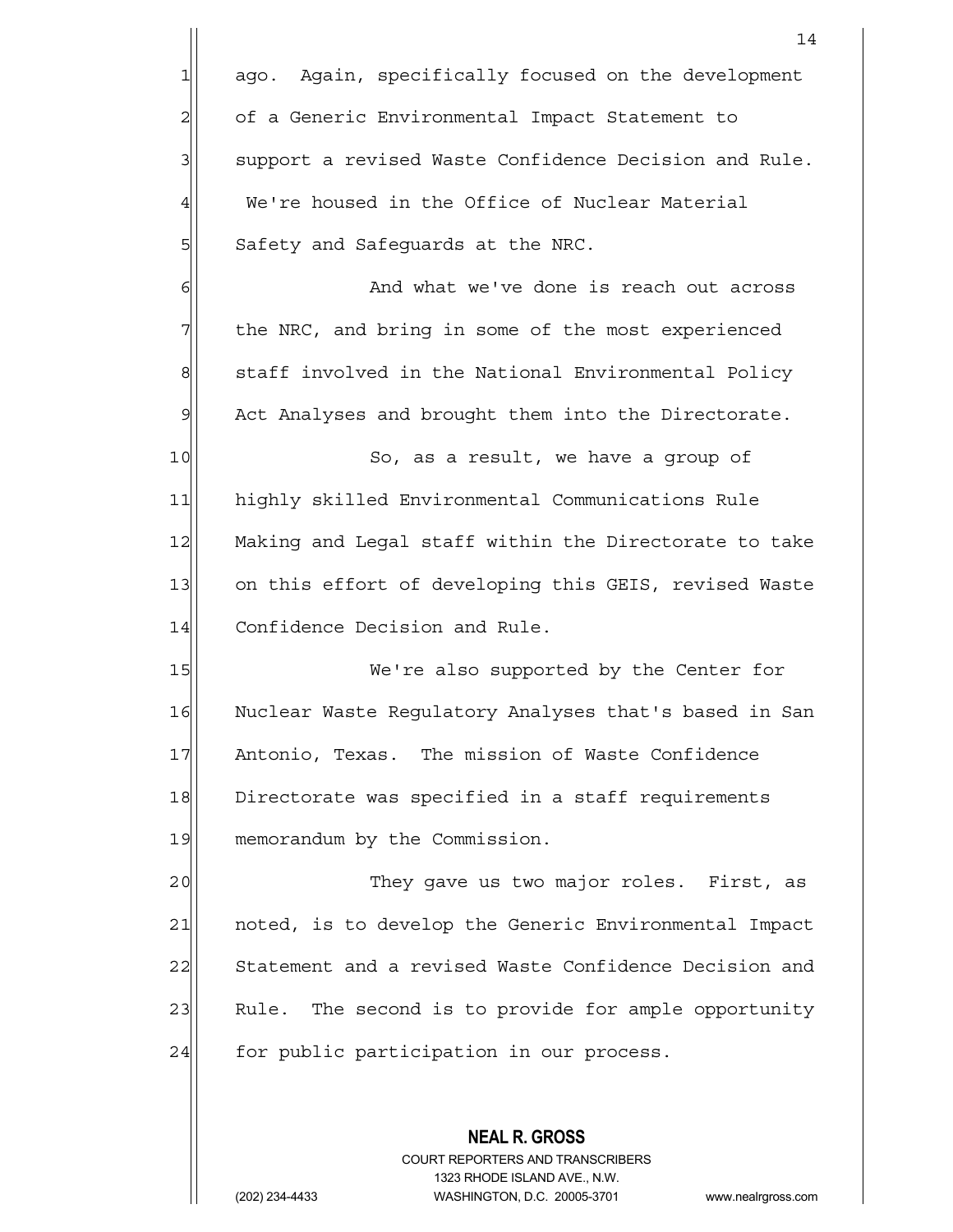1 And Andy will speak to this specifically, 2| I'd just like to highlight it in terms of our 3 3 approach to public participation. We do have a Focus 4 Communication Team of four staff that is responsible  $5$  for the outreach and the involvement of members of  $6$  the public and other interested parties in our 7 development of a GEIS, revised Waste Confidence 8 Becision and Rule.

9 | We intend to use multiple ways of 10 communicating and outreaching to individuals. 11 Including blogs, twitter or other mechanisms. And I 12 would note that we do have an NRC Waste Confidence 13 website that's reachable through our home page.

14 And Andy will speak directly to some of 15 | these particular issues. In summary, again, licenses 16 that are dependent on the Waste Confidence Decision 17 won't be issued until the Rule is updated and the 18 court's issues or deficiencies are addressed.

19 The Waste Confidence Directorate has been 20 formed. We've brought in some of the most 21 knowledgeable staff in terms of the National 22 Environmental Policy Act Analyses. 23 We have a strong focus on communication

24 and we will ensure that there's ample opportunity for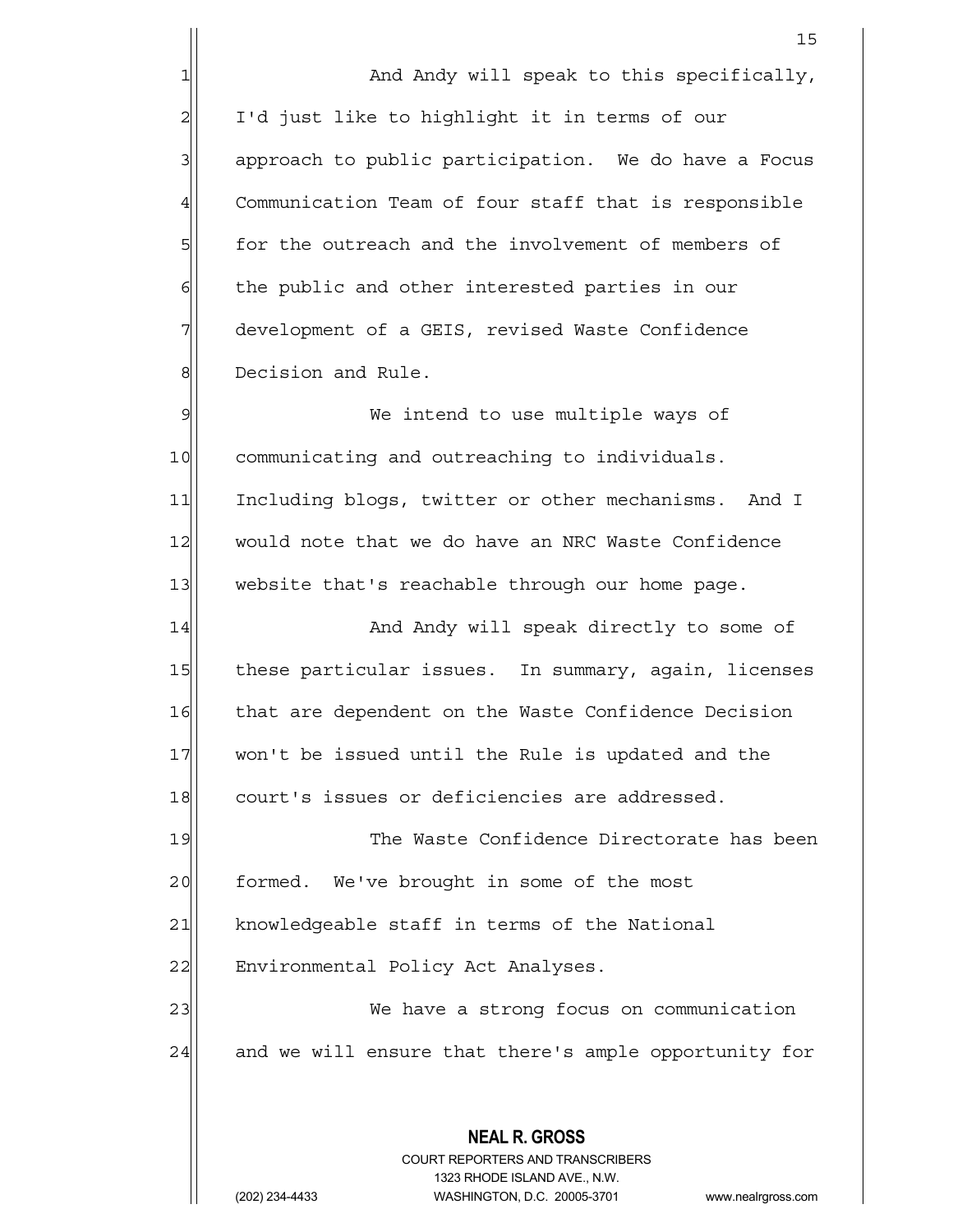|                | 16                                                                                                  |
|----------------|-----------------------------------------------------------------------------------------------------|
| $\mathbf{1}$   | public participation as we move through this effort.                                                |
| $\overline{c}$ | So, thank you, Chip.                                                                                |
| 3              | MODERATOR CAMERON: Thank you, Keith.                                                                |
| 4              | Let's next go to Lisa London, Office of General                                                     |
| 5              | Counsel.                                                                                            |
| 6              | MS. LONDON: Thanks, Chip. I'm here today                                                            |
| 7              | to discuss the background and history of Waste                                                      |
| 8              | Confidence and to provide everyone with a common                                                    |
| 9              | framework for us to use today going forward in our                                                  |
| 10             | discussions. Next slide, please, oh, you're already                                                 |
| 11             | there.                                                                                              |
| 12             | So first off I'd like to give an overview                                                           |
| 13             | so that we're all familiar with what Waste Confidence                                               |
| 14             | is and what it is not. What it is specifically, is a                                                |
| 15             | Generic Environmental Analysis.                                                                     |
| 16             | Under the National Environmental Policy                                                             |
| 17             | Act or what we sometimes refer to as NEPA, the                                                      |
| 18             | Commission must assess the impacts of continued                                                     |
| 19             | storage of spent nuclear fuel, pending disposal at a                                                |
| 20             | repository.                                                                                         |
| 21             | It's all a generic determination that                                                               |
| 22             | fuel can be stored safely until a repository becomes                                                |
| 23             | available. Not what Waste Confidence is not, is it                                                  |
| 24             | is not a licensing decision.                                                                        |
|                |                                                                                                     |
|                | <b>NEAL R. GROSS</b>                                                                                |
|                | COURT REPORTERS AND TRANSCRIBERS                                                                    |
|                | 1323 RHODE ISLAND AVE., N.W.<br>WASHINGTON, D.C. 20005-3701<br>(202) 234-4433<br>www.nealrgross.com |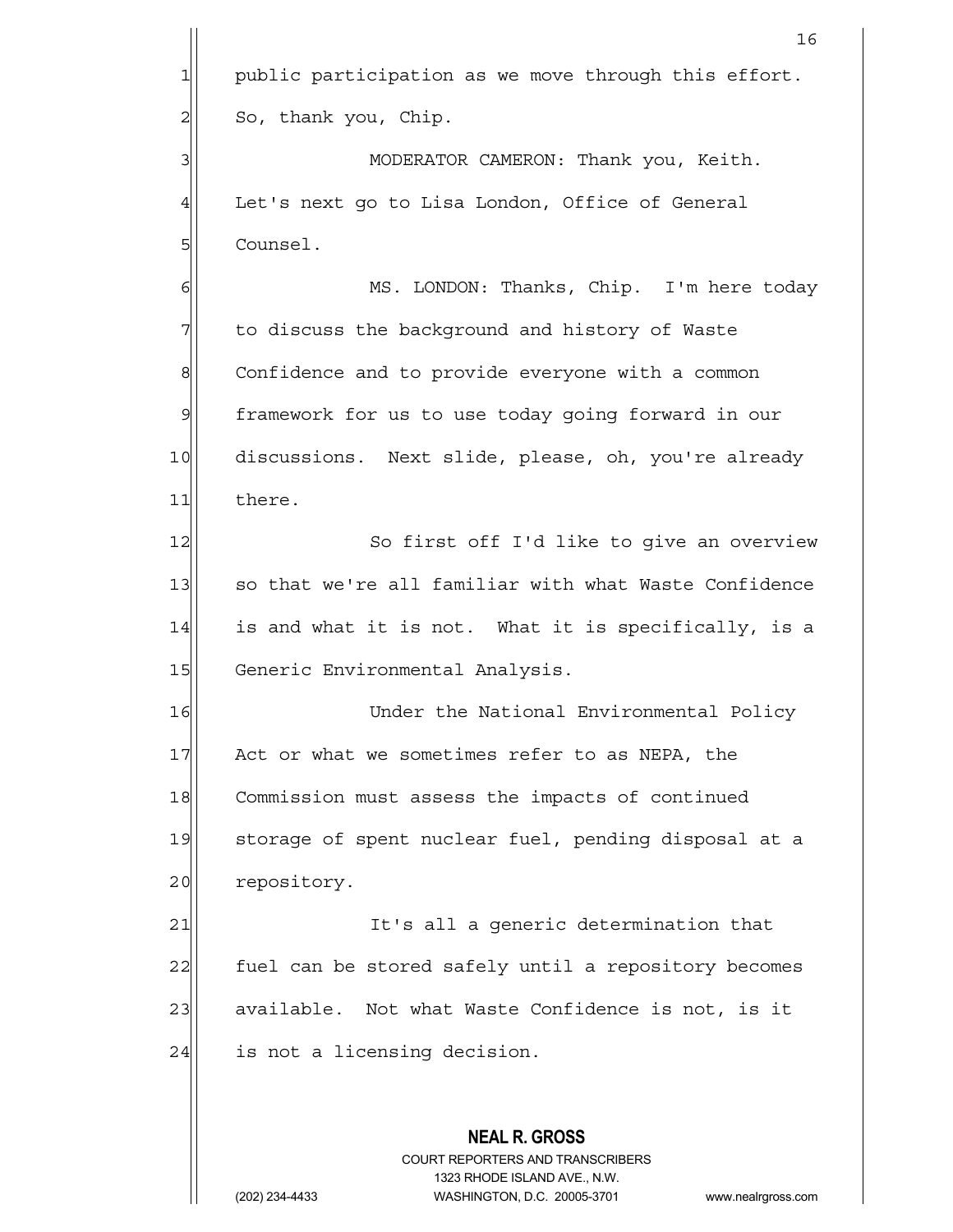1| It doesn't license any particular site or 2| facility. It also doesn't allow for long-term 3 3 storage of spent fuel at any site. Before that could  $4$  occur, a Licensee would have to come back to the NRC 5 and there would be a separate opportunity for public 6 6 participation, prior to any post-license life storage  $7$  of spent fuel.

8 8 Next slide, okay. What we have here is a 9 time line. This slide particularly demonstrates how 10 waste confidence fits into the Commission's overall 11 environmental analysis for reactor licensing.

12 You look on the left of the slide, the 13 green block represents the term of the license life  $14$  for a reactor. In the middle, in blue, is the 15 Generic Waste Confidence Analysis that looks at post-16 license life storage.

17 And on the right, there's a Generic 18 Environmental Analysis that looks at the 19 environmental impacts associated with disposal. 20 | Finally, at the bottom, you'll notice a time line. 21 and we specifically took this from the 22 2010 Rule, just to provide some context. It's here 23 for reference only and we had not prejudged how long  $24$  the post-license life storage will be.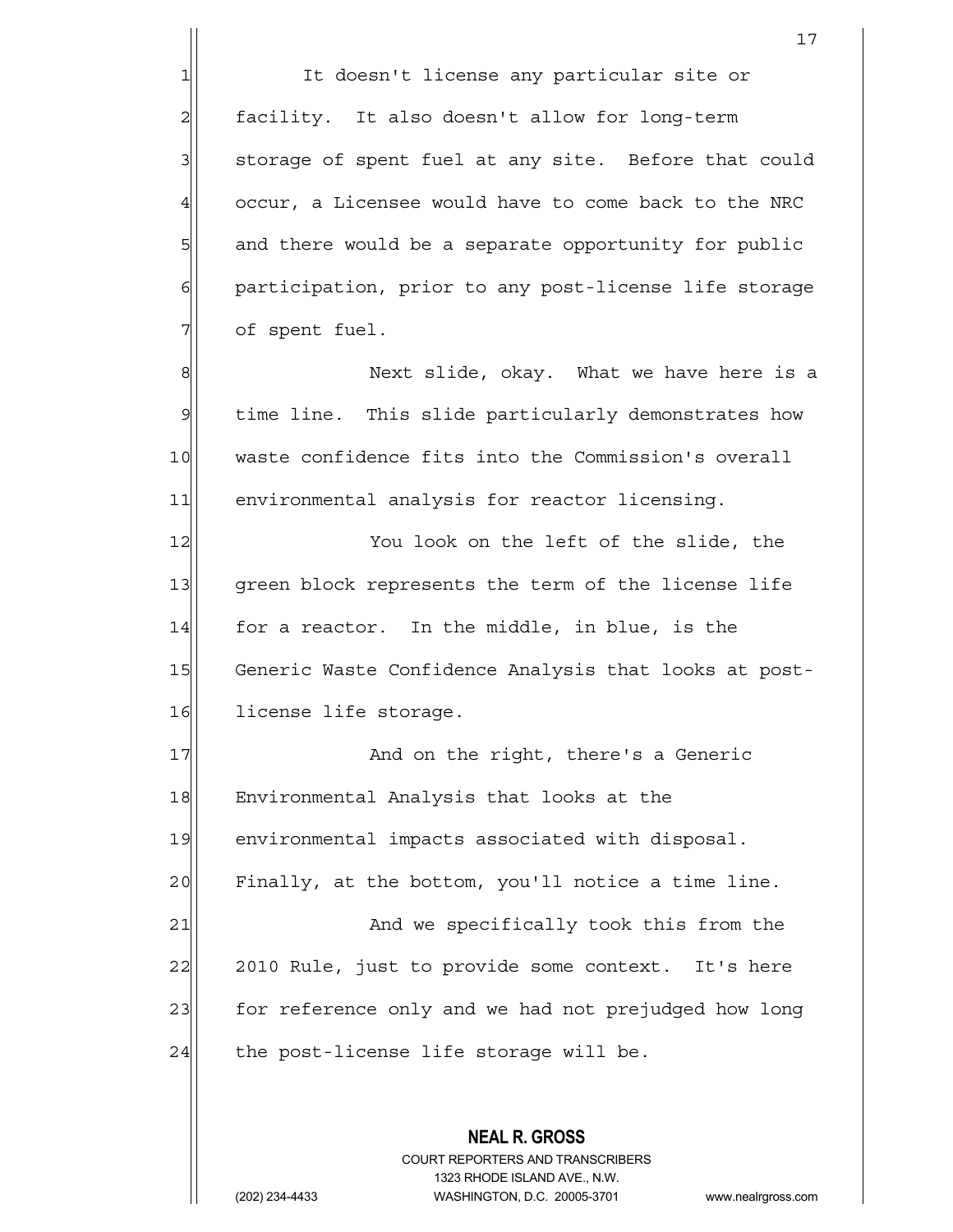**NEAL R. GROSS** COURT REPORTERS AND TRANSCRIBERS 18 1 We just wanted to make sure everyone had 2 an idea of how waste confidence factors into the 3 3 overall environmental analysis that the Commission  $4$  undertakes. Next slide, please. 5 So, I'd like to provide a little 6 6 bit of background on waste confidence so that 7 | everyone understands where we started and how we got 8 | here. 9 9 The Rule, the Waste Confidence Rule was 10 originally adopted by the Commission in 1984, in 11 response to a 1979 court decision from the D.C. Court 12 of Appeals that led to the Commission, led the 13 Commission to looking at the issues associated with 14 waste confidence. 15 This in particular resulted in the 16 Generic and Environmental Safety findings that you 17 would find in the 1984 Rule. Since then the Rule has 18 been updated a number of times. 19 Most recently in 2010. In 2012, the 20 Court of Appeals for the D.C. Circuit vacated and 21 remanded or it actually threw out and sent the Rule  $22$  back to us, the 2010 Rule and associated decision. 23 | Next slide. Here we've got a short  $24$  summary of what the court found. Specifically, the

1323 RHODE ISLAND AVE., N.W.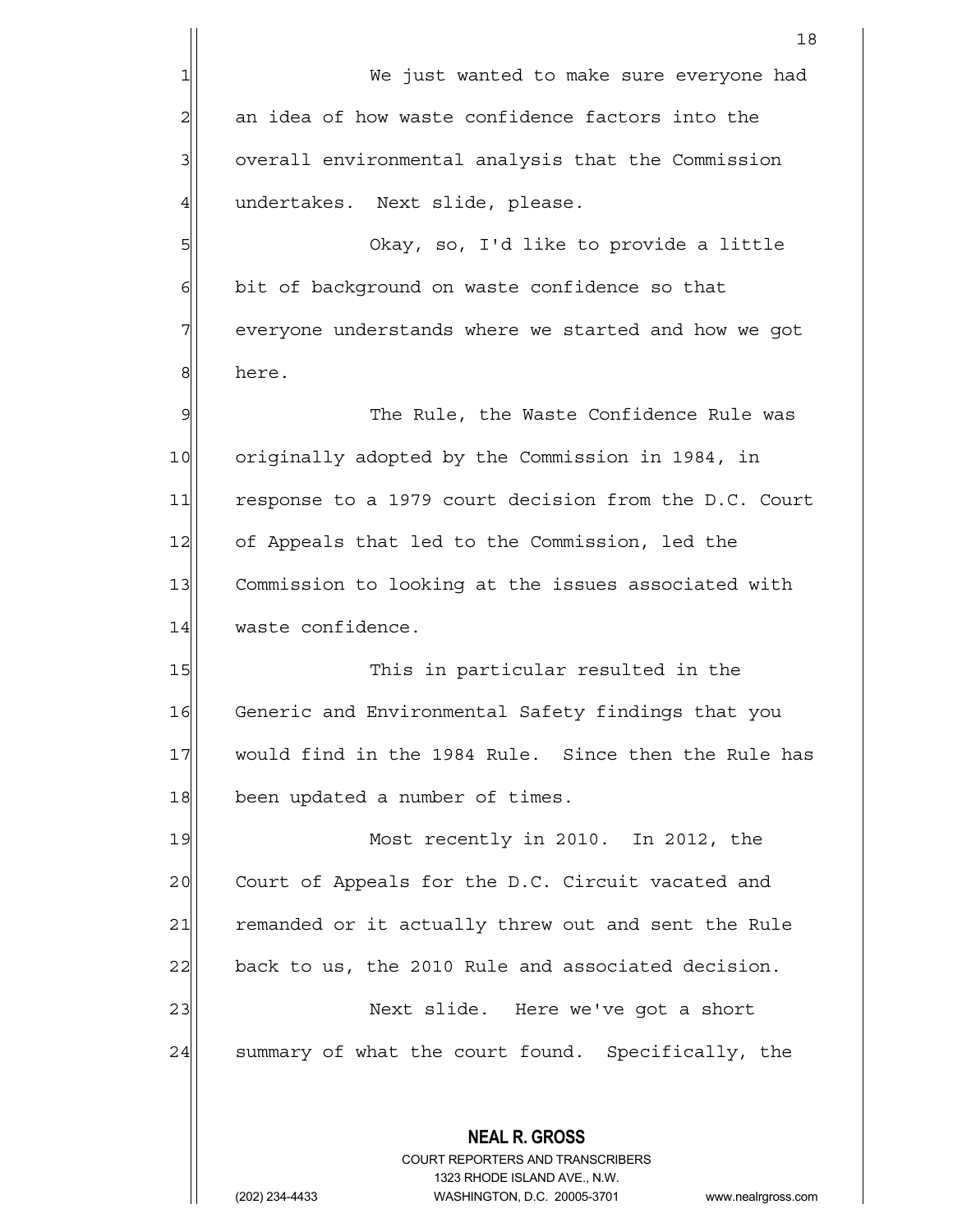1 court identified three problems with the Commission's 2 | Environmental Analysis to support the 2010 Waste 3 | Confidence Rule.

4 all the same of the state of the state of the state of the small in the small state of the state of the state 5 didn't evaluate the environmental effects of failing  $6$  to secure permanent disposal, what we'll be calling  $7$  later on today, the no repository scenario.

8 8 8 Re court also directed the Commission to 9| provide an updated assessment of spent fuel pool 10 leaks and spent fuel pool fires. As with the no 11 repository, you will be hearing a little bit about 12 how those are going to factor into our analysis going 13 forward.

14 But we should note that the court did 15 find that a generic environmental assessment and 16 associated finding of no significant impact or FONSI, 17 if you ever hear that term, or a Generic 18 Environmental Impact Statement, is an acceptable 19 means to address the issues associated with waste 20 confidence.

21 and in response, the Commission 22 established the Directorate and directed the staff to 23 | prepare an EIS to look at these generic issues with  $24$  the possibility of issuing an updated Waste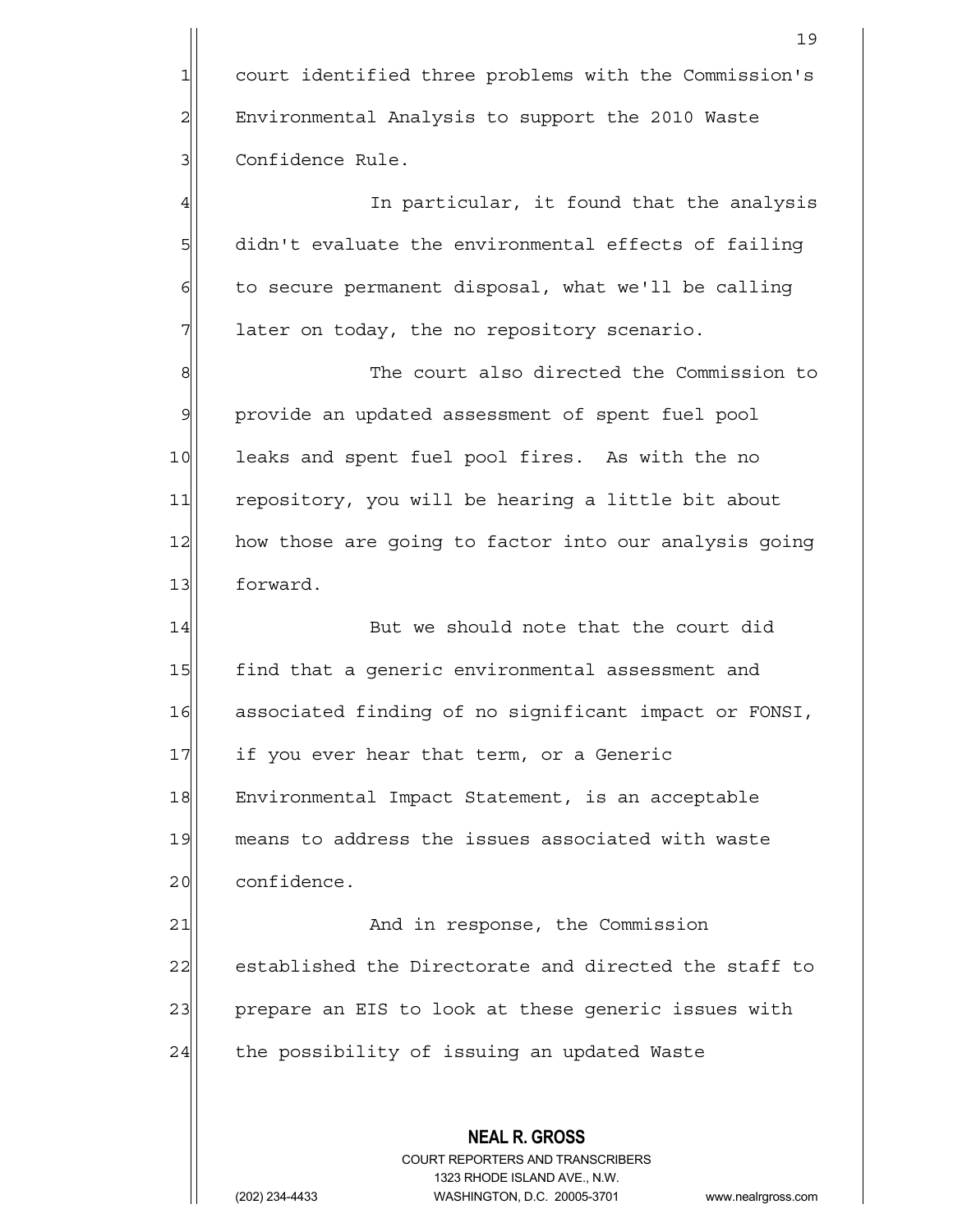1 Confidence Rule. Next slide.

7

2 | So finally, there are two things I'd like 3 to leave you with and make sure you keep in mind as  $4$  we go forward in our discussions today. First is 5 5 5 5 that Waste Confidence is just a small part of the 6 overall Environmental Analysis for Reactor Licensing.

8 8 The time line slide we went over just a  $9$  few minutes ago, that demonstrates how waste 10 confidence fits into the steps the Commission must 11 take.

12 And, the last thing is that waste 13 confidence doesn't license any facility or actually 14 authorize any storage after license life. Before 15 that can happen, there would be another opportunity 16 for public participation and a separate action would 17 have to be taken by the Commission. And that's it, 18 Chip, thanks.

19 MODERATOR CAMERON: Okay, thank you. 20 Thank you, Lisa. We're going to Paul Michalak next,  $21$  Paul.

22 | MR. MICHALAK: Thanks, Chip. As 23 previously discussed, we are developing an update to  $24$  the Waste Confidence Rule. As part of that effort we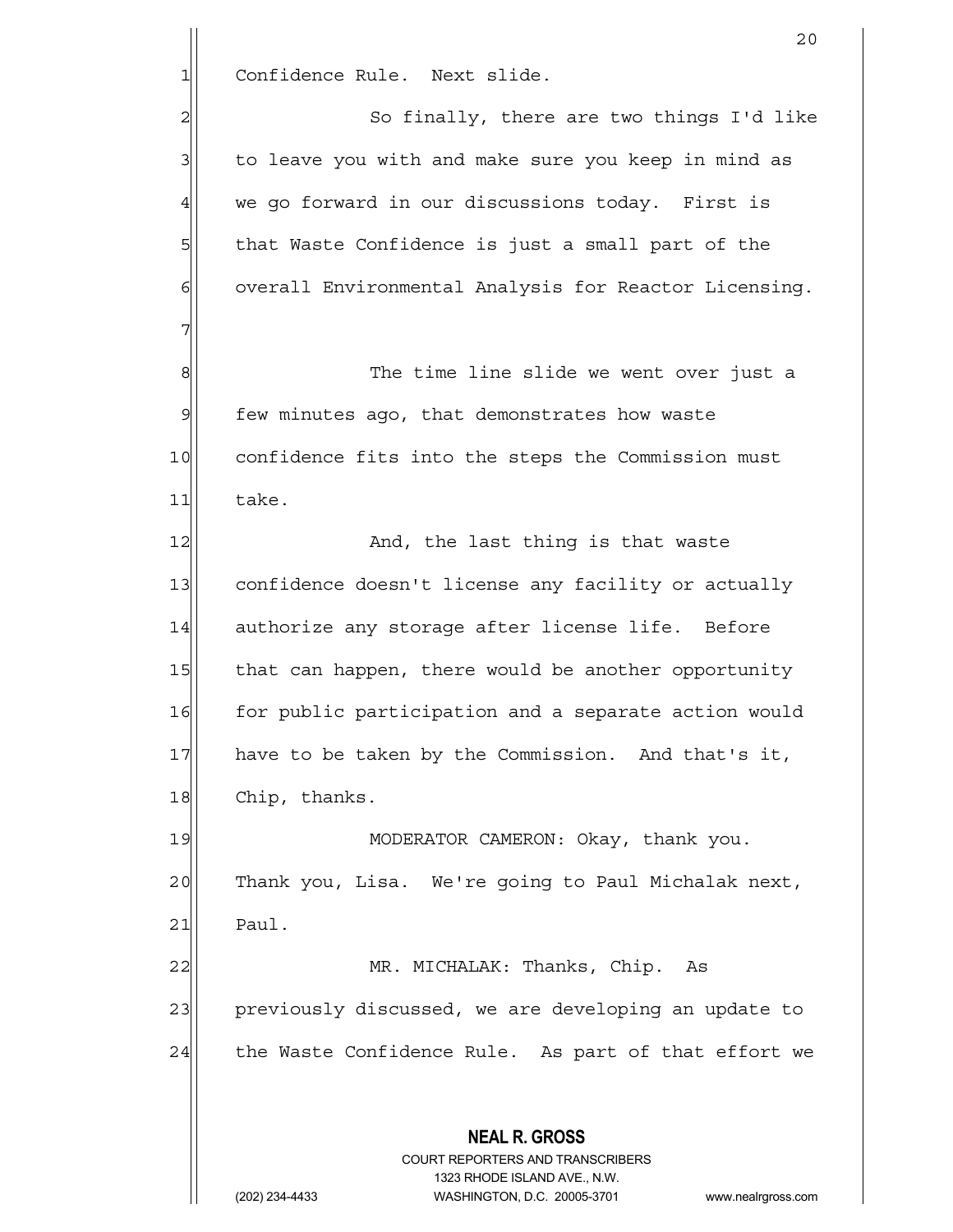1 will develop an Environmental Impact Statement, also 2 known by its acronym, EIS. The analyses and 3 3 conclusions in that Environmental Impact Statement 4 will inform our update to the Waste Confidence Rule. 5 Presently we're working on defining the scope of the 6 Environmental Impact Statement.

7 Today's Webinar is part of the scoping 8 8 process and we're here to get your comments and 9 feedback. Why develop an Environmental Impact 10 Statement. As previously mentioned, earlier this 11 year the Court of Appeals vacated and remanded the 12 2010 Waste Confidence Rule.

13 Our mission is to revise the Waste 14 Confidence Rule, addressing the deficiencies 15 identified by the court. When developing a Rule, the 16 Commission must comply with the National 17 Environmental Policy Act, which is also known as 18 NEPA.

19 And we do that by considering the effect 20 of its actions on the environment. The Environmental 21 Impact Statement under development will contain our 22 analyses of the environmental impacts of the updated 23 Waste Confidence Rule. I think it is important to 24 | note that the Commission has determined that Waste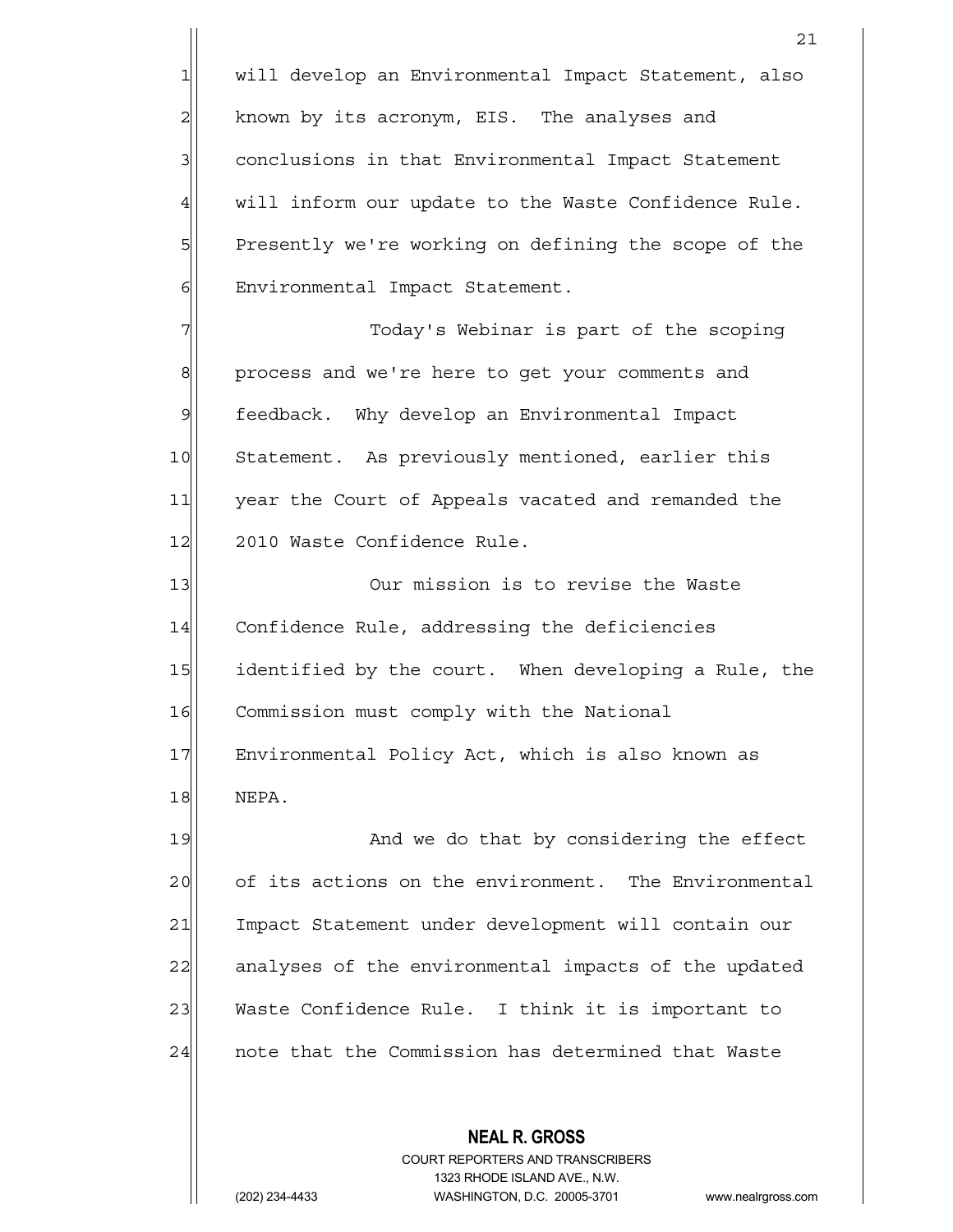1 Confidence should be evaluated with an Environmental 2 Impact Statement due to public and stakeholder 31 interest.

4 and The Environmental Impact Statement 5 5 5 5 currently under development is an integral component 6 of the NRC's proposed action, which is to revise the 7 Waste Confidence Decision and Rule to account for the 8 safety and environmental impacts of continued spent 9 fuel storage for some period beyond the license life 10 for reactor operations.

11 We have developed several potential 12 scenarios, as part of our internal scoping. The 13 Scenarios are based on different time lines for spent 14 fuel storage beyond a reactor's license life for 15 operation.

16 Currently we will evaluate spent fuel 17 Storage until a repository becomes available at the 18 middle of the century. Storage until a repository 19 become available at the end of the century, and 20 continued storage in the event a repository is not 21 available.

22 The Environmental Impact Statement under 23 development will contain a generic analysis of 24 impacts. We will not focus on capturing site-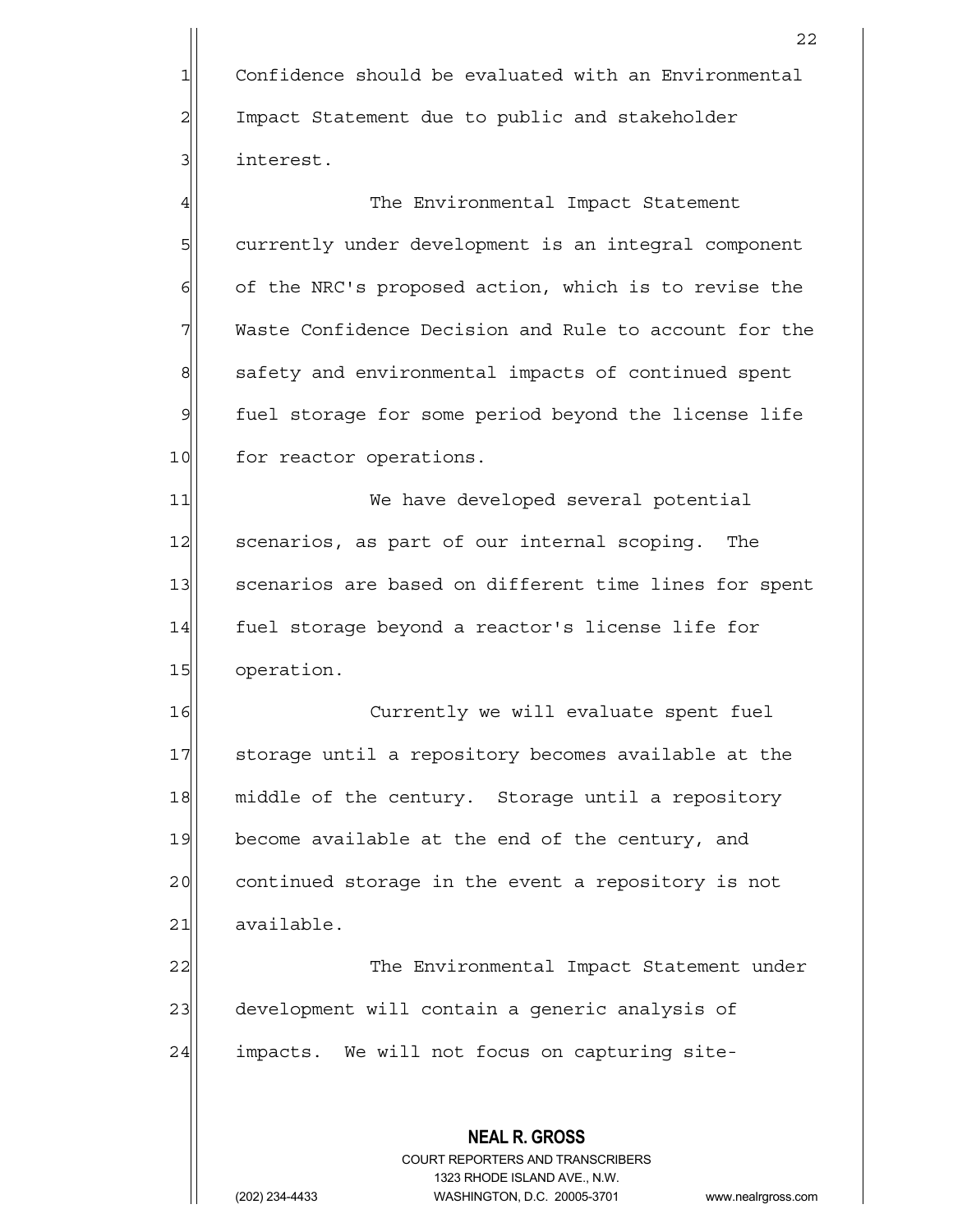**NEAL R. GROSS** COURT REPORTERS AND TRANSCRIBERS 23 1 specific technical issues. Our current strategy is  $2$  to take affected environments, for example, air or 3 3 water, and develop a set of general characteristics  $4$  and associated ranges to bound the conditions of 5 | spent fuel storage throughout the United States. 6 6 Our analyses will also contain an 7 assessment of spent fuel pool leaks and fires. We're  $8$  at the beginning of the scoping process and we 9 | welcome your comments. Thanks, Chip. 10 MODERATOR CAMERON: Thank you, Paul. 11 Finally, we're going to go to Andy Imboden, Andy. 12 MR. IMBODEN: Thank you. My name is Andy 13 Imboden and I'm the Chief of the Communications, 14 Planning and Rule Making Branch. And before we get 15 to question and answer, I wanted to take a quick 16 minute to share NRC's plans for public participation 17 opportunities right now and over the next two years. 18 On this slide, it's our preliminary 19 schedule. There are three main phases. The scoping 20 period followed by a draft Environmental Impact 21 Statement and proposed Rule and there will be a 22 public comment period on those documents. 23 Followed by a final Environmental Impact 24 Statement and Rule. We're currently in the scoping

1323 RHODE ISLAND AVE., N.W.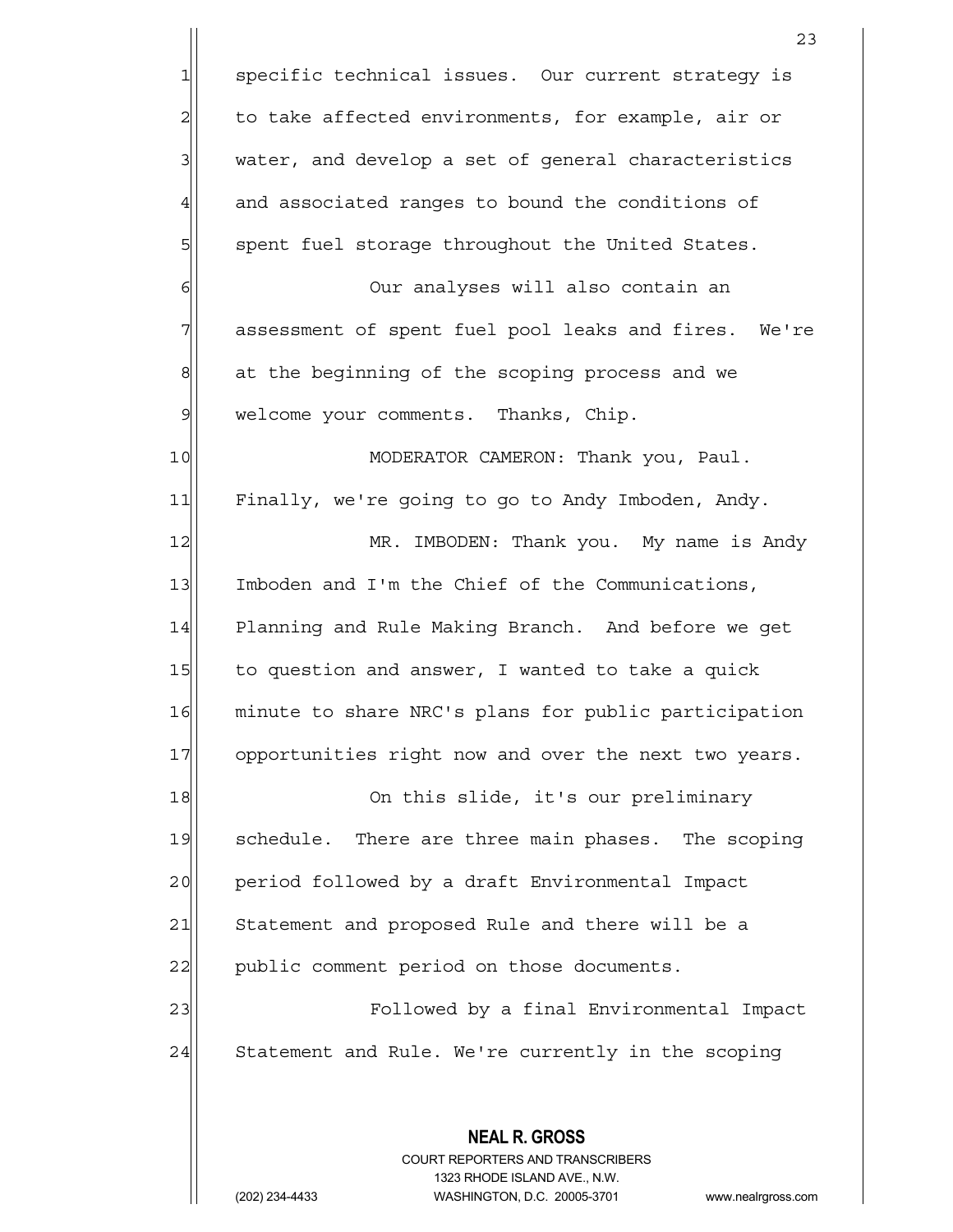**NEAL R. GROSS** COURT REPORTERS AND TRANSCRIBERS 1323 RHODE ISLAND AVE., N.W. 24 1 period. Scoping goes until January 2, 2013. It's a 2 70-day public comment period, during which we are 3 receiving written comments at any time. Today, at 4 this Webinar and at tomorrow evening's Webinar, you 5 have the opportunity to put your comments on the 6 flore record. 7 The scoping period closes, the NRC  $8$  will collect all the comments, no matter how they 9 were submitted, and the NRC will take these comments 10 into consideration as we develop the draft 11 Environmental Impact Statement. 12 We intend to have regional meetings on 13 the draft documents. So, in particular, we would 14 like your feedback and input on where those meetings 15 might be held. 16 at the conclusion of the scoping period, 17 we'll prepare a summary of the comments we receive, 18 including the significant issues that have been 19 identified and will make this publicly available, 20 probably in the spring. 21 This slide shows the draft Environmental 22 Impact Statement and proposed Rule. We estimate they  $23$  will be available in fall of 2013, and there will be  $24$  another opportunity for public involvement then.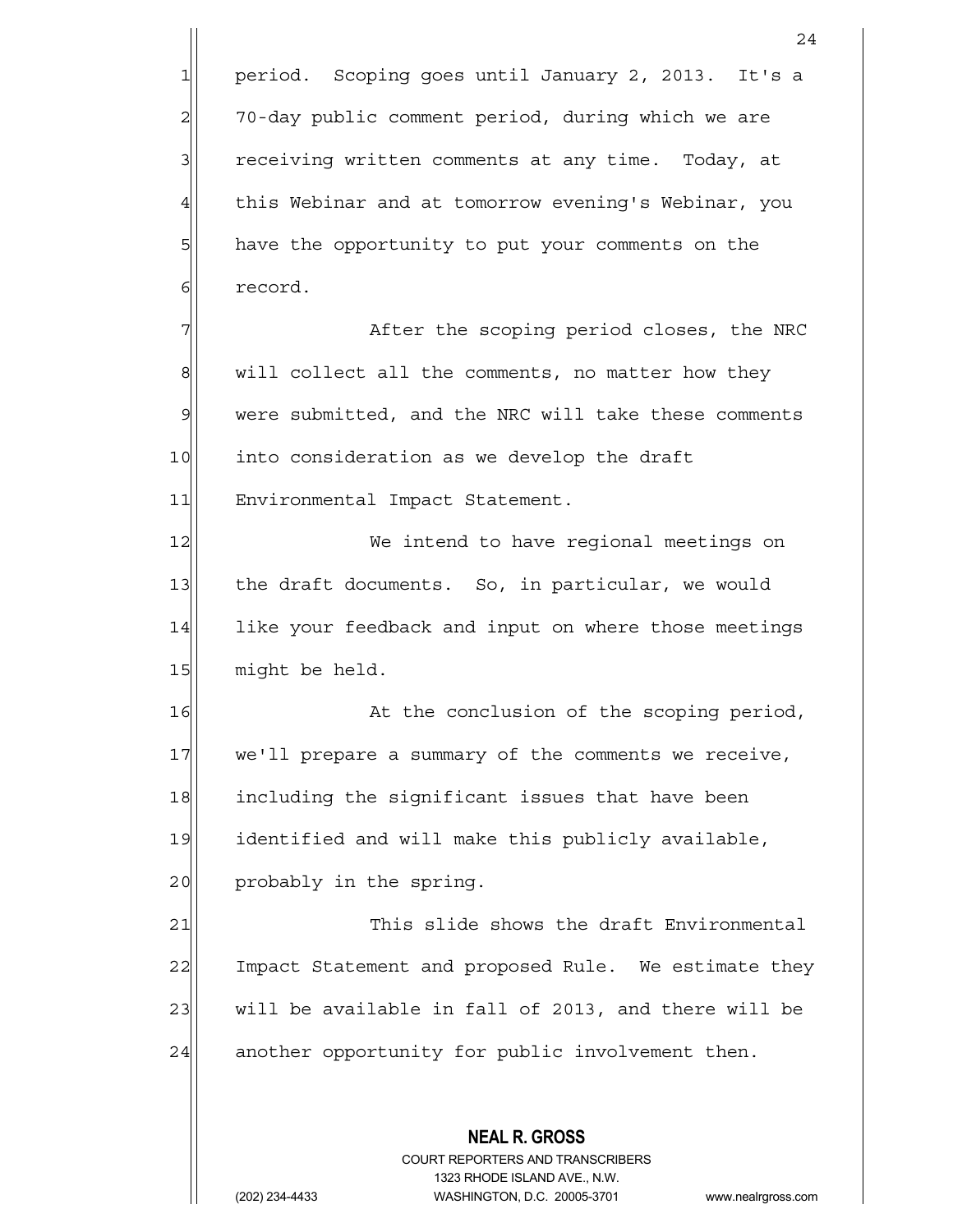**NEAL R. GROSS** COURT REPORTERS AND TRANSCRIBERS <u>25 and 25</u> 1| At that point, we'll be looking for 2| feedback and comments on the NRC's analysis and 3 | preliminary conclusions. During that time we will 4 receive written comments again and we'll have public 5 | meetings and Webinars to get your comments on the  $6$  record. The final stage of the project will be the 7 | final Environmental Impact Statement and Rule. 8 8 And we estimate that will occur in August  $9$  of 2014. At that time, we'll also have the comments 10 we've received on the draft and the NRC's 11 consideration of those comments. 12 This next slide has details on how to 13 Submit scoping comments. I won't speak to these  $14$  details, but for people who are just calling in, 15 | without internet access, please grab a pen. 16 Please call us at 1-800-368-5642 17 extension 4923425, and we'll get you the details and 18 information you need. On the final slide, these are 19 just some of the ways you can get information on the 20 NRC's project, track our progress and find ways that 21 you can stay in touch with our activities. 22 For example, you'll be able to access our 23 slides and a transcript of today's meeting from these 24 websites, once it's available. The slides and

1323 RHODE ISLAND AVE., N.W.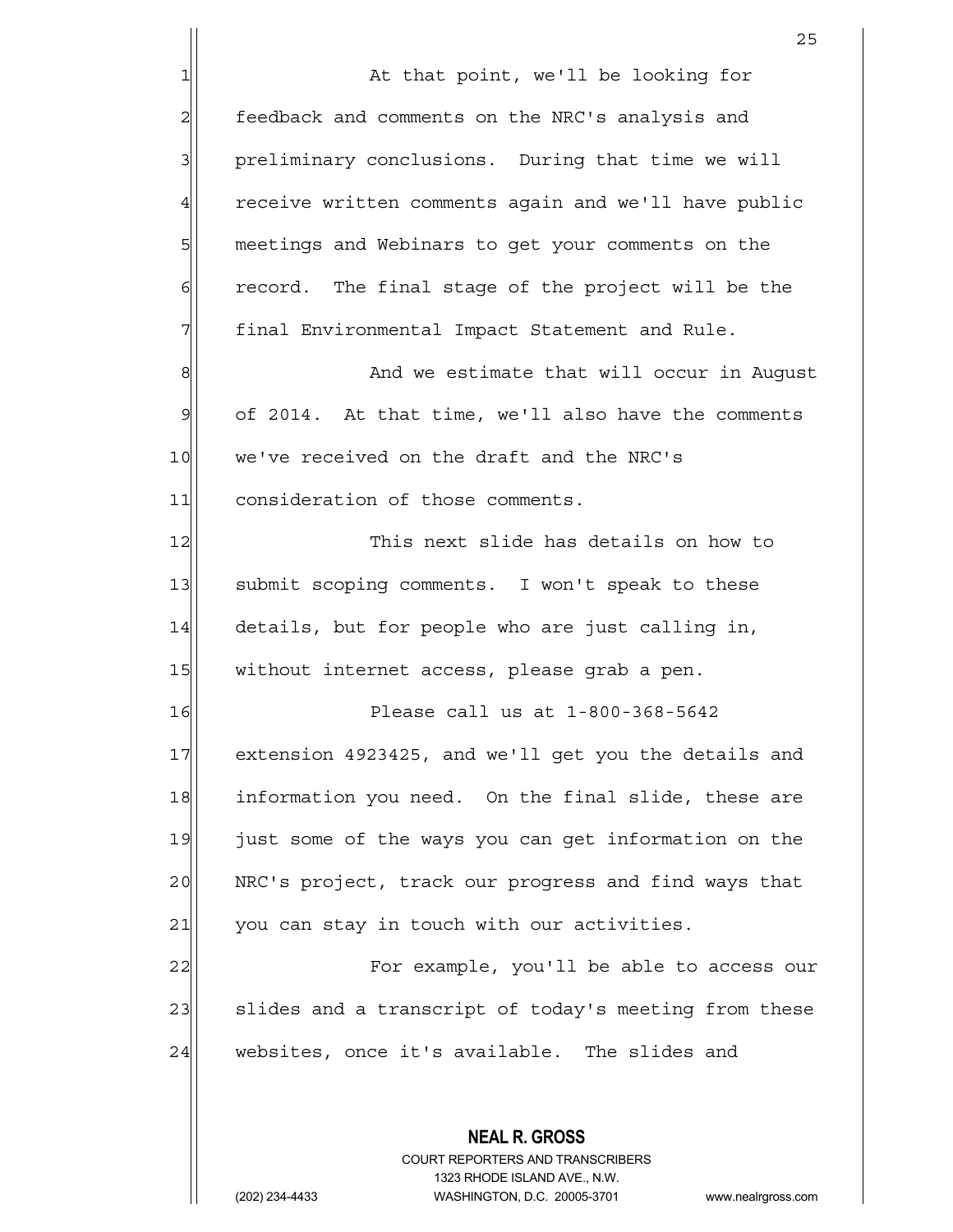**NEAL R. GROSS** COURT REPORTERS AND TRANSCRIBERS 1323 RHODE ISLAND AVE., N.W. <u>26</u>  $1$  transcript from the November 14<sup>th</sup> public meetings are 2 already posted online in the public participation 3 | section of our website. 4 Thank you for your consideration. Chip. 5 | MODERATOR CAMERON: Great, thank you very 6 6 much, Andy. Thank all of you. We're going to be 7 going out to you for a question period at this point. 8 And, Pat, I'm just going to ask you right now to 9 just put people in the queue for asking questions 10 rather than calling anybody's name at this point. 11 So, do we have a first question? 12 OPERATOR: Yes, sir, we do. We have a 13 couple of questions. 14 MODERATOR CAMERON: Okay, well if you 15 could give us the first person and whoever comes on 16 the line, if you could just please introduce yourself  $17$  to us. 18 OPERATOR: Mary Lampert, your line is 19 open. 20 MS. LAMPERT: Oh, thank you and hi, Chip, 21 it's nice to hear your voice and everybody else. My  $22$  question is as follow. I noted that after the draft 23 EIS and other documents, any decisions, there is an  $24$  opportunity for public comment.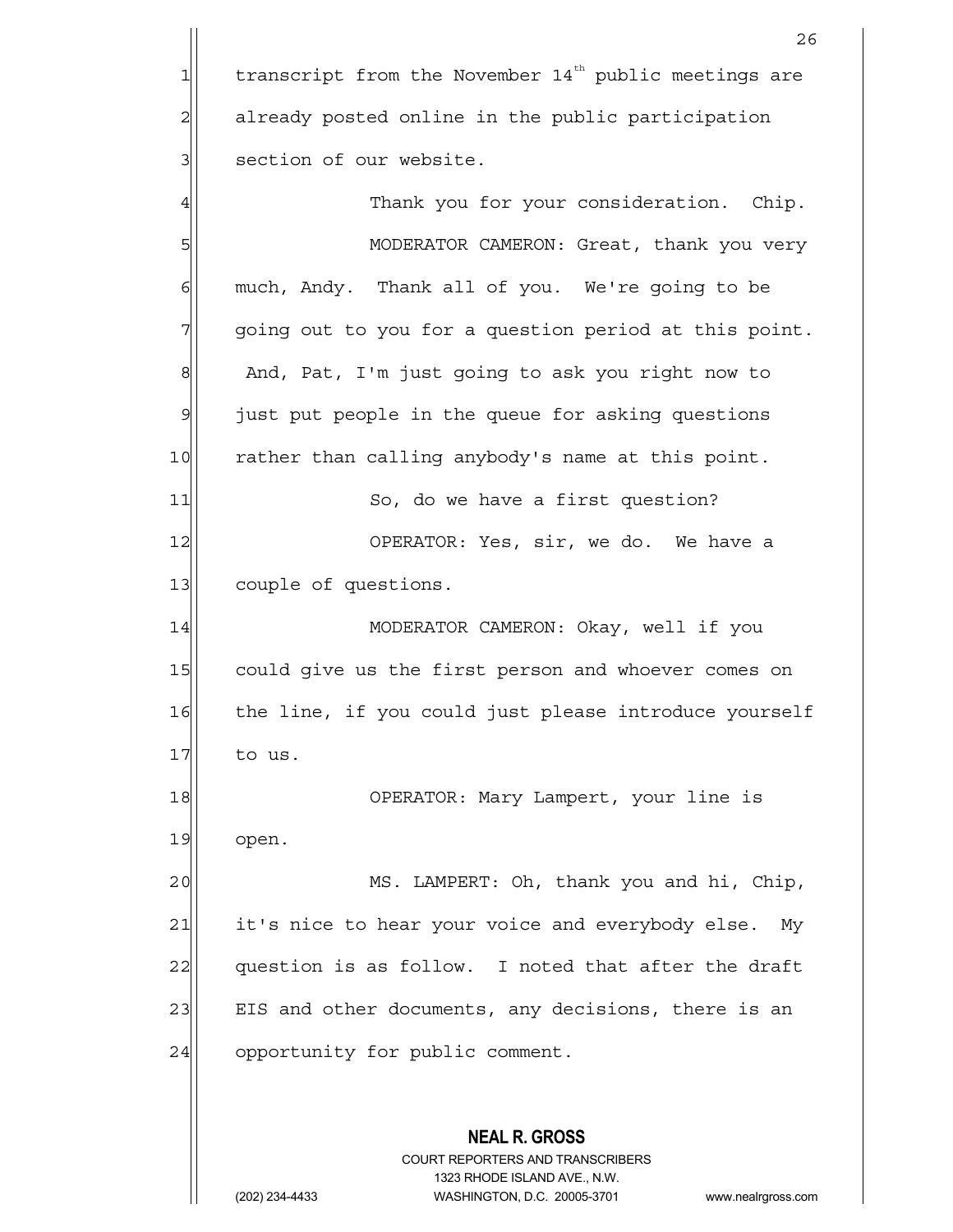|                | 27                                                    |
|----------------|-------------------------------------------------------|
| 1              | However, the public comments cannot be                |
| $\overline{a}$ | meaningful if the document and research that the NRC  |
| 3              | relies upon to issue its draft or any subsequent      |
| 4              | papers, is not available to the public.               |
| 5              | I suggest the methodology, in                         |
| 6              | consideration of safeguards that was used by the      |
| 7              | National Academies in their spent fuel pool           |
| 8              | evaluation, where they redacted serious safeguards    |
| $\mathfrak{S}$ | issues but left the rest available to the public.     |
| 10             | And I know in 2010, one of the major                  |
| 11             | criticisms of the Waste Confidence was that nobody    |
| 12             | could see Diane Curran or anybody else could see the  |
| 13             | studies that NRC based its 2010 Waste Confidence      |
| 14             | Decision.                                             |
| 15             | And that simply is not acceptable.<br>Could           |
| 16             | you comment on that, please? And thank you.           |
| 17             | MODERATOR CAMERON: And, Mary, we're going             |
| 18             | to go to Lisa London and I guess the question that I  |
| 19             | would have, along with that, is, is there going to be |
| 20             | any information that will not be released to the      |
| 21             | public on which the EIS is based? Lisa, Lisa London.  |
| 22             | MS. LONDON: Thanks, Chip. I think the                 |
| 23             | reference to the 2010 Decision was, I believe we had  |
| 24             | one or two documents that were used in the analysis   |
|                |                                                       |
|                | <b>NEAL R. GROSS</b>                                  |

 COURT REPORTERS AND TRANSCRIBERS 1323 RHODE ISLAND AVE., N.W.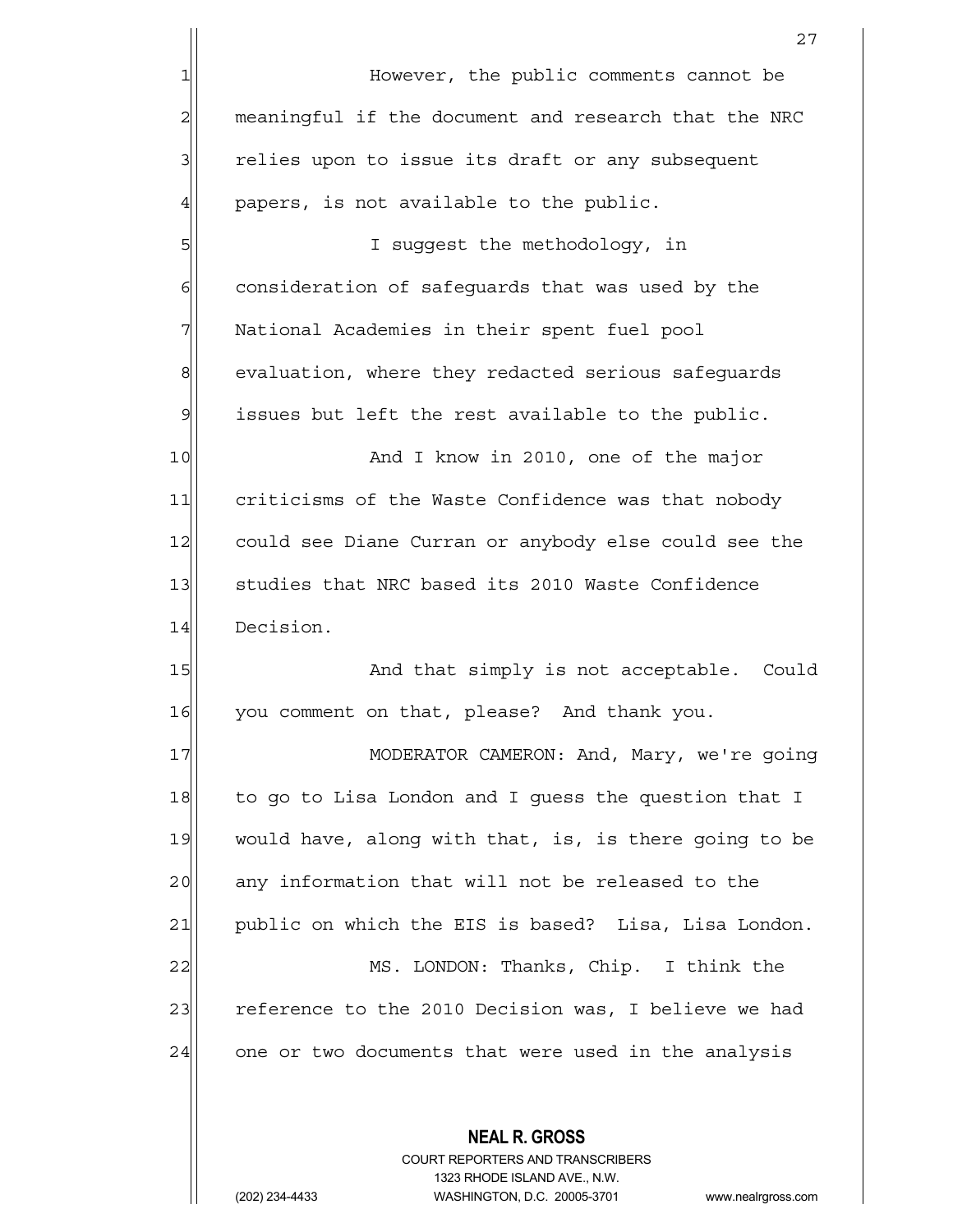**NEAL R. GROSS** COURT REPORTERS AND TRANSCRIBERS 1323 RHODE ISLAND AVE., N.W. (202) 234-4433 WASHINGTON, D.C. 20005-3701 www.nealrgross.com 28  $1$  but there was a redacted, there were redacted  $2$  versions that were made available to the public. 3 and I don't want to commit us to any 4 particular process at this point, but I would believe 5 if our analysis relied on any studies that had non-6 public or sensitive information, that practice would  $7$  continue to be followed, that a redacted version 8 | would likely be make available. 9 MODERATOR CAMERON: Okay, thank you. And 10 thank you for that question, Mary. And, Pat, do we 11 have someone else, another question? 12 OPERATOR: Yes, sir, thank you, Kevin 13 Kamps your line is open. 14 MR. KAMPS: Thank you. Thanks, Chip. 15 Yes, it somewhat echoes Mary question just now, but I 16 think there's a couple other aspects I wanted to ask 17 about. 18 One is, you know, you mentioned public 19 participation is welcome in this process, but also 20 that public participation is necessary, required 21 before long-term dry-cask storage or, I suppose, even 22 pool storage is allowed at reactor sites. 23 But my question is, to echo Mary just  $24$  now, for example, a couple three years ago when our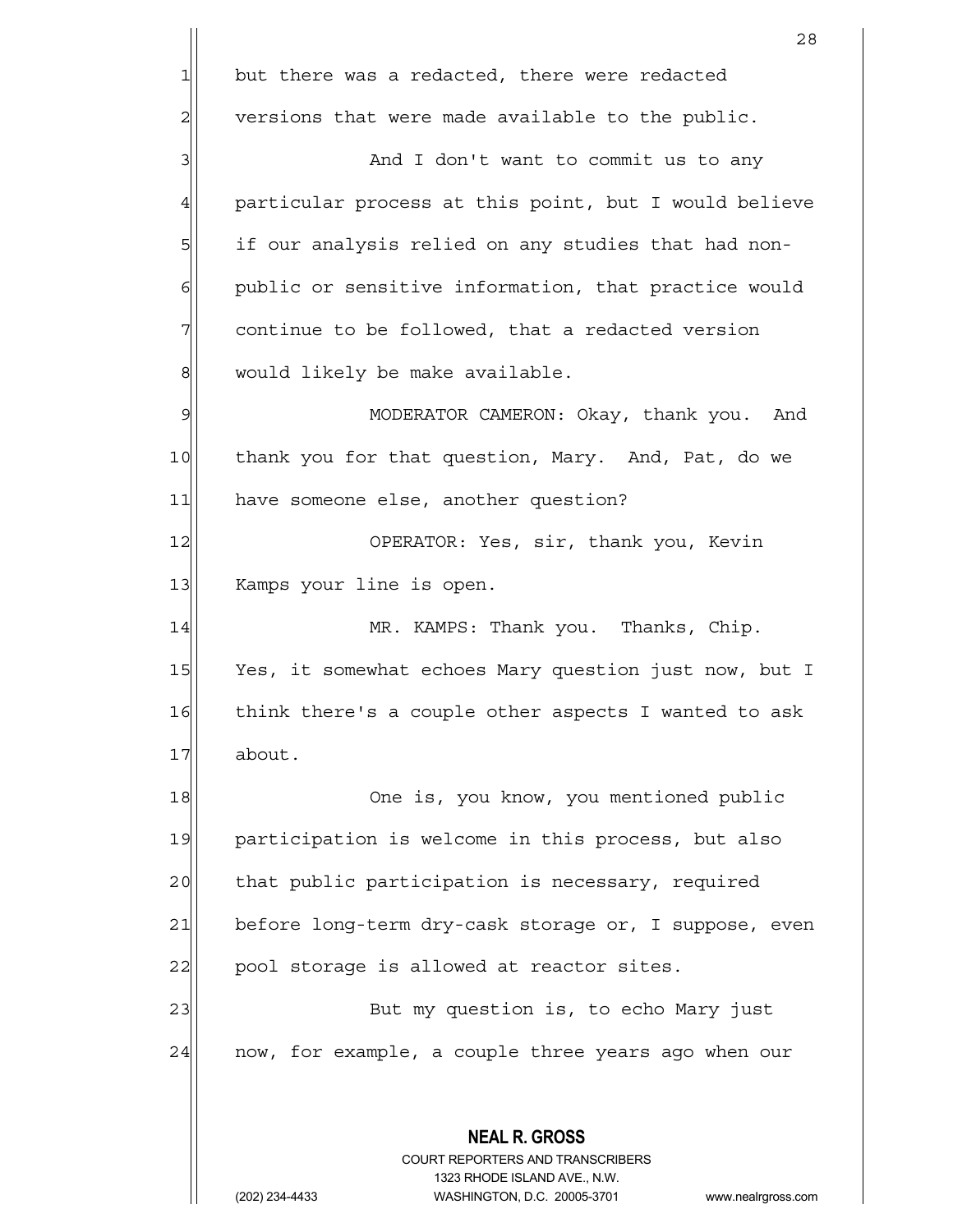3 | Again, because of security reasons from 4 seeing information, and that approval was very quick 5 to happen by NRC. So I'm not sure I understand what  $6$  you mean by public participation.

7 Another related question that really gets  $8$  to the heart, I think, of this safequards information 9 or security-related information being withheld from 10 the public is this expose by Huffington Post about 11 two whistle-blowers from within NRC who independently 12 have called attention to the risk of flooding caused 13 by upstream dams breaking or breaching. And, so I  $14$  quess a question I have is will the NRC include in 15 its scope that accident scenario of not only the risk 16 of reactor meltdowns, which seems to be the focus of 17 the news coverage and even the whistle-blower's 18 concern, but what about the inundation of dry-casks 19 and floods like that blocking the airflow cooling 20 pathways of the dry-casks.

21 What about the risk of a pool fire 22 because the electrical systems are all knocked out by 23 the flood? And, yes, so those are those questions.  $24$  And the other question I was going to ask was, you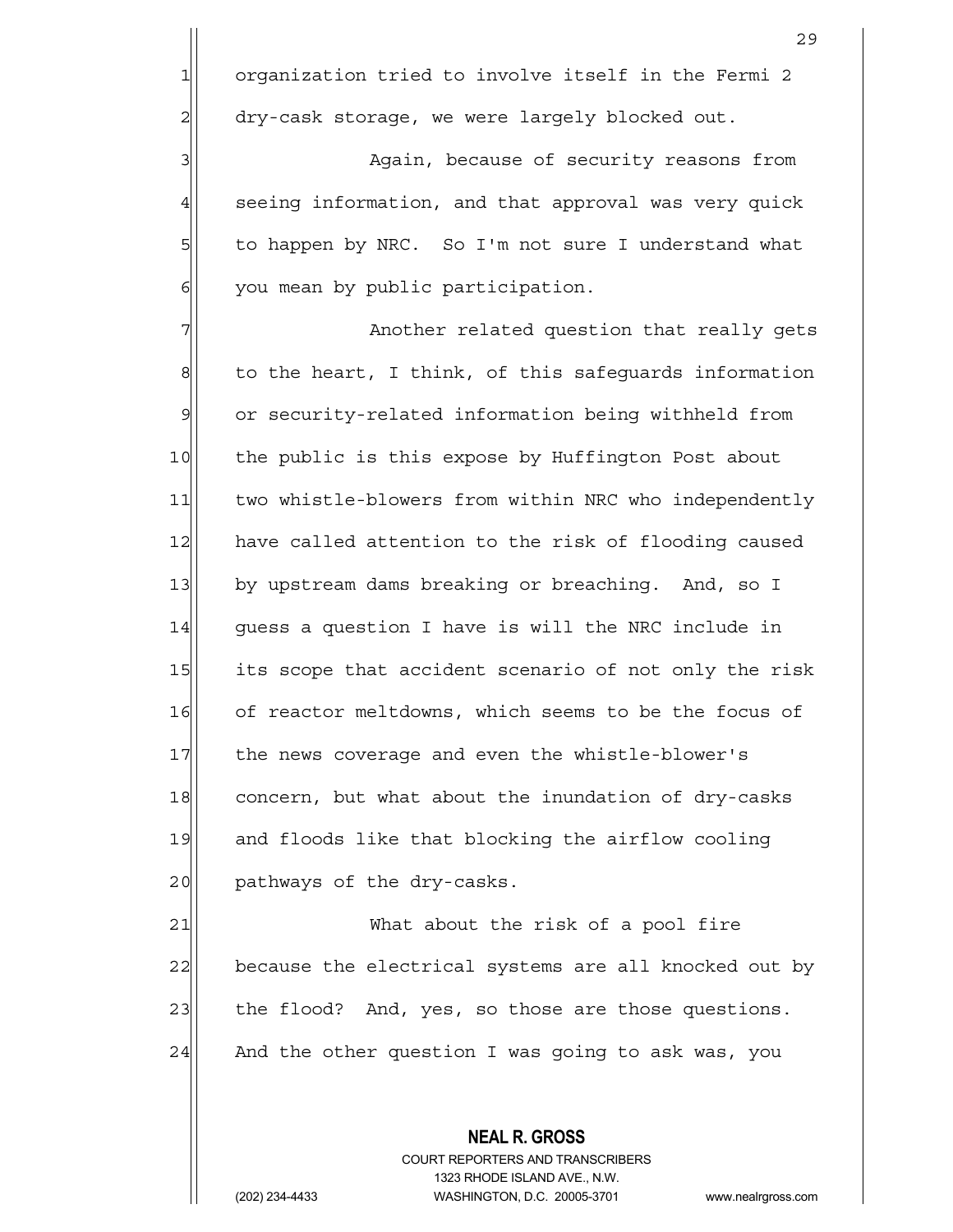**NEAL R. GROSS** COURT REPORTERS AND TRANSCRIBERS 1323 RHODE ISLAND AVE., N.W. 30  $1$  know the list of credentials that Chip laid out there 2 when he introduced everyone who spoke from NRC was 3 very impressive. 4 But I quess my question is, with a team  $5$  like that in place, how was it that the Federal 6 Register Notice was published without even 7 | identifying clearly the proposed federal action, as 8 well as the preferred alternatives. 9 Because those are basic and major legal 10 errors in the Federal Register Notice which makes 11 public comment at this point largely meaningless 12 because of the confusion about what even the basic 13 proposal and alternatives are. 14 MODERATOR CAMERON: Thanks, Kevin. I 15 believe the last point is a point that was covered in 16 previous comments in terms of the scope of the 17 Environmental Impact Statement and if the staff wants  $18$  to address that we'll go to that. 19 I thought that perhaps the second point 20 on will various types of natural hazards, accidents, 21 | will those be considered in the Environmental Impact 22 Statement. And we're going to go to Paul Michalak on  $23$  that one. 24 MR. MICHALAK: Design Basis Accidents are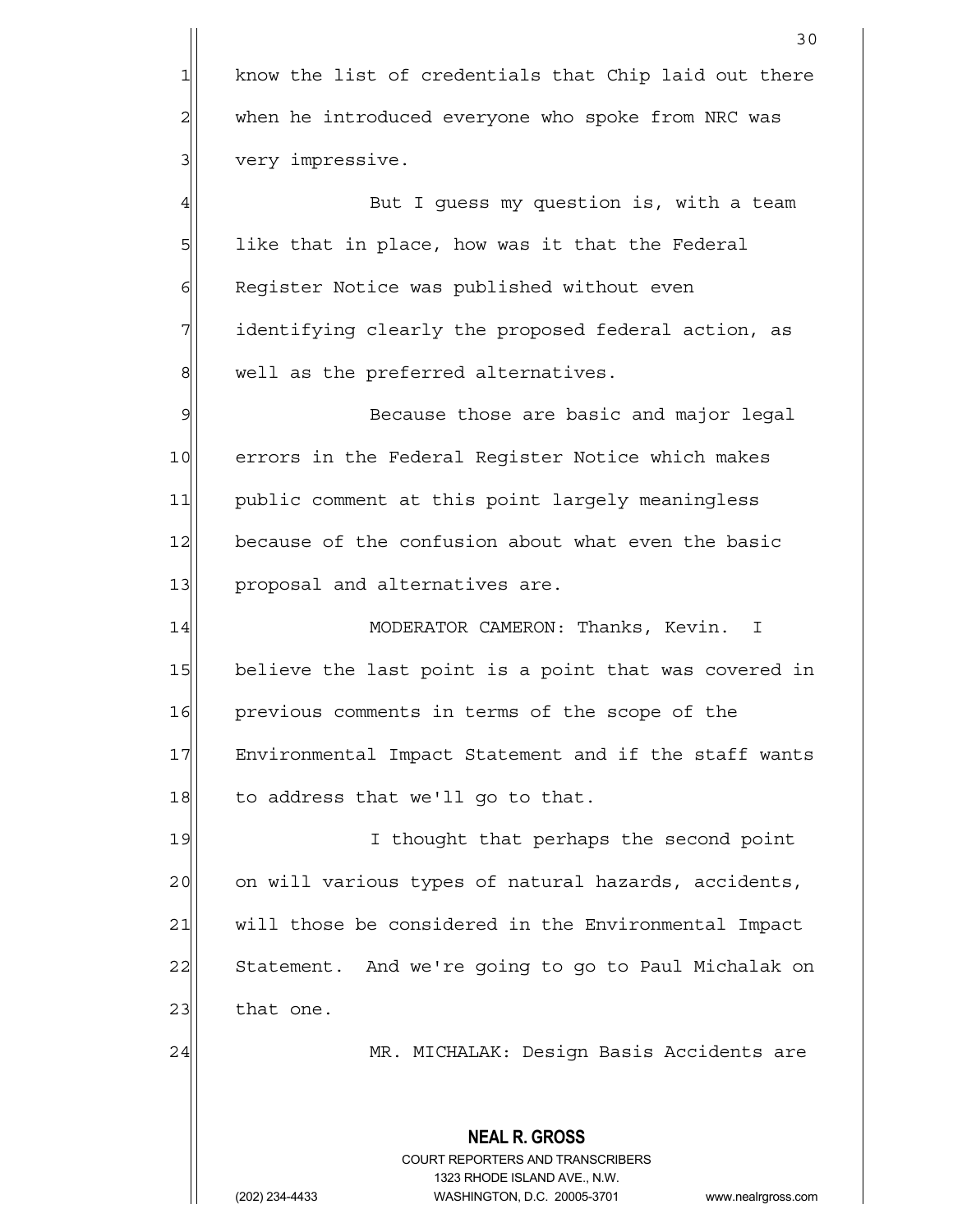1 considered in the site-specific evaluation of dry-2 cask storage sites. In our Environmental Impact  $3$  Statement we are going to look at a whole, we're 4 going to look at dry Design Basis Accidents to bound 5| the impacts from the Design Basis Accidents.

6 | And Design Basis Accidents do evaluate 7 The floods so we will be bounding the impacts of Design 8 Basis Accidents in our EIS.

9 MODERATOR CAMERON: Okay, thanks, Paul. 10 And Lisa, Kevin, I think, referred to the issue of 11 information that's not available in the context of a 12 specific licensing decision. Can we say anything 13 about how security information is dealt with in the 14 context of a specific licensing proceeding, in terms 15 of how people get access to that?

16 MS. LONDON: I don't want to speculate or 17 Speak to specific incidences or specific facilities 18 on those licenses. I would want to reiterate what I 19 said earlier which is that while the NRC's analysis 20 may look at non-public studies or studies with 21 sensitive or safeguards information in them, we 22 strive to make everything we rely on publicly 23 available even if that means that you have to see a 24 redacted version.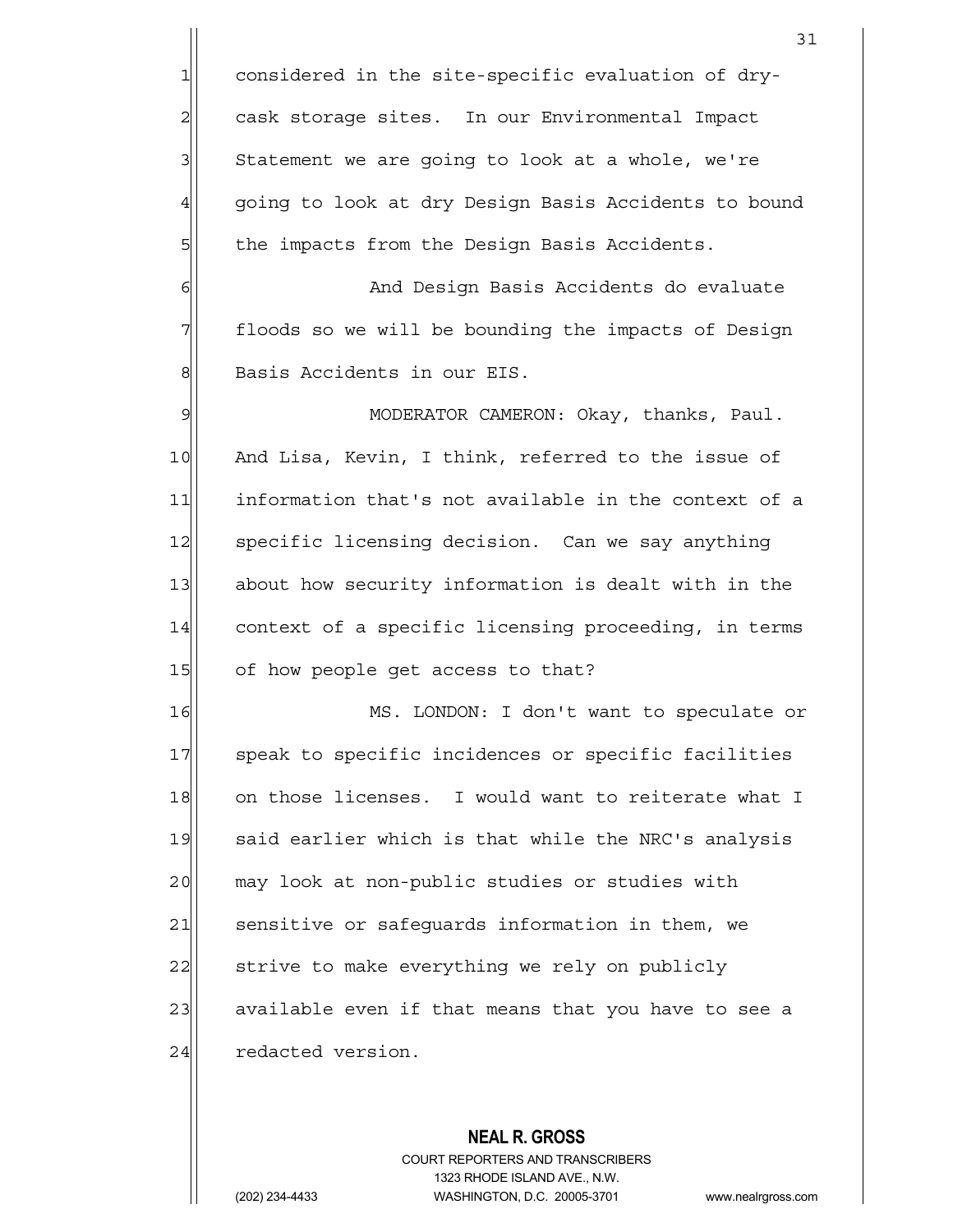**NEAL R. GROSS** COURT REPORTERS AND TRANSCRIBERS 1323 RHODE ISLAND AVE., N.W. (202) 234-4433 WASHINGTON, D.C. 20005-3701 www.nealrgross.com 32 1 MODERATOR CAMERON: Okay, thanks, Lisa. 2 | And in terms of the comment on the alleged 3 deficiencies of scope, do we need, can we say  $4$  anything more about that at this point? 5 S| MR. IMBODEN: This is Andy Imboden. We've 6 6 6 6 received several comments along those lines and we  $7$  have, and the Commission has also received those 8 comments and we've raised that to the Commission. 9 Meta<sub>n</sub> Muslem and, you know, right now we think the 10 Scoping period and the Federal Register Notice are 11 adequate. 12 MODERATOR CAMERON: Okay, thank you. 13 Thank you, Kevin and as with all questions that we  $14$  get, there is a comment implied in there and those 15 comments are going to be considered by the staff as 16 they move forward. 17 Pat, do we have another question? Thank 18 you, Kevin. 19 OPERATOR: Yes, we do have a couple more. 20 Our next one comes from Barbara Warren. 21 MS. WARREN: Should I speak now? 22 | MODERATOR CAMERON: Yes, Barbara Warren, 23 welcome. 24 MS. WARREN: Thank you. And maybe I'm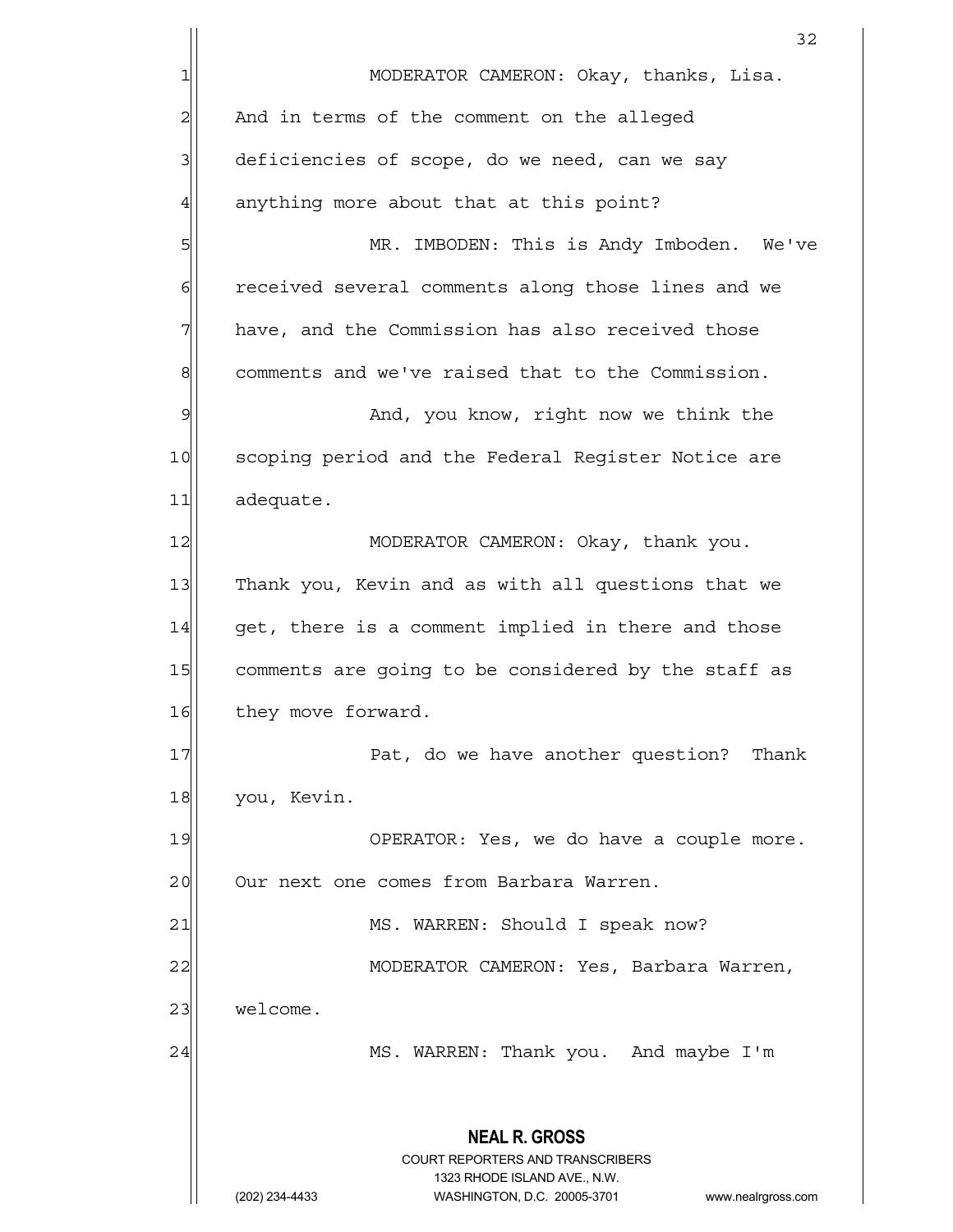$1$  addressing the same issue but it's stated a little 2 differently. I'm representing Citizens Environmental 3 Coalition in the state of New York, and when I read 4 the Federal Notice for these meetings, I understood 5 5 5 that the December Webinars would be different from  $\delta$  the November 14<sup>th</sup>, because it stated that we would 7 have an overview by the NRC staff and then we would 8 have a proposed scope to the EIS. 9 and I did not see a proposed scope in

10 your presentation. Let me just say a little bit more 11 about that. I've got years of experience looking at 12 Scopes for proposed Environmental Impact Statements,  $13$  and they usually, at least a couple of pages long.

14 Even the simplest ones have quite an 15 extensive outline and they provide an opportunity for 16 environmental organizations and others to say, yes, I 17 agree with this, but you know you're missing this 18 topic or whatever.

19 | And, in fact, we do not have that. 20 Scope, the other term I use for scope is an outline,  $21$  and that's basically what we don't have here, is a 22 really full outline of what would be covered in the 23 EIS.

24 and it concerns me both that it was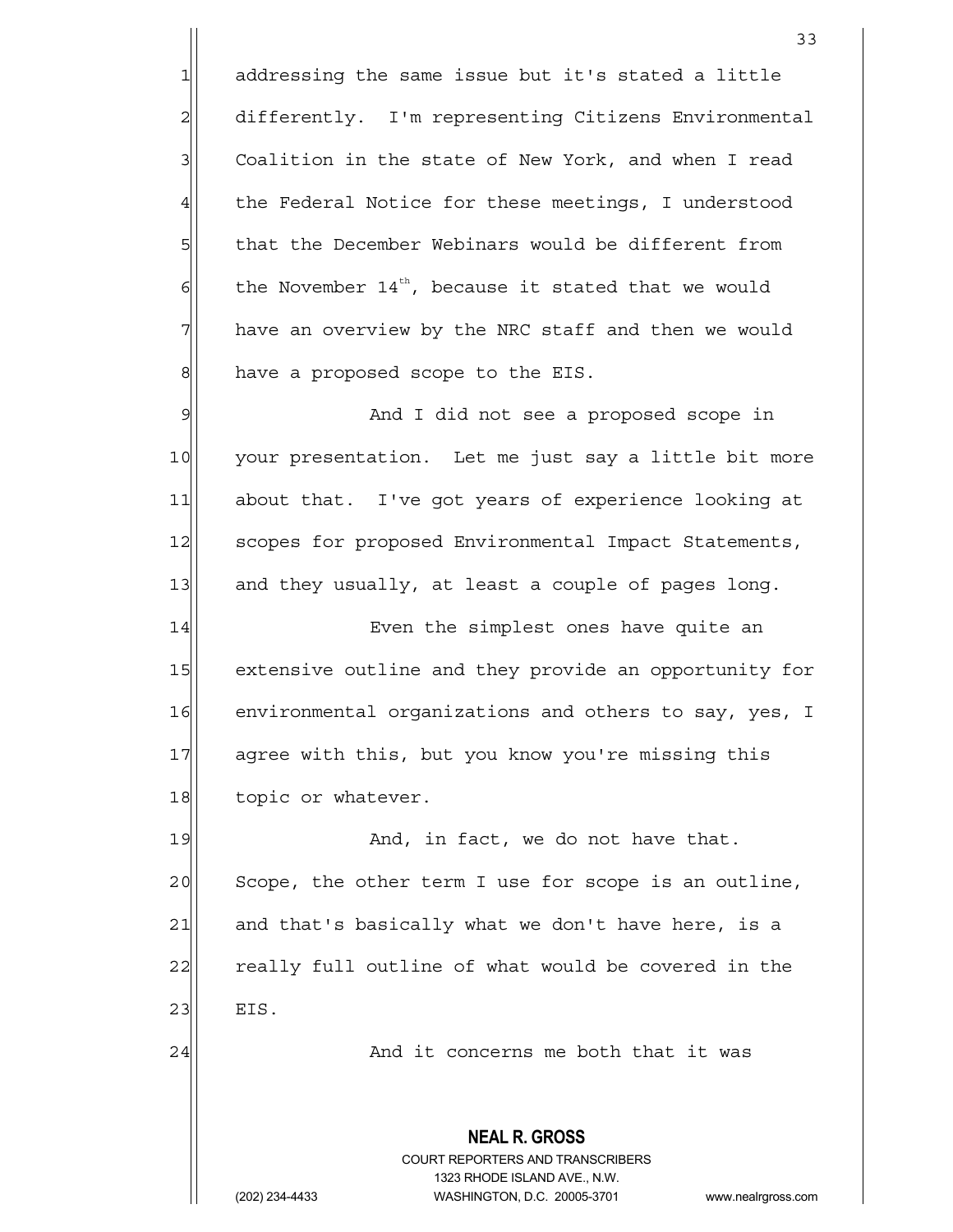1 announced in the Federal Register Notice, so the 2 assumption would be that we actually received one 3 | today. And that's my question.

4 MODERATOR CAMERON: Okay, and thank you 5 for that. We're going to go to Keith McConnell. 61 Keith.

7 MR. MCCONNELL: Well we apologize if there 8 was a misperception about what the Webinars were for 9 today and tomorrow. But to address your comment 10 specifically I'd not for clarification that this 11 | generic Environmental Impact Statement that we have 12 under development now is for Rulemaking and is 13 different than what is normally prepared for a site-14 specific analysis.

15 and it's for a Rulemaking that has been 16 in existence in various forms for the past 20, 28 17 years. So because of that, we thought that the, we 18 think that the, and we believe that the Scoping 19 Notice and the comment period that's available for 20 scoping is sufficient.

21 MODERATOR CAMERON: Okay, thank you very 22 much and thank you for that question and comment. 23 We're going to go to Larry Shepard next, Pat, if you  $24$  could put Larry on the line.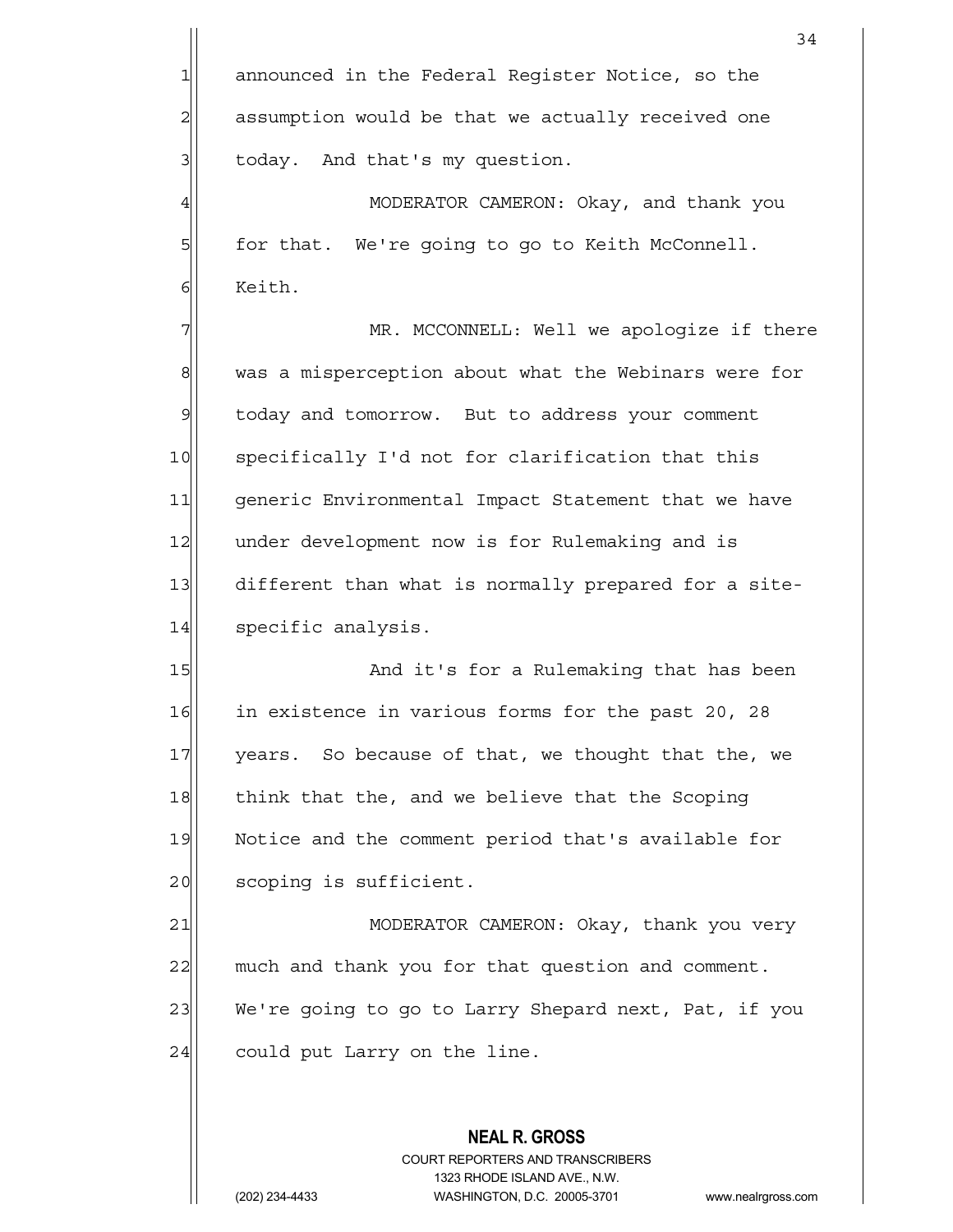1 MR. SHEPARD: Yes, sir, this is Larry 2 Shepard with EPA in our Kansas City Regional Office.  $3$  And I just wanted to, at least pose the question for  $4$  further deliberation at some point as to how the NRC,  $5$  although they've, in discussions with the agency,  $6$  have identified the fact on site-specific relicensing  $7$  how a reference will be made to the completion of 8 this generic for Waste Confidence and that the 9 Commission won't issue licenses until this process is 10 complete.

11 1 I guess I would just sort of pose the 12 general question for carryover for staff about the 13 clear delineation, both in the GEIS and then in the 14 Supplemental Re-Licensing compliance documents the 15 bounds for the evaluation of site-specific factors, 16 both in the supplemental and then how the GEIS is 17 sort of, in retrospect, trying to deal with that 18 explanation as well.

19 It just poses a great deal of confusion 20 in our regional offices as we deal with re-licensing 21 that is going to occur prior to the release of a 22 draft GEIS. And I think that's all I need to say,  $23$  thank you.

24 | MODERATOR CAMERON: So, Larry, I think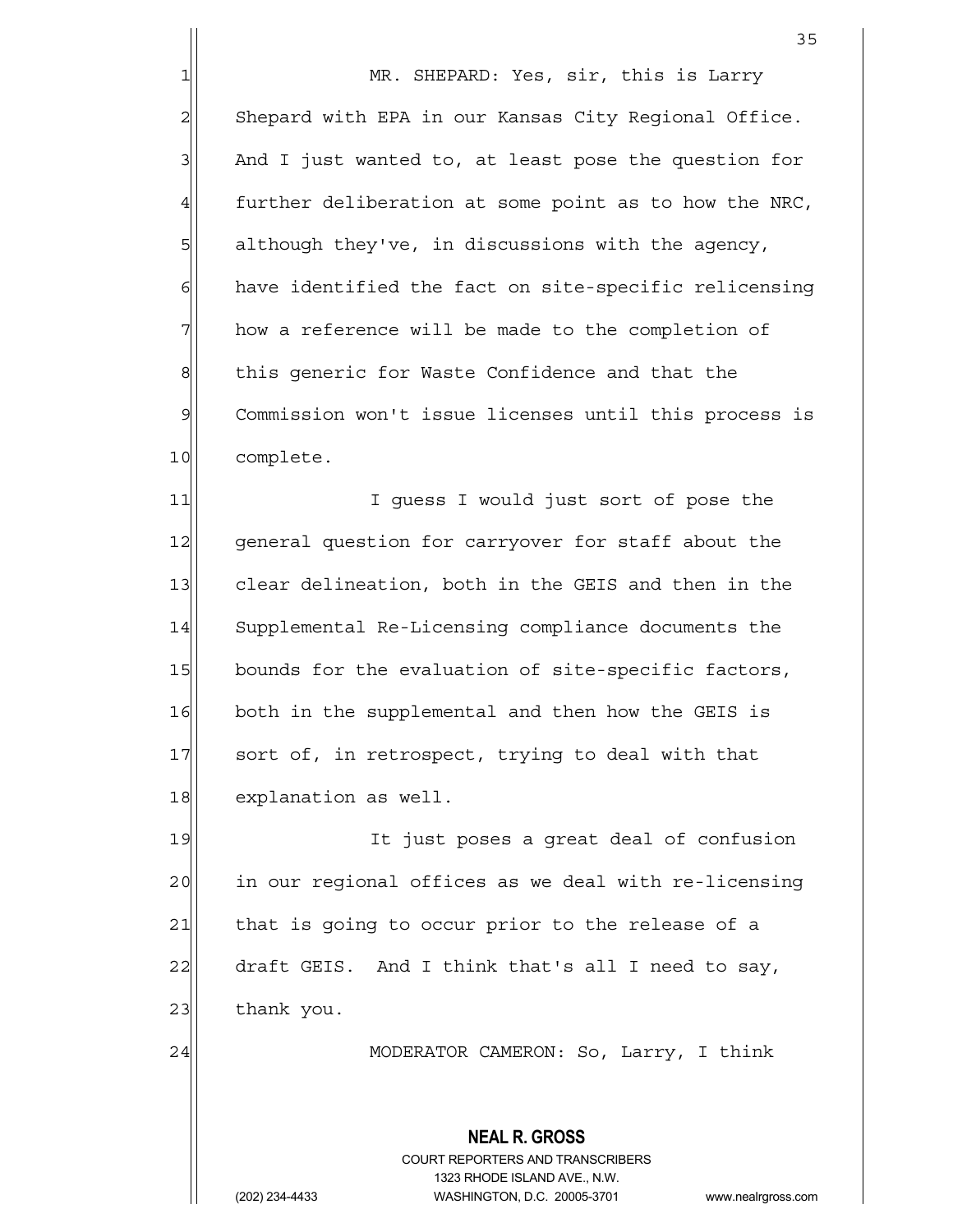1 you're referring to the license renewal process where  $2$  there's certain issues that have been addressed in 3 1 the GEIS and they're not addressed in site-specific 4 | EISs, is that correct?

5 | MR. SHEPARD: Yes, sir. And with the  $6$  rather unique position that the NRC is in, by having 7 These draft EISs for re-licensing, the supplemental 8 EISs, going out substantially ahead of the completion 9 of this GEIS.

10 MODERATOR CAMERON: I guess the question 11| is can we explain what the Commission, what happens 12 on the licensing of a particular plant, re-licensing 13 for example, in terms of the staff moving forward 14 with their environmental review work, but no final 15 decision will be made by the Commission.

16 If we could just provide some information 17 to Larry and the rest of the people on that.

18 MR. MCCONNELL: Okay, this is Keith 19 McConnell. What the Commission has decided to do, 20 was in terms of renewals, that part of the EIS that 21 would effect that renewal will have a statement in it 22 that indicates that this Waste Confidence effort to 23 develop this generic Environmental Impact Statement,  $24$  is underway.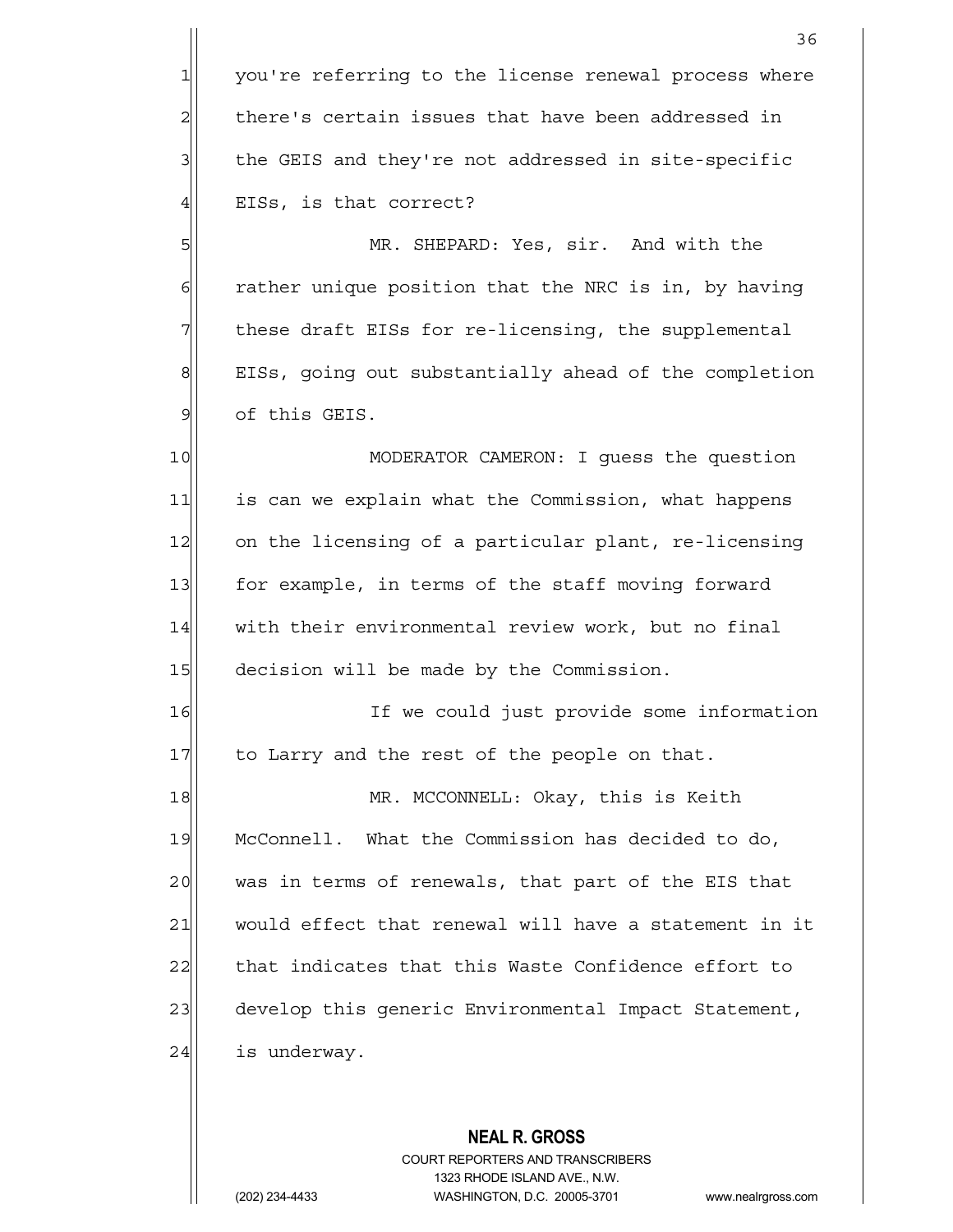1 and there will be conditional findings as 2| they relate to Waste Confidence. So I think it will 3 be clearly articulated in the renewal activities 4 where the site-specific activities end and where the 5 more generic Waste Confident activities are intended  $6$  to be within the renewal process.

7 So I think your comment will be addressed  $8$  but I do take it as one where we maybe, in developing 9 our generic Environmental Impact Statement, can 10 provide a little bit more clarification on how the 11 two interrelate.

12 MODERATOR CAMERON: Good, good. Thank 13 you, Keith and thank you for that question, Larry.  $14$  Pat, do we have anybody else who wants to ask a 15 question?

16 OPERATOR: Yes, sir, Mary Lampert, your 17 line is open.

18 MS. LAMPERT: Yes, Mary Lampert again and 19 I'll make this brief. In comment for the last 20 comment, the rules in license renewal world require 21 that comments made by interveners on the draft, that 22 has to be made on the draft unless the final EIS, for 23 the particular reactor, is substantially different  $24$  than the draft.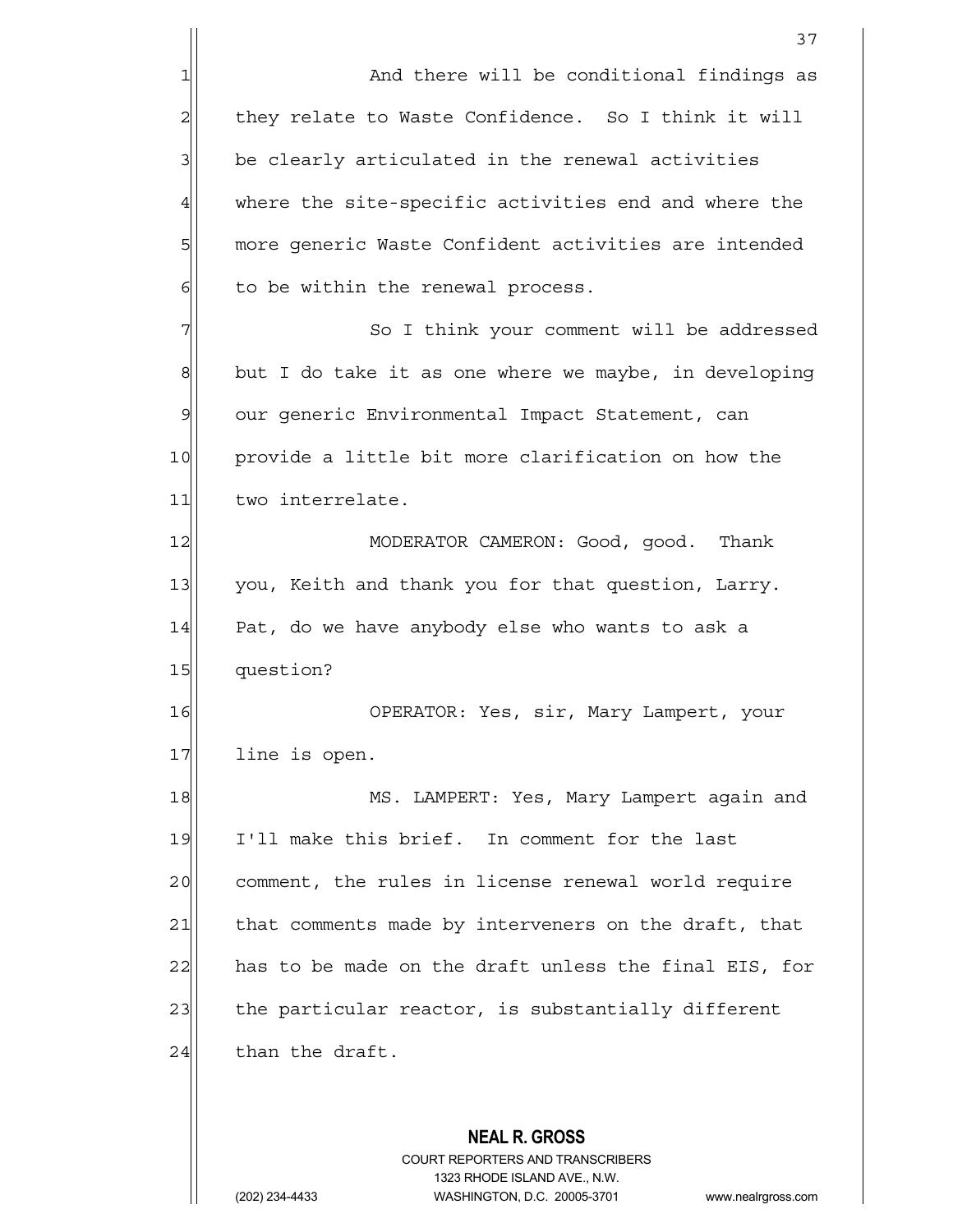|                | 38                                                                                                  |
|----------------|-----------------------------------------------------------------------------------------------------|
| 1              | So how are you going to work this                                                                   |
| $\overline{c}$ | procedural issue so that a petitioner can have until                                                |
| 3              | the final to make comment?                                                                          |
| $\overline{4}$ | MODERATOR CAMERON: Mary, you're talking                                                             |
| 5              | about the context of the adjudicatory proceeding?                                                   |
| 6              | MS. LAMPERT: Yes, that's correct.                                                                   |
| 7              | MODERATOR CAMERON: And can we say                                                                   |
| 8              | anything to, I'm not sure that this has, what the                                                   |
| 9              | implications are for this particular EIS that's being                                               |
| 10             | developed on Waste Confidence.                                                                      |
| 11             | Can we say anything at all for Mary in                                                              |
| 12             | terms of how the issue of perhaps a supplemental EIS,                                               |
| 13             | how that's treated in adjudicatory proceedings?                                                     |
| 14             | And, please, I guess the main thing would                                                           |
| 15             | be is that based on Mary's question, are there any                                                  |
| 16             | implications from the work that you all in the Waste                                                |
| 17             | Confidence Directorate are doing that we can offer.                                                 |
| 18             | MS. LONDON: This is Lisa London with the                                                            |
| 19             | Office of General Counsel. I don't want to, I think                                                 |
| 20             | that we're dealing with two separate issues.<br>The                                                 |
| 21             | license renewal for site, for specific sites, is very                                               |
| 22             | different than the generic effort we're doing on the                                                |
| 23             | Waste Confidence Rule.                                                                              |
| 24             | And perhaps I've misunderstood the                                                                  |
|                |                                                                                                     |
|                | <b>NEAL R. GROSS</b>                                                                                |
|                | COURT REPORTERS AND TRANSCRIBERS                                                                    |
|                | 1323 RHODE ISLAND AVE., N.W.<br>(202) 234-4433<br>WASHINGTON, D.C. 20005-3701<br>www.nealrgross.com |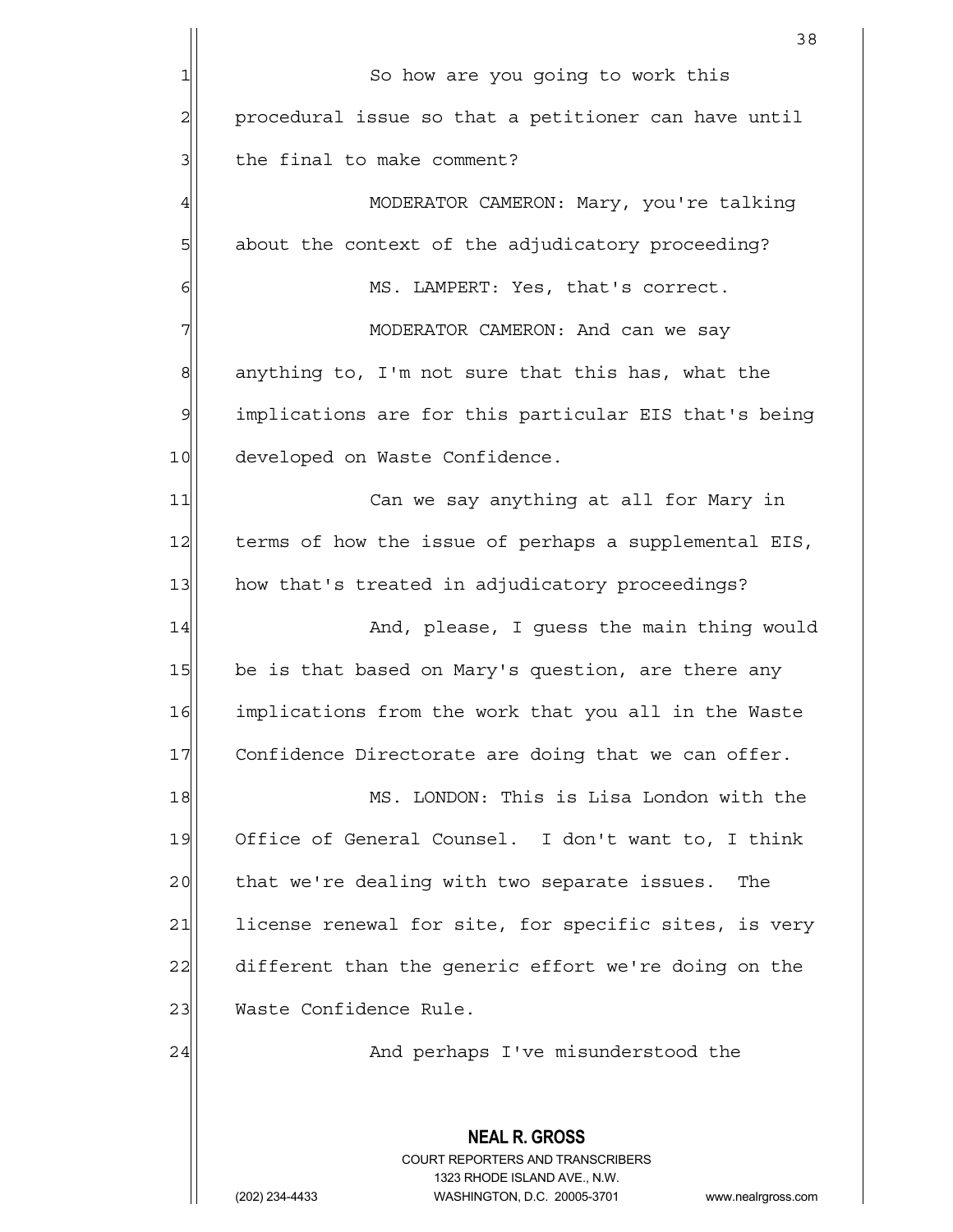**NEAL R. GROSS** COURT REPORTERS AND TRANSCRIBERS 39 1 question and just to nail down, participants will 2 certainly have an opportunity to comment on our  $3$  scenarios and what our final product for this EIS 4 will look like, this Environmental Impact Statement. 5 | Sillem in the far as license renewals for a 6 | particular site goes, you would have to deal 7 | specifically with that particular license renewal 8 8 8 effort for that site. 9 You'd have to submit your comments for 10 that effort, because if you have a comment respecting 11 a particular site, it would be considered out of 12 Scope to reference that site-specific condition for  $13$  this effort. And I hope that  $-$ 14 MS. LAMPERT: I understand that for this 15 effort, but if you're involved in an adjudicatory 16 proceedings at a current site, and the issue, and I'd 17 say in a couple of months, hypothetically, a draft  $18$  EIS. 19 In that will be a subsection on waste, I 20 presume. Then if down the road the current 21 proceeding is substantially different, it doesn't 22 seem logical that the current process of restricting 23 comments to a draft and making it very difficult to  $24$  submit comments on the final EIS, because this

1323 RHODE ISLAND AVE., N.W.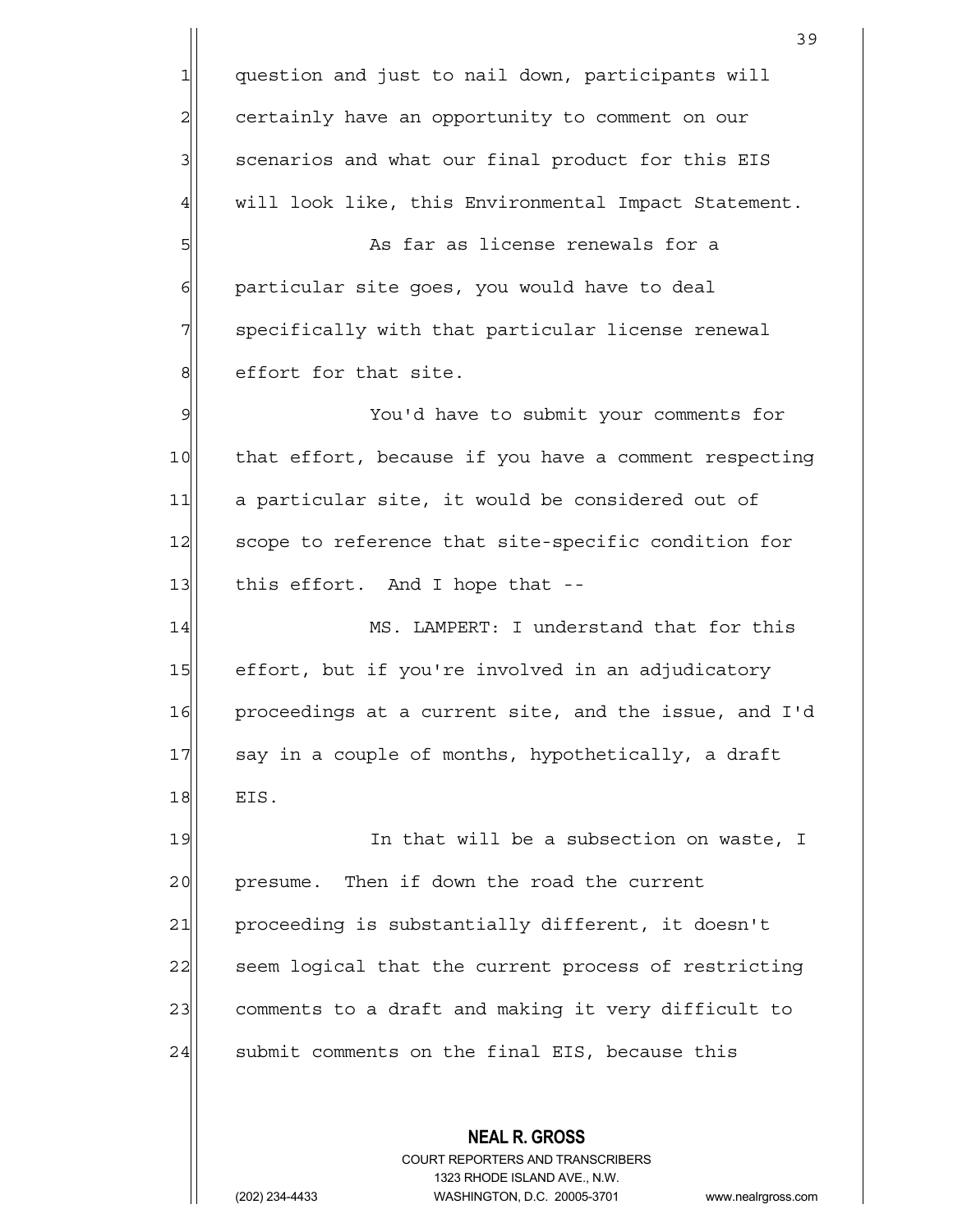|                | 40                                                                                                  |
|----------------|-----------------------------------------------------------------------------------------------------|
| 1              | situation is putting the cart before the horse.                                                     |
| $\overline{2}$ | That's what I meant.                                                                                |
| 3              | MODERATOR CAMERON: Okay, thanks, Mary.                                                              |
| 4              | And I think that in the Commission's order on all of                                                |
| 5              | this, they said that contentions that have Waste                                                    |
| 6              | Confidence implications, are going to be placed in                                                  |
| 7              | abeyance, Lisa?                                                                                     |
| 8              | MS. LONDON: Right. I think specifically                                                             |
| $\mathfrak{S}$ | the issue is that waste confidence can't be raised in                                               |
| 10             | a contention because the Rule is addressing it                                                      |
| 11             | generically.                                                                                        |
| 12             | MODERATOR CAMERON: Okay, and thanks,                                                                |
| 13             | Mary, I think you've given everybody here something                                                 |
| 14             | to think about on that. We have three final                                                         |
| 15             | questions that we're going to try to address before                                                 |
| 16             | we move to comments. And we're going to go to Don                                                   |
| 17             | Safer then Thomas Rielly and finally Kevin Kamps.                                                   |
| 18             | Pat, can you put Don Safer through to us,                                                           |
| 19             | please?                                                                                             |
| 20             | MR. SAFER: Can you hear me?                                                                         |
| 21             | MODERATOR CAMERON: Yes.                                                                             |
| 22             | MR. SAFER: Well, I didn't realize the                                                               |
| 23             | distinction between the comments and the questions so                                               |
| 24             | these may kind of spill into the comments, if it's                                                  |
|                | <b>NEAL R. GROSS</b>                                                                                |
|                | <b>COURT REPORTERS AND TRANSCRIBERS</b>                                                             |
|                | 1323 RHODE ISLAND AVE., N.W.<br>(202) 234-4433<br>WASHINGTON, D.C. 20005-3701<br>www.nealrgross.com |
|                |                                                                                                     |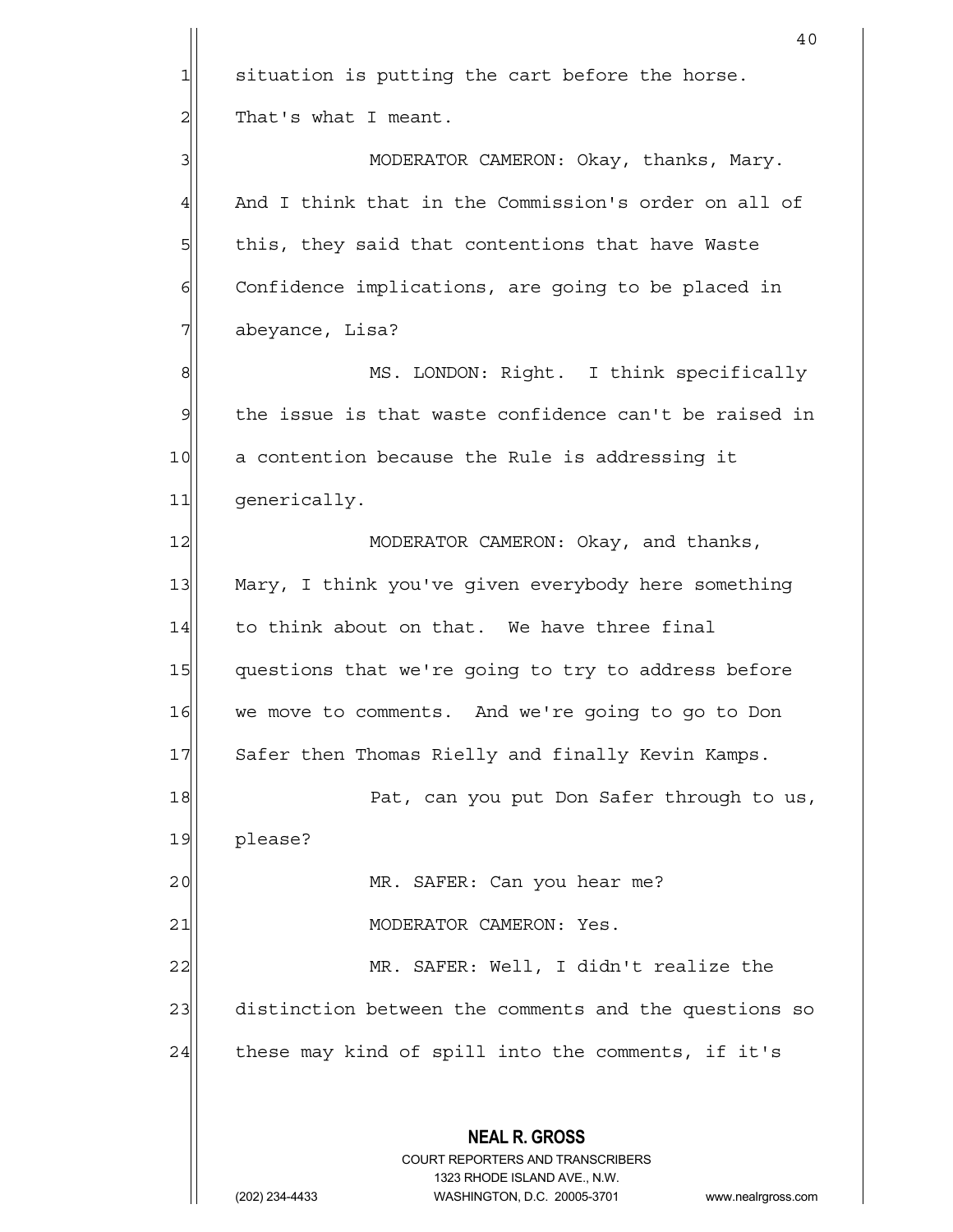**NEAL R. GROSS** COURT REPORTERS AND TRANSCRIBERS 41 1 okay and or I'll wait until the comment section. 2 MODERATOR CAMERON: Don, if you don't mind  $3$  waiting until we get to comments. I mean it is --4 | MR. SAFER: Okay, I have a couple of 5 questions at this point, then. 6 | MODERATOR CAMERON: Okay, go ahead. 7 MR. SAFER: Will the information about the  $8$  contents of this spent fuel, the details about the 9 amount of radioactivity and the radioactive isotopes 10 and other, you know, the details about this material 11 be disseminated in the draft Environmental Impact 12 Statement? 13 || MODERATOR CAMERON: Okay, the different 14 types of spent fuel, details on that, will that be 15 laid out in the Environmental Impact Statement? 16 Paul. 17 MR. MICHALAK: The scenarios, as we 18 develop them, will lay out the metric tonnage, both 19 per site and then total through the scenarios. So, 20 for instance, the scenario that's 2050 will have a 21 Smaller amount, I think it was 170,000 metric tons. 22| MR. SAFER: I'm sorry, if my question 23 wasn't clear. I'm not talking about the gross 24 tonnage, I'm talking about the specifics about what's

1323 RHODE ISLAND AVE., N.W.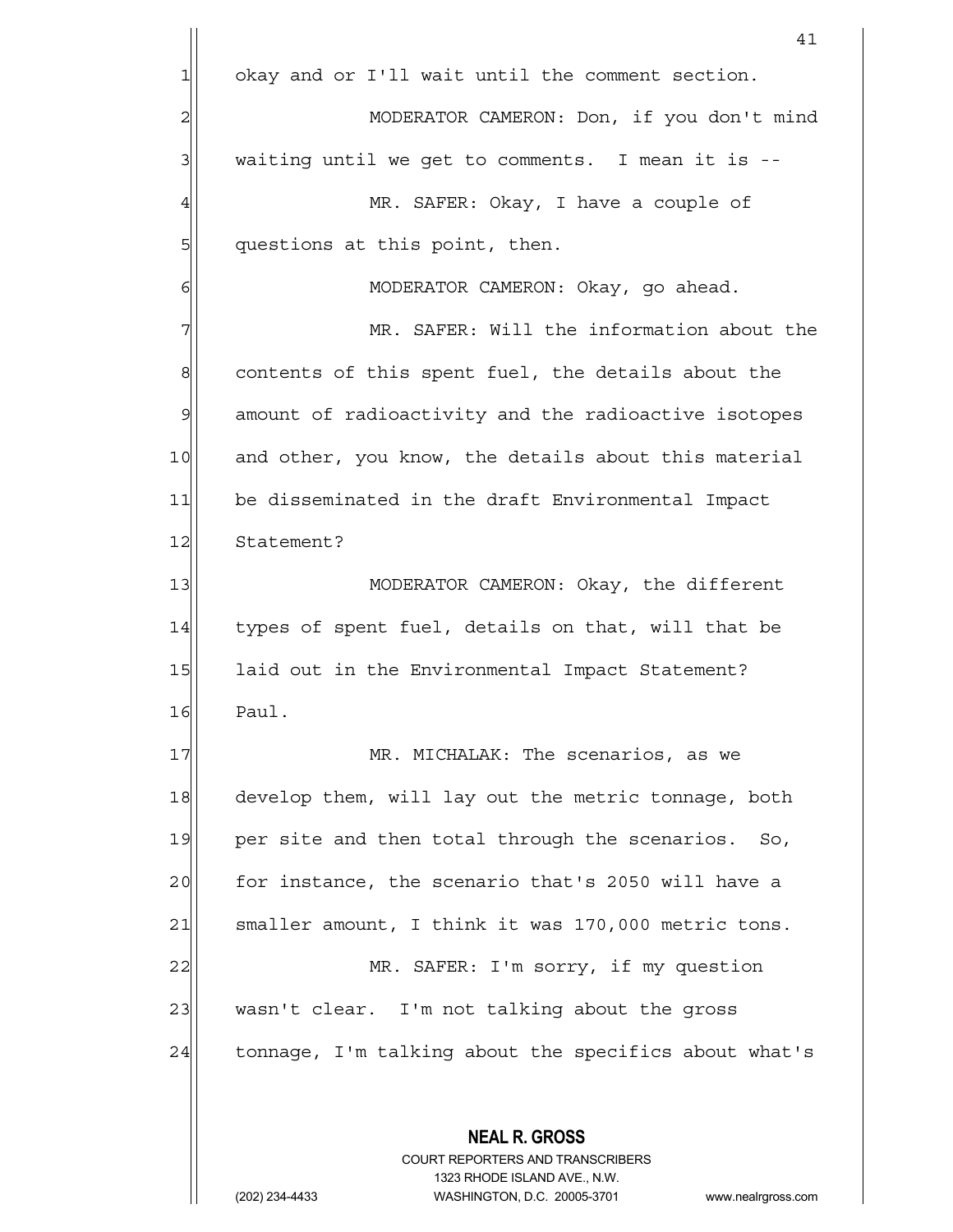|                | 42                                                                                                  |
|----------------|-----------------------------------------------------------------------------------------------------|
| $\mathbf{1}$   | in this material?                                                                                   |
| $\overline{c}$ | And, you know, which radionuclides, which                                                           |
| 3              | isotopes are in there, the amount of curies and that                                                |
| $\overline{4}$ | type of information?                                                                                |
| 5              | MODERATOR CAMERON: Okay, let's see if we                                                            |
| 6              | get more information on that. Keith.                                                                |
| 7              | MR. MCCONNELL: Certainly to look at the                                                             |
| 8              | impacts we'd have to identify what's called the                                                     |
| $\mathcal{Q}$  | source term and what could be in terms of any sort of                                               |
| 10             | accident scenario, released and cause an impact.                                                    |
| 11             | But we would rely on the site-specific                                                              |
| 12             | analyses and the site-specific environmental impact                                                 |
| 13             | analyses that have been done previously to what we're                                               |
| 14             | doing now.                                                                                          |
| 15             | MODERATOR CAMERON: Okay, Don, do you have                                                           |
| 16             | a final question before we move to our two final                                                    |
| 17             | questioners?                                                                                        |
| 18             | MR. SAFER: No, thank you, I'll wait for                                                             |
| 19             | the comment.                                                                                        |
| 20             | MODERATOR CAMERON: Okay, thank you.                                                                 |
| 21             | Thomas Rielly.                                                                                      |
| 22             | MR. RIELLY: Thomas Rielly, Executive                                                                |
| 23             | Principal for Vista 360, we're in the Chicago area.                                                 |
| 24             | Thank you for your opportunity you provided today and                                               |
|                |                                                                                                     |
|                | <b>NEAL R. GROSS</b>                                                                                |
|                | COURT REPORTERS AND TRANSCRIBERS                                                                    |
|                | 1323 RHODE ISLAND AVE., N.W.<br>(202) 234-4433<br>WASHINGTON, D.C. 20005-3701<br>www.nealrgross.com |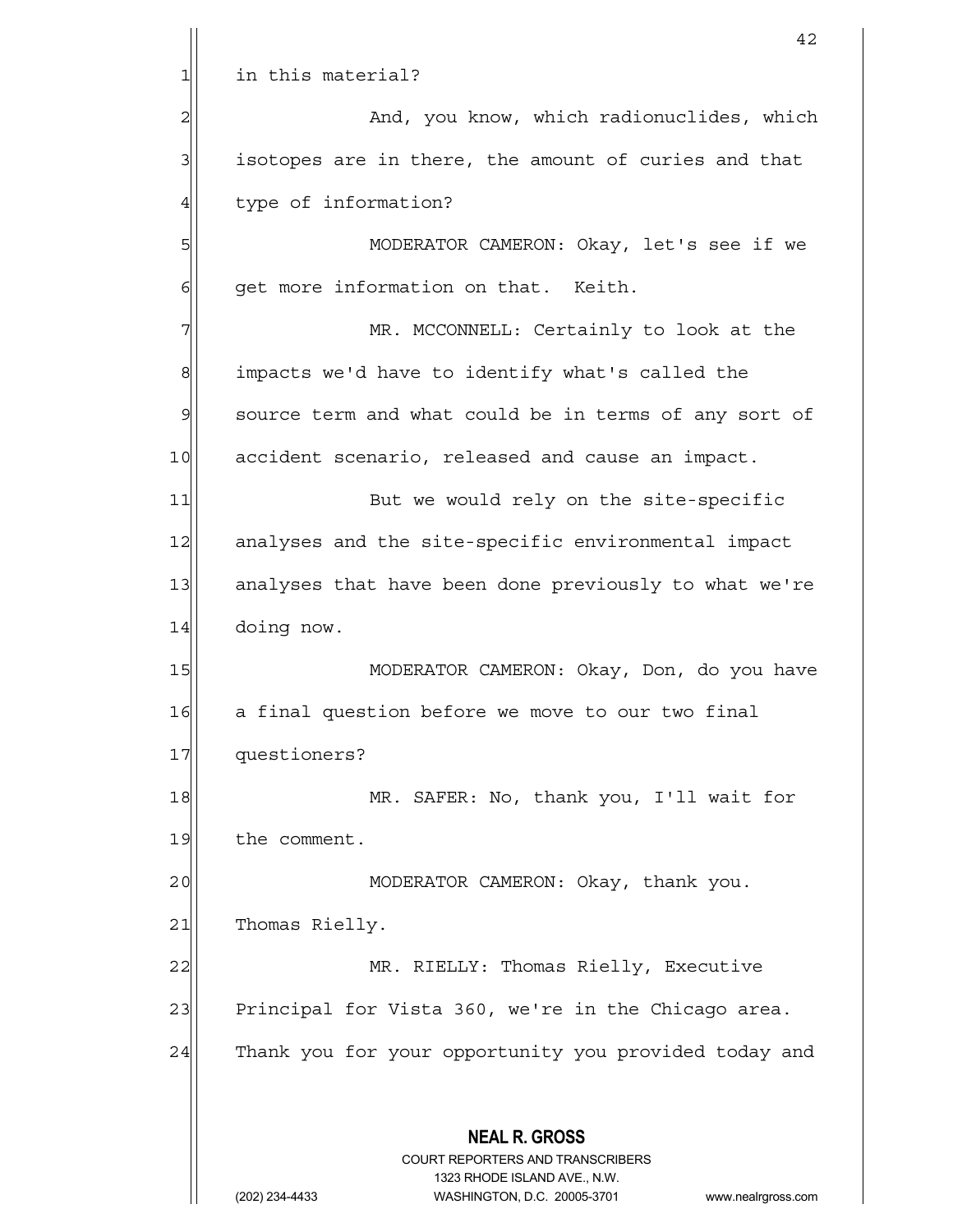1 the information. 2 all intervals of questions about the late of  $\alpha$  $3$  Directorate. First, what is the organizationally 4 dedicated professional head count, present and 5 | projected for the next two years? 6 | G| College A review of the planning documents 7 available for review and comment? The organizational 8 8 8 reference chart be available in the future? And how 9 is this Directorate efforts, funded by budget now and 10 projected for the next two years? 11 I'd be happy to repeat these questions 12 one at a time if it's more convenient for you. 13 MODERATOR CAMERON: Well, let's see if we 14 can address it and then we'll find out what we 15 missed. But basically budget, organization charts, 16 whatever, for the Directorate. Keith, how do people 17 get access to that type of information? 18 MR. MCCONNELL: This is Keith McConnell

19 again. This information would be available on our 20 website. Let me just speak to some of the individual 21 points in the question.

22 | In terms of head count, we have 20 staff 23 within the Directorate working on this particular  $24$  effort. But we also have the ability and intend to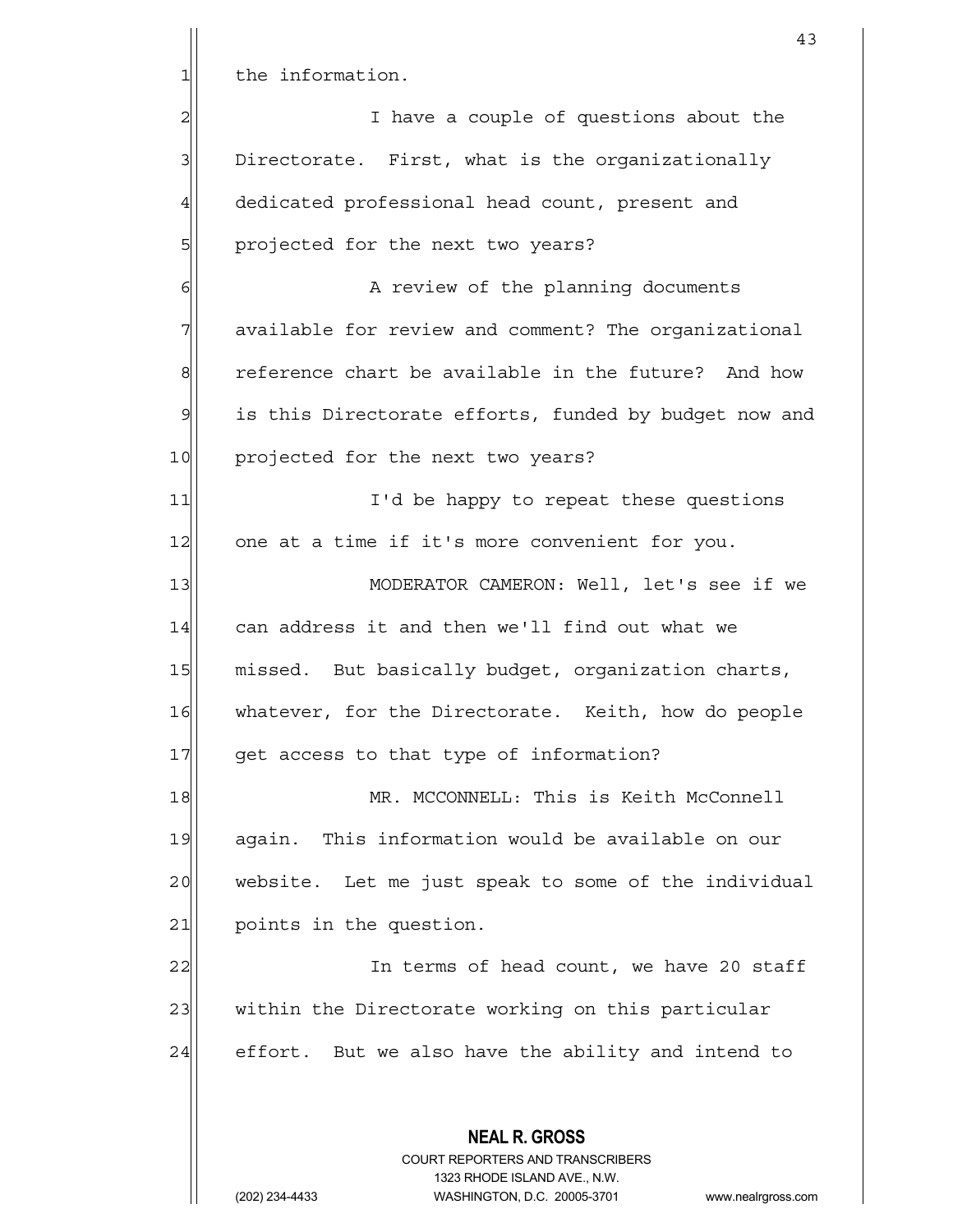|                | 44                                                                                                  |
|----------------|-----------------------------------------------------------------------------------------------------|
| 1              | reach out for specific technical issues to bring                                                    |
| $\overline{c}$ | other staff into the development process.                                                           |
| 3              | But in terms of devoted staff, we have                                                              |
| $\overline{4}$ | 20.<br>In terms of organizational charts and program                                                |
| 5              | plans, right now we don't have those up on the                                                      |
| $\epsilon$     | website but we can put them up, if that's of interest                                               |
| 7              | to people.                                                                                          |
| $\,8\,$        | So we'll take that as an action item on                                                             |
| $\mathcal{G}$  | our part to put an organizational chart up and also a                                               |
| 10             | program plan. It won't be available for comment,                                                    |
| 11             | because basically they're complete at this point, but                                               |
| 12             | they will be up and available for people to see.                                                    |
| 13             | And I guess if there's an issue in terms                                                            |
| 14             | of the development of generic Environmental Impact                                                  |
| 15             | Statement, that you believe is important and want to                                                |
| 16             | comment, in the context of how we're organized,                                                     |
| 17             | certainly we'd want to hear that.                                                                   |
| 18             | MODERATOR CAMERON: And, Thomas, you may                                                             |
| 19             | want to, since there's a lot of specific detail in                                                  |
| 20             | your questions, it might be helpful to the staff if                                                 |
| 21             | you could submit something in writing with those                                                    |
| 22             | specific questions.                                                                                 |
| 23             | Do you want to say something, Andy?<br>Go                                                           |
| 24             | ahead.                                                                                              |
|                |                                                                                                     |
|                | <b>NEAL R. GROSS</b>                                                                                |
|                | COURT REPORTERS AND TRANSCRIBERS                                                                    |
|                | 1323 RHODE ISLAND AVE., N.W.<br>(202) 234-4433<br>WASHINGTON, D.C. 20005-3701<br>www.nealrgross.com |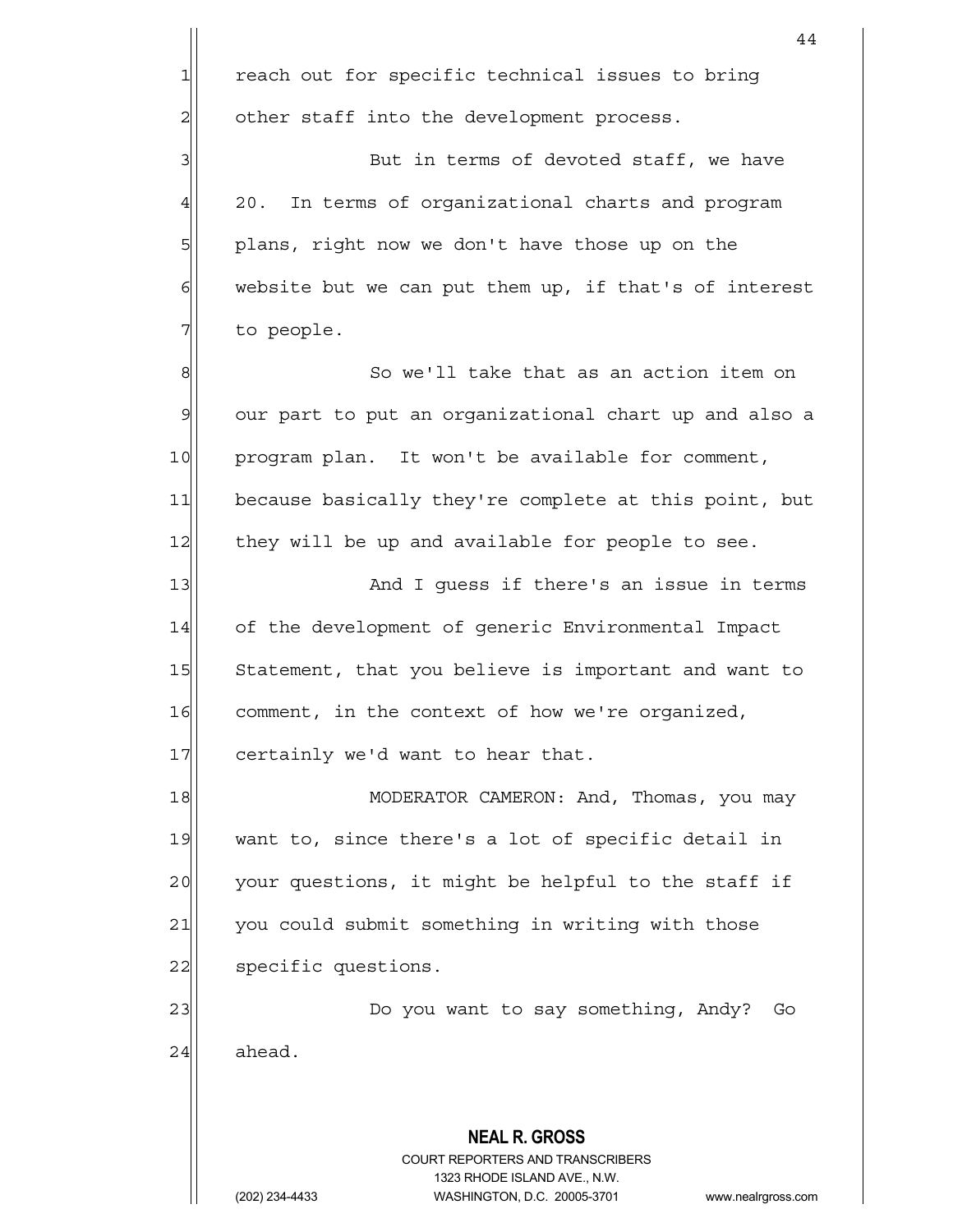**NEAL R. GROSS** COURT REPORTERS AND TRANSCRIBERS 1323 RHODE ISLAND AVE., N.W. (202) 234-4433 WASHINGTON, D.C. 20005-3701 www.nealrgross.com 45 1 MR. IMBODEN: Yes, on the, if we could go  $2 \vert$  back a slide, T. If you are looking at the Webinar 3 right now? 4 | MR. RIELLY: I am not. 5 MR. IMBODEN: Yes, the email up at the top 6 6 there? 7 MR. RIELLY: Yes, I'm not, but I'll make  $8$  note that the email is there. Do you have any 9 comment on the budget part of my question, which is 10 how was the Directorate effort funded by budget now 11 and projected for the next two years? 12 MR. MCCONNELL: The efforts, you know, the 13 NRC is a fee-recoverable agency, which means we 14 recover our fees from our Licensees. 15 The effort that the Directorate has 16 underway is funded through our normal budgeting 17 process. We've gotten some of our resources from a 18 prior effort that was underway to take a longer term 19 look at Waste Confidence. 20 and other resources are being 21 reprogrammed within the Agency to fund the effort. 22 MODERATOR CAMERON: Okay, and I believe 23 Andy directed you to Sarah Lopas at the NRC for 24 further information or to submit further questions,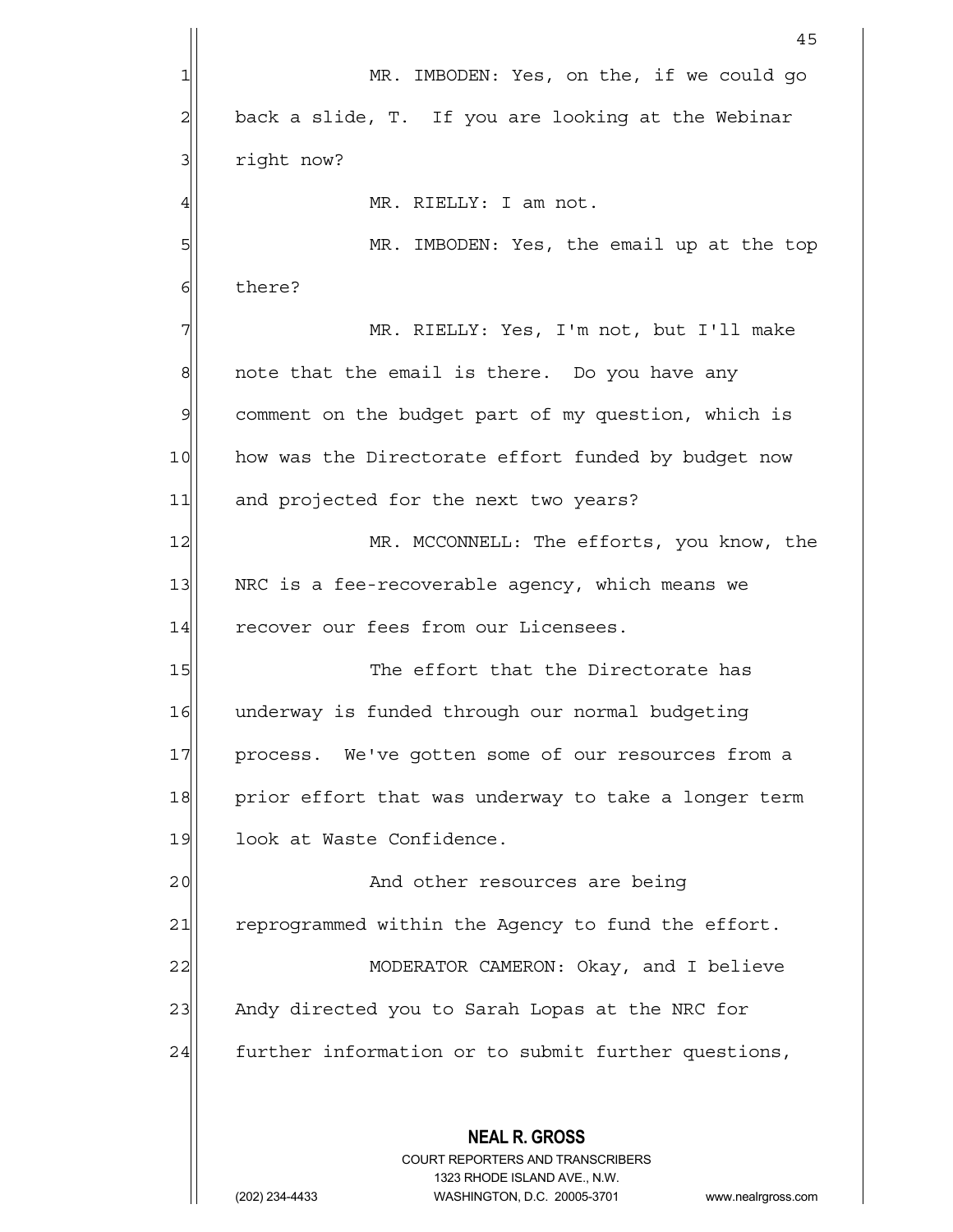$1$  specific questions on that. Thank you, Thomas.

2 | We're going to go over a little bit in  $3$  the time we have for questions. And we're going to 4 take three final questions and I have to apologize to 5 | Kevin, who we've heard from. We may check in with  $6$  him and see if it's a quick question, but basically 7 I'd like to get some people who have not had a chance 8 b to ask questions.

9 Margaret Sheehan, Lou Zeller and Jared 10 Thompson. And, Pat, can you put Margaret Sheehan 11 through to us?

12 OPERATOR: Your line is open, Ms. Sheehan. 13 MS. SHEEHAN: Thank you, I'm calling from 14 Plymouth, Massachusetts in connection with the 15 Pilgrim Nuclear Reactor that was re-licensed for 16 another 20 years, about eight days before the Waste 17 Confidence Rule was implemented.

18 and I'm wondering how the new generic EIS  $19$  is going to apply to Pilgrim, if at all?

20 MODERATOR CAMERON: Can we speculate on 21 how plants that have already been re-licensed might  $22$  be affected by a new Waste Confidence Rule.

23 MS. LONDON: This is Lisa London from the 24 Office of General Counsel. If a license has issued,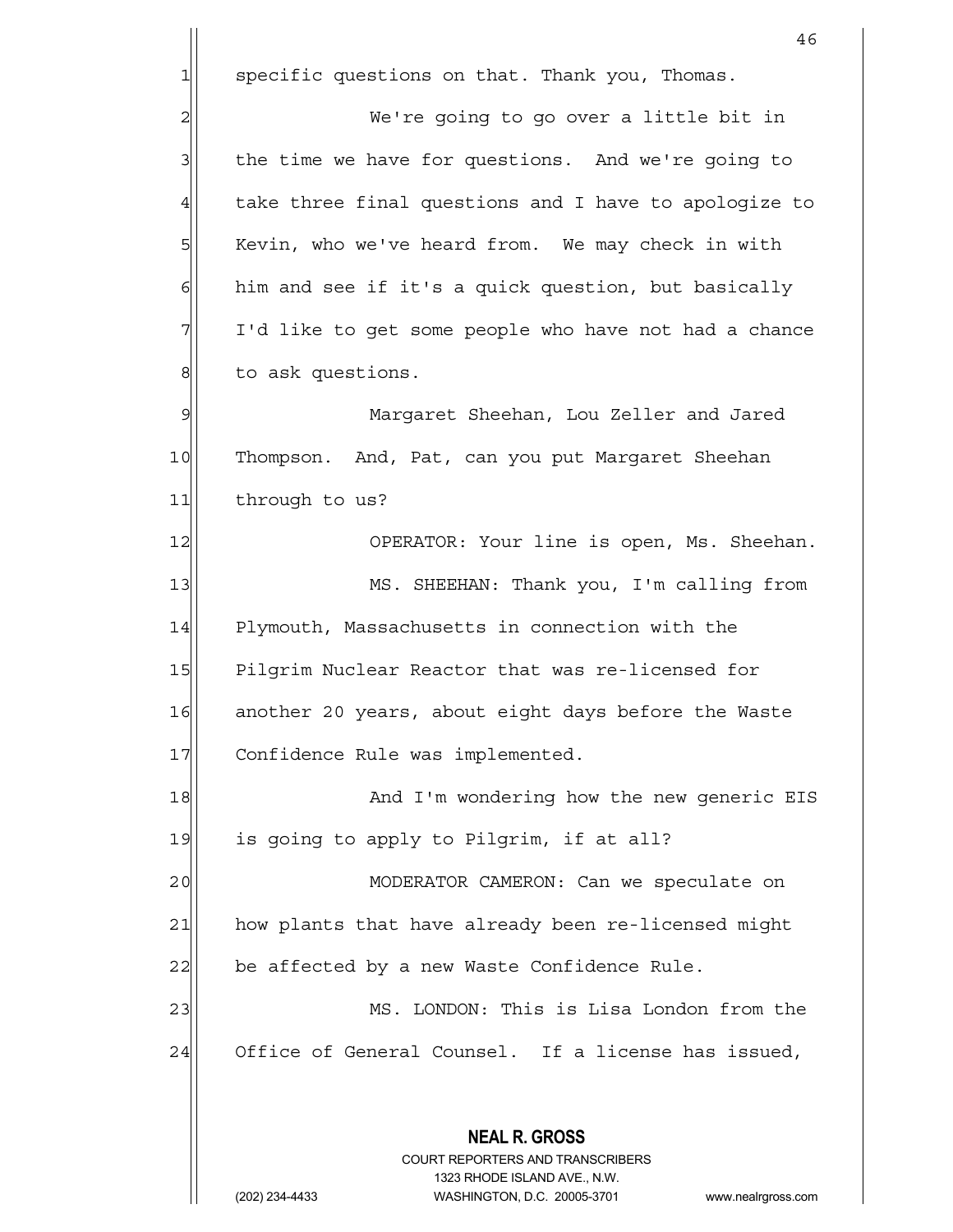**NEAL R. GROSS** COURT REPORTERS AND TRANSCRIBERS 47  $1$  then it has issued already. And, you know, the 2 effort going forward with the updated Waste 3 Confidence Rule will apply to license renewals and 4 new licenses issued, going forward after that point. 5 | MODERATOR CAMERON: And people like  $6$  Margaret can always, if they think there should be  $7\vert$  something else looked at, they can always file a  $8$  2.206 petition or something like that? 9 | MS. LONDON: That's correct. 10 MODERATOR CAMERON: Okay, thanks, 11| Margaret. Lou, Lou Zeller. 12 MR. ZELLER: Hello, can you hear me? 13 | MODERATOR CAMERON: Yes. 14 MR. ZELLER: Thank you, Chip. This is Lou 15 Zeller, Executive Director at Blue Ridge 16 Environmental Defense League and I have a question 17 regarding the lack of a thorough enough analysis as 18 cited in the decision from the D.C. Circuit Court of 19 Appeals. 20 and that decision, although the court said 21 | that a generic, that a site-specific analysis would 22 | not be required, at least by the court, it said that, 23 however, a generic analysis must be forward looking  $24$  enough to, and have enough breadth to support the

1323 RHODE ISLAND AVE., N.W.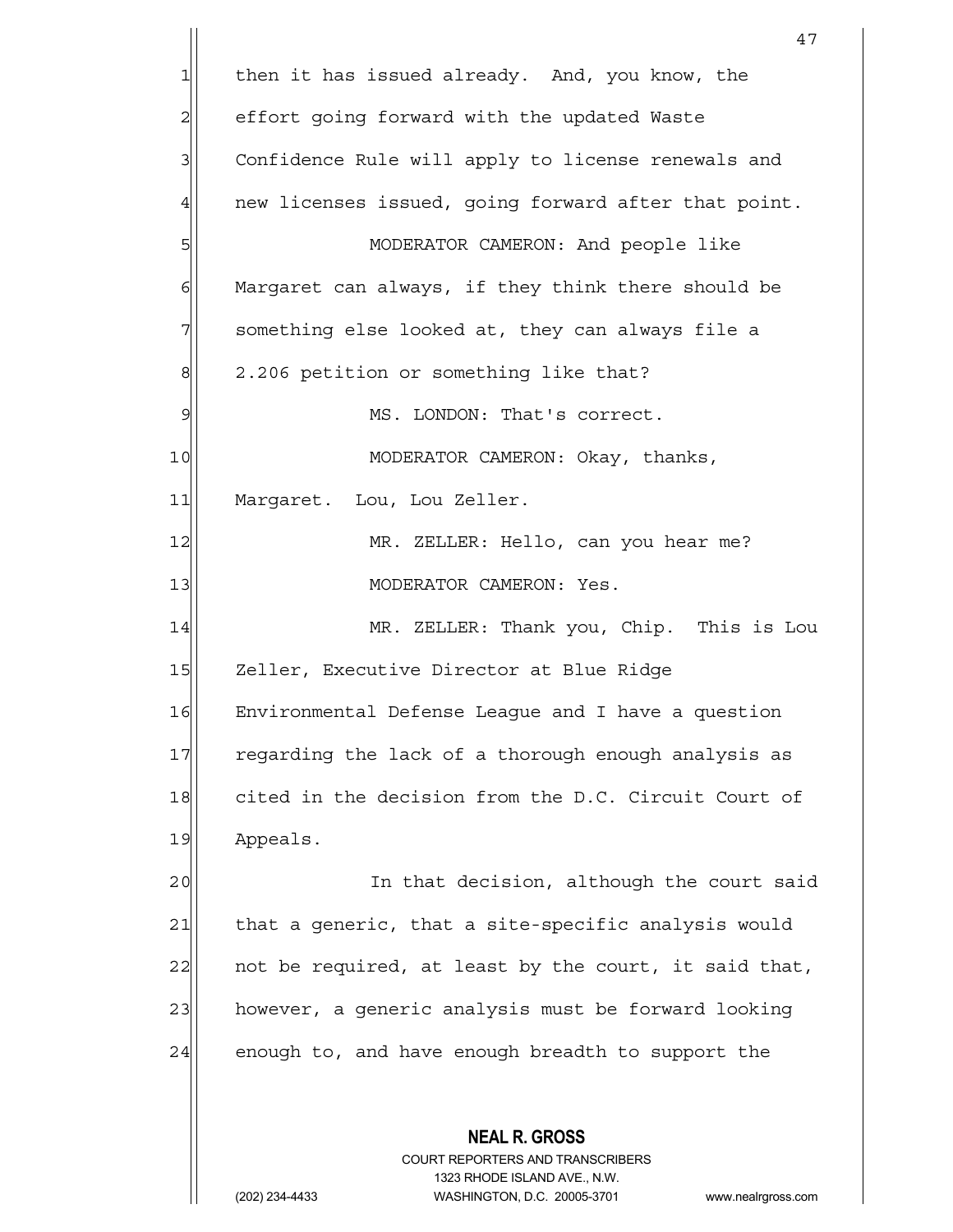|                | 48                                                                                                  |
|----------------|-----------------------------------------------------------------------------------------------------|
| $\mathbf{1}$   | Commission's conclusions further, as NEPA requires,                                                 |
| $\overline{c}$ | the Commission must conduct a true EA regarding                                                     |
| 3              | extension of temporary storage.                                                                     |
| $\overline{4}$ | Such an analysis must, unless it finds                                                              |
| 5              | the probability of given risk to be effectively zero,                                               |
| 6              | account for the consequences of each risk. And that                                                 |
| 7              | is from the decision back in June.                                                                  |
| 8              | My question is that with a generic                                                                  |
| 9              | approach, which the Commission has elected to take,                                                 |
| 10             | it appears that the court has required enough of                                                    |
| 11             | thorough analysis, not like the analyses that were                                                  |
| 12             | done in the past.                                                                                   |
| 13             | And this would mean that there would have                                                           |
| 14             | to be enough specificity to include, for example,                                                   |
| 15             | reactors located on oceanfront sites. Or in river                                                   |
| 16             | sites, inland sites.                                                                                |
| 17             | Basically, the whole gamut of sites at                                                              |
| 18             | which nuclear power plants are located. Effectively,                                                |
| 19             | there would have to be enough analysis to support the                                               |
| 20             | general rules, conclusions, which would have to                                                     |
| 21             | include all of those sites to, in order to be fair                                                  |
| 22             | enough to pass muster on the remand.                                                                |
| 23             | How does the Commission propose to do                                                               |
| 24             | that within a period of two years?                                                                  |
|                |                                                                                                     |
|                | <b>NEAL R. GROSS</b>                                                                                |
|                | <b>COURT REPORTERS AND TRANSCRIBERS</b>                                                             |
|                | 1323 RHODE ISLAND AVE., N.W.<br>WASHINGTON, D.C. 20005-3701<br>(202) 234-4433<br>www.nealrgross.com |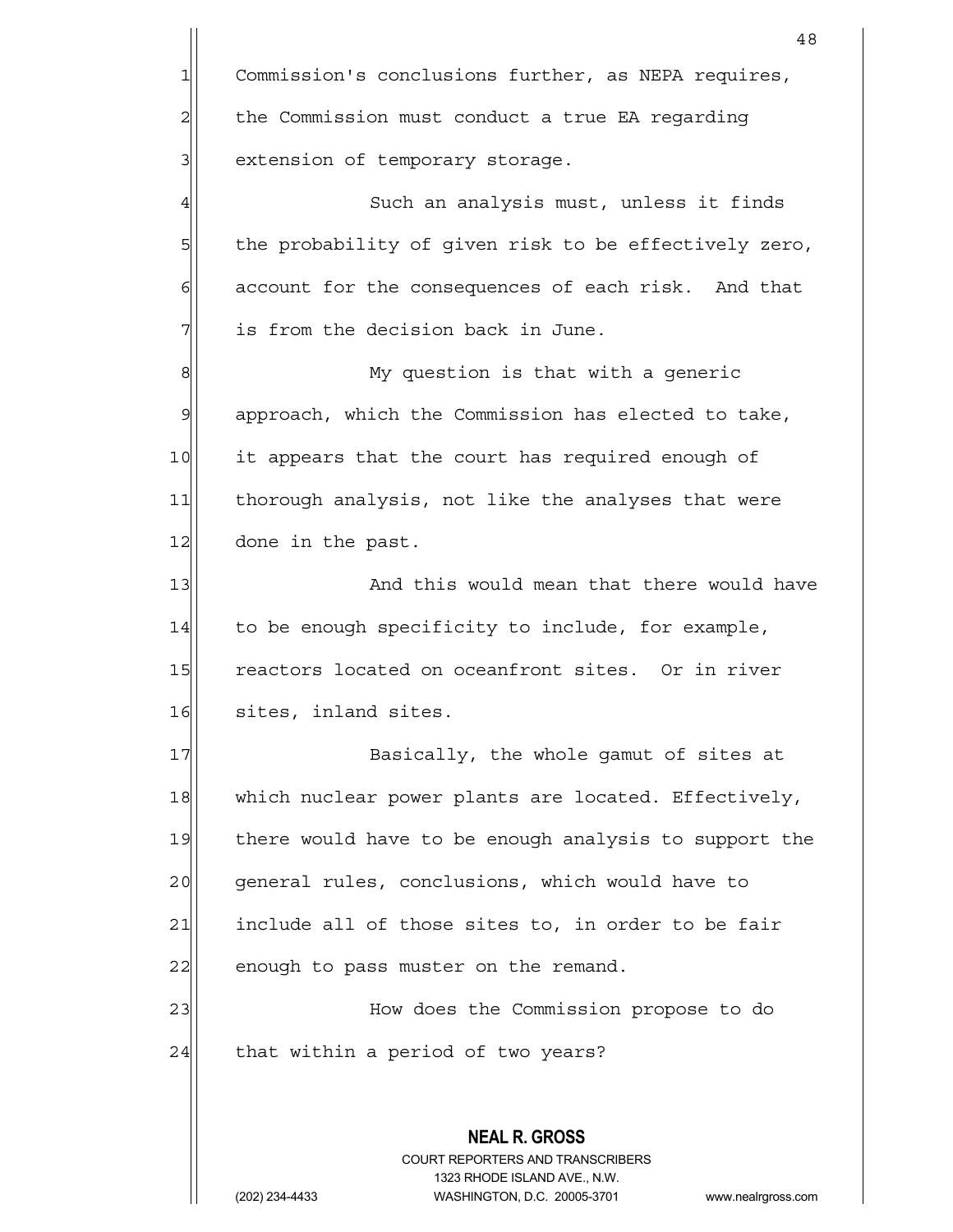49 1 MODERATOR CAMERON: And, Paul, I think 2 that's a question for you in terms of how the generic 3 approach will deal with the different types of  $4$  reactor sites or different categories of reactor 5 sites? 6 | MR. MICHALAK: We're going to try to, 7 obviously the court indicated that we have to be 8 forward looking and we will be. And that we have to  $9$  take the risk which is the consequences times the 10 probability. 11 So we will be evaluating the risk when it 12 comes to, for instance, spent fuel pool fires. But 13 we believe we can bound these analyses across the  $14$  U.S., looking at different resource areas that we can 15 bound this and take a crack at it and evaluate it to 16 meet the court. 17 MODERATOR CAMERON: Okay, Lou, thank you 18 for that question and it will also be treated as a

19 comment also in terms of how the generic approach  $20$  will deal with that type of thing.

21 and could we have Jared? I think it's 22 Jared Thompson, Pat? 23 MR. SCHNELLING: Yes, I'm Dave Schnelling  $24$  sitting at the table with Jared. Back in January,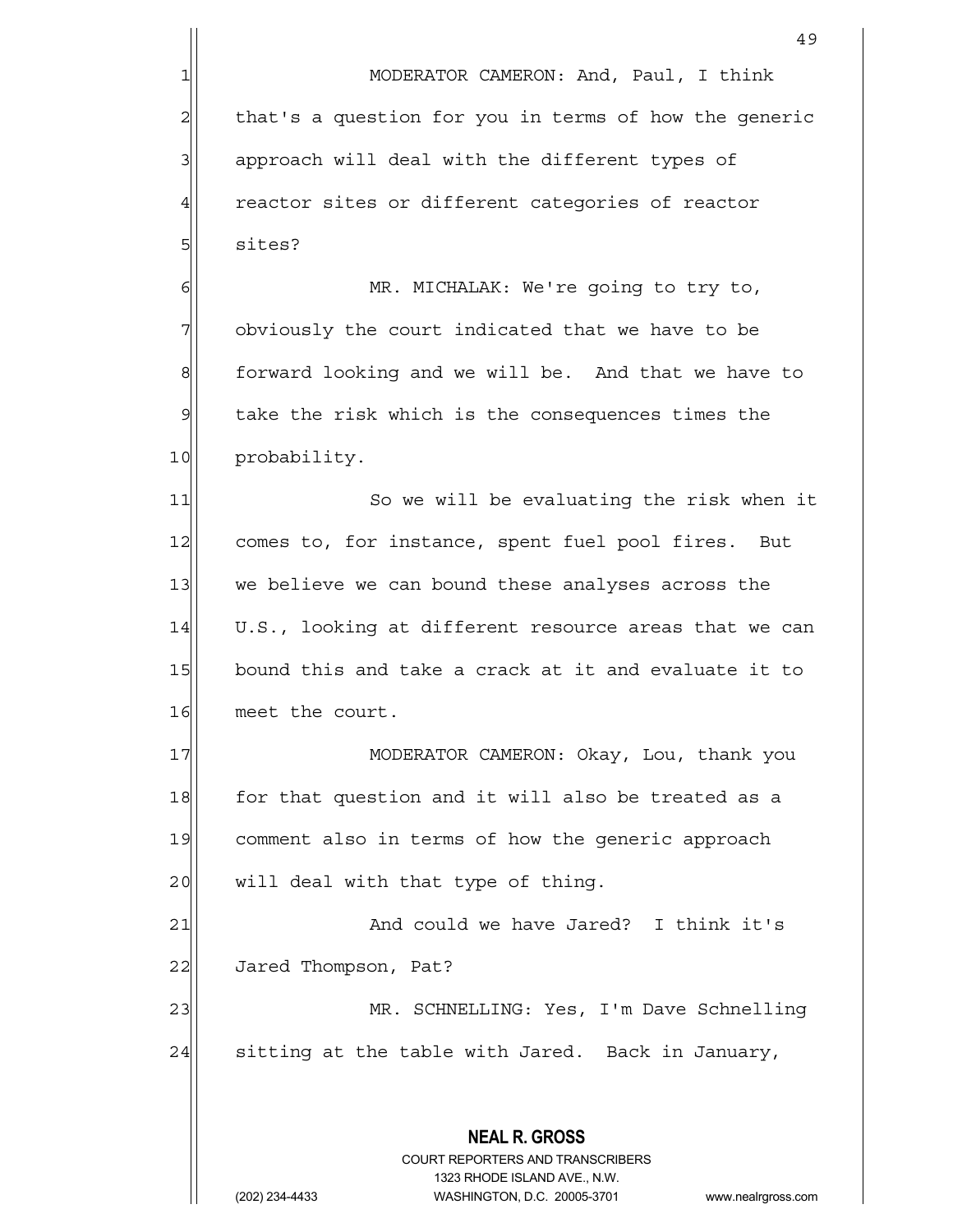|                | 50                                                                  |
|----------------|---------------------------------------------------------------------|
| $\mathbf 1$    | the Blue Ribbon Commission issued a report. And,                    |
| $\overline{c}$ | while we have not seen anything since that, I don't                 |
| 3              | know what has happened to that report.                              |
| 4              | Will the, will this EIS consider some of                            |
| 5              | the policies that were recommended in that report?                  |
| 6              | MODERATOR CAMERON: Okay, this is on the,                            |
| 7              | will material in the Blue Ribbon Commission main                    |
| 8              | report and the various other reports that they did,                 |
| $\mathcal{Q}$  | will that be something that the Commission takes into               |
| 10             | account in doing this?                                              |
| 11             | MR. SCHNELLING: Yes, will this EIS                                  |
| 12             | consider some of the policies that are being                        |
| 13             | recommended by the BRC?                                             |
| 14             | MODERATOR CAMERON: Okay, thank you very                             |
| 15             | much. Let's go to Keith McConnell.                                  |
| 16             | MR. MCCONNELL: To the extent that it                                |
| 17             | applies to what we're doing, certainly we're going to               |
| 18             | include the recommendations and the perspective that                |
| 19             | the Blue Ribbon Commission provided.                                |
| 20             | MODERATOR CAMERON: Okay, thank you.                                 |
| 21             | Thank you for that question. And, Kevin, do you have                |
| 22             | a quick question?                                                   |
| 23             | MR. KAMPS: I don't think I got, yes,                                |
| 24             | thank you. Can you hear me?                                         |
|                |                                                                     |
|                | <b>NEAL R. GROSS</b>                                                |
|                | <b>COURT REPORTERS AND TRANSCRIBERS</b>                             |
|                | (202) 234-4433<br>WASHINGTON, D.C. 20005-3701<br>www.nealrgross.com |
|                | 1323 RHODE ISLAND AVE., N.W.                                        |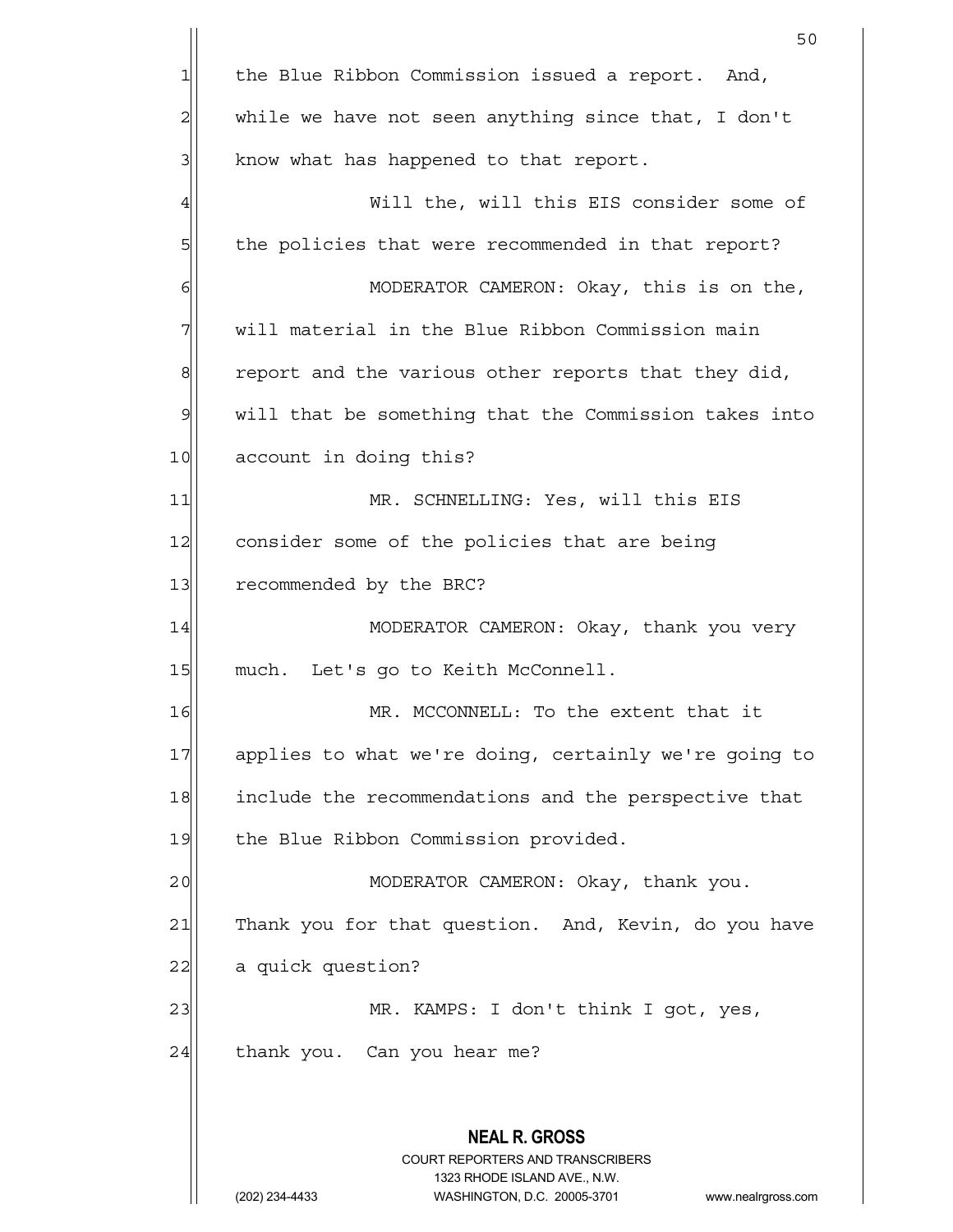|               | 51                                                                                              |
|---------------|-------------------------------------------------------------------------------------------------|
| 1             | MODERATOR CAMERON: Yes.                                                                         |
| 2             | MR. KAMPS: I don't think I got any answer                                                       |
| 3             | to one of my questions, anyway, last time.                                                      |
| 4             | MODERATOR CAMERON: Okay.                                                                        |
| 5             | MR. KAMPS: That was having to do with, I                                                        |
| 6             | think it was Ms. London from Office of General                                                  |
| 7             | Counsel, who said that NRC would be transparent and                                             |
| 8             | accountable by providing documentation to the public.                                           |
| $\mathcal{Q}$ | But, as I mentioned, at Fermi 2, when we                                                        |
| 10            | tried to intervene on dry-cask storage, we were                                                 |
| 11            | entirely rebuffed and the information was hidden                                                |
| 12            | behind safequards.                                                                              |
| 13            | And that's why I brought up the whistle-                                                        |
| 14            | blowers on the dam break risk because that's their                                              |
| 15            | allegation. Is that NRC is hiding safety-related                                                |
| 16            | information behind a security secrecy scheme and I                                              |
| 17            | think the San Luis Obispo Mothers for Peace lawsuit                                             |
| 18            | against NRC, where NRC was under court order to do                                              |
| 19            | the security analysis at Diablo Canyon.                                                         |
| 20            | Yet again, despite the court order, no                                                          |
| 21            | references were provided on a several page short                                                |
| 22            | document about security.                                                                        |
| 23            | So, in terms of public confidence, in                                                           |
| 24            | terms of transparency, accountability, I was curious                                            |
|               |                                                                                                 |
|               | <b>NEAL R. GROSS</b><br><b>COURT REPORTERS AND TRANSCRIBERS</b><br>1323 RHODE ISLAND AVE., N.W. |
|               | WASHINGTON, D.C. 20005-3701<br>(202) 234-4433<br>www.nealrgross.com                             |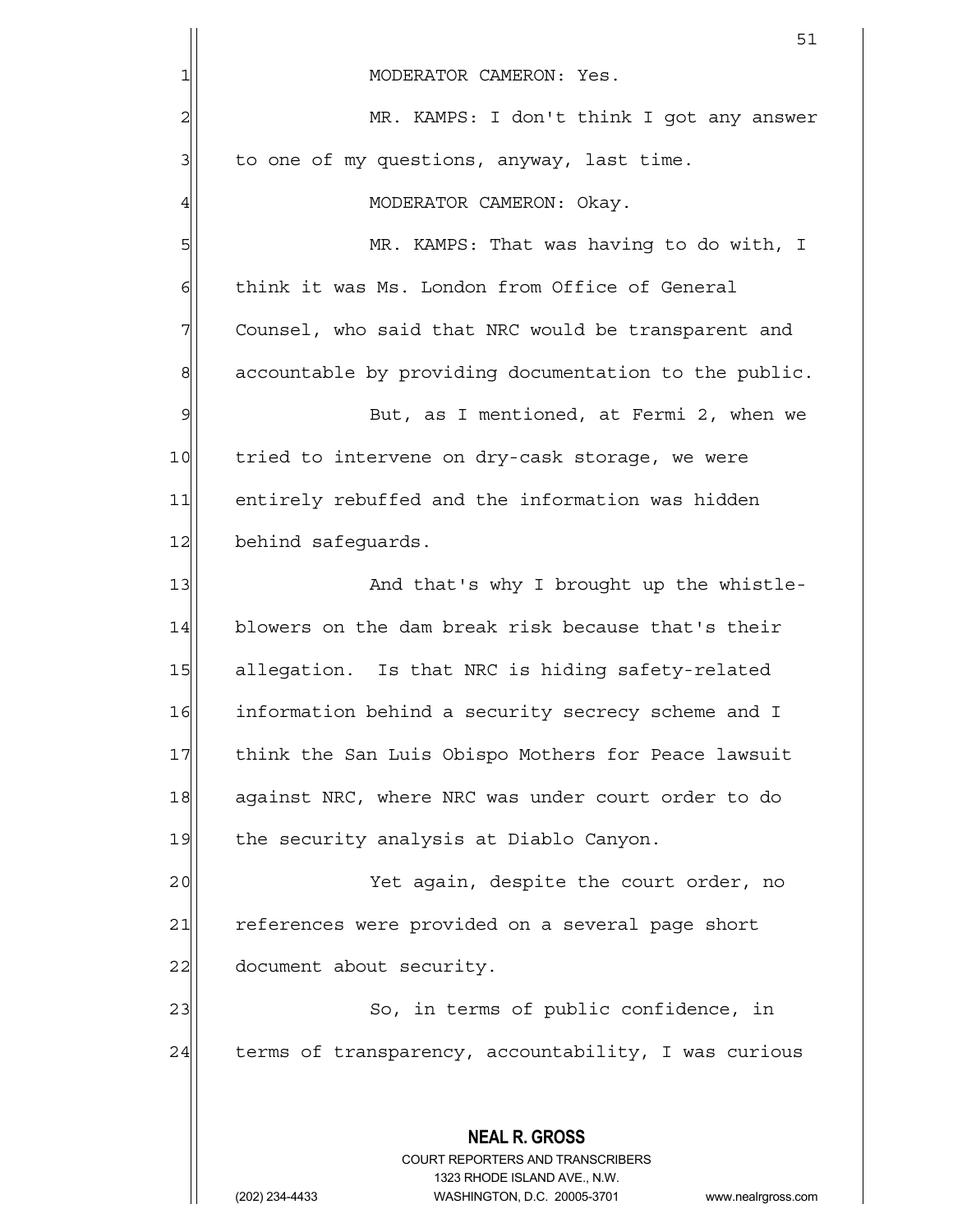**NEAL R. GROSS** COURT REPORTERS AND TRANSCRIBERS 1323 RHODE ISLAND AVE., N.W.  $52$ 1 about that assertion that NRC would be transparent  $2$  and accountable in this proceeding. That hasn't been  $3$  the case. 4  $\parallel$  MODERATOR CAMERON: Okay, let me go to the 5  $\vert$  staff in terms of how and whether security 6 6 information might be addressed in this particular 7 $\vert$  GEIS. 8 8 You understand Kevin's concern, which is  $9$  in the context of a specific licensing decision. Can 10 we say anything to him at this point about how 11 security information will be addressed in this 12 | particular GEIS? Do we know at this point? 13 MR. MCCONNELL: This is Keith McConnell. I 14 think there are two parts to the question. The first 15 is the transparency of actions. And with respect to 16 that, it's our intent to be as transparent as we can 17 be. 18 But there are constraints in terms of 19 ensuring that no information that we would use, that 20 would be of use to people such as terrorists, is made 21 public. 22 So we are under those constraints. But 23 our goal is to be as open and transparent as we can 24 be. In terms of addressing security measures, one of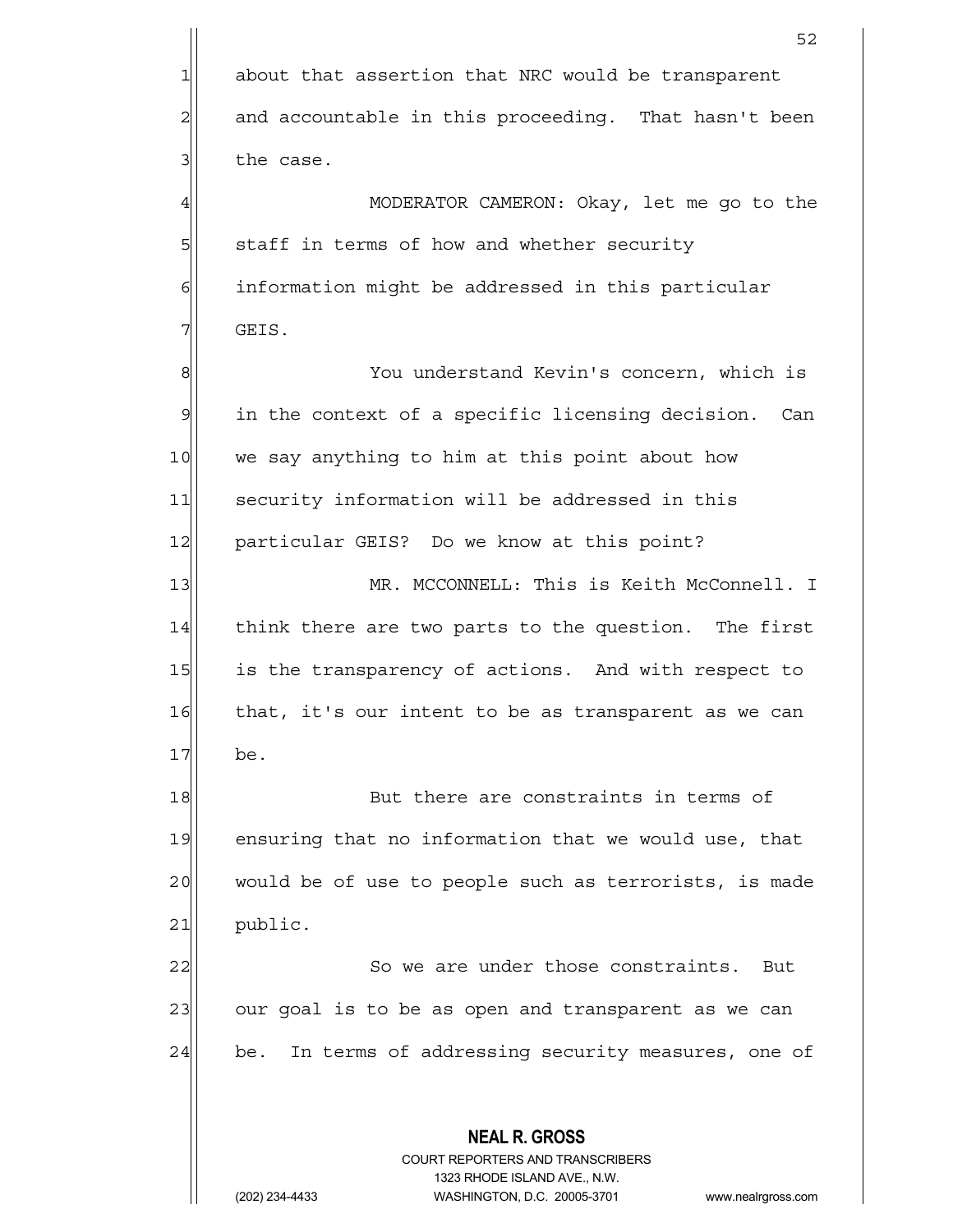|                | 53                                                                                                  |
|----------------|-----------------------------------------------------------------------------------------------------|
| 1              | the aspects that the EIS is going to look at, will be                                               |
| $\overline{c}$ | the potential for terrorist acts.                                                                   |
| 3              | So, with respect to that and security                                                               |
| 4              | requirements, we would be addressing security within                                                |
| 5              | this generic Environmental Impact Statement.                                                        |
| 6              | MODERATOR CAMERON: Okay, thank you.                                                                 |
| 7              | Thank you, Kevin. We're going to go to the comment                                                  |
| $\mathbf{8}$   | portion of the meeting. And I think that we have, we                                                |
| $\mathcal{Q}$  | have the luxury of some time, in terms of how many                                                  |
| 10             | commenters we might have.                                                                           |
| 11             | But, what I'd like to ask all of you on                                                             |
| 12             | the Webinar to do is to limit your comments to five                                                 |
| 13             | minutes, which is going to be plenty of time to alert                                               |
| 14             | the NRC staff to issues that they should be thinking                                                |
| 15             | about right now.                                                                                    |
| 16             | Not just when the comment period closes.                                                            |
| 17             | If we have more time, we're scheduled from 1:00 to                                                  |
| 18             | 4:00. If we have more time, after we hear from                                                      |
| 19             | everybody, then we can go back and see if there's any                                               |
| 20             | supplements. But I would ask you to follow a five                                                   |
| 21             | minute guideline.                                                                                   |
| 22             | And, Pat, with that, do you have some                                                               |
| 23             | people on the phone who want to make a comment? And                                                 |
| 24             | I see that Mary Lampert wants to comment, and let's                                                 |
|                |                                                                                                     |
|                | <b>NEAL R. GROSS</b><br><b>COURT REPORTERS AND TRANSCRIBERS</b>                                     |
|                | 1323 RHODE ISLAND AVE., N.W.<br>WASHINGTON, D.C. 20005-3701<br>(202) 234-4433<br>www.nealrgross.com |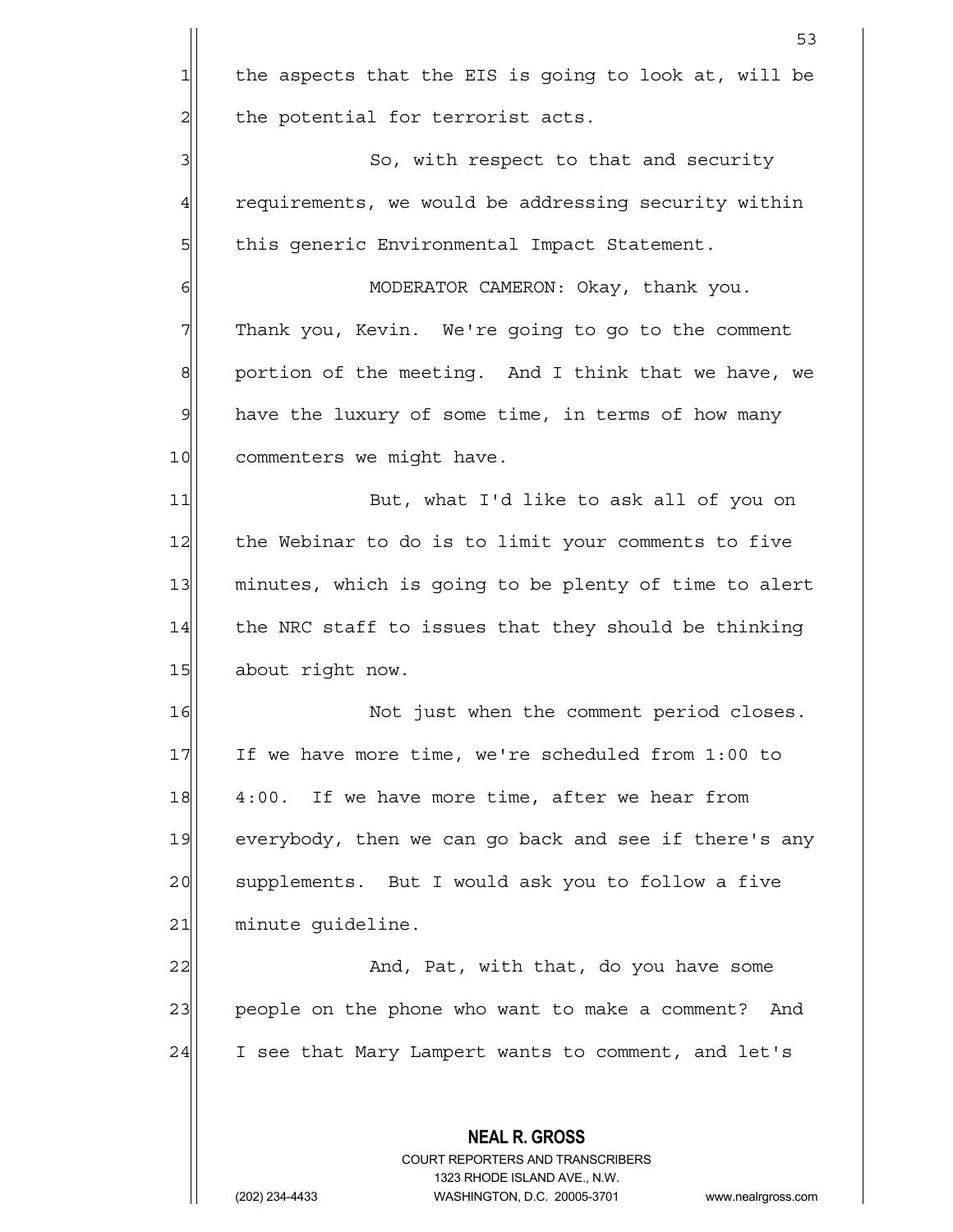$1$  go to Mary.

2 MS. LAMPERT: Thank you. First I have a 3 3 question for process. In looking at and analyzing  $4$  consequences, I was curious what tools the NRC 5 proposes to use in comparing the effect of site, if  $6$  there is a problem with a certain method of storage  $7$  of spent fuel. 8 8 And I'll just direct them to comments I

9 submitted because I think it would be pertinent on 10 current consequence analysis to the NRC Commissioners 11 on SECY 12-0110.

12 MODERATOR CAMERON: Okay, and Mary, when 13 we go through the comment portion of the meeting, 14 we're not going to pause to answer questions, because  $15$  --

16 MS. LAMPERT: I understand that. It was 17 just a suggestion.

18 MODERATOR CAMERON: Oh, good, good, okay. 19 Well, thanks, do you have some other things to 20 comment on at this point?

21 MS. LAMPERT: I prefer to have my comment 22 later on.

23|| MODERATOR CAMERON: Okay, so we'll go back

 $24$  to you.

## **NEAL R. GROSS**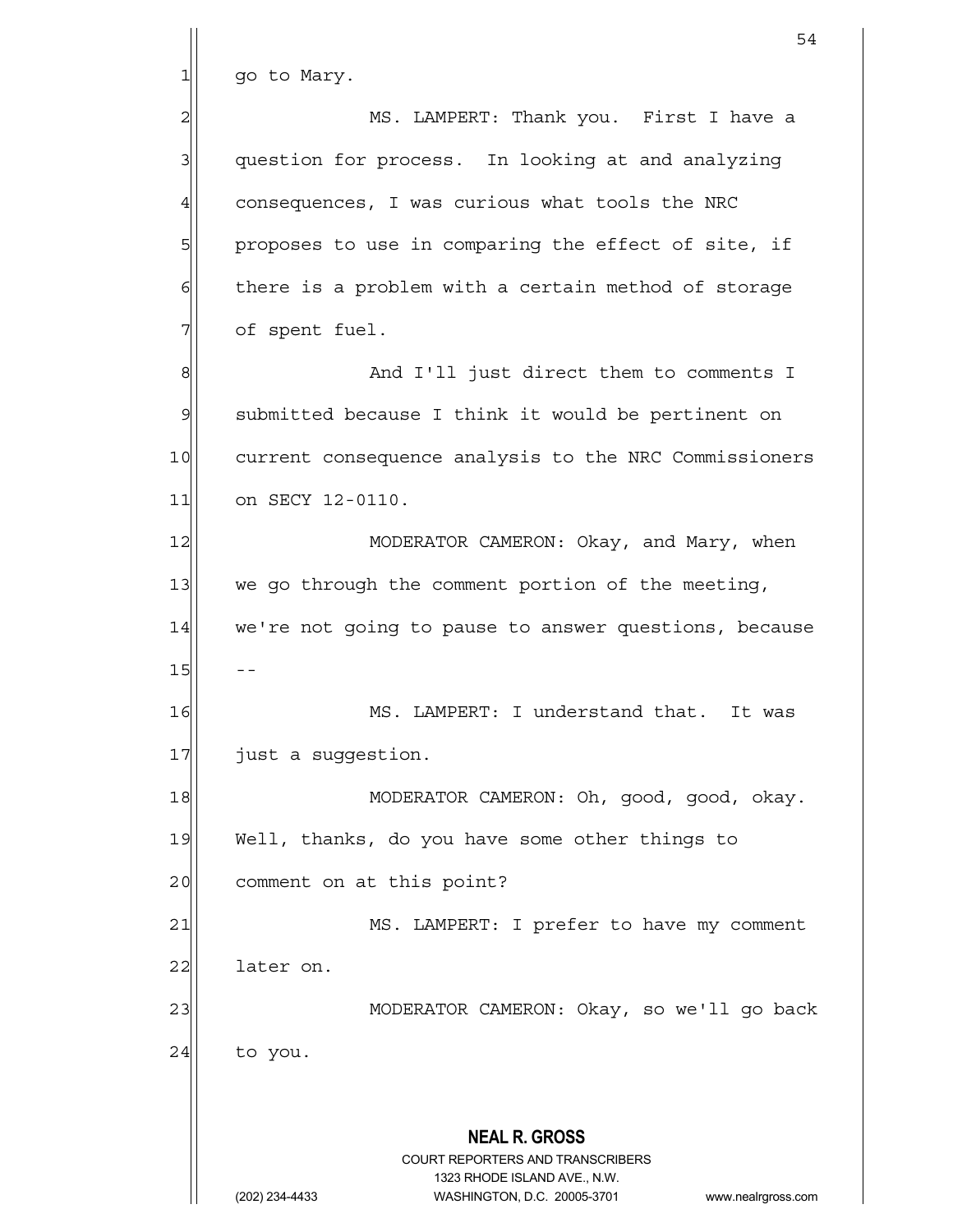|               | 55                                                                                              |
|---------------|-------------------------------------------------------------------------------------------------|
|               | MS. LAMPERT: Thank you very much.                                                               |
| 2             | MODERATOR CAMERON: Pat, is there someone                                                        |
| 3             | else on the line who wants to comment?                                                          |
| 4             | OPERATOR: Yes, we do have several more.                                                         |
| 5             | MODERATOR CAMERON: Okay.                                                                        |
| 6             | OPERATOR: Kevin Kamps, your line is open.                                                       |
|               | MODERATOR CAMERON: Okay, Kevin.                                                                 |
| 8             | MR. KAMPS: Thank you very much. Yes,                                                            |
| $\mathcal{Q}$ | I'll start off with process comments and then go to                                             |
| 10            | substance comments.                                                                             |
| 11            | MODERATOR CAMERON: Okay.                                                                        |
| 12            | MR. KAMPS: So, on the process comments,                                                         |
| 13            | again, request for NRC to simply withdraw the Federal                                           |
| 14            | Register Notice due to the major legal errors. And                                              |
| 15            | to collect those and then to reissue the Federal                                                |
| 16            | Register Notice.                                                                                |
| 17            | Which would, which should restart the                                                           |
| 18            | clock on the public comments period, for one thing,                                             |
| 19            | the proposed action and the preferred alternatives                                              |
| 20            | need to be identified.                                                                          |
| 21            | And I would comment on the process, too,                                                        |
| 22            | that the public comment period should be six months                                             |
| 23            | long, not 70 days long. And, finally, on the                                                    |
| 24            | process, that the scoping hearings, at this stage of                                            |
|               |                                                                                                 |
|               | <b>NEAL R. GROSS</b><br><b>COURT REPORTERS AND TRANSCRIBERS</b><br>1323 RHODE ISLAND AVE., N.W. |
|               | WASHINGTON, D.C. 20005-3701<br>(202) 234-4433<br>www.nealrgross.com                             |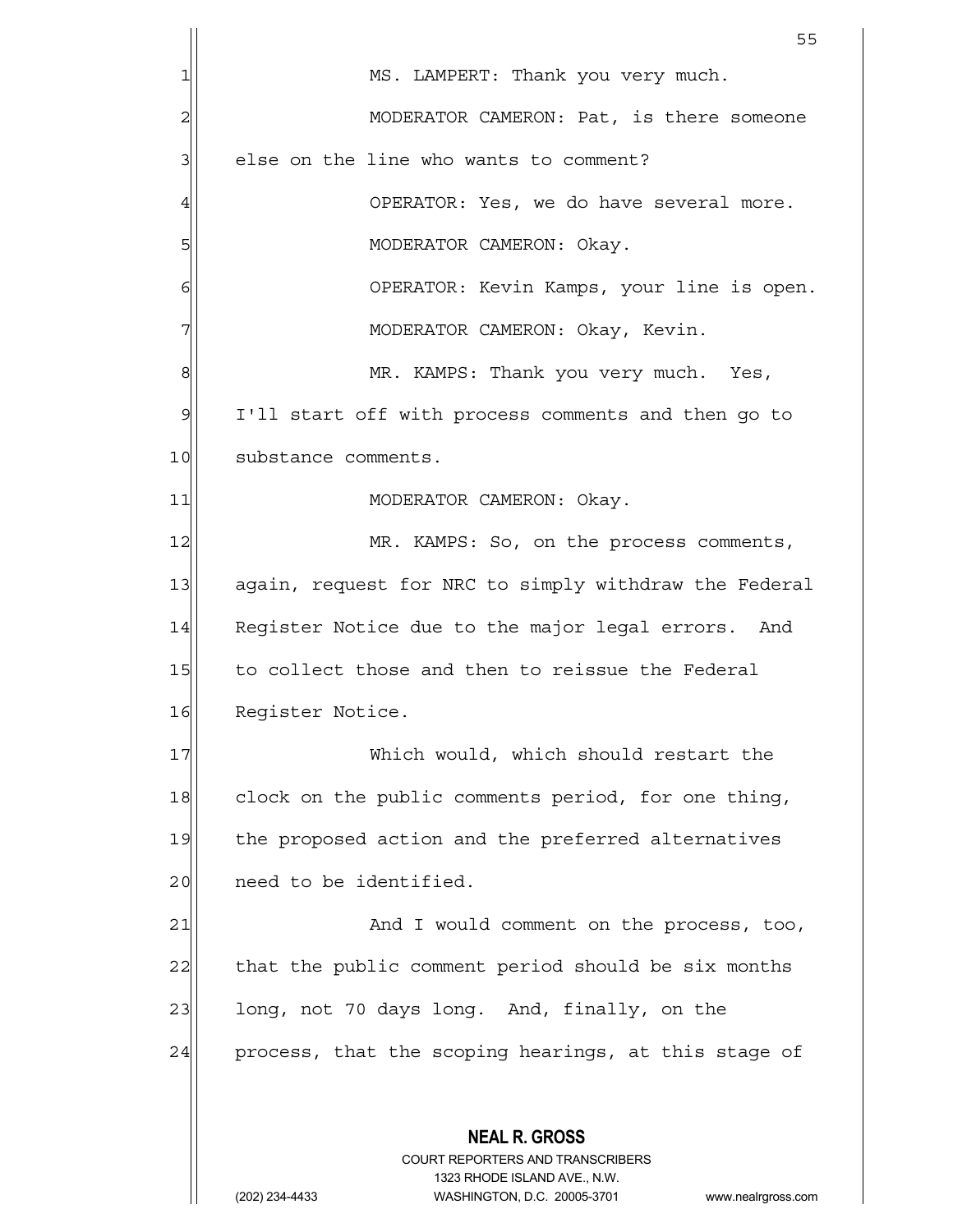$56$ 1 the CIS proceedings should be held in every nuclear 2 | power plant community. 3 3 I heard a commitment earlier from NRC,  $4$  one of the staff who spoke in the intro, that perhaps 5 5 5 during the draft Environmental Impact Statement, 6 6 public comment time period, that hearings would be  $7$  held on a regional basis, if I heard that correctly. 8 8 But, again, at this stage of the 9 proceeding and that the draft Environmental Impact 10 Statement stage, we request that every nuclear power 11 plant community be granted an NRC in-person hearing. 12 Just to emphasize, I think that the 13 Webinars are necessary and appreciated, but not 14 sufficient. And in-person hearings will add a lot of 15 value to this proceeding. 16 and moving on to substance comments, I 17 would like to focus my comments on quality assurance 18 or lack thereof on dry-cask storage, and ask that

19 that be a major consideration in the scope of the 20 CIS.

21 So I would like to put forth the 22 experience that I'm familiar with, with lack of 23 quality assurance on dry-cask storage in this  $24$  country, so that you're clear on what I'm talking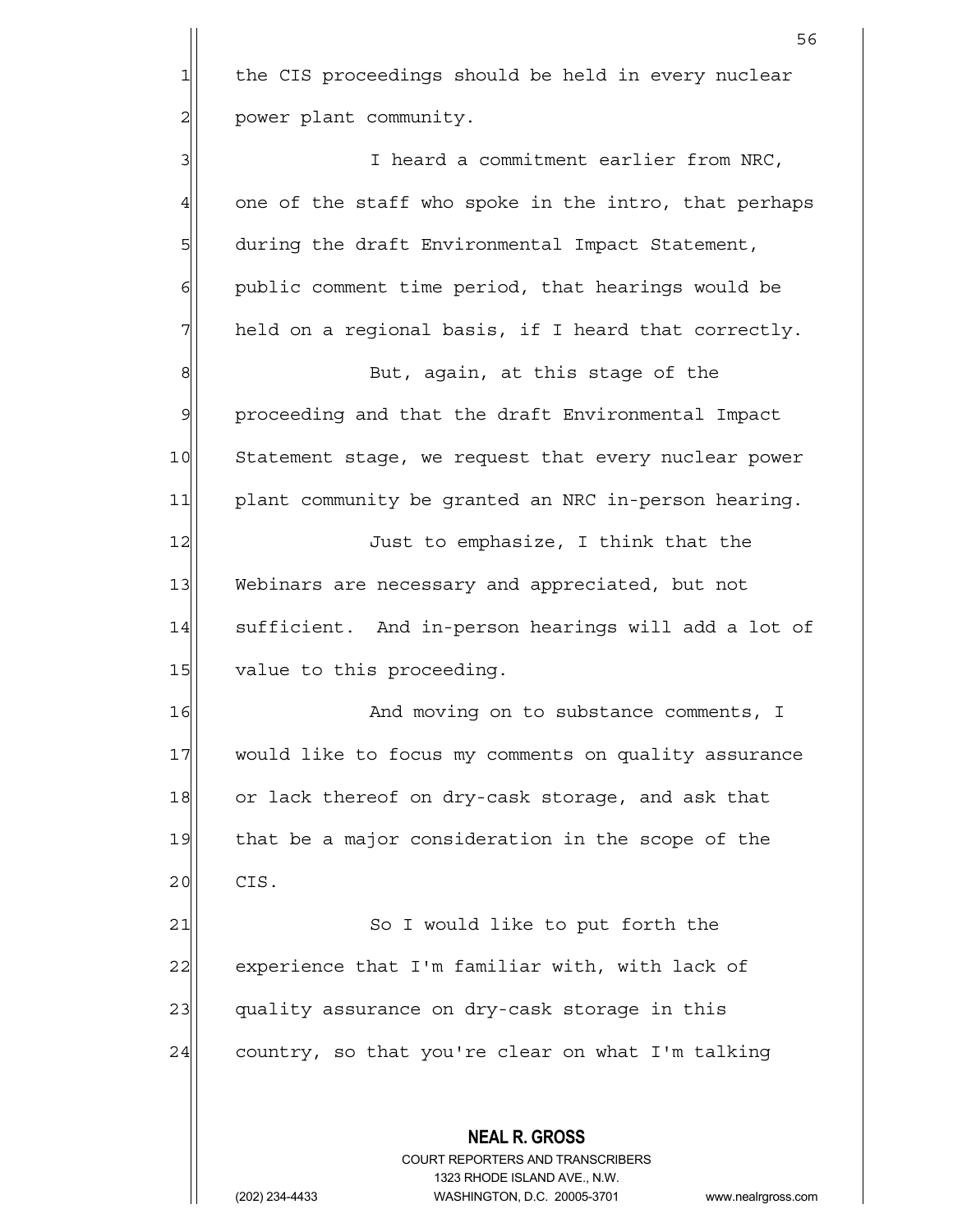$1$  about.

2 and the dry-cask storage system, 3 | known as the ventilated storage casks or VSC-24s that 4 are deployed and fully loaded with high level 5 5 5 5 5 radioactive waste at three nuclear power plants in  $\delta$  this country, Palisades and Point Beach on the Lake  $7$  Michigan shorelines, which are the drinking water 8 supply for 40 million people downstream. 9 and the well as at Arkansas Nuclear 1. And 10 the quality assurance problems are so severe with 11 these that they are no longer ordered by any 12 Utilities for use in this country. 13 and that's been the case for over a 14 decade. It involves such things as the potential and 15 they actual incident at Point Beach, of an explosion 16 due to a buildup of hydrogen gas during the loading 17 of these dry-casks. 18 So since they're not being loaded 19 anymore, I quess that may not be a problem with this 20 particular model, but I am concerned that it might be 21 a problem with other cask models. 22 But there were other quality assurance 23 problems with the VSC-24s, including improper 24 welding. And even loss of, yes, loss of the design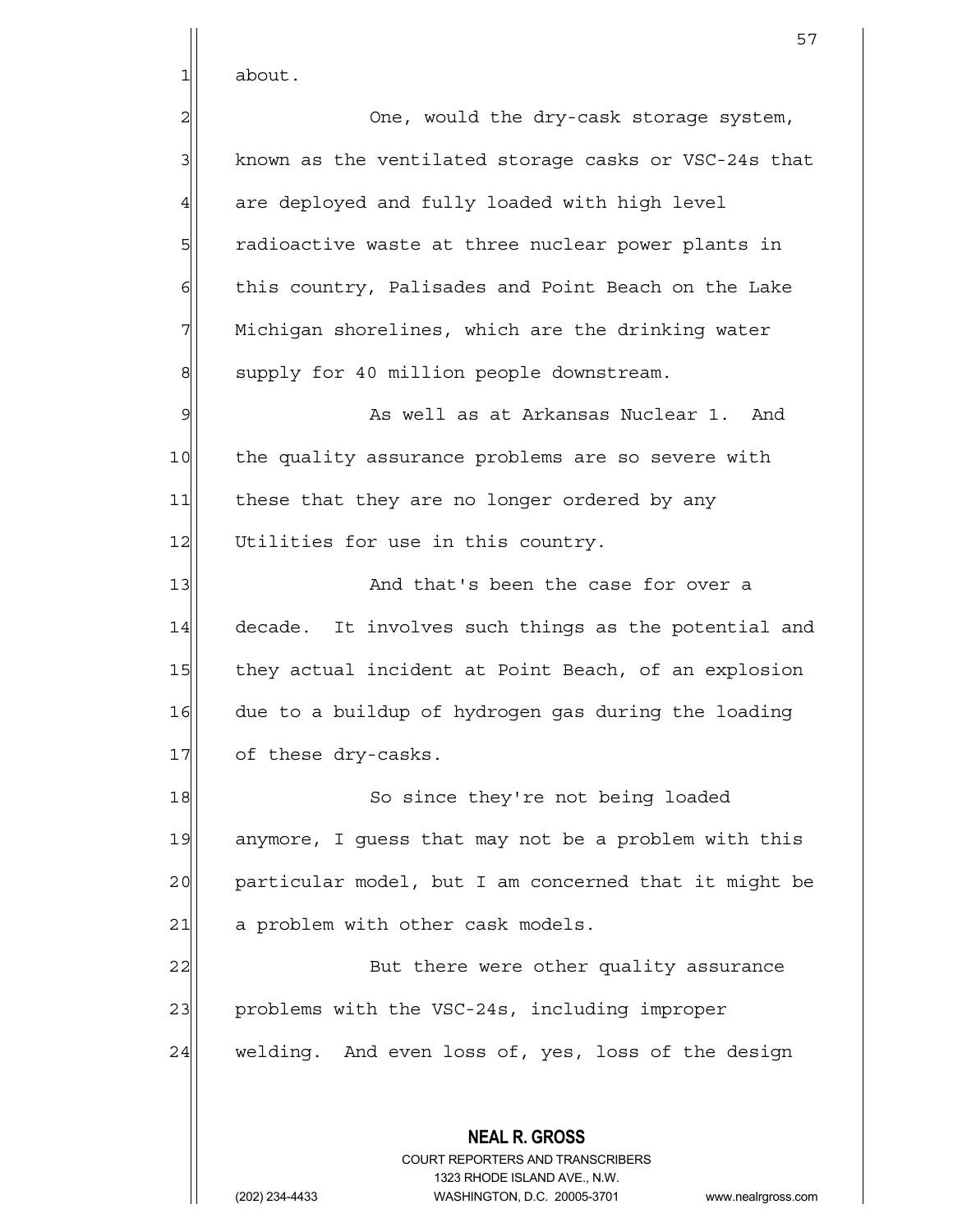1 documents for these casks.

2| So risks of failure during storage, 3 failure due to such things as earthquakes, especially 4 on the Lake Michigan shoreline, are ongoing concerns.

5 | Shephender Again, at Palisades the concern of a 6 violation of NRC Earthquake Safety Regulations, which 7 was identified by an NRC dry-cask storage Inspector, 8 Or. Ralph Landsman, in February of 1994.

9 and yet these defective casks with 10 defective wells and no quality assurance are still 11 deployed in violation of NRC Earthquake Safety 12 Regulations, on the shore of Lake Michigan.

13 And, moving on to another cask design, 14 the Holtec casks, major quality assurance violations 15 identified by an industry whistle-blower from 16 Commonwealth Edison/Exelon Oscar Sharani, and 17 Supported by Dr. Landsman, the NRC dry-cask storage 18 Inspector.

19 Major violations of QA having to do with 20 design and fabrications of the dry-casks, having to 21 do with improper welding, brittleness introduced into 22 the casks, and calling in to question the structural 23 integrity of the Holtec dry-cask storage technology. 24 And I'll follow this up in writing with a

> **NEAL R. GROSS** COURT REPORTERS AND TRANSCRIBERS 1323 RHODE ISLAND AVE., N.W. (202) 234-4433 WASHINGTON, D.C. 20005-3701 www.nealrgross.com

58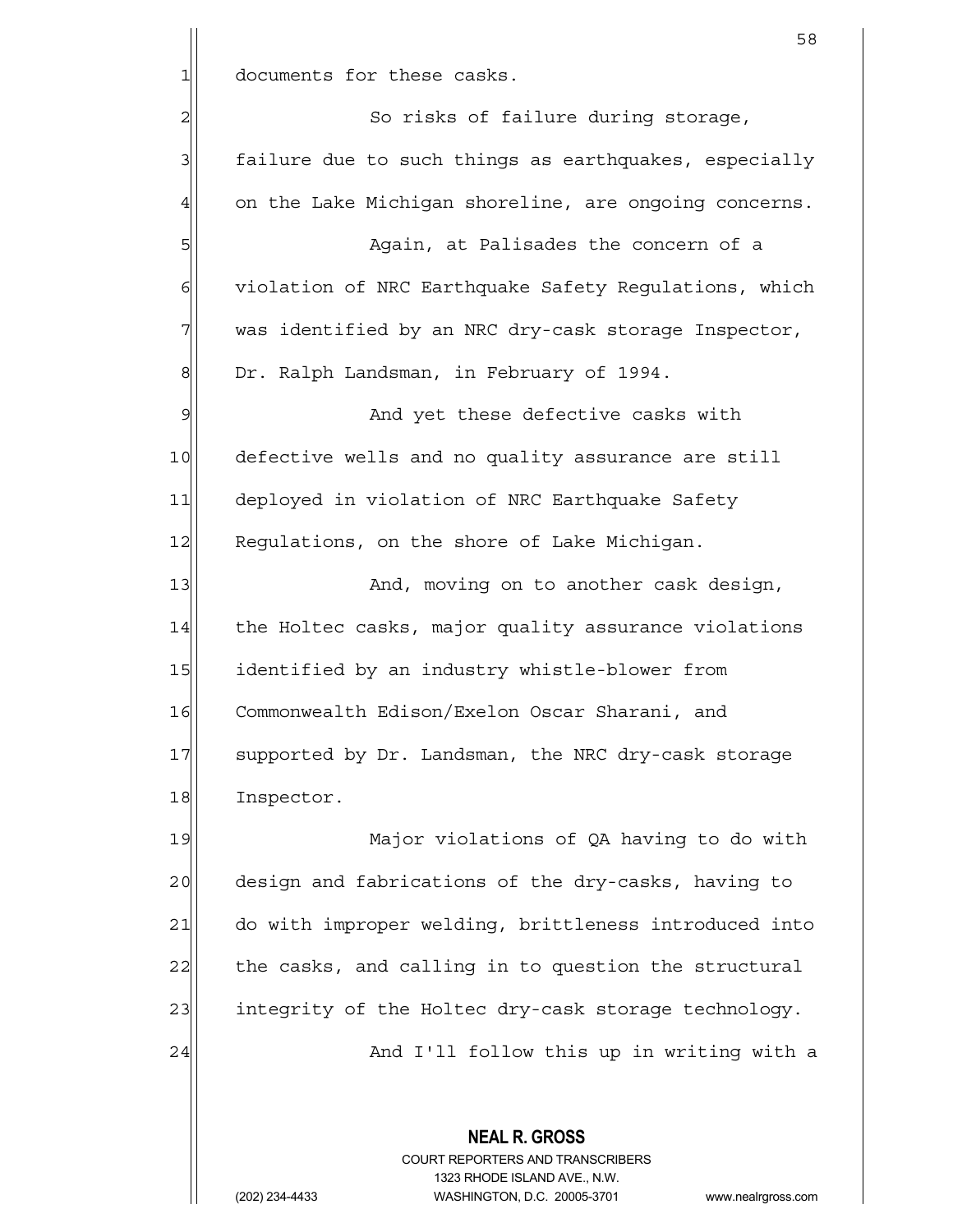**NEAL R. GROSS** COURT REPORTERS AND TRANSCRIBERS 1323 RHODE ISLAND AVE., N.W. 59 1 summary of Oscar Sharani's QA allegations as well as 2 Dr. Landsman's support for those allegations. So  $3$  that will be on the record. 4 <del>c</del>oncerns with the pads that the dry-casks 5| are located on. Again, for example, at Dresden in  $6$  the Exelon fleet, violations of NRC Regulations that  $7\vert$  were simply granted a waiver. And, I guess I'll  $8$  close on this with something that is QA-related, but  $9$  it's also simply missing in NRC Requlations. 10 || And that is safeguards and fortifications 11| against terrorist attacks, intentional attacks on 12 dry-cask storage. Vulnerability to such weapon 13 systems as TOW anti-tank missiles. 14 And, again, I'll submit this for the 15 record. A fact sheet by NIRS, Nuclear Information 16 Resource Service, about a June, 1998, Aberdeen 17 Proving Ground experiment, that's a U.S. Army 18 experiment using a TOW anti-tank missile against a 19 German cask system, called the CASTOR. 20 Which is deployed at the Surry Nuclear 21 Power Plant, for example. The Cadillac of casks 22 really, because of the thickness of the metal, 15  $23$  inches thick, die-cast iron. 24 Where the first TOW anti-tank missile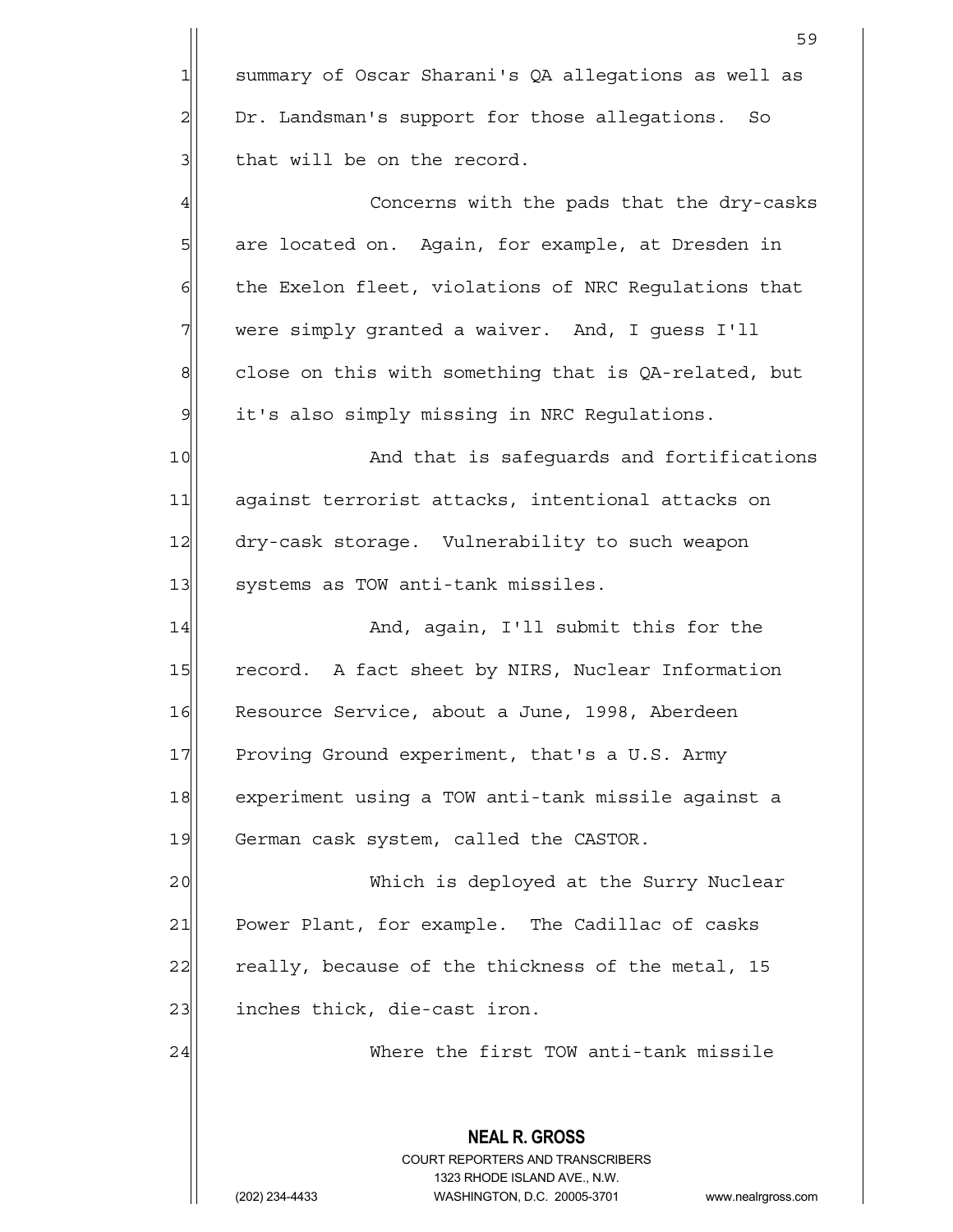1 obliterated the concrete radiation shielding. And then the second TOW anti-tank missile, drilled a hole through the 15 inches of metal, which is, you know, it's designed to do that.

5 Because it's an anti-tank armor weapon.  $6$  So that was the escape pathway for volatile 7 Tradioactive poisons like cesium-137, to escape in a 8| fire if there were an incendiary involved in that 9 attack.

10 So I would request that security, as well 11 as safety, as well as environmental considerations be 12 included on dry-cask storage. And on the 13 environmental I mean the eventual degradation and 14 failure of the metal and/or concrete structures of 15 the casks and, again, I will submit for the record, a 16 GAO study from 2009, which recognized that danger 17 when it assumed the casks would have to be replaced 18 once a generation.

19 And a real disconnect is going on in the 20 regulations right now. For example, at 21 decommissioned nuclear power plant sites, like Big 22 Rock Point, on the Lake Michigan shoreline, is that 23 there is nowhere to do that repackaging of failed dry 24 casks or even in an emergency to deal with a cask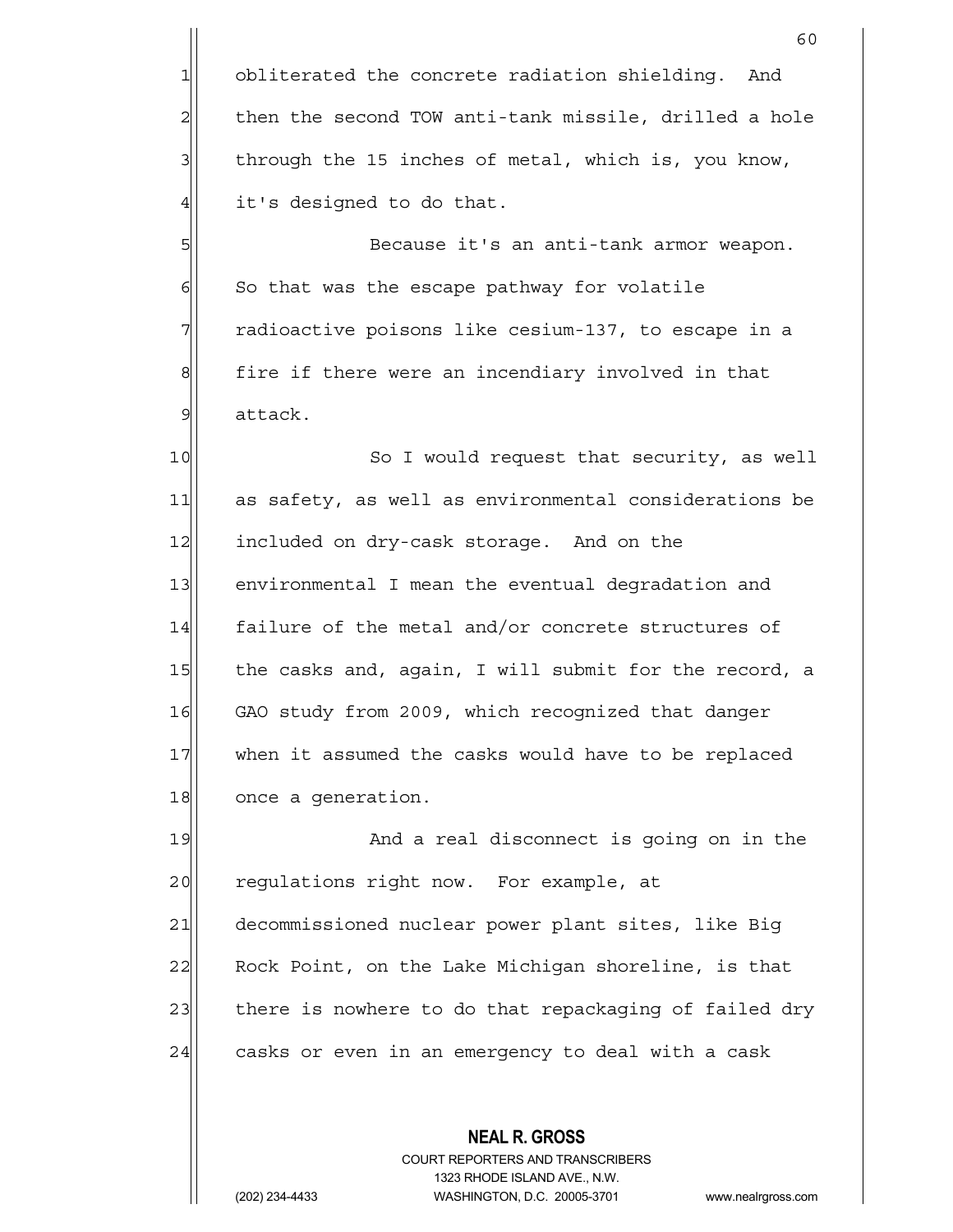**NEAL R. GROSS** COURT REPORTERS AND TRANSCRIBERS 61 1 undergoing an emergency, because the pools have been 2 dismantled. 3| So the need to build new pools on these 4 decommissioned reactor sites, or hot cells. And the 5 | dollar figure for that, that GAO identified, was a 6 6 major consideration going forward. Thank you. 7 MODERATOR CAMERON: Okay, thank you very 8 much, Kevin. We're going to go to Don Safer and then 9 Barbara Warren. Don. 10 MR. SAFER: Hello, this is Don Safer, I'm 11 1 in Nashville, Tennessee. I think it bears repeating 12 that these materials we're talking about are some of 13 the most toxic, poisonous substances that mankind has  $14$  ever had the misfortune of creating. 15 And that they have to be sequestered from 16 our environment for hundreds of thousands of years. 17 And so the importance of this work that you're doing 18 at the Waste Confidence Directorate is, I just want 19 to underline that. 20 and implore the Directorate to really 21 take into consideration these materials and not just  $22$  have another day at the office and dismiss the 23 concerns that so many citizens have about these 24 materials.

1323 RHODE ISLAND AVE., N.W.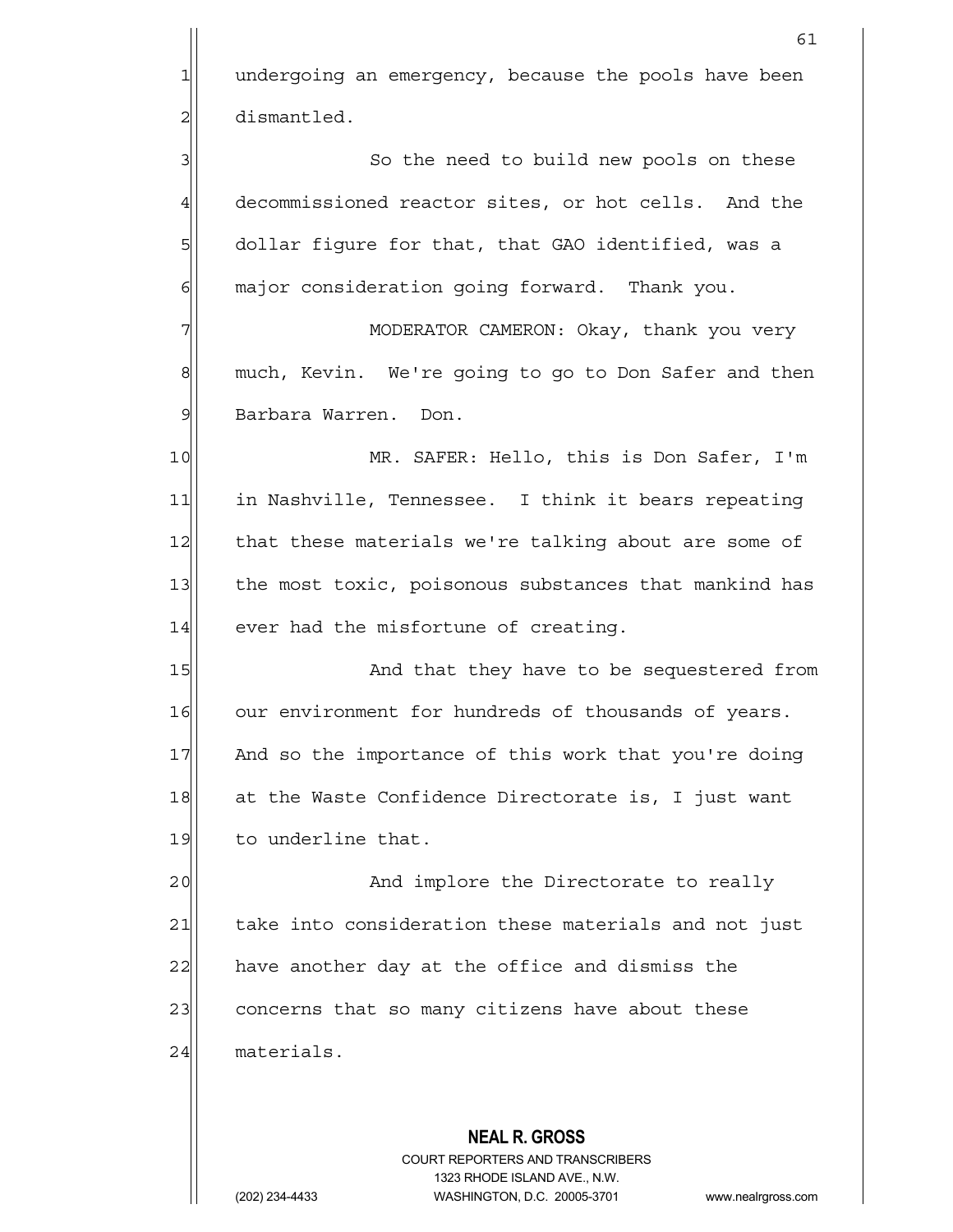4 community.

5|| I think that's important. And if it  $6$  devolves down to so-called regional meetings, in the  $7$  southeast there should be at least state meetings or 8 subregional meetings.

9 9 One regional meeting in Atlanta is not 10 going to cover the southeast with the number of new 11 reactors and re-licensing reactors that are involved 12 in this and I think it's important that the southeast 13 get due consideration when this scheduling is decided 14 on any further meetings.

15 And, again, I think every host community 16 should have the opportunity, but the, and echoing the 17 question, which I didn't feel was adequately 18 answered. I would like to see really strong, solid 19 data released to the public about the amount of 20 radiation that are in these irradiated fuel rods that  $21$  are too radioactive to use anymore and must be 22 removed from the reactors.

23 and the details, specific inventories of  $24$  the toxic and radioactive substances inside of these,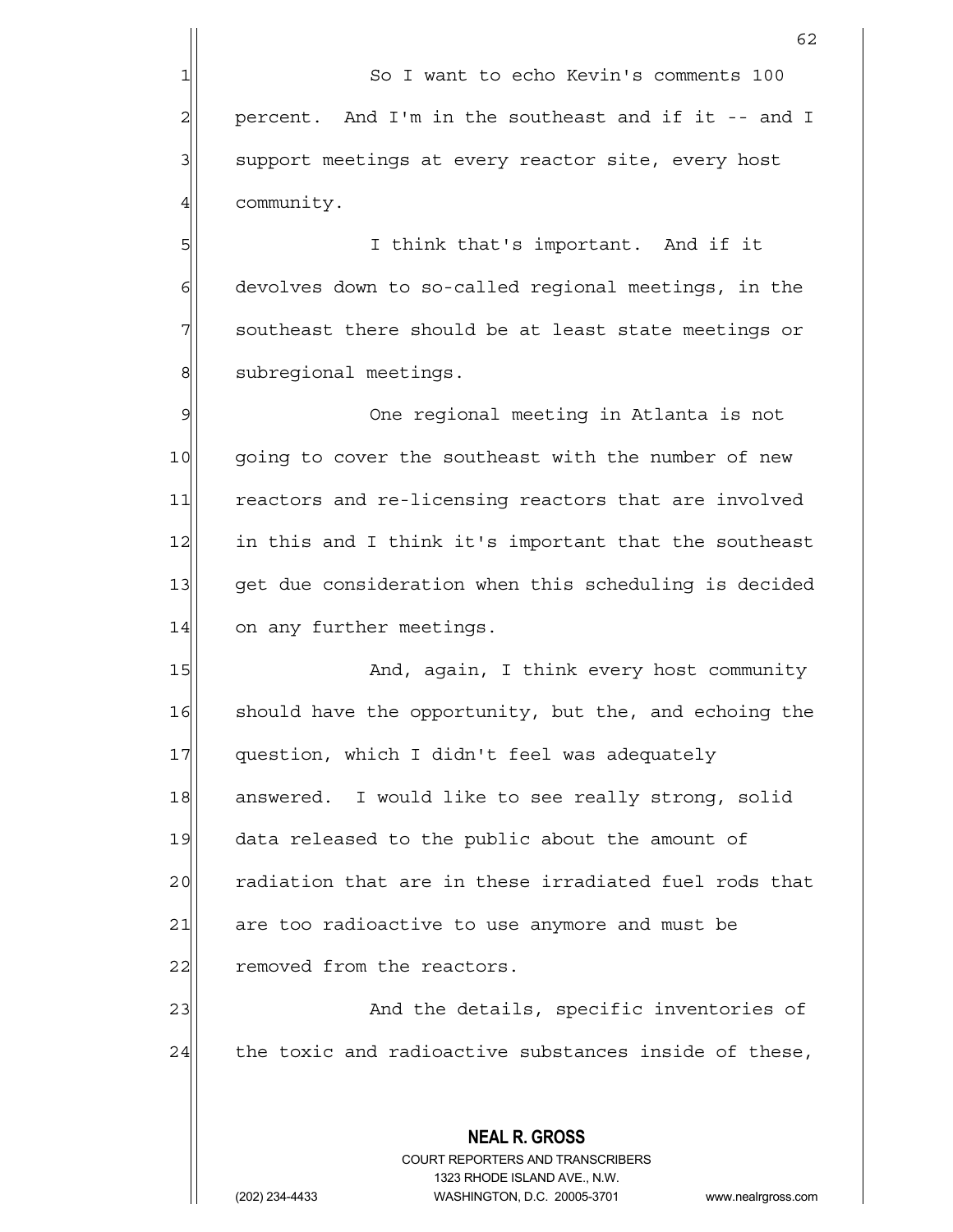1 how long they're going to last, how long they're  $2\vert$  going to be a hazard to the communities that are 3 **hosting these things.** 

4 And as part of the Environmental Impact 5 Statement, also, there needs to be a thorough 6 6 6 discussion of the biological pathways that each of  $7$  these can make through the environment into different 8 life forms, including humans.

9 And so the people know exactly what we're 10 dealing with here. And if there's a leak or a fire 11 what's the probable, you know, it's scientific fact, 12 the probable pathways that are going to release these 13 13 into the environment and the quantities.

14 And so I think it's irresponsible of the 15 NRC to not disclose that information to the public. 16 You're asking the public to weigh in on this, I 17 appreciate that.

18 and I think you have to give the public 19 the information that they need to be able to make an 20 informed decision.

21 | Further, following up on the fuel  $22$  canisters, the casks of these that are on-site, the 23 dry-cask storage, I think studies that have been  $24$  done, whatever studies have been done, about the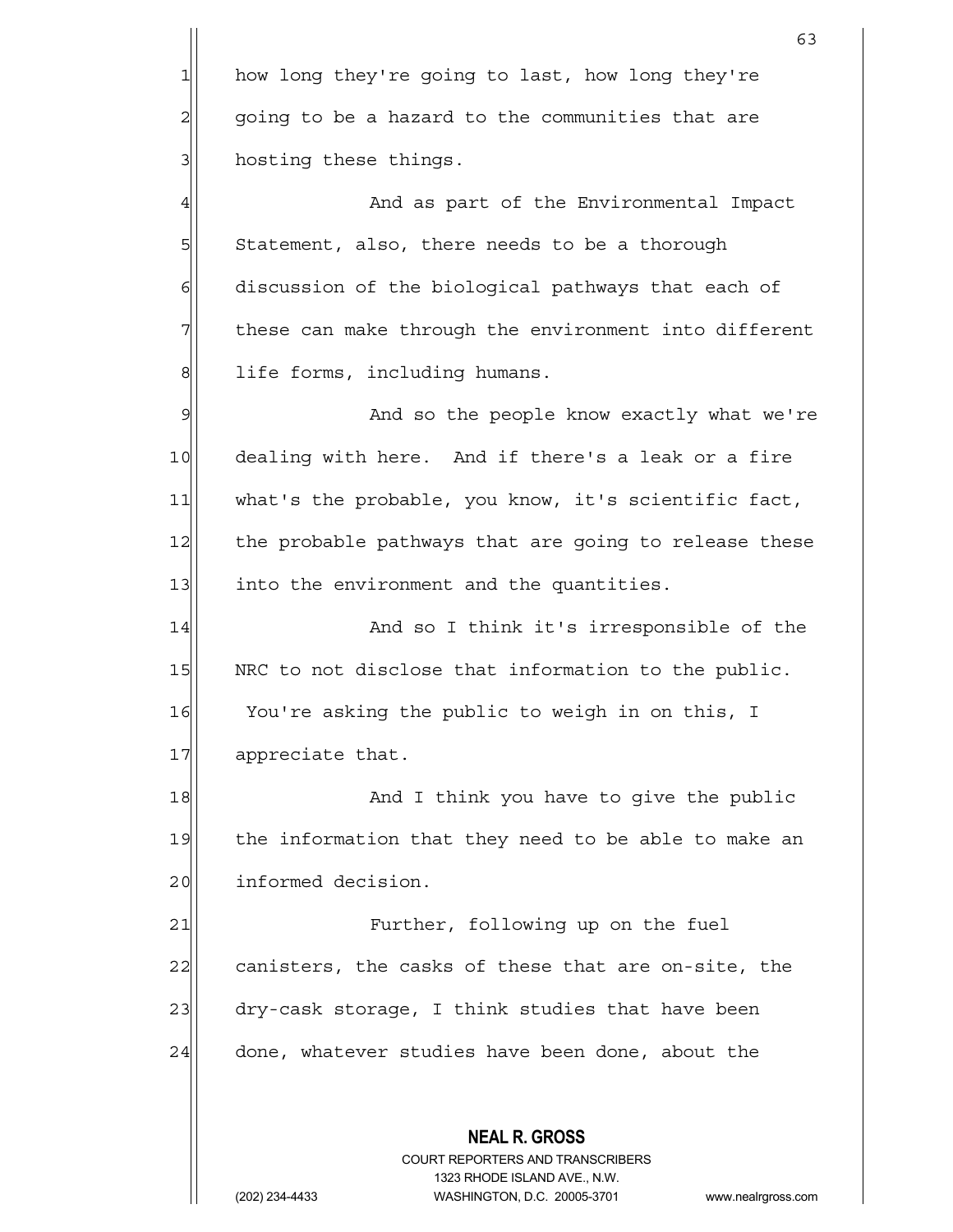1 degradation of the fuel rods in there and what the  $2$  life cycle is.

3 What's going on inside of those fuel  $4$  casks, inside of where the rods are. And just what 5 5 5 is happening in there and whether the likelihood,  $6$  what is the likelihood of the material degrading to 7 The point where you have a pile of the fuel rods in  $8$  the bottom with a possibility of going critical.

9 9 Or whatever the possibilities are and 10 whatever the likely scenario, as these materials are 11 stored on-site for much longer than was ever 12 contemplated.

13 Again, there's a real lack of information 14 that the public has been given and there's just this 15 land assurance that, oh, you can store these 16 materials for, you know, whether it's a generation or 17 100 years.

18 We need better science and we need that 19 science, if you've done it, we need to know about it 20 and it needs to be easy to find, it needs to be part 21 of the discussion in these host communities.

22 and 1 It needs to be part of the discussion 23 that you provide as a prelude to public discussion, 24 and it needs to be scientifically valid. And I quess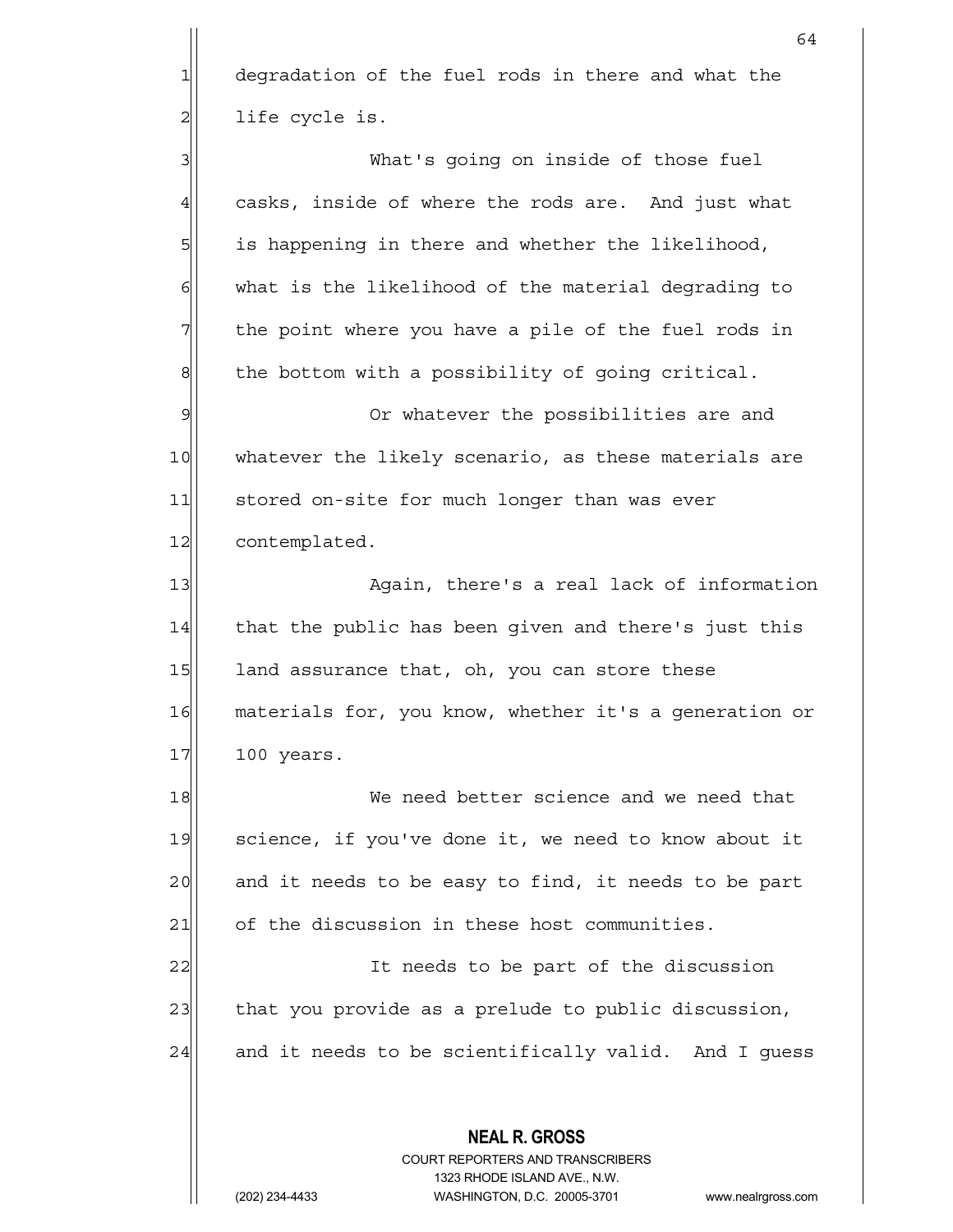**NEAL R. GROSS** COURT REPORTERS AND TRANSCRIBERS 1323 RHODE ISLAND AVE., N.W.  $65$ 1 that's all of my comments right now. Thank you for 2 the opportunity and, again, I hope that the NRC will 3 3 really take up this as an opportunity to really  $4$  protect the public in a way that I don't think the 5 SI NRC has been protecting the public in the past. 6 Thank you. 7 | MODERATOR CAMERON: Thank you, Don. Pat, 8 | let's go to Barbara Warren. 9 MS. WARREN: Yes, I think I'd like to ask 10 that you address some definitions. I would hope you 11 would actually publish a proposed scope so we'd have 12 an opportunity to comment on a reasonable scope. 13 It's hard to engage in the process 14 without you proposing something. And some have 15 suggested that this may be not legal to do so. The 16 definitions I would suggest are certainly the word 17 confidence in relation to waste. 18 For over 60 years now, we have had 19 reassurances that the nuclear waste problem would be 20 an easy one to solve. From when we first moved to 21 Atoms for Peace. 22|| And obviously that has not been solved,  $23$  so I think we really, waste confidence is something  $24$  of an oxymoron and I would urge the NRC to have a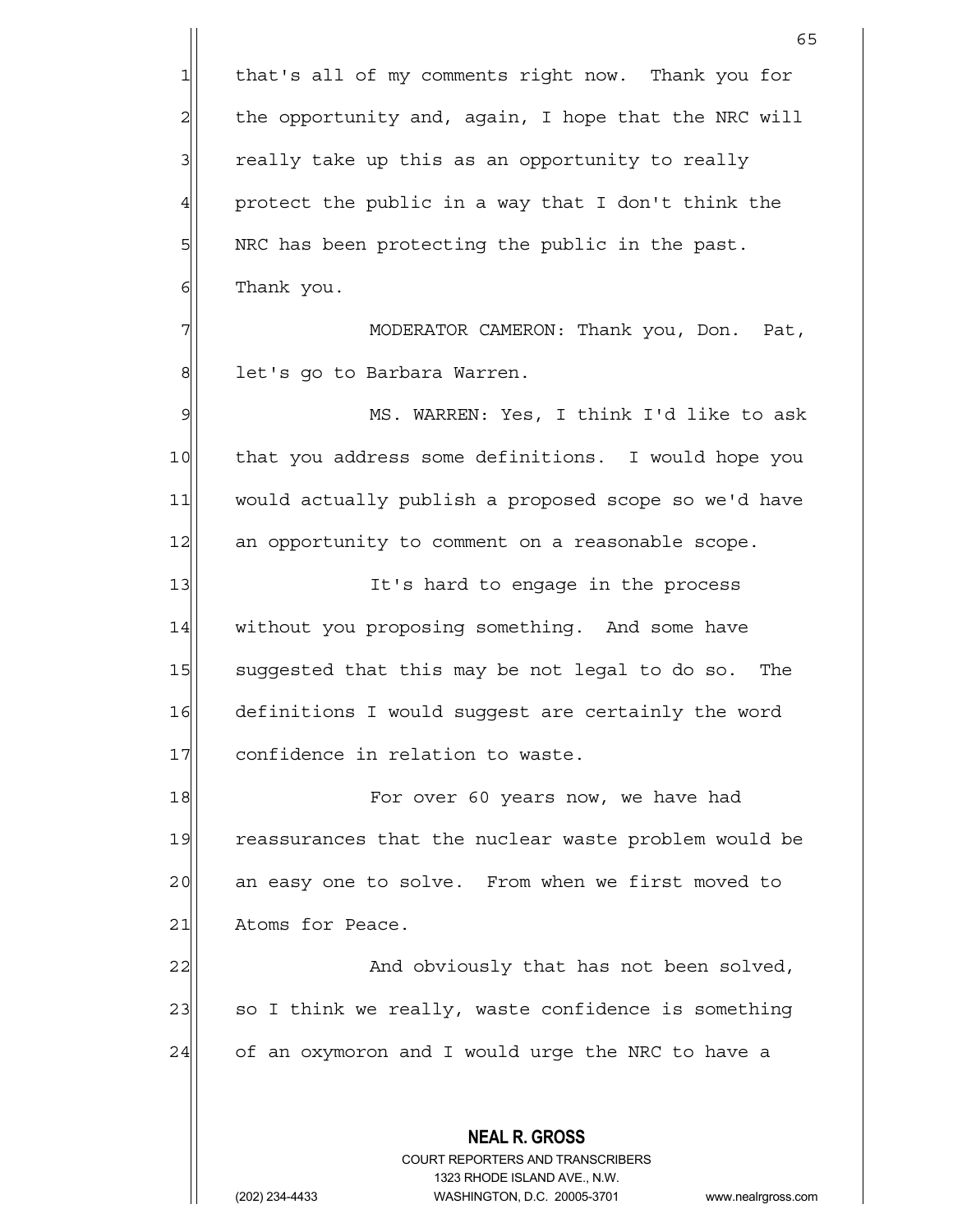$1$  definition for it, in this document.

2 and the other one is the word temporary 3 versus medium-term and long-term. If those could all  $4$  be defined in terms of what kind of years do you mean 5 by them, that would be very useful.

6 | And then the other thing I'd like to  $7$  address is the spent fuel. We have far too many 8 nuclear power plants with an enormous amount of spent  $9$  fuel stored in a very crowded, congested fashion.

10 and many of us are just very concerned 11 about the implications of a major disaster in a spent 12 fuel pool. So I sincerely hope that that's going to 13 $\vert$  be a thorough review, in the EIS that you do.

14 That could be generic, because there's so 15 many that are extremely crowded. So there's 16 similarities there, but I think the issue of generic 17 | has to deal somehow with the fact that we also have 18 sites that are going for renewals.

19 and a generic EIS does not cover site-20 specific issues. That would mean that a site-21 Specific EIS would be needed for particular problems 22| at facilities that are undergoing license renewal, as 23 well.

 $24$  And I think that's all I have to say,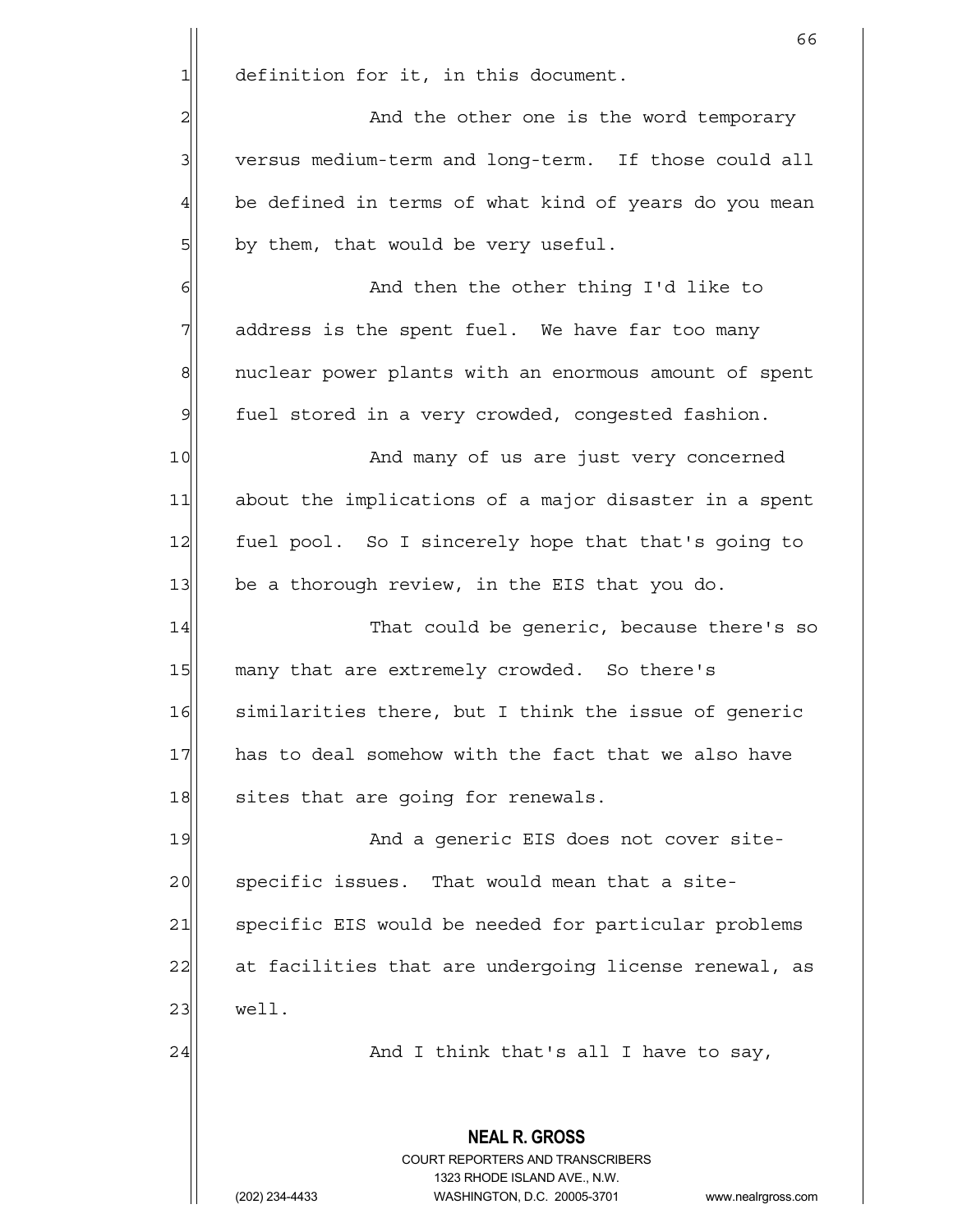**NEAL R. GROSS** COURT REPORTERS AND TRANSCRIBERS 1323 RHODE ISLAND AVE., N.W. (202) 234-4433 WASHINGTON, D.C. 20005-3701 www.nealrgross.com 67 1 thank you. 2 MODERATOR CAMERON: Okay, thank you, 3| Barbara. Mary, are you ready to provide some 4 comments now? Pixie Lampert? 5| (No response.) 6| MODERATOR CAMERON: Pat, do we have 7| anybody else who wants to comment? 8 8 8 OPERATOR: We do have Louis Zeller. 9 | MODERATOR CAMERON: Okay. 10 OPERATOR: Your line is open. 11 MODERATOR CAMERON: Great. Go ahead, Lou. 12 MR. ZELLER: Okay, thank you. Again, this 13 is Lou Zeller, Executive Director, Blue Ridge 14 Environmental Defense Leaque. 15 I believe that the, you've heard from 16 others, but I think it's important to point out that 17 the Notice of Intent to Prepare the Waste Confidence 18 Environmental Impact Statement is fatally flawed. 19 The Federal Reqister Notice should be 20 | withdrawn and reissued, because it fails in the most 21 basic requirements of the Federal Regulations on a 22 Notice of Intent to Prepare an Environmental Impact 23 Statement. 24 and 1 The Notice gives no hint of what the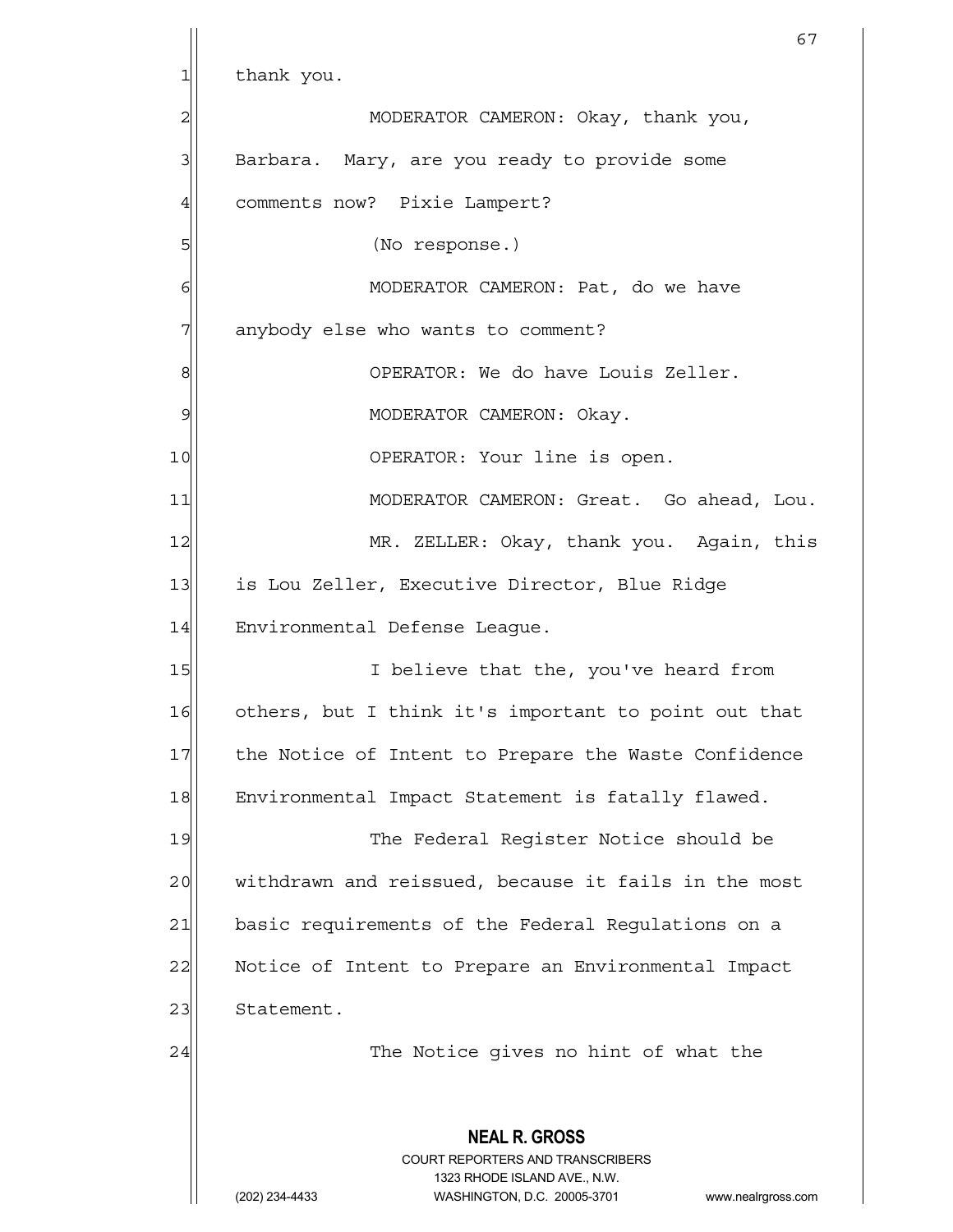1 Agency action required. It creates a risk of spent 2 fuel storage environmental impacts and thus requires  $3$  us to quess at the action, moreover, the little 4 factual information which is presented in the Notice, 5 5 5 5 5 actually misleads commenters into viewing the action  $6$  and the alternatives, as some combination of methods  $7$  for storing waste fuel.

8| This truncates the scope of the 9 alternatives and it's too narrow to satisfy the 10 National Environmental Policy Act, because it does 11 | not address the original Agency action that causes 12 the production of irradiated fuel in the first place. 13 That is the licensing of nuclear power 14 plants. Therefore, the scoping process will not lead 15 to an analysis of the most obvious alternative for

16 the avoidance or mitigation of spent fuel storage 17 impacts which would be the cessation of reactor 18 licensing.

19 So, that is the length and breadth of our 20 comment on this particular issue. The Notice is 21 fatally deficient and we will be submitting written 22 comments to this effect before the end of the comment 23 period. Thank you.

24 | MODERATOR CAMERON: Okay, good, thank you.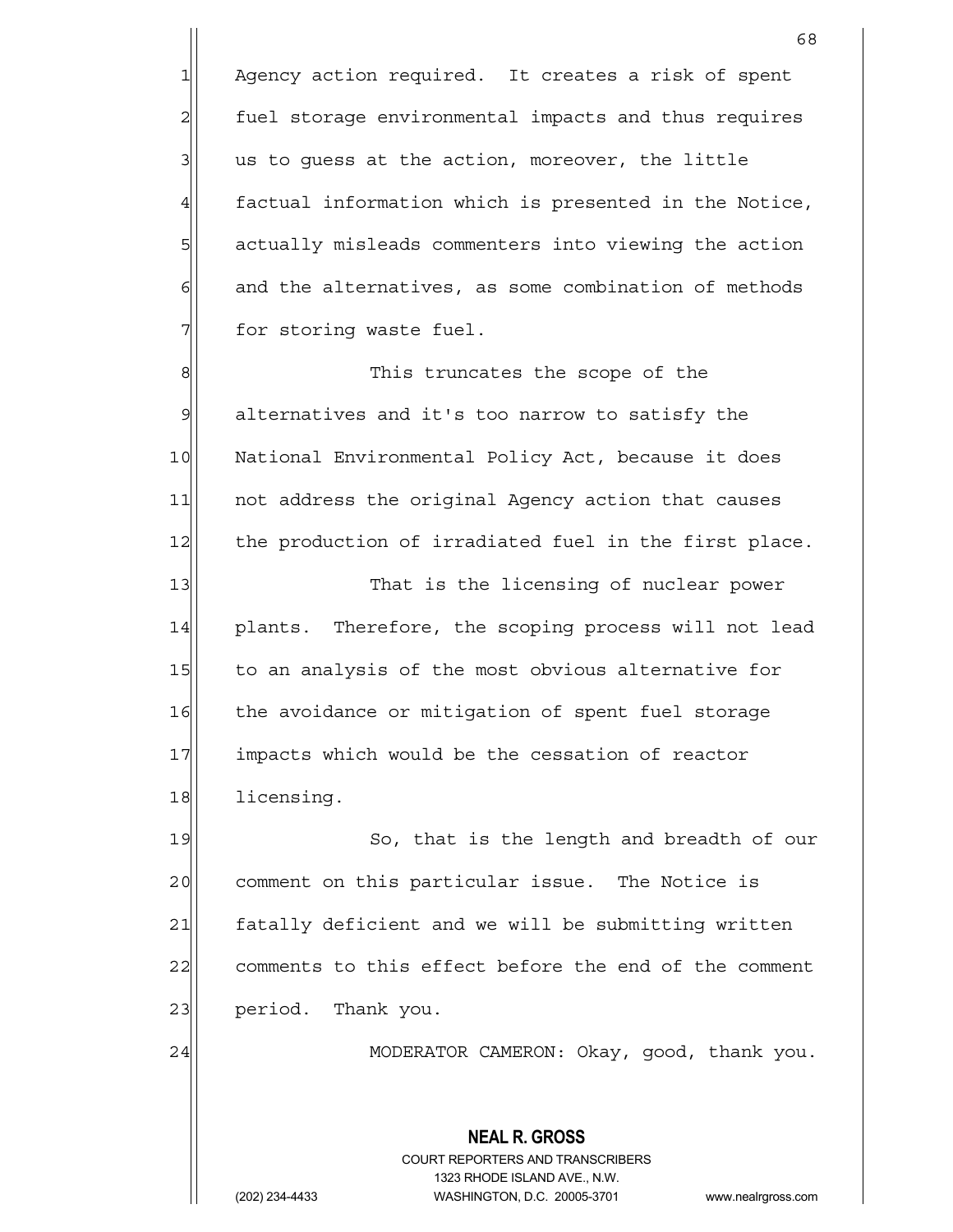**NEAL R. GROSS** 69 1 Thank you, Lou. Pat, do we have, do we have someone 2 else? 3 3 OPERATOR: We do have Mary Lampert and one 4 other. 5 MODERATOR CAMERON: Good, Mary wanted to  $6$  go towards the end, perhaps you can, who is the one  $7$  other? Maybe we can put that person on and then 8 we'll go to Mary. 9 OPERATOR: Okay, certainly. Larry 10 Shepard, your line is open, sir. 11 MR. SHEPARD: Yes, thank you. A couple of 12 comments. One is specific request in this particular 13 activity for staff to pay particular attention within 14 the generic EIS and language that speaks directly to 15 re-licensing staff on how issues, conditions, 16 impacts, risks, not addressed in the GEIS, should be 17 addressed within site-specific, facility-specific, 18 SEISS. 19 | Not to just simply provide generic 20 anguage, but to be very prescriptive and provide, if 21 | nothing else, some form of checklist or thorough 22 description of those instances when a more detailed 23 site-specific evaluation of waste storage would be 24 necessary for those re-licensing those site-specific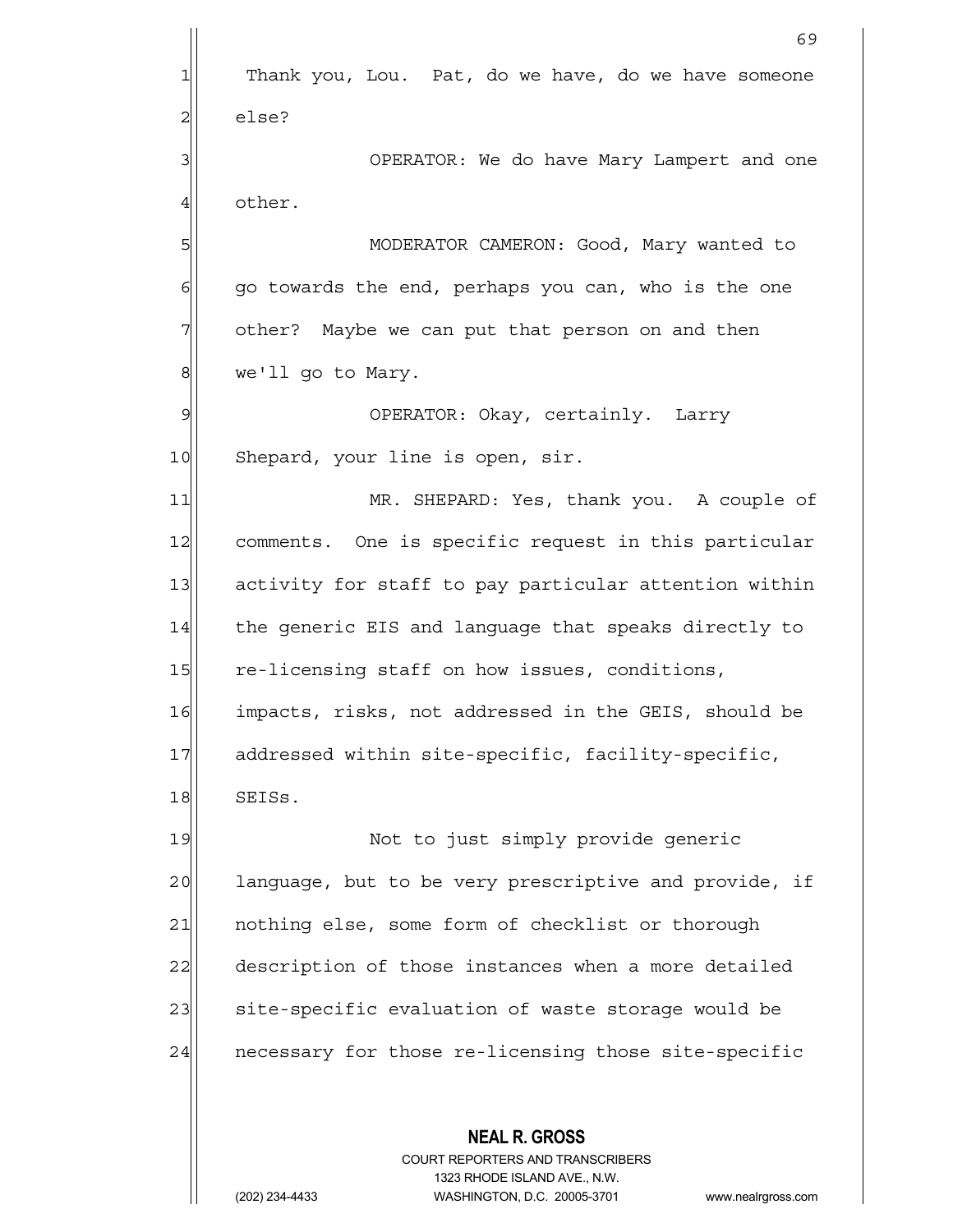$1$  SEISs.

| $\overline{a}$ | And, secondly, just to make a comment                                                               |
|----------------|-----------------------------------------------------------------------------------------------------|
| $\mathbf{3}$   | that with regard to specific re-licenses and talking                                                |
| $\overline{4}$ | about the time frames involved in waste storage,                                                    |
| 5              | where for instance in Calloway County in Central                                                    |
| $\epsilon$     | Missouri, where projections for storage would leave                                                 |
| 7              | one to try and make an assumption all the way to                                                    |
| $\,8\,$        | 2104, the year 2104.                                                                                |
| $\mathcal{G}$  | That there might indeed be many site-                                                               |
| 10             | specific components, depending on the location, but                                                 |
| 11             | may require a much more thorough investigation of                                                   |
| 12             | risk for storage.                                                                                   |
| 13             | And, quite frankly, the presumption would                                                           |
| 14             | be that there is a great, a tall hurdle for the re-                                                 |
| 15             | licensing staff to clear, in order to avoid an                                                      |
| 16             | adverse rating under EPA's Section 309, Review                                                      |
| 17             | Authority under the Clean Air Act. Thank you.                                                       |
| 18             | MODERATOR CAMERON: Okay, thanks, Larry,                                                             |
| 19             | for those comments. They may prove useful to the                                                    |
| 20             | staff. Mary, are you ready? Mary Lampert?                                                           |
| 21             | MS. LAMPERT: Yes, I'm ready, can you hear                                                           |
| 22             | me?                                                                                                 |
| 23             | MODERATOR CAMERON: Yes.                                                                             |
| 24             | MS. LAMPERT: Oh, okay, I want to focus on                                                           |
|                | <b>NEAL R. GROSS</b>                                                                                |
|                | <b>COURT REPORTERS AND TRANSCRIBERS</b>                                                             |
|                | 1323 RHODE ISLAND AVE., N.W.<br>(202) 234-4433<br>WASHINGTON, D.C. 20005-3701<br>www.nealrgross.com |

70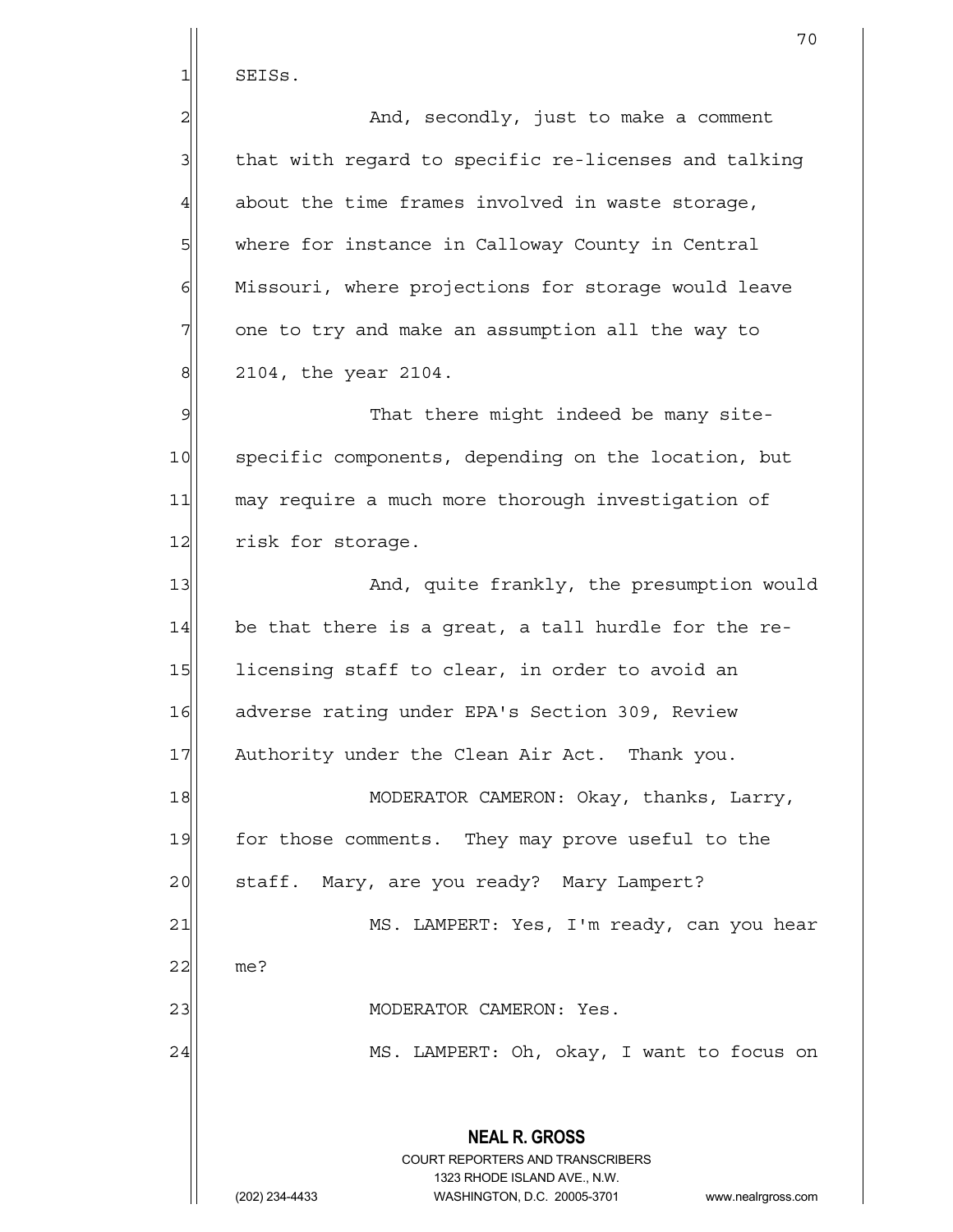1 a subcategory that you'll be looking into, which is 2 Boiling Water Reactors Mark 1 and Mark 2, like my 3 3 neighborhood reactor.

4 And the impact of adding water to spent 5 | fuel pools, to the spent fuel pool in a severe 6 6 accident situation. The Union of Concerned  $7$  Scientists pointed out that if these types of  $8$  reactors with a spent fuel pool, in the reactor 9 building, and all the emergency pumps that protect 10 the reactor core from overheating, are located in the 11 building basement.

12 So that water evaporating from the spent 13 fuel pool would, after condensing, drain into the 14 basement. In addition, if the rate at which the 15 water was sprayed into the spent fuel pool exceeded 16 the rate at which the water was draining from it, the 17 | pool would overflow and drain to the basement, 18 knocking out those systems.

19 And in a situation where you're adding 20 extra water, you're doubling up your trouble. 21 Furthermore, it seems that it's necessary to look at 22 the design of the electrical equipment inside these 23 BWRs to assure at what temperatures, pressures and  $24$  humidity and radiation ranges they have been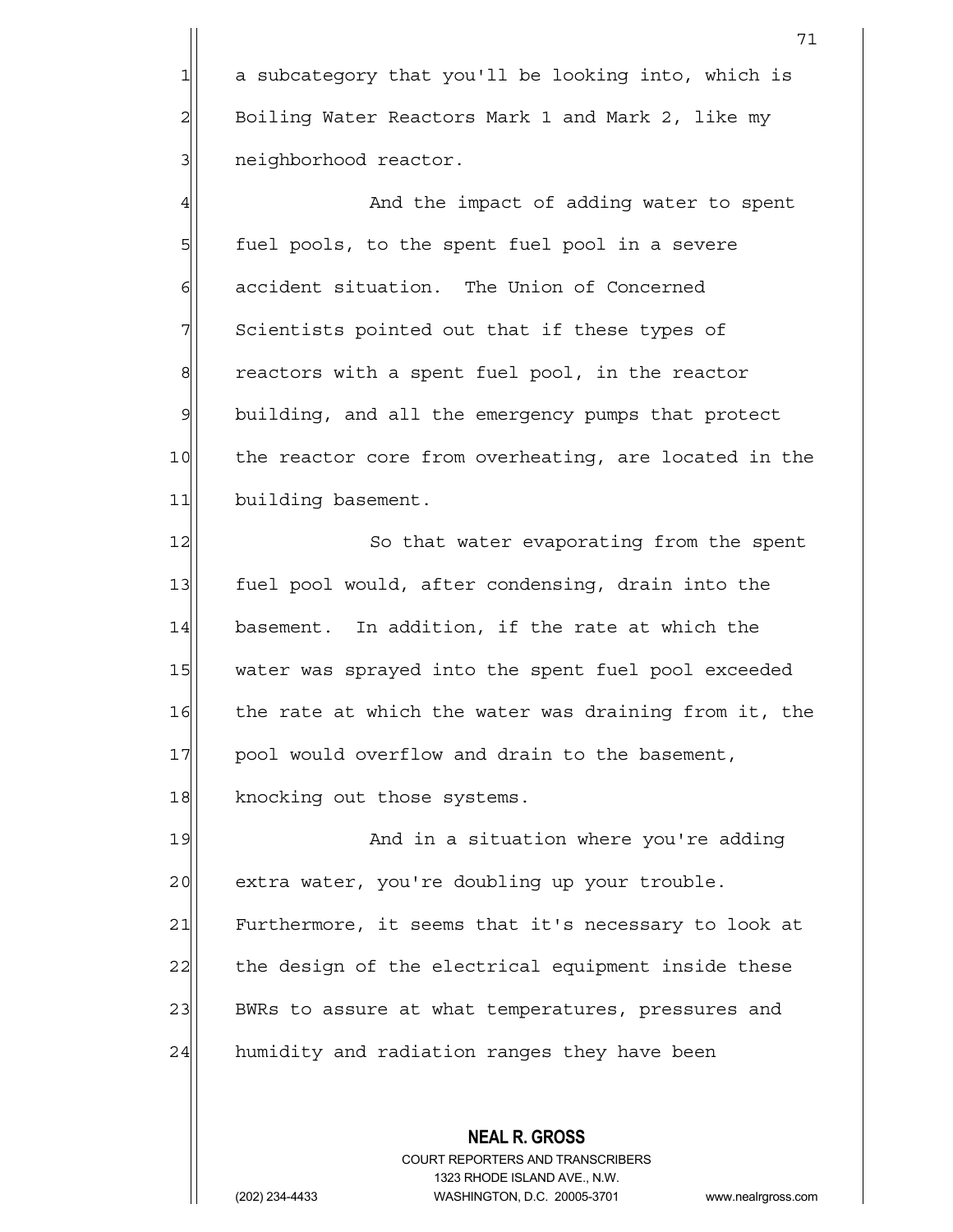$1$  certified to continue operating.

2 Because it would seem, it would not take  $3$  long, maybe just a couple of hours, a few days, for  $4$  the electrical equipment to fail under the high 5 5 5 5 temperatures and humidity expected when a spent fuel  $6$  pool is heating up and releasing very high 7 The Memperatures and high humidity.

8 8 I think this is a scenario that has to be 9 analyzed and the information provided. Also, I think 10 it's very important to look specifically, when 11 analyzing vulnerability to a terrorist attack, to 12 consider BWRs and also to do specific analyses of the 13 effect of a small airplane or helicopter with 14 explosives.

15 And I bring that up because the owner of 16 Cape Cod Airlines, who also happens to be the Senator 17 representing Barnstable County or Cape Cod, has 18 spoken publicly that he could take one of his small 19 airplanes and complete the job at Pilgrim with 20 absolutely problem at all.

21 and so I would that this would be 22 analyzed along with other types of accessibility. In 23 addition, I would like to see analyses done on what  $24$  we consider to be ineffective mitigation strategy.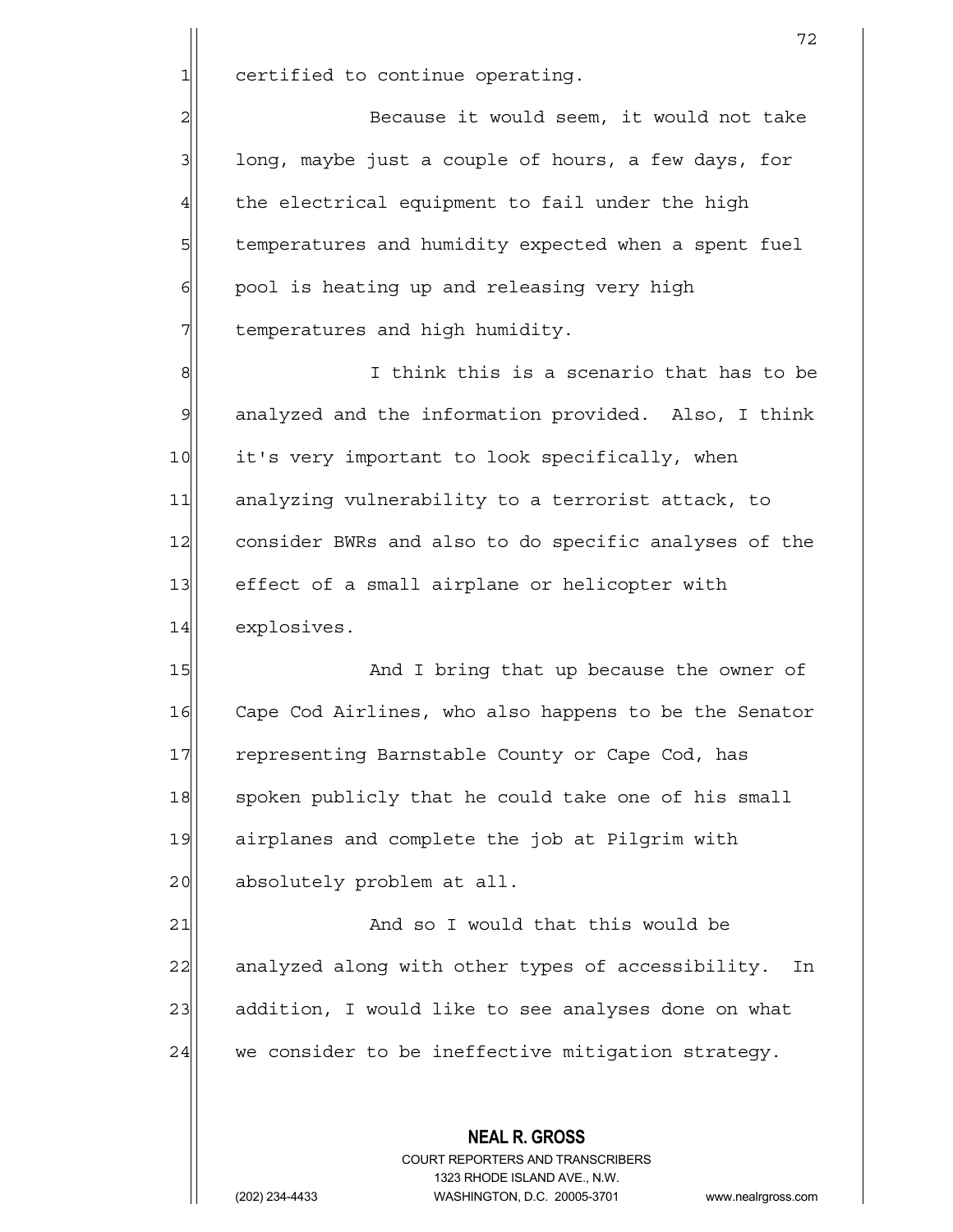1 A, checkerboarding, shifting the fuel around, which  $2$  seems that it would be fairly useless, unless you 3 all have analyses to show it otherwise.

4 all there's partial drainage of the water, 5 or if debris blocks air flow in a drained pool. Back  $6$  on the spray cooling, that people are talking about.  $7$  Again, it seems ineffective and we would like to see  $8$  specific analyses indicating why you may think 9 otherwise. And in general, those are my comments. I 10 also would urge those doing the analysis, to look at 11 comments that will be submitted, have been submitted 12 by Pilgrim Watch in the litigation process regarding 13 the Order 12-051, the post-Fukushima Order.

14 Whereby we will continue to submit 15 testimony and hopefully, as the adjudication process 16 goes forward and indicating the insufficiency of that 17 Order to respond to the risks posed by this method of 18 spent fuel storage.

19 That being a high density pool. So, I'll 20 submit comments and I thank you, Chip and staff, for 21 this opportunity.

22 | MODERATOR CAMERON: Okay, thank you. 23 Thank you, Mary. Kevin, Kevin Kamps?

24 MR. KAMPS: This is a chance to, you know,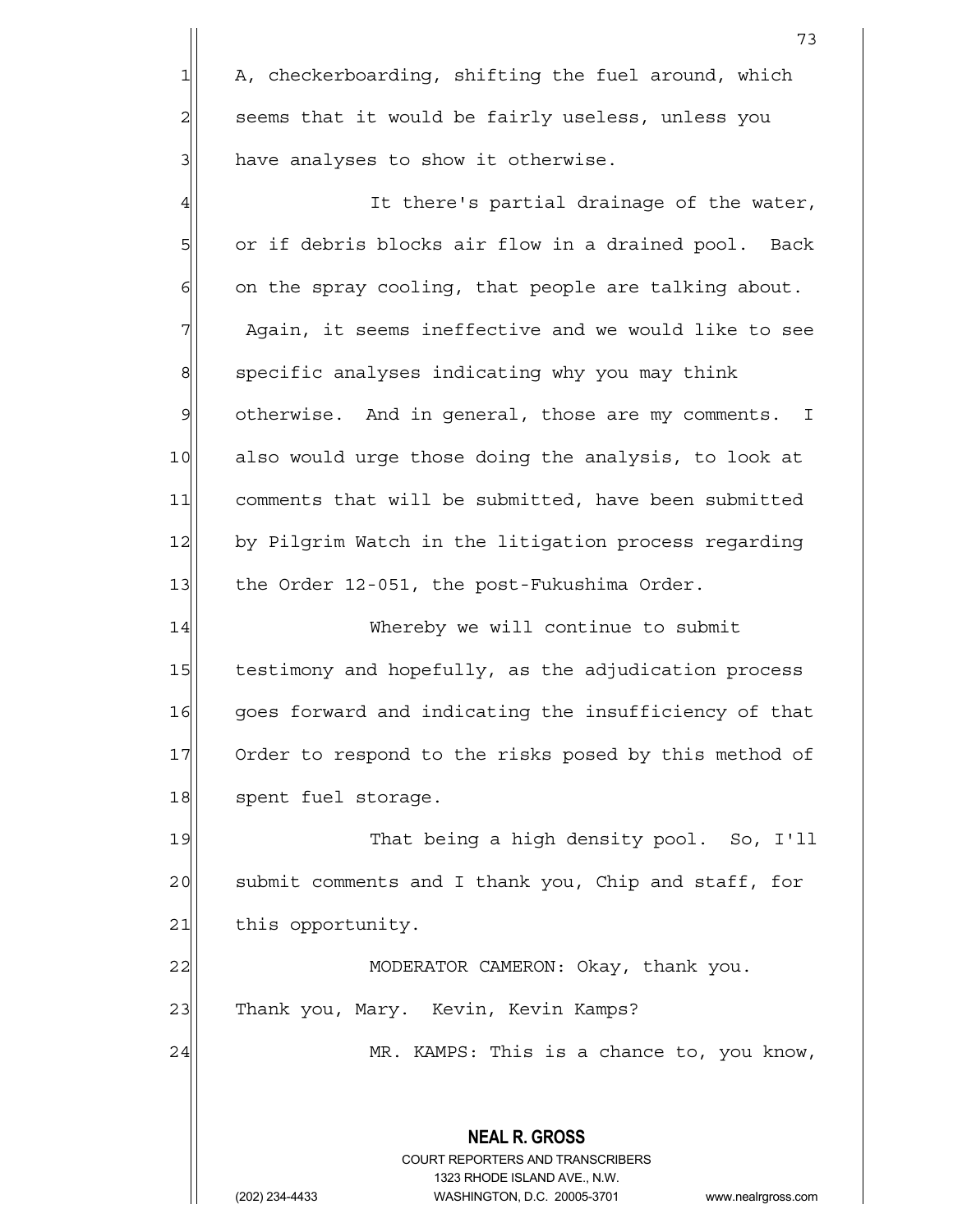**NEAL R. GROSS** COURT REPORTERS AND TRANSCRIBERS 1323 RHODE ISLAND AVE., N.W. 74  $1$  take another bite at the apple here. I wanted to 2 address this round of my comments on pool risks, that  $3$  should be a part of the scope of this EIS. 4 all interval in the I'll start with leaks from pools which 5 | apparently the D.C. Circuit Court of Appeals has 6 6 6 6 already ordered NRC to look into. And so I would 7 TWT urge NRC to look at the history of documented leaks 8 from high-level radioactive waste storage pools in 9 | the United States. 10 And I've got six NRC Licensees here, 11 where you could learn lessons from. And those 12 include Indian Point, which has leaked into ground 13 water, soil and the Hudson River. 14 Salem Unit 1, in New Jersey. Again, all 15 of these leaks are into soil, ground water and then 16 the nearest surface water, so at Salem, that would be 17 the Delaware River. 18 Connecticut Yankee into the Connecticut 19 River and Long Island Sound. Hatch in Georgia in the 20 Altamaha River, if I'm pronouncing that correctly. 21| Number 5, is BWST Technologies in 22 Lynchburg, Virginia, and that's into the James River. 23 The last of the NRC Licensees that we most recently 24 | learned about was Davis-Besse into Lake Erie.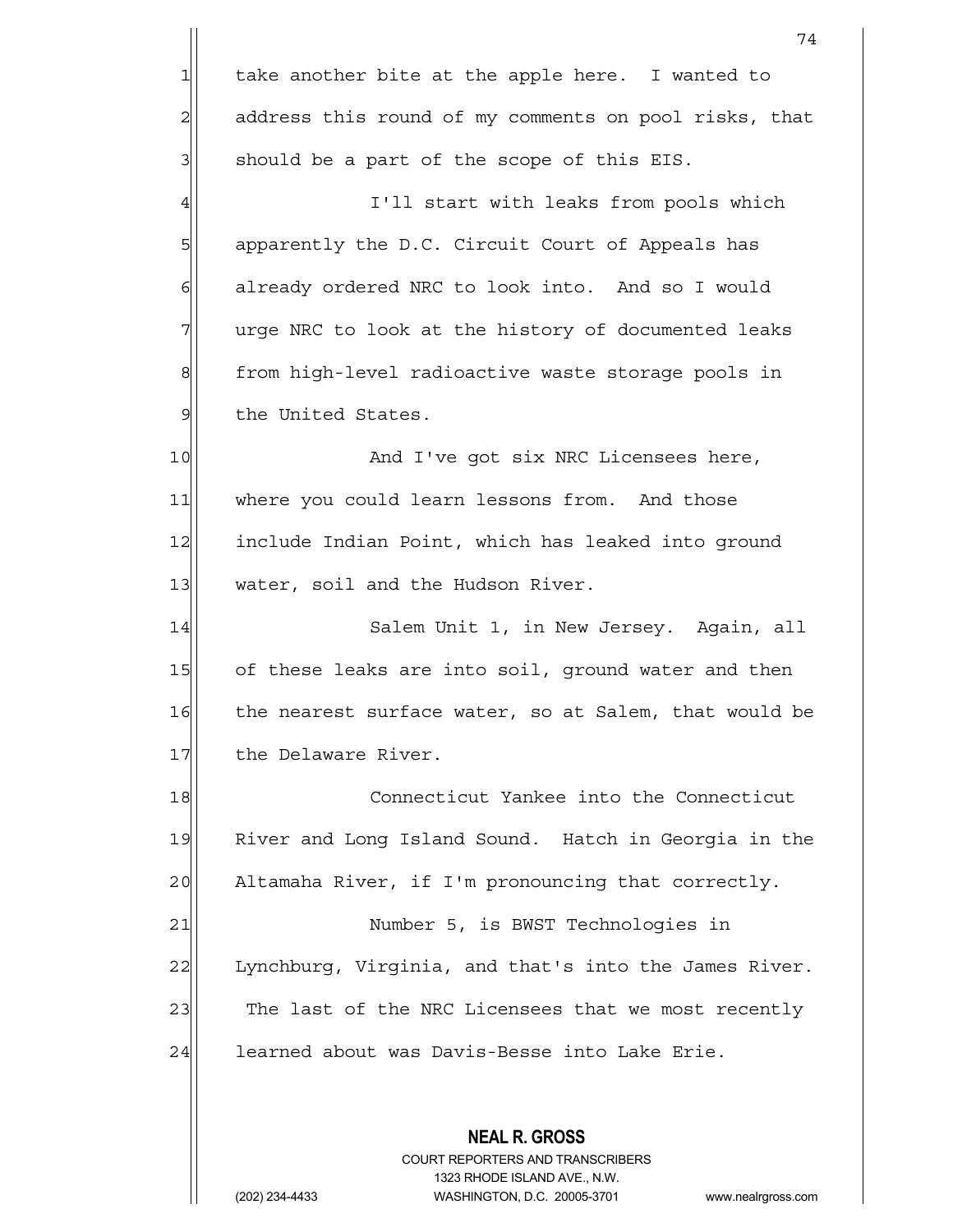1 and not an NRC Licensee, but a DOE 2 Licensee, but still of course lessons could be 3 | learned from it, was the Brookhaven National 4 Laboratory, the fast flex steam reactor, that's into  $5$  the aquifer beneath Long Island, which is a major  $6$  drinking water supply for a million or two million

8 8 So, I think some of the lessons that NRC 9 should learn or look into and learn from, in these 10 instances of four weeks in the United States would be 11 things like the fact that these pool leaks, in some 12 cases, went on for years or even decades before being 13 detected, because of the lack of monitoring wells in 14 the ground water or the misplacement of those wells, 15 so that the plumes simply past them by without 16 detection.

17 These leaks were of various sorts. They 18 weren't simply age-degraded degradation, although 19 that is a major and worsening issue, for sure. But 20 some of these leaks had to do with the clogging of 21 drains that simply allowed pools to overflow in 22 various ways.

23 and, so that's some of what I had to say 24 about pool leaks. Another issue I would like to

> **NEAL R. GROSS** COURT REPORTERS AND TRANSCRIBERS 1323 RHODE ISLAND AVE., N.W. (202) 234-4433 WASHINGTON, D.C. 20005-3701 www.nealrgross.com

7 people.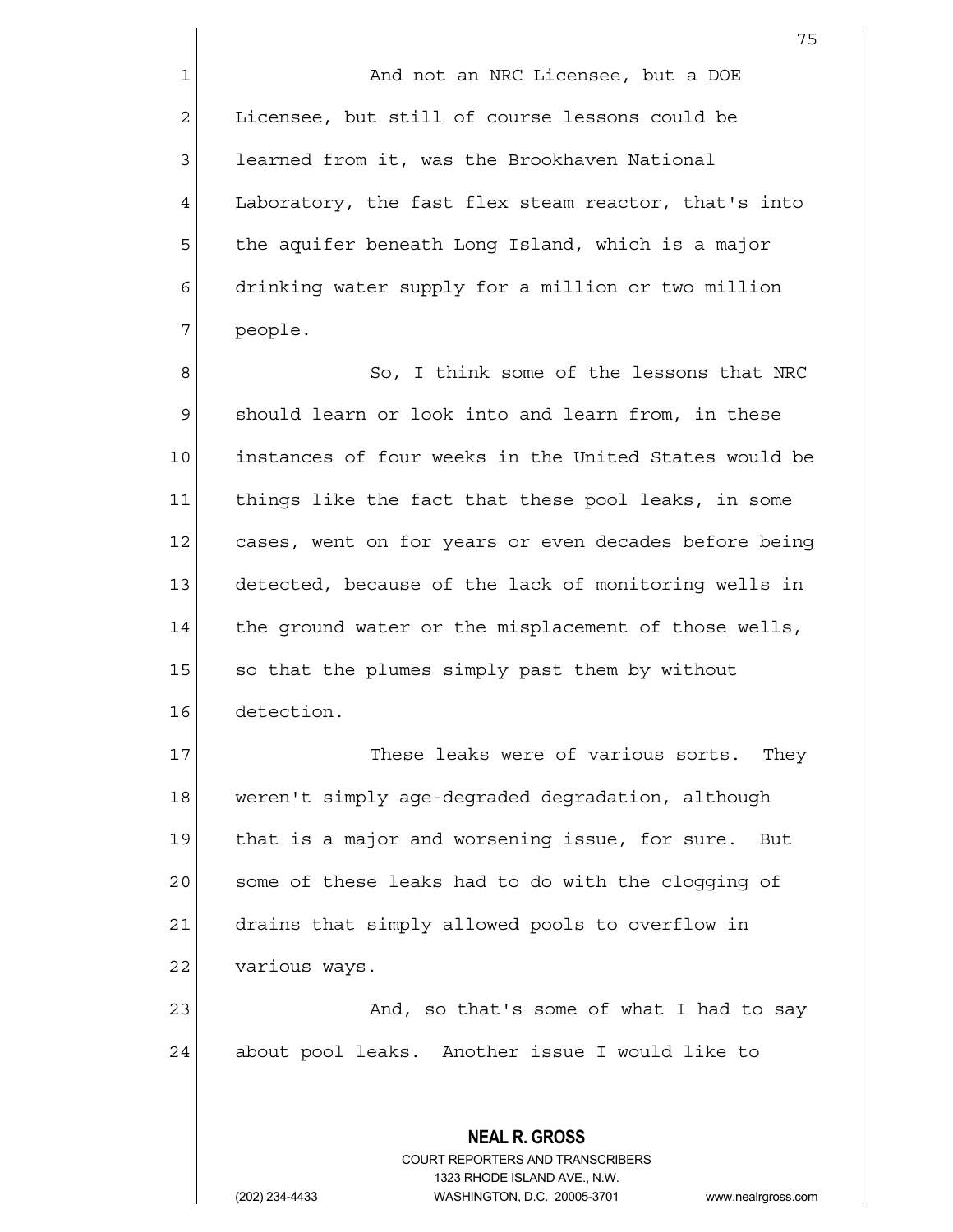1 address specifically is the issue of sudden drain-2 down to the pools.

3 3 And one example that we experienced a 4 near miss with, was at Dresden Unit Number 1. So this 5 was a permanently shutdown reactor with waste still  $6$  in its pool for a long period of time, which is a 7 common occurrence in this country.

8 8 Me reactor building was simply turned 9 off in terms of heating and monitoring. And during 10 the winter time, at one point, a pipe froze and broke 11 and the pool was draining through this broken pipe.

12 and most fortunately, a worker happened 13 to walk through this largely abandoned, forgotten 14 building and saw that the pool looked seriously 15 drained. I don't remember the exact figure for how 16 many feet had drained from the pool, but it was 17 stopped in time.

18 Really through sheer luck. And this is 19 documented by Dave Lochbaum in a 1996 book. And I 20 can provide that chapter for the record. So there's 21 that version of drain-downs.

22|| Another version of drain-downs, that NRC 23 itself has looked at with a report, I don't remember  $24$  the year but it was in the last 1990s, I believe.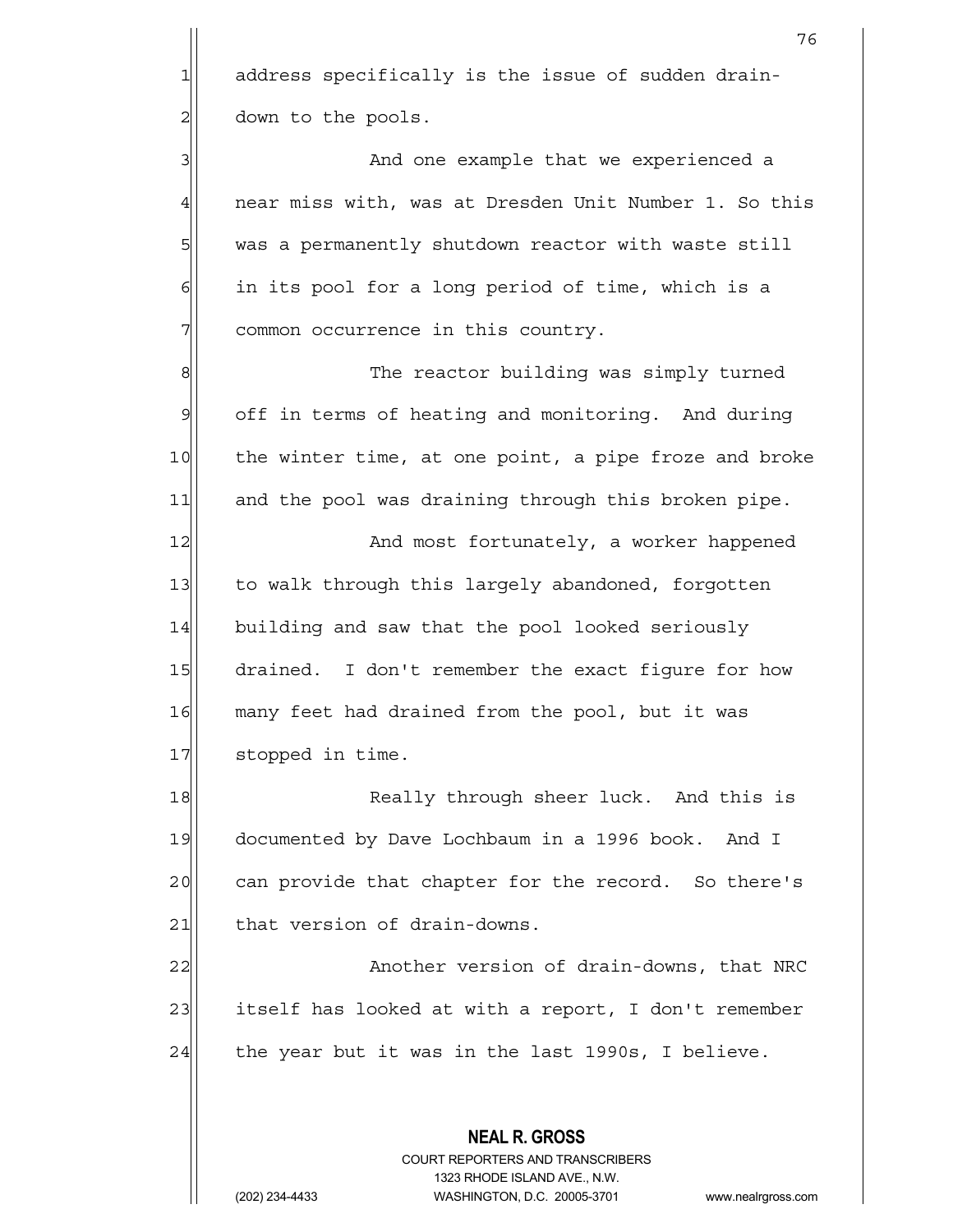**NEAL R. GROSS** 77 1 It was a work document about the 2 possibility of dropping heavy loads into pools. And,  $3$  again, we've had a couple of close calls in that 4 regard. One was at Prairie Island, Minnesota. 5 | Soloman and Dalisades in Michigan. The 6 Palisades one, the incident took place in October of 7 2005. And I'll just repeat what I said before about  $8$  lack of NRC transparency and accountability. 9 9 In that particular case, NRC kept that 10 quiet from October until December of that year. And 11 really by a fluke, we found out about it and did a 12 Freedom of Information Act Request, which then took 13 several months for NRC to respond to. 14 But it was a very close call at dropping 15 a load weighing 107 tons into that pool. So, the 16 Scenario is those heavy loads blowing a hole in the 17 bottom of the pool, draining the water away, and then 18 the waste catching on fire. 19 And as another commenter mentioned, these 20 pools are very densely packed and so air circulation  $21$  is not going to cool the waste. So, along those  $22$  lines, is a question that should be looked at in the 23 scope of this proceeding. 24 Which is the admission temperature of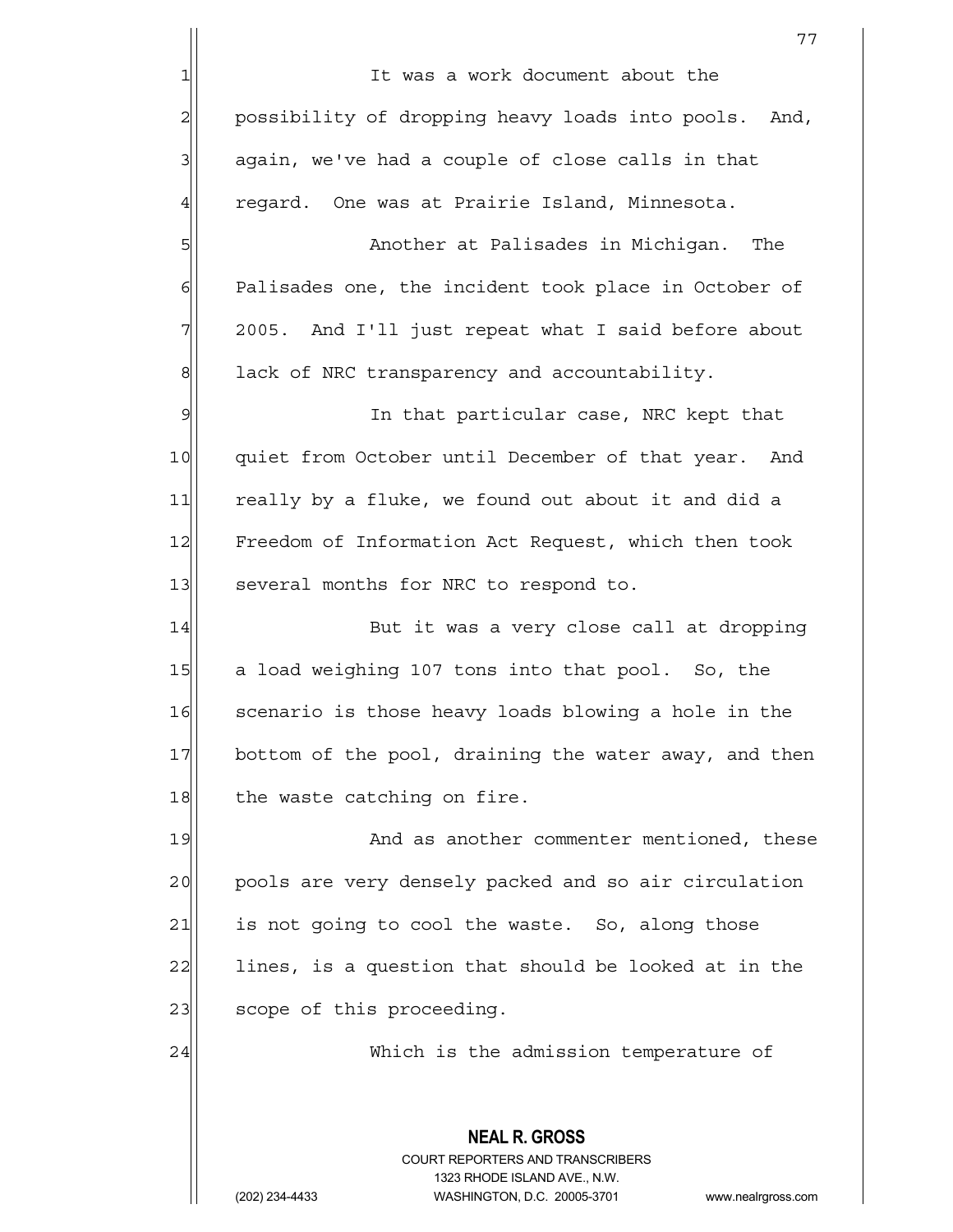**NEAL R. GROSS** 78 1 zirconium fuel cladding, and I believe a 2.206 2 emergency petitioner named Mark Leyse, if I'm 3 3 pronouncing his last name correctly, has challenged 4 NRC's assumptions about the temperature of admission 5 5 of zirconium, which is a very significant issue. 6 6 Because, of course, the lower the 7 The temperature the quicker that will be a problem in an  $\left\| \right\|$  accident situation. In addition to the pool leaks, 9| I'm sorry, the sudden drain-down scenario, there's 10 the boil down scenario that Mary Lampert just 11 addressed. 12 and I would point out at a pool like 13 Fermi 2 in Michigan, at the beginning of boiling is 14 at four hours and 12 minutes. We have documentation 15 from Detroit Edison that that's the case. 16 So how fast breaking this short-17 circuiting of electrical circuitry due to steam in 18 the reactor building could occur as a major issue 19 there. 20 and I would also like to talk about the 21 security risks pools that have been touched upon 22 here, looking at various weapons systems that could 23 do that and what kinds of precautions could be put in  $24$  place, short of emptying the pools if the industry

> COURT REPORTERS AND TRANSCRIBERS 1323 RHODE ISLAND AVE., N.W.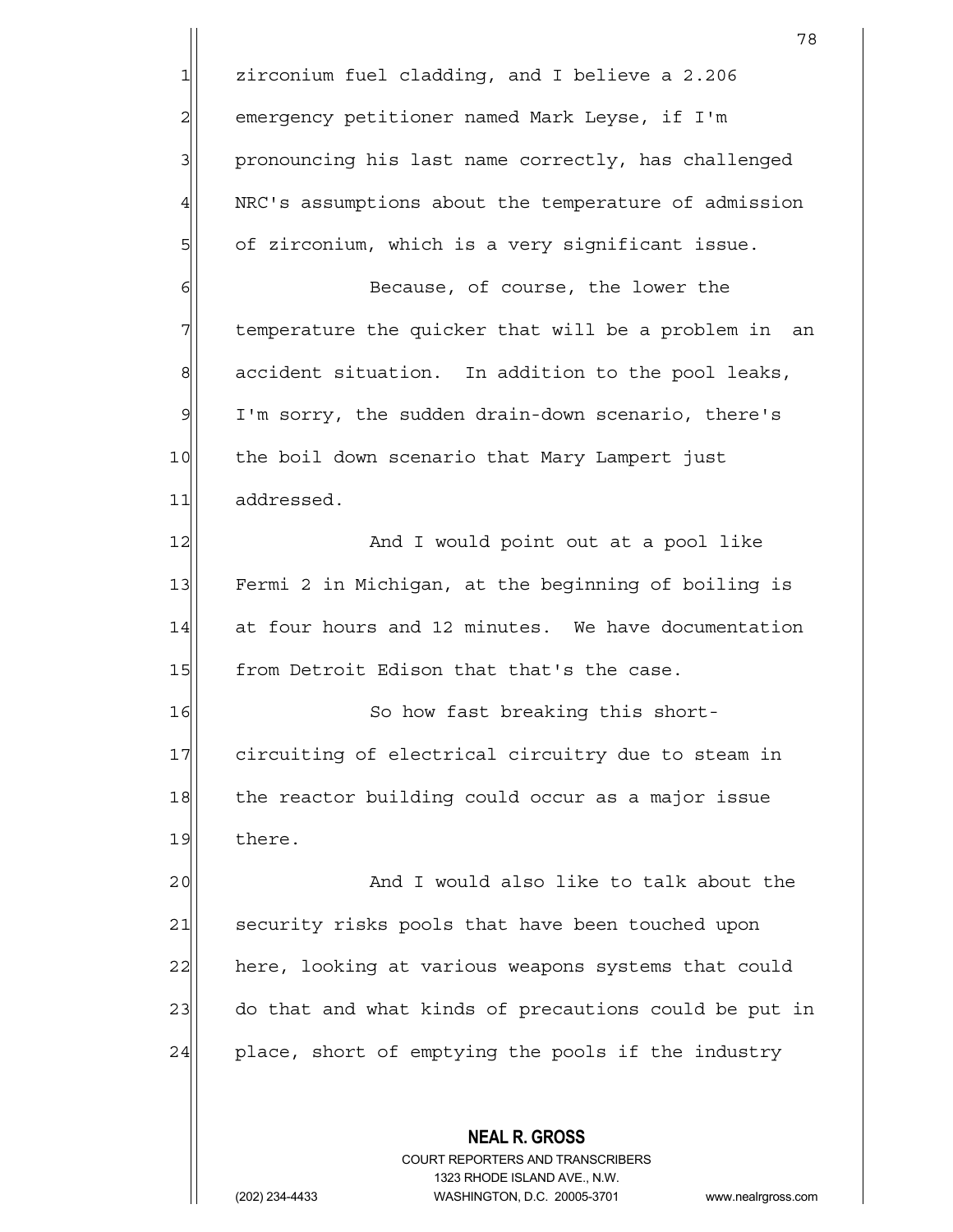$1$  decides to go that route.

2 as they have for so many decades, and NRC  $3$  decides to let them get away with it. Of course, we 4 would put forward a preferred alternative of hardened 5 on-site storage which, again, we will submit for the  $6$  record, as we already did, actually, on November 14 7| at Rockville.

8 8 The principles for safequarding nuclear 9 waste at reactors, which calls for emptying the pools 10 and fortifying the dry-casks against terrorist 11 attacks.

12 and just to end here, the preferred 13 alternative that we would like to have NRC look at 14 carefully, is the not allowing reactors to operator 15 into the future.

16 So denial of new reactor construction and 17 operating license applications. And also denial of 18 20 year license extensions at old reactors. That is 19 a preferred alternative that should be considered, 20 thank you.

21 MODERATOR CAMERON: Okay, thank you, 22 Kevin. Pat, is there anybody new that we have who 23 wants to comment?

24 OPERATOR: We do not have anyone in there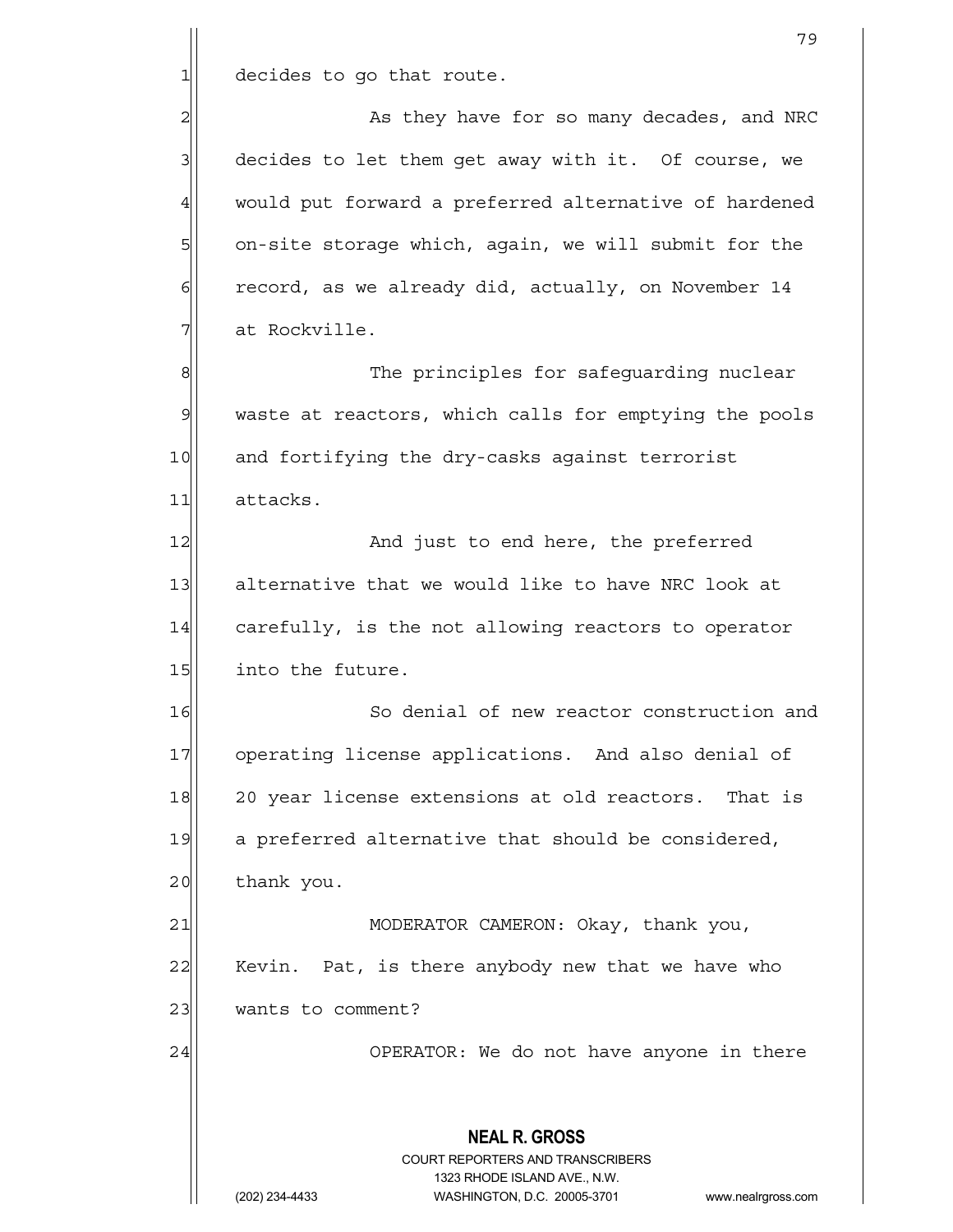$1$  for a comment, sir.

2 MODERATOR CAMERON: Okay, well to all of  $3$  you who are on the phone, since we do have the time, 4 there are some important aspects of the NRC approach 5 5 5 5 that we might ask you to give us your opinion and 61 comment on.

7 and the one that I'm thinking of is the 7 8 8 three scenarios that Paul Michalak talked about. And 9 I'm going to ask Paul to just mention those scenarios 10 again.

11 and what I would like to ask all of you 12 out there, if you have any comments, off the top of 13 your head, for NRC staff, what you might say about 14 those scenarios. Paul.

15 MR. MICHALAK: Chip, when we were stood up 16 two months ago, we started an internal scoping 17 process, just like we're doing the public scoping 18 now, taking public comments.

19 We started doing it internally, and we 20 developed several potential scenarios as part of that 21 internal scoping. And they're based on different 22 time lines for spent fuel storage beyond a reactor's 23 | license life for operation.

24 | What we've got so far is that we'll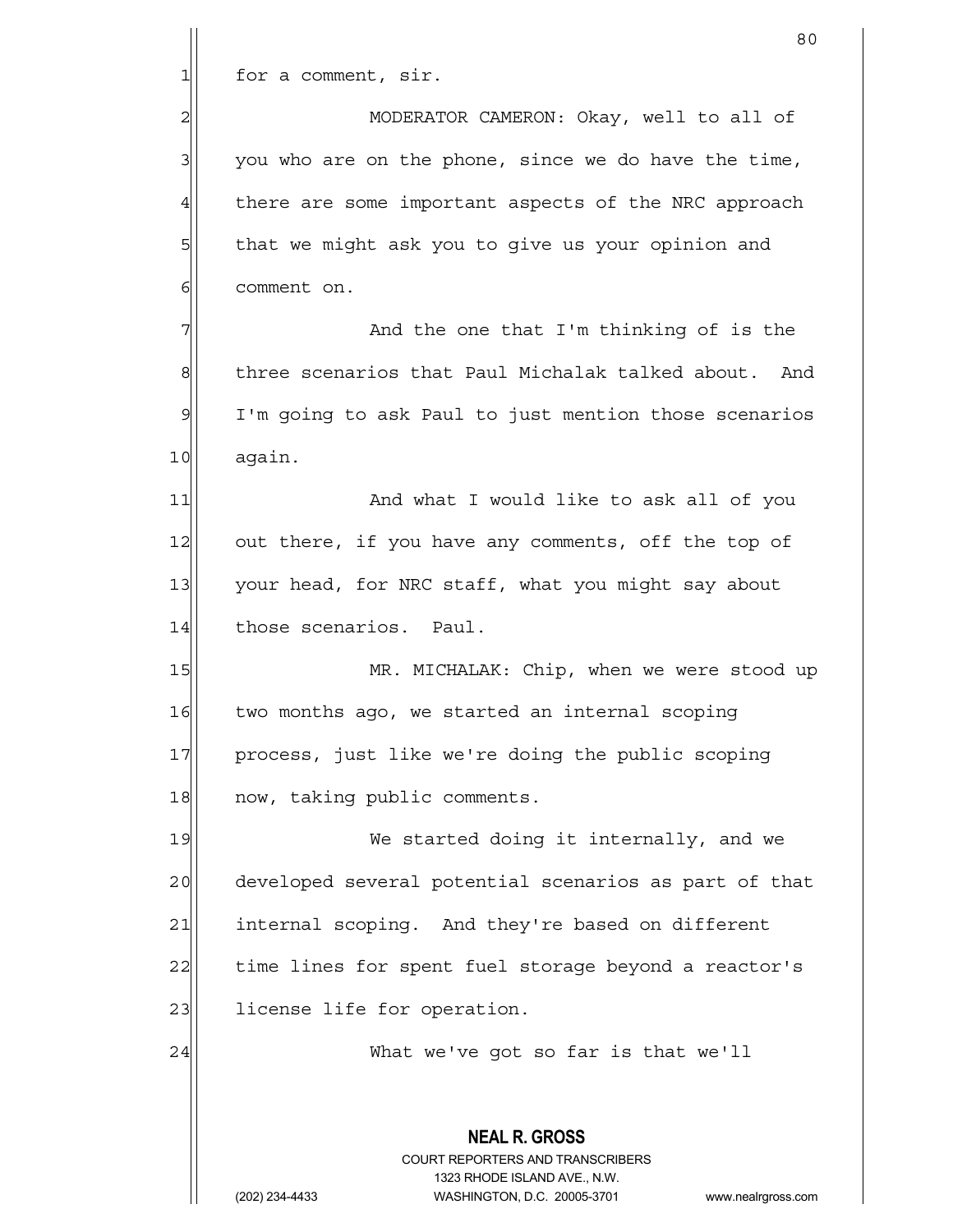**NEAL R. GROSS** COURT REPORTERS AND TRANSCRIBERS 1323 RHODE ISLAND AVE., N.W. (202) 234-4433 WASHINGTON, D.C. 20005-3701 www.nealrgross.com 81 1 evaluate spent fuel storage until a repository  $2$ | becomes available at the middle of the century, 2050.  $3$  And a kind of a middle scenario where we would 4 evaluate storage until a repository becomes available  $5$  at the end of the century, about 2100. 6 6 And then, of course, as part of the  $7$  vacate and remand of the 2010 decision, the court had  $8$  specified that we should evaluate storage in the 9 event a repository is not available. 10 So we also have that as a scenario, as 11 well. 12 MODERATOR CAMERON: Okay, thank you. I 13 think it might be helpful for the NRC staff to hear 14 any views on those scenarios. Any practical ways to 15 deal with scenarios such as the repository not being 16 available. 17 Since we do have your attention and we do 18 have the time, I would just ask if anybody might want 19 to weigh in on those issues. Pat? 20 | COPERATOR: We do have someone. 21 | MODERATOR CAMERON: Kevin? 22 | OPERATOR: Your line is open, sir. 23 MR. KAMPS: Hello, is this me, Kevin 24 Kamps?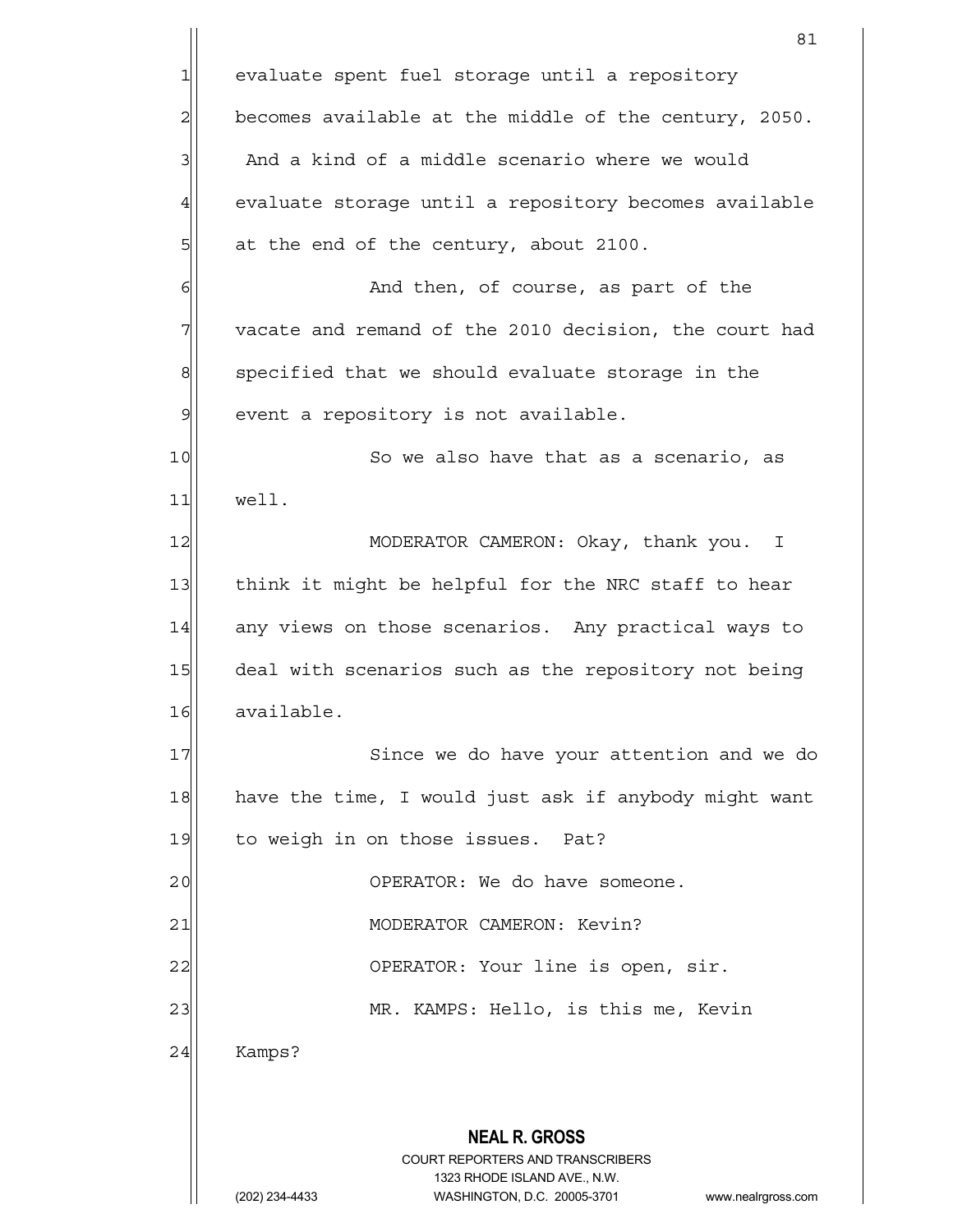2 MR. KAMPS: Yes, okay, thank you. Yes, in 3 response to your question, Chip, I commend the NRC  $4$  for following the court mandate to look at no 5 5 5 5 5 repository as one of the very realistic possibilities 6 6 in the future.

7 The Suiter all we're really 70 years into the 8 8 generation of high level radioactive waste. That  $9$  mark just passed on December 2<sup>nd</sup> of this year and 3:25 10 | p.m. That was when Enrico Fermi first created high 11 level radioactive waste, during the Manhattan 12 Project.

13 But I would point out that, you know, 14 Yucca Mountain has been a proposal for a generation 15 and it's now been cancelled, very wisely. So, yes, 16 the no repository scenario.

17 I would say that something that should be 18 looked at, in terms of there not being a repository 19 until 2050 or 2100, is the transportation time that 20 would be required to move the waste to even 21 centralized interim storage or a repository, under 22 the Department of Energy's Yucca Mountain proposal, a  $23$  time period of 24 years to 48 years, if I'm 24 remembering correctly from ten years ago.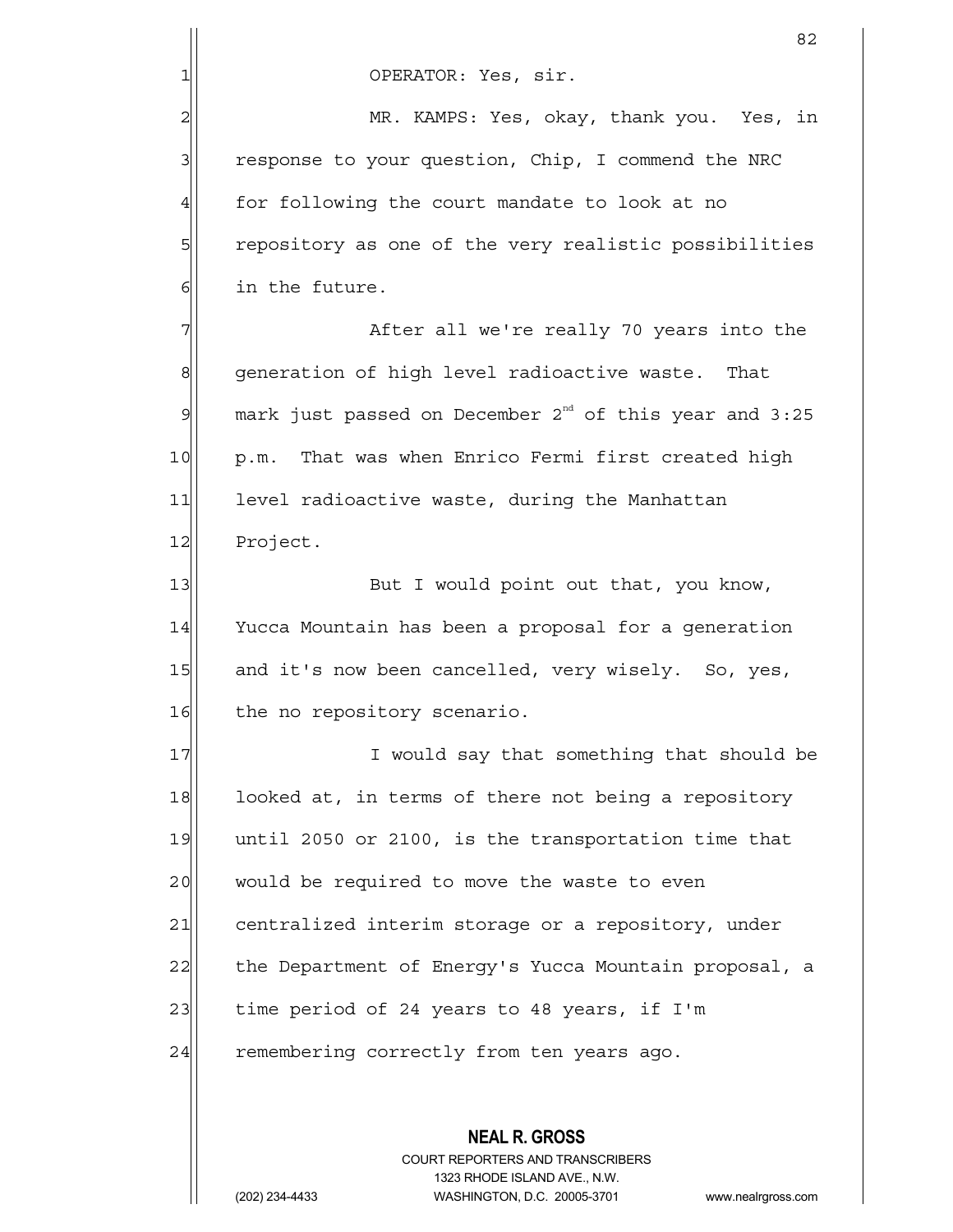**NEAL R. GROSS** COURT REPORTERS AND TRANSCRIBERS <u>83 and 2001 and 2002 and 2003 and 2003 and 2004 and 2004 and 2004 and 2004 and 2004 and 2004 and 2004 and 200</u> 1 Twenty-four to 48 years just to transport  $2$  the first 63,000 tons of irradiated nuclear fuel from 3 3 commercial facilities out to Yucca. So that long  $4$  time delay, to get the waste off-site. 5 S 6| you know, waiting until 2050 or 2100, to even begin 7 | movement of the waste, perhaps, away from the reactor 8 sites, is we just experienced here in Michigan at a 9 place like Palisades, 20 foot waves on Lake Michigan 10 during the chaos surrounding Hurricane Sandy. 11 So, an issue that the NRC needs to look 12 at, especially in an era of climate chaos or climate 13 crisis, is whether the dry-cask storage facility at 14 Palisades, 100 yards from the water, is stable over a 15 50 or 100 year period of time. 16 Or will the beach simply erode into the 17 lake and the dry-cask storage along with it. And so 18 risks, under such a scenario, would include the risk 19 of a nuclear chain reaction on the bottom of Lake 20 Michigan. 21 and it sounds farfetched to some people, 22 but I would point NRC back to a technical meeting it 23 itself hosted several years ago with Energy 24 Solutions, the current holder of the license, VSC-

1323 RHODE ISLAND AVE., N.W.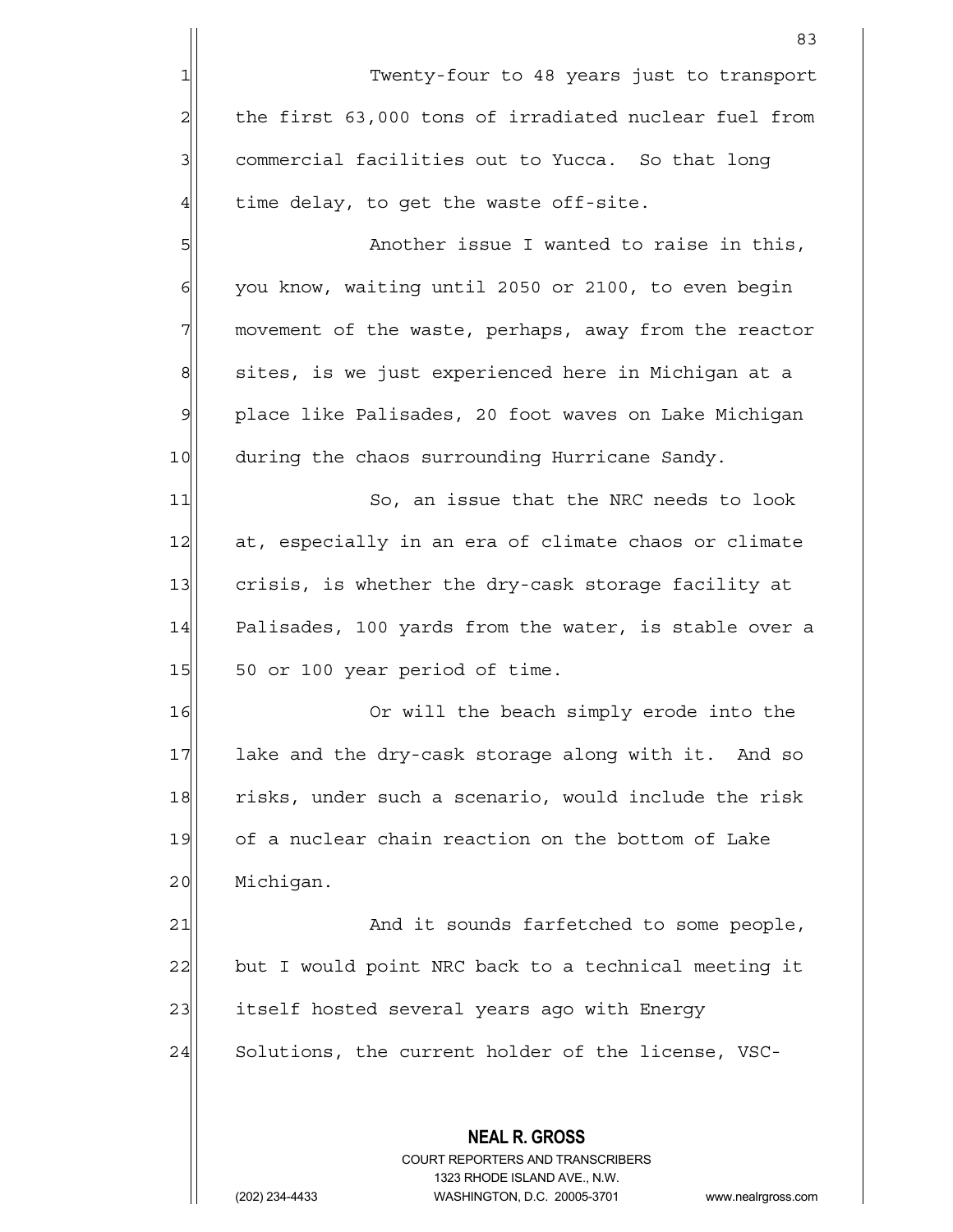84  $1 \vert 24s$ , where NRC staff had 65 requests for additional 2| information about that very subject matter. 3 3 3 Of water infiltration into a VSC-24 cask. 4 And as Don Safer mentioned, the possibility that not 5 5 5 5 only due to age-related degradation, but even to the  $6$  accident scenario itself, the fuel finding itself in  $7$  a critical mass in the presence of water as a neutron

8 moderator causing a chain reaction in Lake Michigan, 9 which would make emergency response very dangerous, 10 if not a suicide mission with the neutron flow and 11 the gamma radiation coming off of that.

12 and even the possibility that the 13 radiation shielding would have been breached, due to  $14$  age-related degradation or the impacts of the 15 accident itself.

16 And it's not just that one site, this is 17| just an example. As was mentioned, I believe by Lou 18 Zeller, the possibility of sea level rise over a 50 19 or 100 year time period, the height, the elevation 20 above sea level of the facilities on the sea coasts. 21 Again, Hurricane Sandy, the storm surge 22 came very close to inundating the service water pump

23 at the Oyster Creek Nuclear Power Plant, it came

 $24$  within inches of doing that.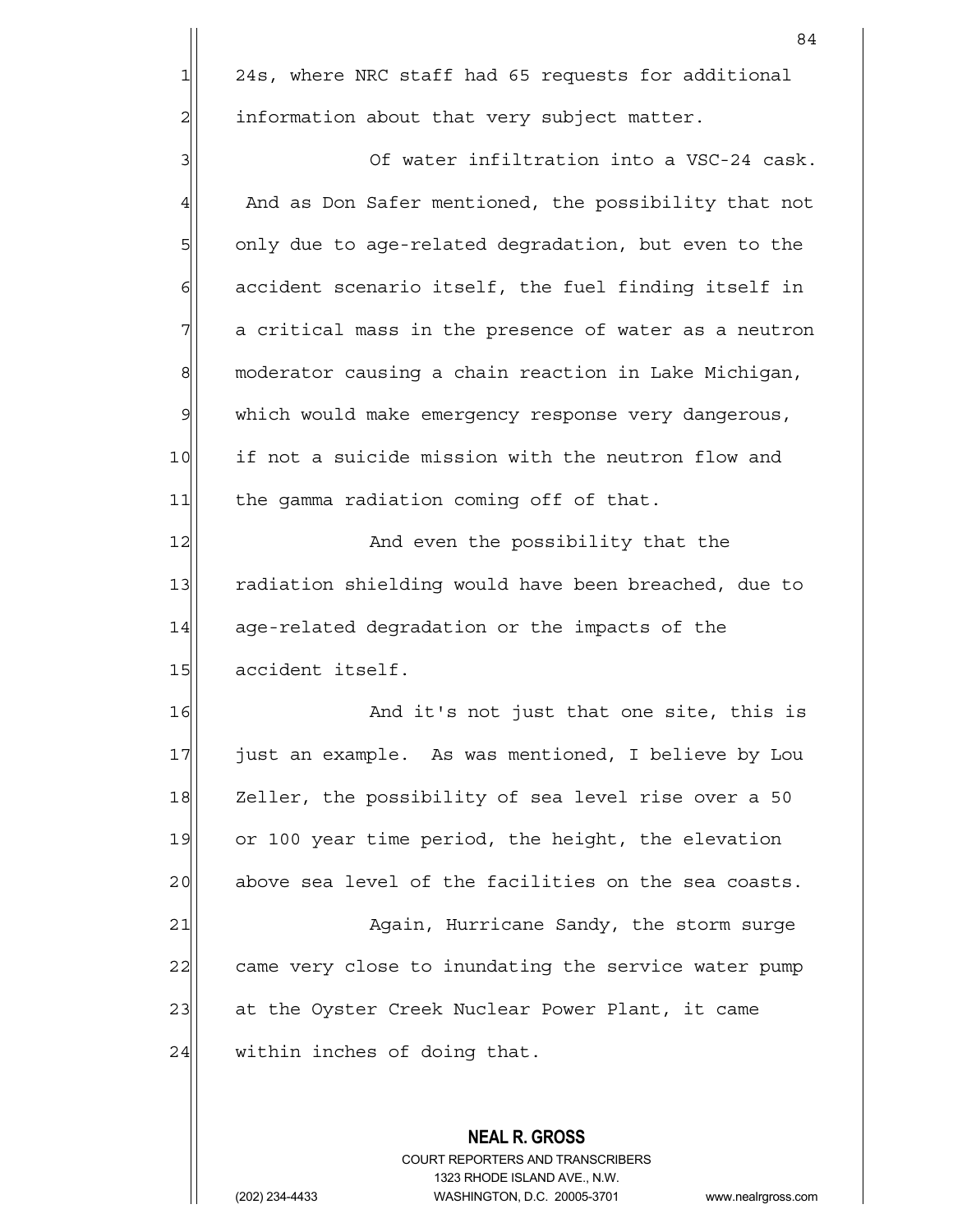1 The fact that currently NRC Regulations 2 do not require back up power on the pools. They're  $3$  simply connected to the grid. I don't know of any 4 voluntary efforts by industry to provide emergency 5 backup power to pools, for example. And that's a  $6$  point we've raised in 2.206 petitions, but we have 7 | not found any traction at NRC to require emergency 8 backup power on the pools to prevent boiling in the 9 first place.

10 Because, as Mary Lampert and I have 11 pointed out, the dangers of short circuiting, safety 12 significant systems due to the steam being released  $13$  by a boiling pool.

14 Of course NRC's Fukushima Task Force has 15 recommended make up water, but that would still allow 16 for boiling in the first place. And, granted, all of 17 these proposals have to be done carefully.

18 Mary Lampert pointed out the list of over 19 filling the pool and flooding the basement where 20 their safety system is located. So there have to be  $21$  safeguards.

22 | Another 2.206, petition demands that 23 we've made that has again not found any traction at  $24$  NRC as to require, by regulation, and require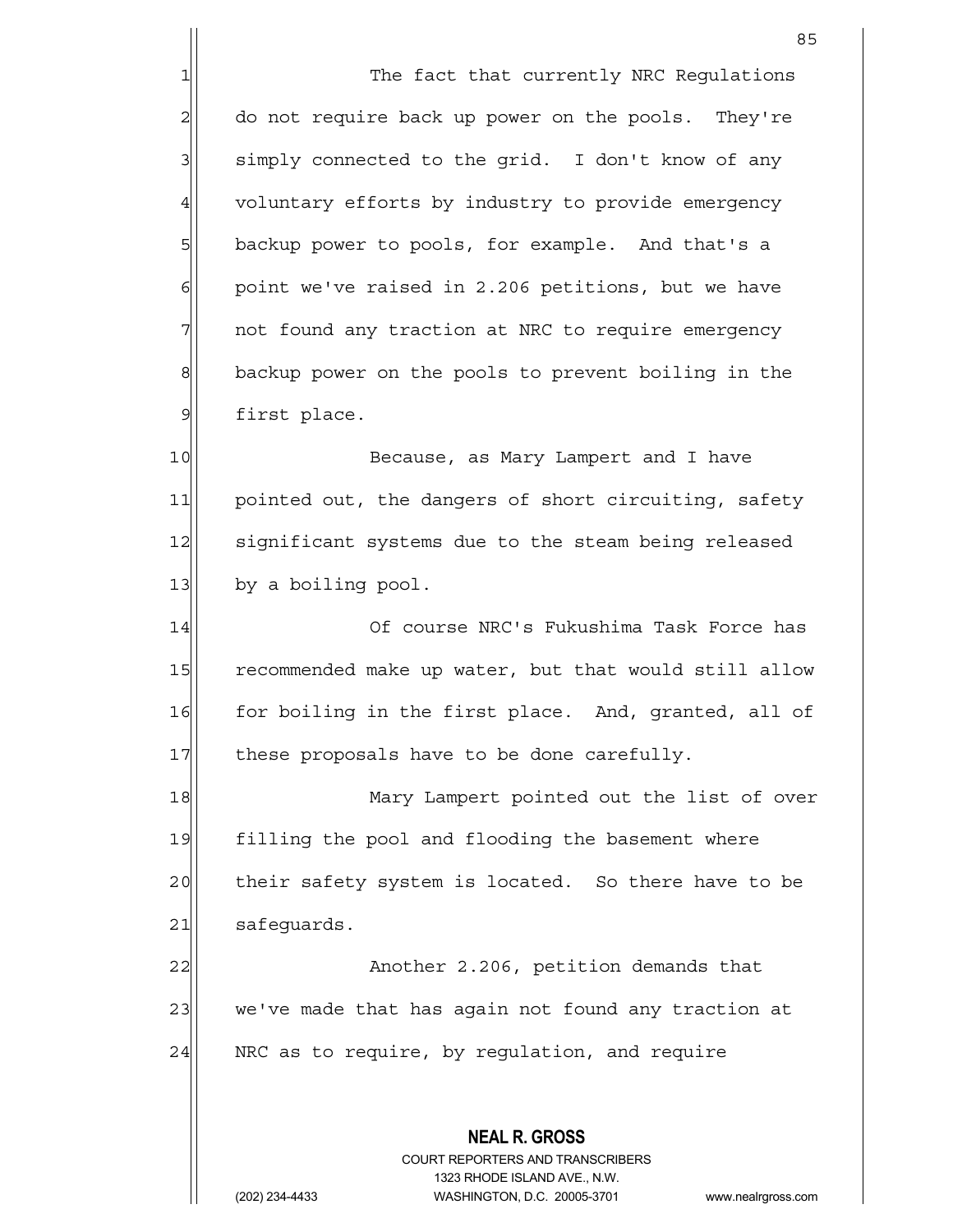1 enforcement, enforce those regulations, such basic 2 | safeguards on pools as water level monitors, gauges, 3 3 demperature gauges and monitors.

4 A Radiation monitors and I say this because 5 5 5 of the lessons that should be learned from Fukushima 6 where in the first days and even weeks of that  $7$  accident, it was very unclear what the situation in 8 the pools was.

9 and even to this day, that remains to be 10 the case. Was Pool Number 4, Fukushima Daiichi empty 11 and on fire? I think the Jury is still out on that.

12 Was a section of that pool on fire 13 because there are walls in pools that subdivide the 14 pool. Of course the confusion over whether there was 15 water present led to the drastic action of trying to 16 drop seawater by helicopter into the pools.

17 Which, again, depending on the 18 circumstances the seawater drop could have knocked 19 out safety systems. They were already knocked out of 20 course, but just basic safequards are lacking at the 21 present time.

22 We've tried to rectify this through the 23 2.206 process. We've been stonewalled by NRC up to  $24$  this point. So I would ask the scope to include all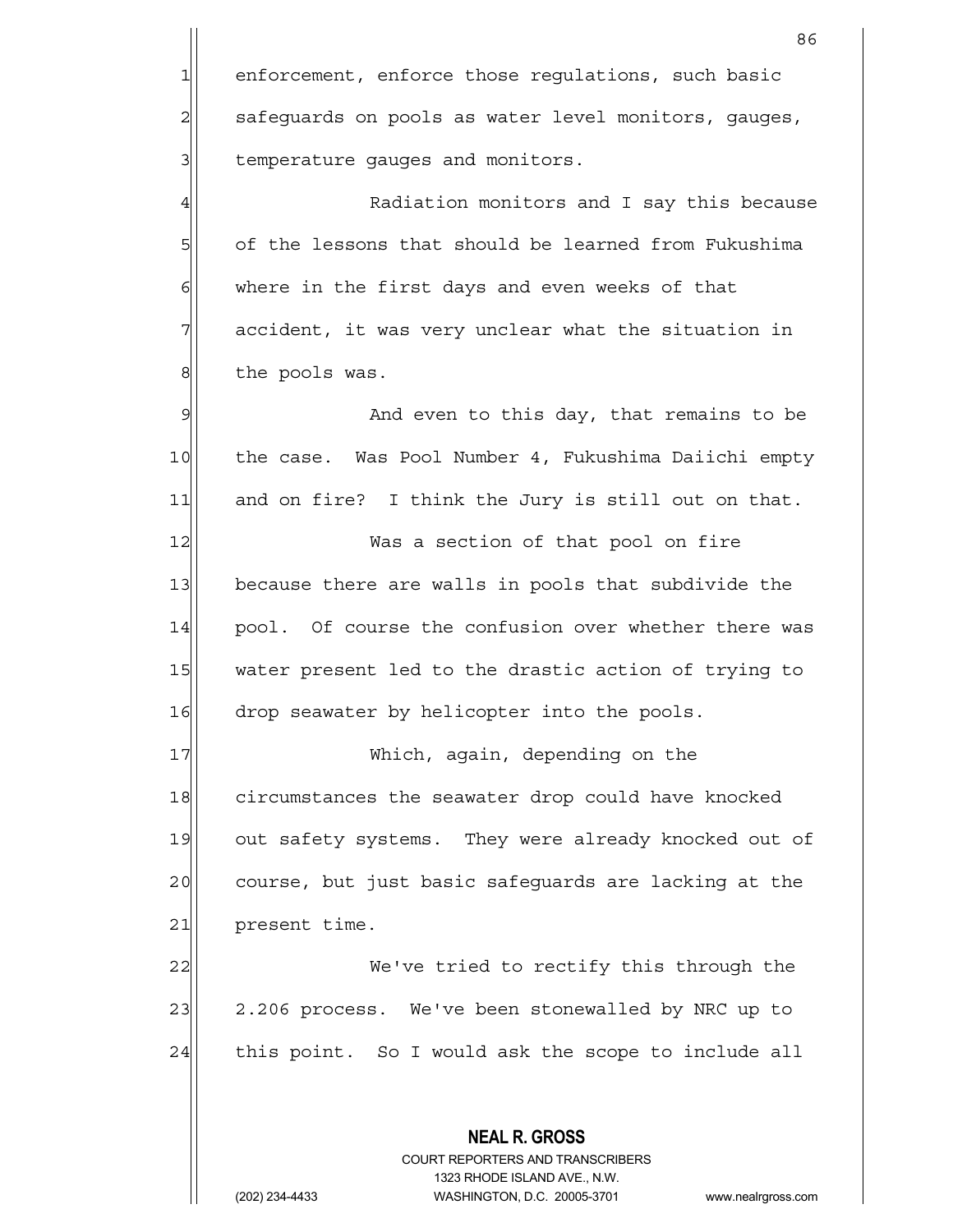$1$  of these issues, thank you.

 **NEAL R. GROSS** COURT REPORTERS AND TRANSCRIBERS 1323 RHODE ISLAND AVE., N.W. 2 MODERATOR CAMERON: Okay, thank you, 3 Kevin. And we're on the issue of the scenarios that 4 the NRC is looking at and we do have Mary Lampert and  $5$  Lou Zeller who are going to talk to us about that. 6 6 But perhaps we do have a new commenter  $7$  that we might go to first on this scenario issue and 8 that's Julius Kerr. And then we will go back to Mary 9| Lampert and Lou Zeller. Julius, would you join us, 10 please. 11|| MR. KERR: Yes, can you hear me? 12 MODERATOR CAMERON: Yes. 13 MR. KERR: In my research I found that 48 14 of the nuclear power plants have radioactive tritium 15 leaks. And this seems to be an issue that follows 16 these power plants. 17 and I think that that's something that 18 the NRC should look into and create some kind of 19 | public awareness for the people that live around the 20 plants. 21 We happen to live very close to a nuclear 22 power plant and we weren't aware of the tritium leaks 23 until here just recently. And it sounds like to me  $24$  that this has been going on for quite some time.

(202) 234-4433 WASHINGTON, D.C. 20005-3701 www.nealrgross.com

87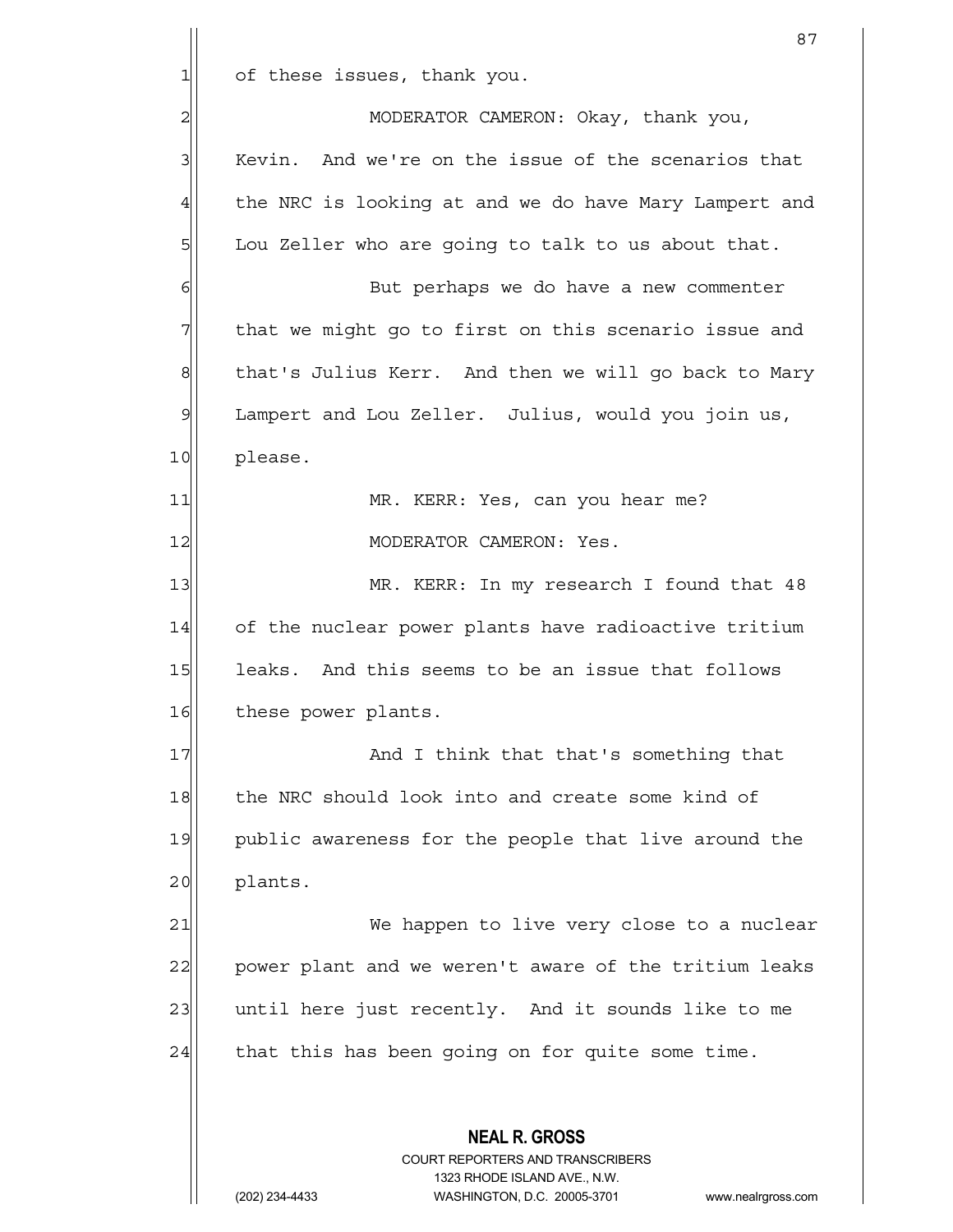|                | 88                                                                                                  |
|----------------|-----------------------------------------------------------------------------------------------------|
| $\mathbf{1}$   | So, I would be very appreciative if you                                                             |
| $\overline{c}$ | all would mention that and move it to the top of the                                                |
| 3              | list to help us protect the public. And as the NRC's                                                |
| $\overline{4}$ | mission statement reads, they are supposed to protect                                               |
| 5              | the public and the environment. Thank you for                                                       |
| $\epsilon$     | allowing me to speak.                                                                               |
| 7              | MODERATOR CAMERON: Okay, thank you,                                                                 |
| 8              | Julius. Mary, do you have some ideas, some comments                                                 |
| $\mathfrak{S}$ | on the scenarios?                                                                                   |
| 10             | MS. LAMPERT: Yes, I do. In going forward                                                            |
| 11             | with what Kevin Kamps had to say, it is clear, if                                                   |
| 12             | you're looking at 2050 or the beginning of the next                                                 |
| 13             | century, it's too far in the future to be able to                                                   |
| 14             | make any reasonable judgment regarding climate                                                      |
| 15             | change.                                                                                             |
| 16             | Regarding weapons capabilities, how we're                                                           |
| 17             | going to go further in cyberwarfare, drones, God                                                    |
| 18             | knows what, that could present various challenges to                                                |
| 19             | spent fuel pools.                                                                                   |
| 20             | Therefore, when there are so many unknown                                                           |
| 21             | unknowns, it is impossible to use PRA to make an                                                    |
| 22             | analysis. Therefore, there has to be a heavy                                                        |
| 23             | reliance by the staff looking into this, on defense                                                 |
| 24             | and depth.                                                                                          |
|                |                                                                                                     |
|                | <b>NEAL R. GROSS</b>                                                                                |
|                | COURT REPORTERS AND TRANSCRIBERS                                                                    |
|                | 1323 RHODE ISLAND AVE., N.W.<br>(202) 234-4433<br>WASHINGTON, D.C. 20005-3701<br>www.nealrgross.com |
|                |                                                                                                     |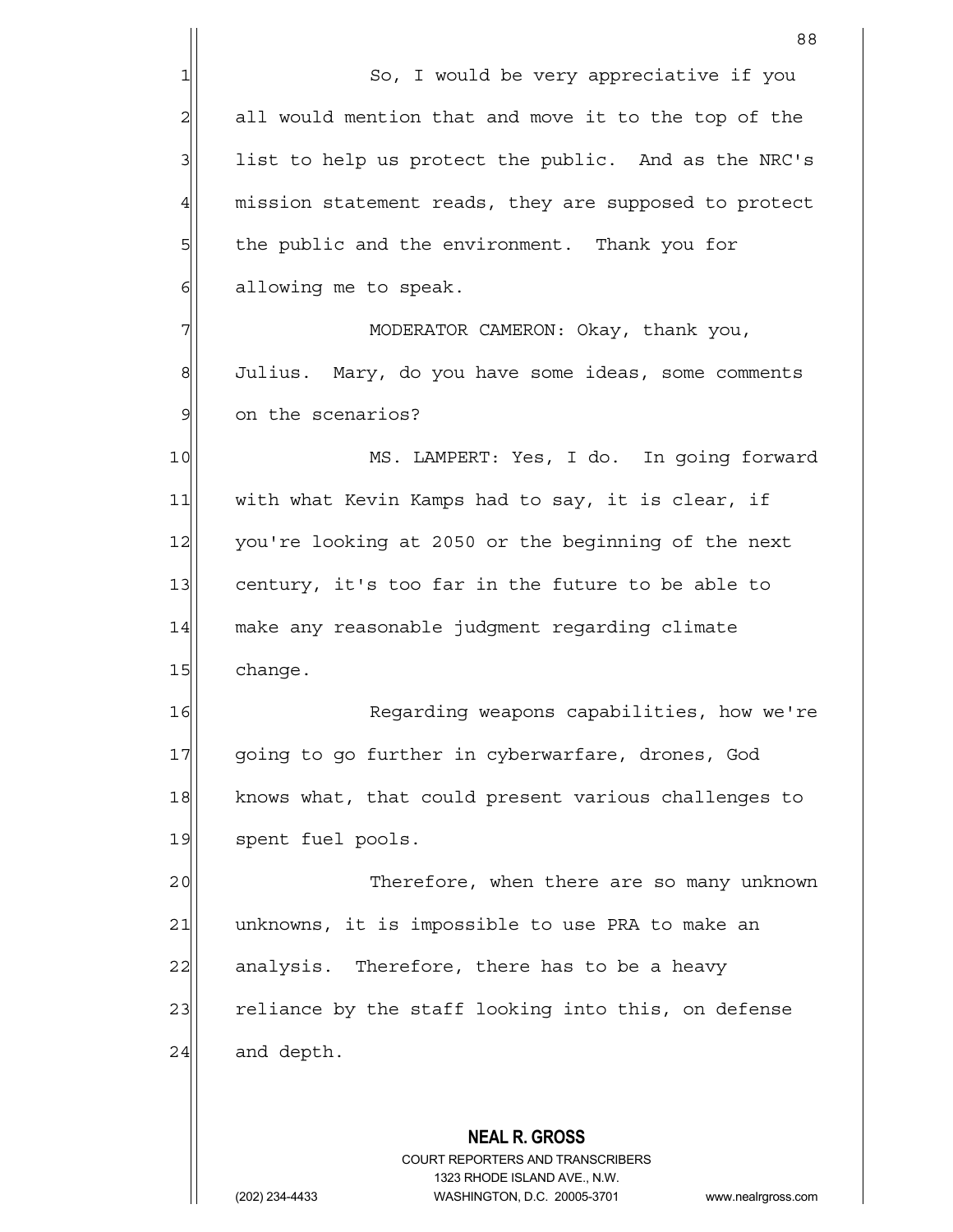**NEAL R. GROSS** COURT REPORTERS AND TRANSCRIBERS 1323 RHODE ISLAND AVE., N.W. en de la construction de la construction de la construction de la construction de la construction de la constr<br>1890 : le construction de la construction de la construction de la construction de la construction de la const 1 That is the only reasonable approach when 2 you're dealing in the future without any specific 3 3 information to rely upon. 4 Therefore, this adds substance to request 5 for low density, open-frame pools and getting the  $6$  rest into secured, hardened dry-cask, in my 7 | estimation. Also, I think it's not reasonable, in  $8$  any discussion, to suggest the public has an option  $9$  to use the 2.206. 10 And I would suggest that the staff reread 11 or read for the first time, the record in the 12 Adjudication Process on the two post-Fukushima orders 13 brought by Pilgrim 1. Judge Rosenthal directed the  $14$  NRC staff in this process, to look at 2.206s going 15 back to 1975, and determine whether substantive 16 relief had ever been granted. 17 Of the 387 Directorate decisions that the 18 staff reviewed, only 2, only 2, substantive relief 19 was granted. Then if Staff came out and said that, 20 well, there was partial relief or partial denial of 21 140 of the 387. 22 Judge Rosenthal looked at few and he 23 said, no, there was no substantive relief. I looked  $24$  at 4, I couldn't be expected to look at all 140.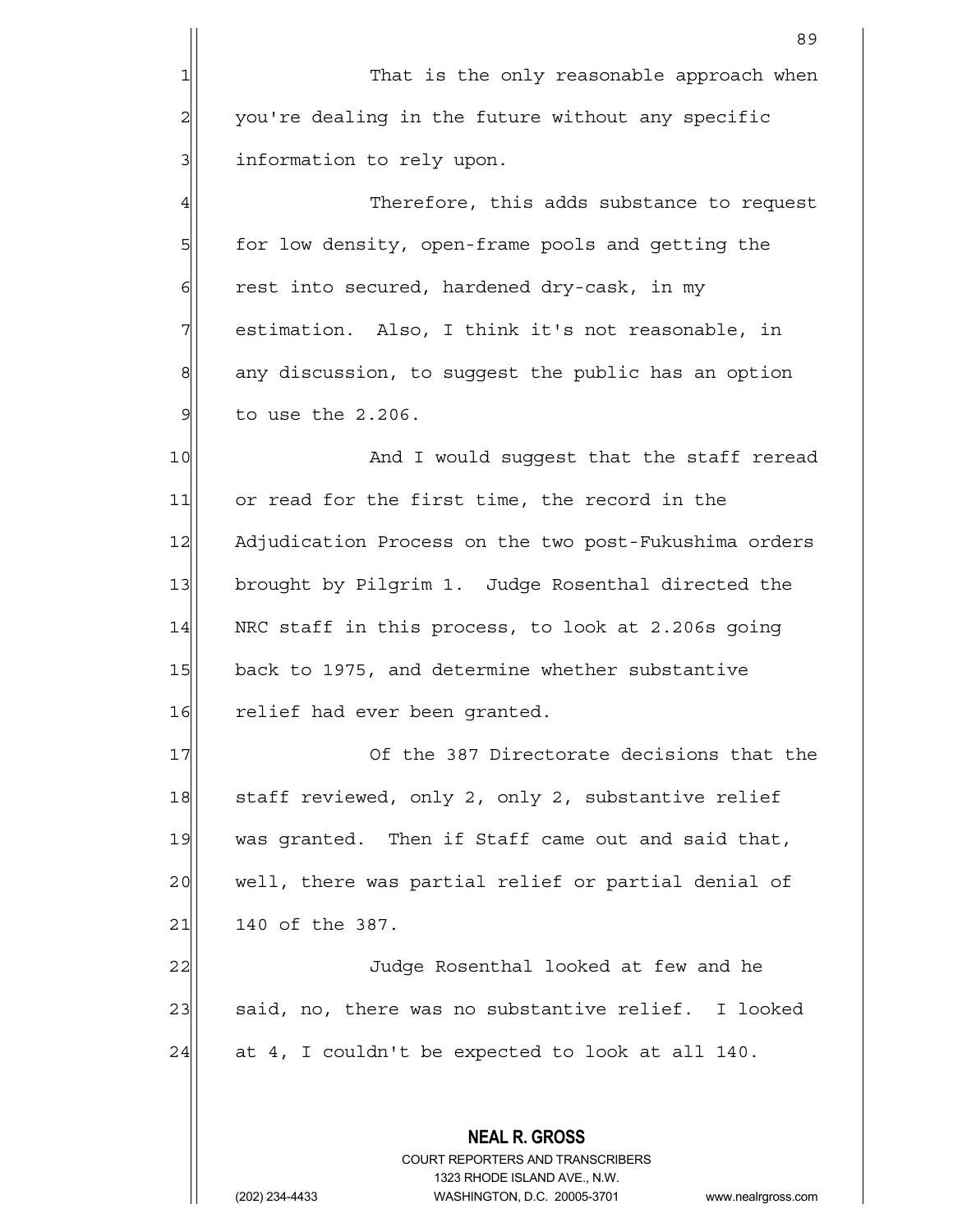**NEAL R. GROSS** COURT REPORTERS AND TRANSCRIBERS 90 1 Again, no substantive relief. 2 and so, therefore, I just put the heavy  $3$  burden on the staff to come up with a waste 4 confidence decision this time that is right. Because 5 5 5 5 the public does not have any other option to get 6 substantive relief. 7 And I thank you for that opportunity. It 8 was nice talking to you, Chip. 9 MODERATOR CAMERON: Okay, nice hearing 10 you, Mary. And I think we're going to hear from Lou 11 Zeller now. We're looking for any comments on the 12 three scenarios that were mentioned by Paul Michalak 13 and then we'll go to Barbara Warren on the same 14 issue. Lou, do you have any ideas for the staff? 15 MR. ZELLER: Yes, I do, thank you, Chip. 16 Of the three options just outlined are the short 17 term, middle term and the long term. The third one, 18 of course, is the repository being unavailable. 19 And I hate to think about it, but I've 20 been following this issue for over 25 years, that 21 I've worked for Blue Ridge. 22 and, of course, it was in the Nuclear 23 Regs Policy Act, which set the repository, the search  $24$  for a repository in motion in 1982, and then that was

1323 RHODE ISLAND AVE., N.W.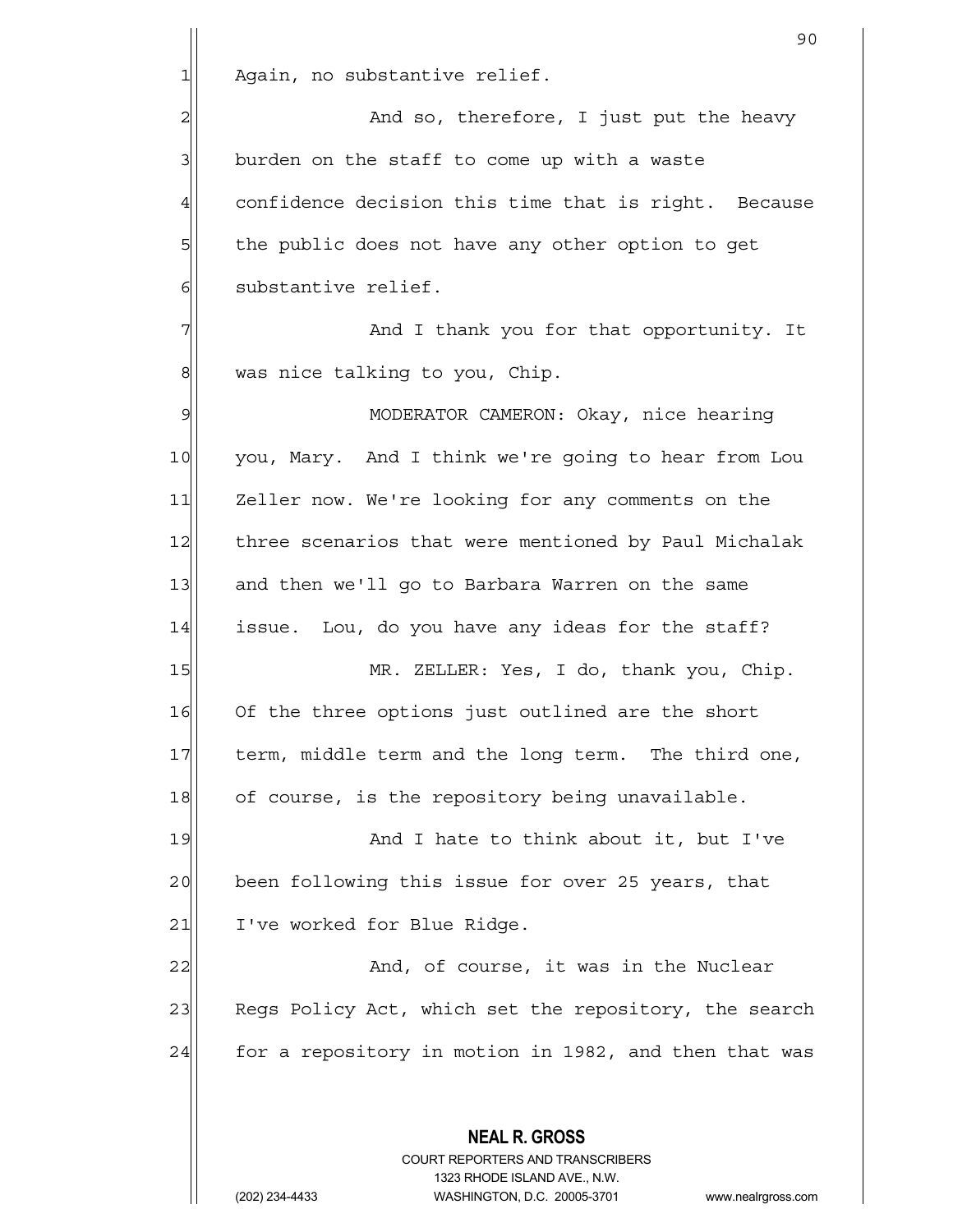$1$  amended in 1987.

2 During those years a site just 20 miles 3 from my home was one of the 12 preliminary sites  $4$  selected in the process that the Department of 5 | Energy, at that time had underway, in the Office of 6 | Civilian Radioactive Waste Management.

7 The Department of Energy, I believe is a 8 Bequeled in terms of evaluating a 9 | site for an ultimate nuclear waste repository. We 10 found numerous flaws in the Agency's methodology as 11 well as their conclusions, which were never 12 finalized, of course, because Congress intervened and 13 pulled the plug on the project and changed things.

14 Because partly the failures of the 15 Agencies and experts to grapple with some of the 16 fundamental problems of storing waste which is 17 dangerous for tens of thousands of years.

 $18$  Now, of course, here we are in the 21st 19 century, the Blue Ribbon Commission set up by the 20 President has been established. And I hate to say  $21$  it, but I think that what I have observed with the 22 Blue Ribbon Commission's deliberations, kind of is 23 $|$  warmed over from the latter decades of the 20<sup>th</sup> 24 century.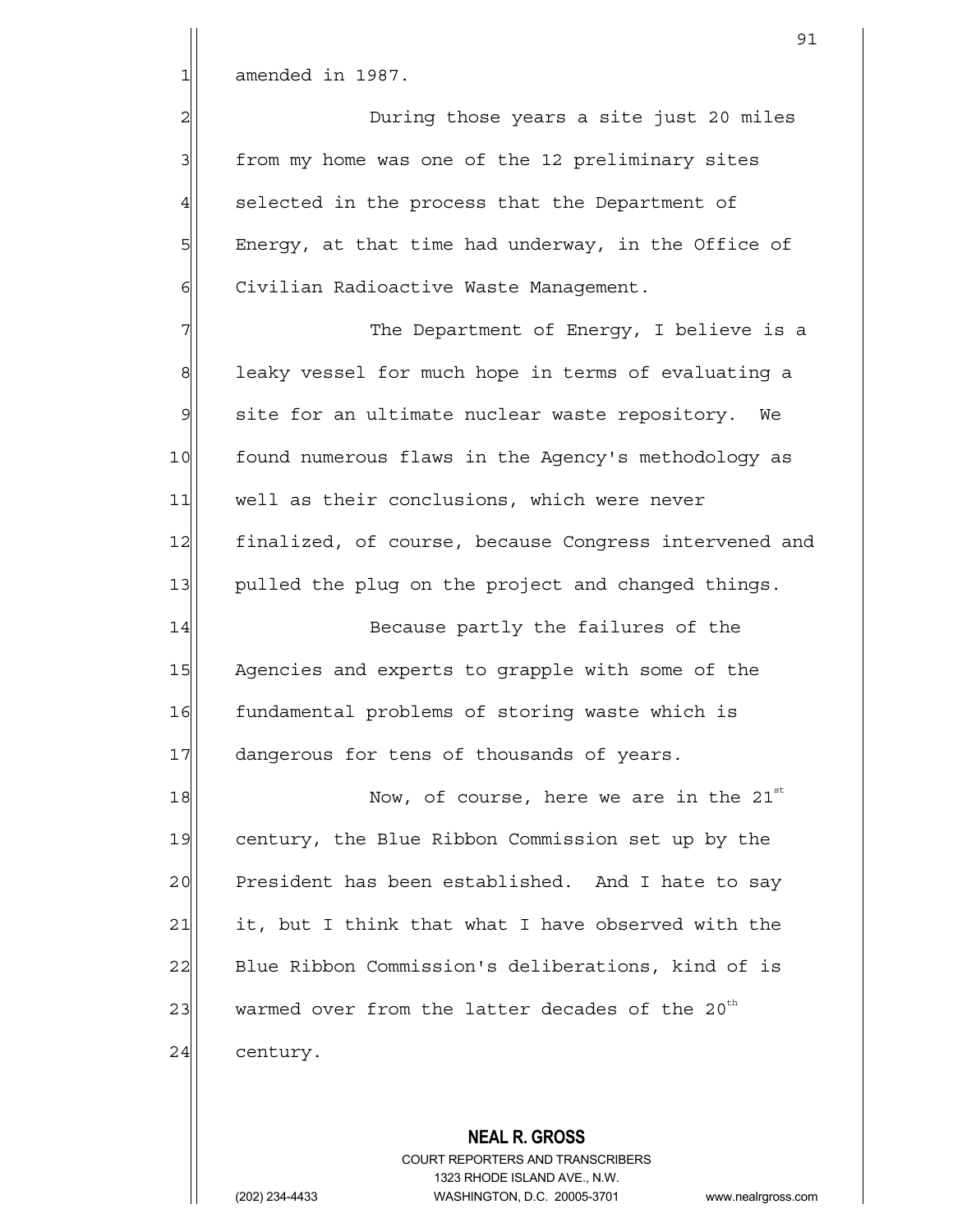1 Just for example, I think the Blue Ribbon 2 Commission has not fully grasped the implications or 3 3 dealt with the important matters of environmental 4 justice.

5 S  $6$  example, the selection of a volunteer community.  $7\vert$  These all weigh into the third scenario that you  $8$  outlined here, is that the availability of a  $9$  repository or the lack thereof.

10 My advice to the Commission at this 11 point, is that for under, in the case of the 12 repository being unavailable, which I think is a very 13 likely scenario. In fact, it may be the most likely 14 of all three that are outlined here, based on the 15 last 25 years of experience.

16 That in your slide which showed the 17 yellow arrow, that that yellow arrow may, in fact, 18 extend and should be evaluated to be 10,000 years 19 long.

20 and it may in fact split into 65 sites, 21 because that's what essentially should be evaluated. 22 That 65 sites would be those repositories for high 23 level nuclear waste, that is irradiated nuclear fuel,  $24$  for that duration of time.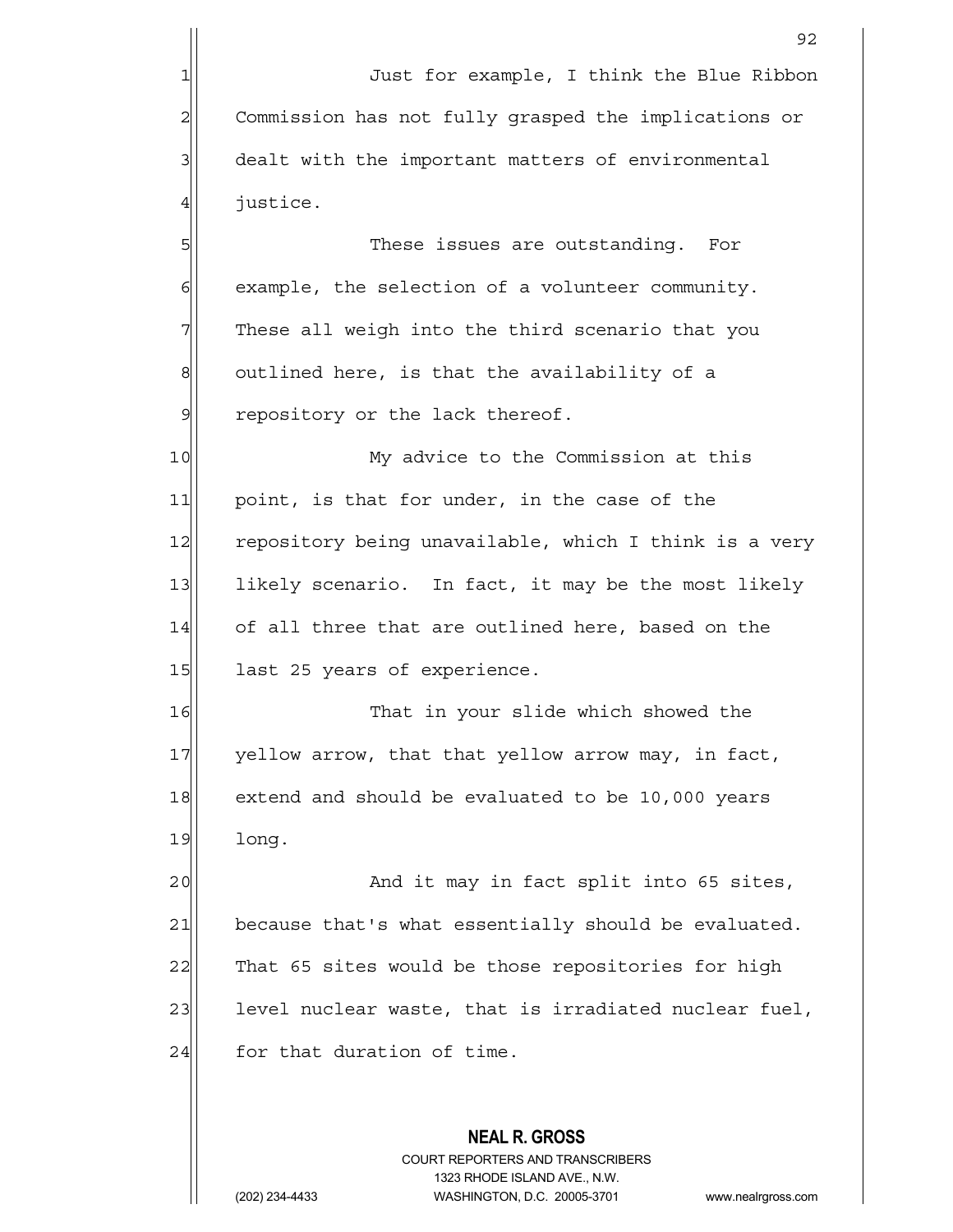1 1 That is my recommendation to this, to you

 $2$ | today.

3|| MODERATOR CAMERON: Okay, thanks, Lou,  $4$  that was on point on the scenarios. Let's go to 5 Barbara Warren, Pat, and then we're going to go to 6 Marvin Lewis.

7 MS. WARREN: Hello, thank you again. I'm  $8$  going to mention that the BRC, the Blue Ribbon 9 Commission estimated that even just with the existing 10 reactors, that's before NRC approved some of the new 11 reactors that are being built, that the waste from 12 the existing reactors would fill two Yucca-type 13 repositories by 2050.

14 | So, you know, we're talking about an 15 enormous amount of waste and I think one of the EIS 16 topics should be sustainability. I don't believe 17 17 nuclear energy can be considered sustainable for the 18 long-term future.

19 First of all, because it's incompatible 20 with life and health and because of the unsolvable 21 problem of nuclear waste.

22 | I think at some point we have to 23 recognize that this problem is an unsolvable one. So 24 I really would urge an analysis of sustainability for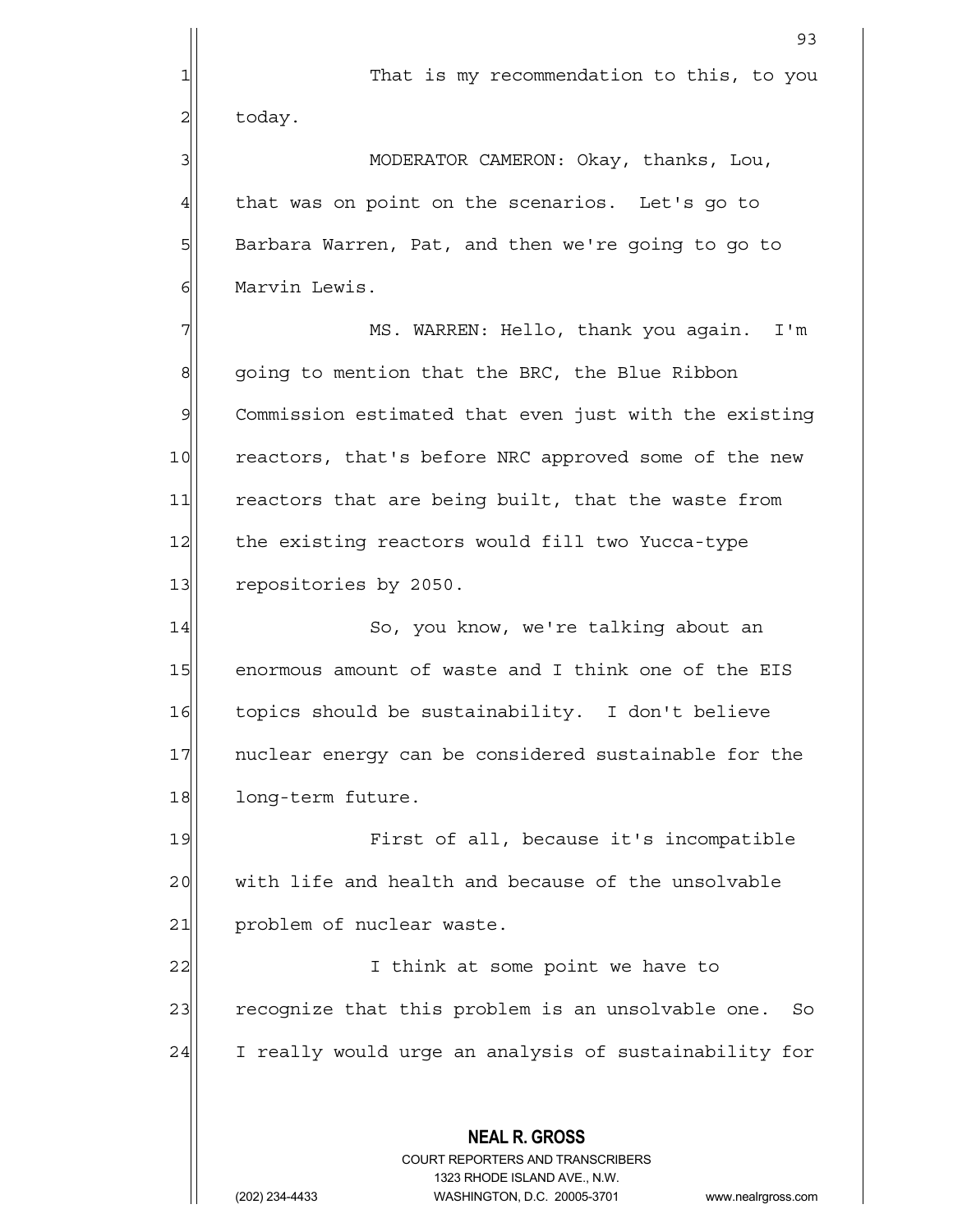1 nuclear energy in general and we should stop 2 permitting or licensing new construction of reactors 3 if we don't solve such a longstanding problem of 4 nuclear waste.

5 S| S| The other thing I wanted to bring up here  $6$  that I think is related to that whole discussion of  $7$  the scope, is that in the Neutron Task Force Report, 8 Recommendation 1 was one of the ones that I thought 9| was most important related to the patchwork of 10 regulations that the NRC was operating with the 11 design, the beyond design, the voluntary initiatives 12 versus the requirement.

13 || And my understanding is there's supposed 14 to be a report on that Recommendation 1, in February. 15 And I would urge that this initiative, on the waste 16 confidence, include that analysis of trying to 17 address the requlatory patchwork, so that we don't 18 have this Waste Confidence EIS come out so that it's 19 just looking at design basis issues and not looking 20 at the whole comprehensive way of fixing this 21 regulatory patchwork.

22 So to try to incorporate that into the 23 Waste Confidence that you're doing right now.

24 MODERATOR CAMERON: Okay, thanks, Barbara.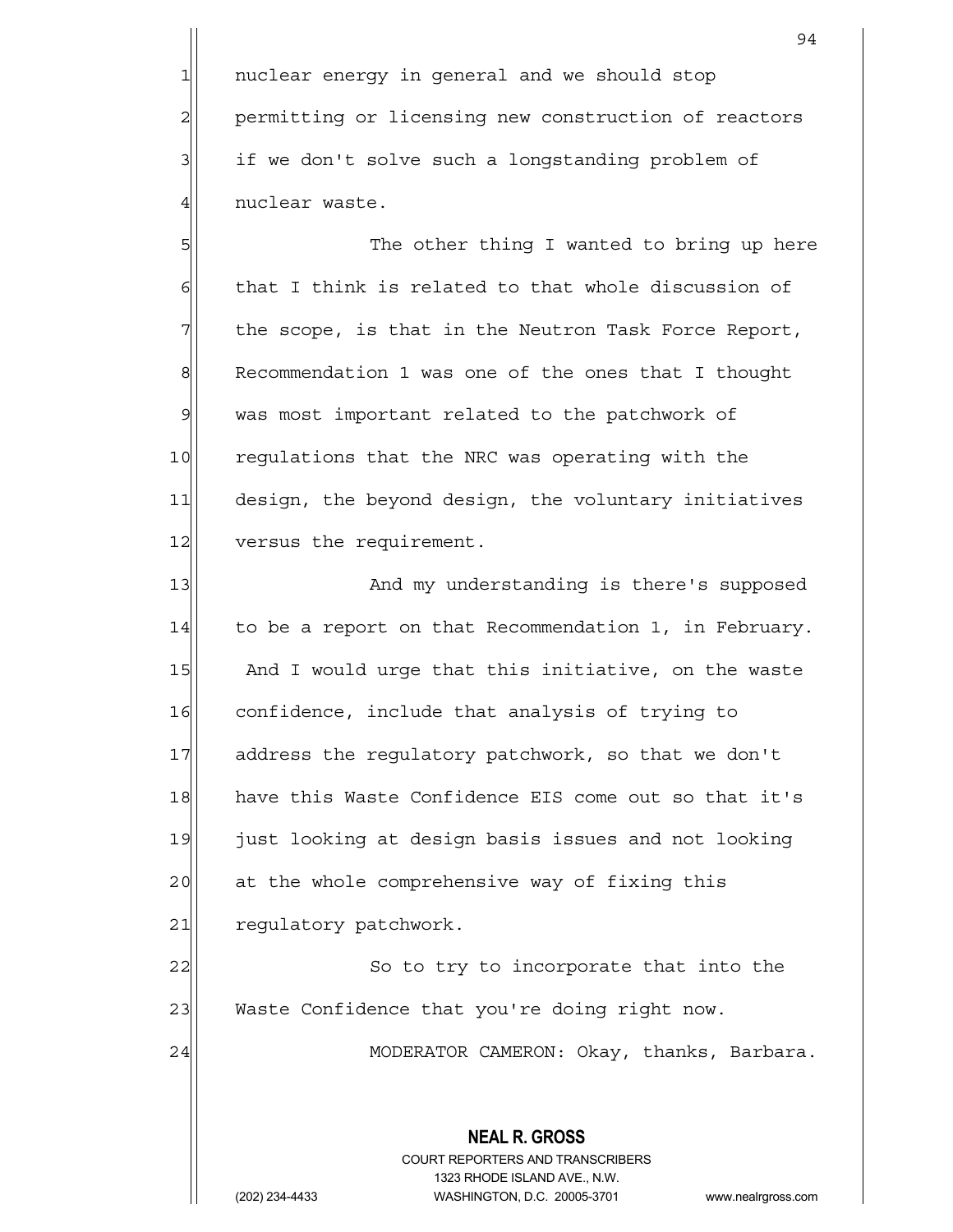**NEAL R. GROSS** COURT REPORTERS AND TRANSCRIBERS 1323 RHODE ISLAND AVE., N.W. (202) 234-4433 WASHINGTON, D.C. 20005-3701 www.nealrgross.com en de la construction de la construction de la construction de la construction de la construction de la constr<br>1950 : le construction de la construction de la construction de la construction de la construction de la const 1 We have another commenter who I hope is going to 2 | address scenarios, but I don't know. And it's Marvin 3 Lewis, Marvin. 4 (No response.) 5|| MODERATOR CAMERON: Pat, is Marvin still 6 6 with us? 7 | MR. LEWIS: Yes. 8|| MODERATOR CAMERON: Hi, Marvin. 9 | MR. LEWIS: Hi, can you hear me? 10 MODERATOR CAMERON: Yes. 11 MR. LEWIS: You said you hope I would 12 address something and I missed it. 13 || MODERATOR CAMERON: Well, I just wondered 14 if you were going to address the three scenarios that 15 the NRC staff was going to use in their approach to 16 the GEIS. 17 | But you can address whatever you want to 18 address. 19 MR. LEWIS: Thank you, I was not going to 20 address that. My confusion at this point concerns 21 money! We are approaching something called the 22 fiscal cliff, I don't know if people break their legs 23 when they fall off or whatever, but whatever it is. 24 My problem is when, I don't really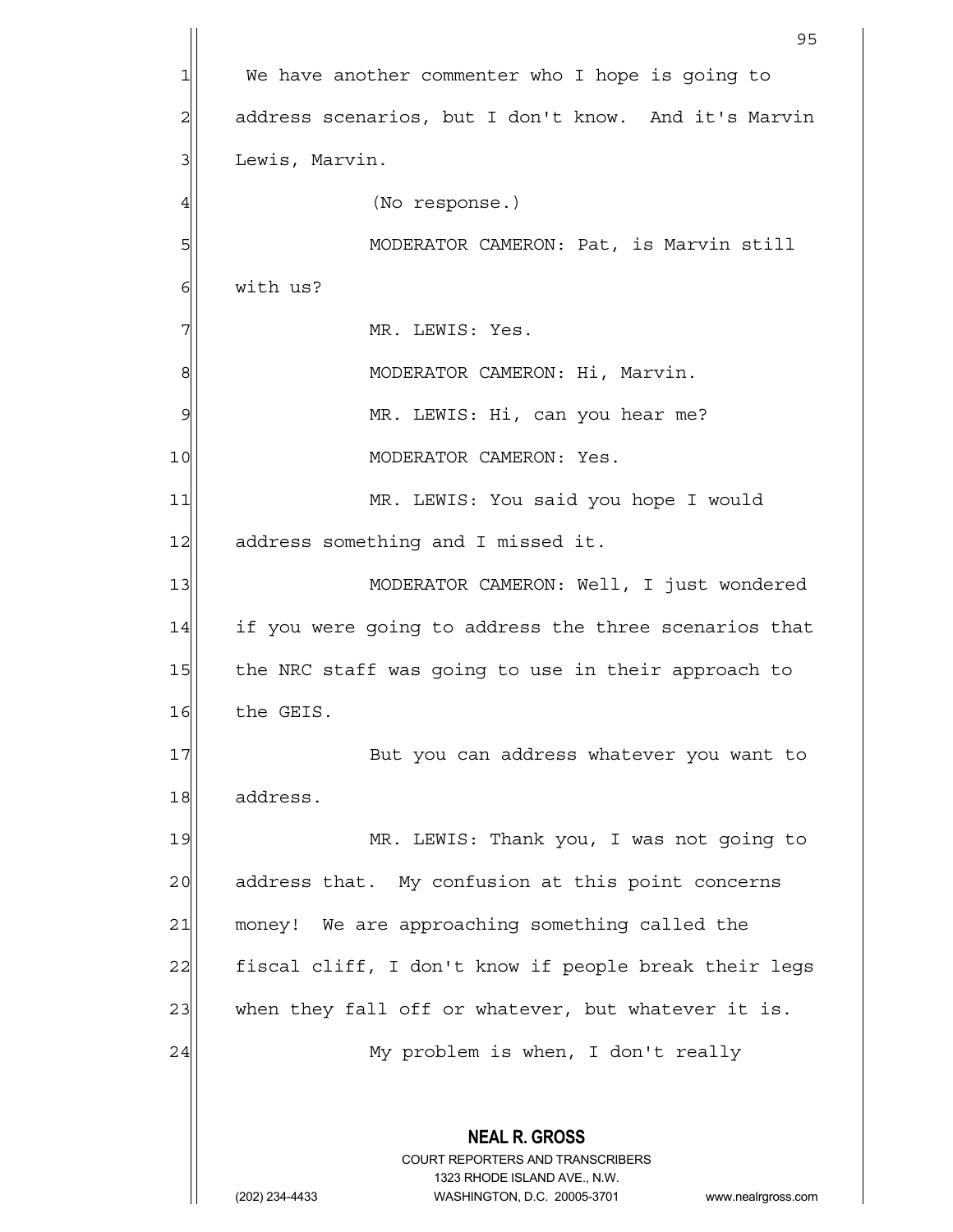**NEAL R. GROSS** COURT REPORTERS AND TRANSCRIBERS 1323 RHODE ISLAND AVE., N.W. (202) 234-4433 WASHINGTON, D.C. 20005-3701 www.nealrgross.com <u>96 - Paris Amerikaanse Staatsbeskip († 1858)</u>  $1$  understand how we can expect the money to be there 2 when the utilities are shipping money outside the  $3$  U.S. to invest in Europe and what have you. 4 We're going to be asking the people with  $5$  the empty pockets to send money back? I doubt it.  $6$  The other thing is I don't know about the, whatever  $7$  scenario you use, how it is going to be financed. 8 8 Meta The NRC says there's a  $9$  fund to cover it, but that fund is being invested 10 again outside the United States. We're going to try 11 to get it back, I presume, if we need it. 12 and there's 1,001 and 1 financial 13 questions that don't seem to be addressed and I think 14 they are generic, because nobody operates without 15 money. Thank you for your time, appreciate it 16 greatly, bye. 17 | MODERATOR CAMERON: Okay, thank you, 18 Marvin. Is there anybody else on the line, Pat, that 19 wants to provide some information to the NRC staff? 20 OPERATOR: Yes, I believe Mary Lampert, 21 your line is open. 22 MS. LAMPERT: Ah, yes, this is going to be 23 my last comment and I promise to hang up. Regarding 24 scenarios for the projected volumes that will be, of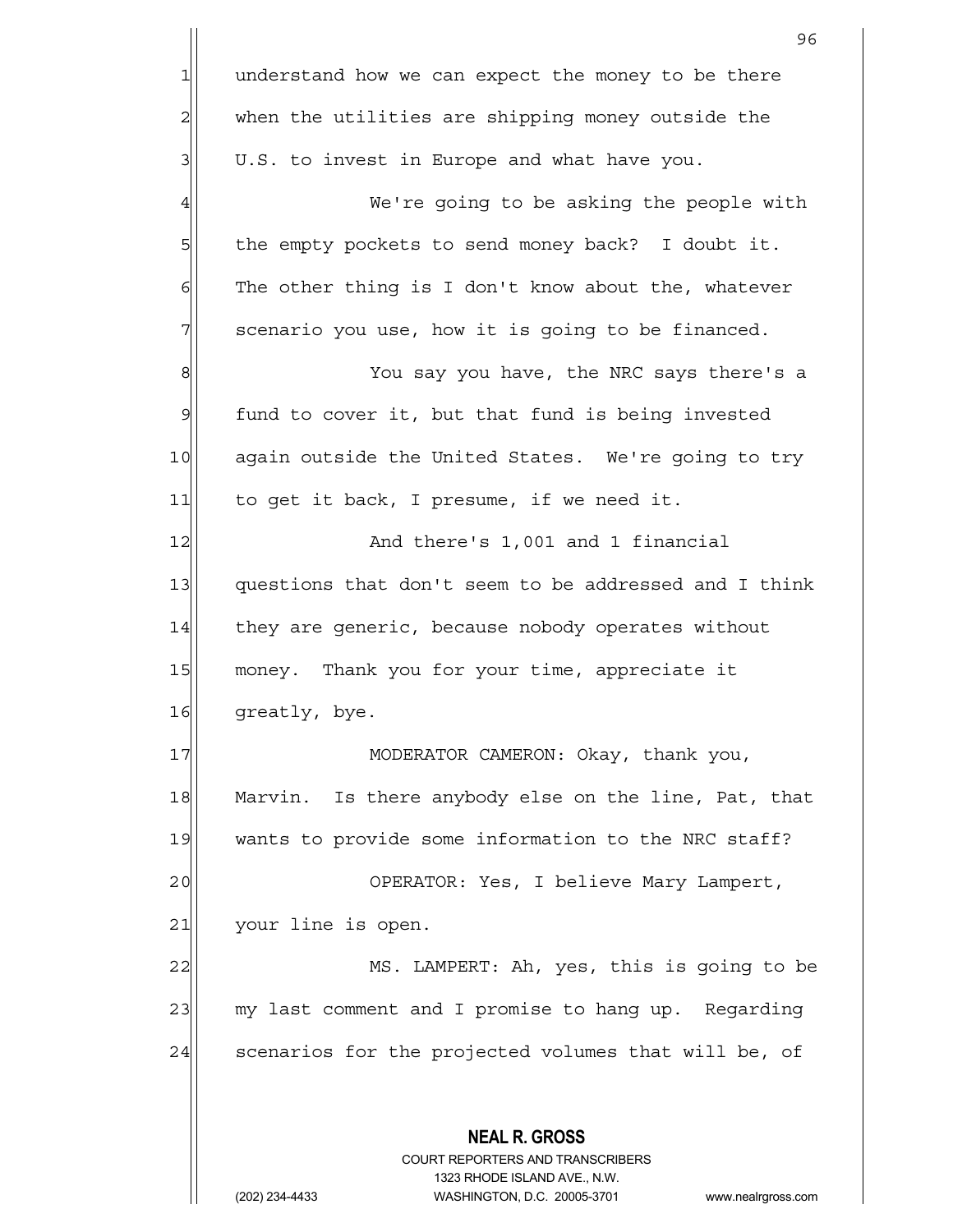$1$  waste, that will be necessary to deal with in a 2 repository, my question is are they considering also 3 | the volumes of waste from reactors overseas currently 4 that are promised that if they would buy our reactors  $5$  that we would take their waste.

6 6 And so how much currently is there  $7$  projected to be and, assuming this policy to sell our 8 mukes abroad continues, how much added waste will  $9$  that add to the volume, enhance the probability of 10 having a permanent off-site repository develop?

11| MODERATOR CAMERON: Okay, thanks, Mary. 12 We're going to treat that as a comment that should be 13 addressed. We have two familiar people who are on 14 the line at this point, Don Safer and Kevin Kamps.

15 And it's great that we have the luxury of 16 being able to give people more time to comment and to 17 hear their comments. So we are going to Don and 18 Kevin and then I might ask whether there's any other 19 specific issues that the NRC staff would like people 20 to comment on and do that.

21 and, if not, we might ask if there's 22 anybody who we haven't heard from, that has a comment 23 for us, and go through that. And then, at that  $24$  point, I think it might be legitimate to adjourn.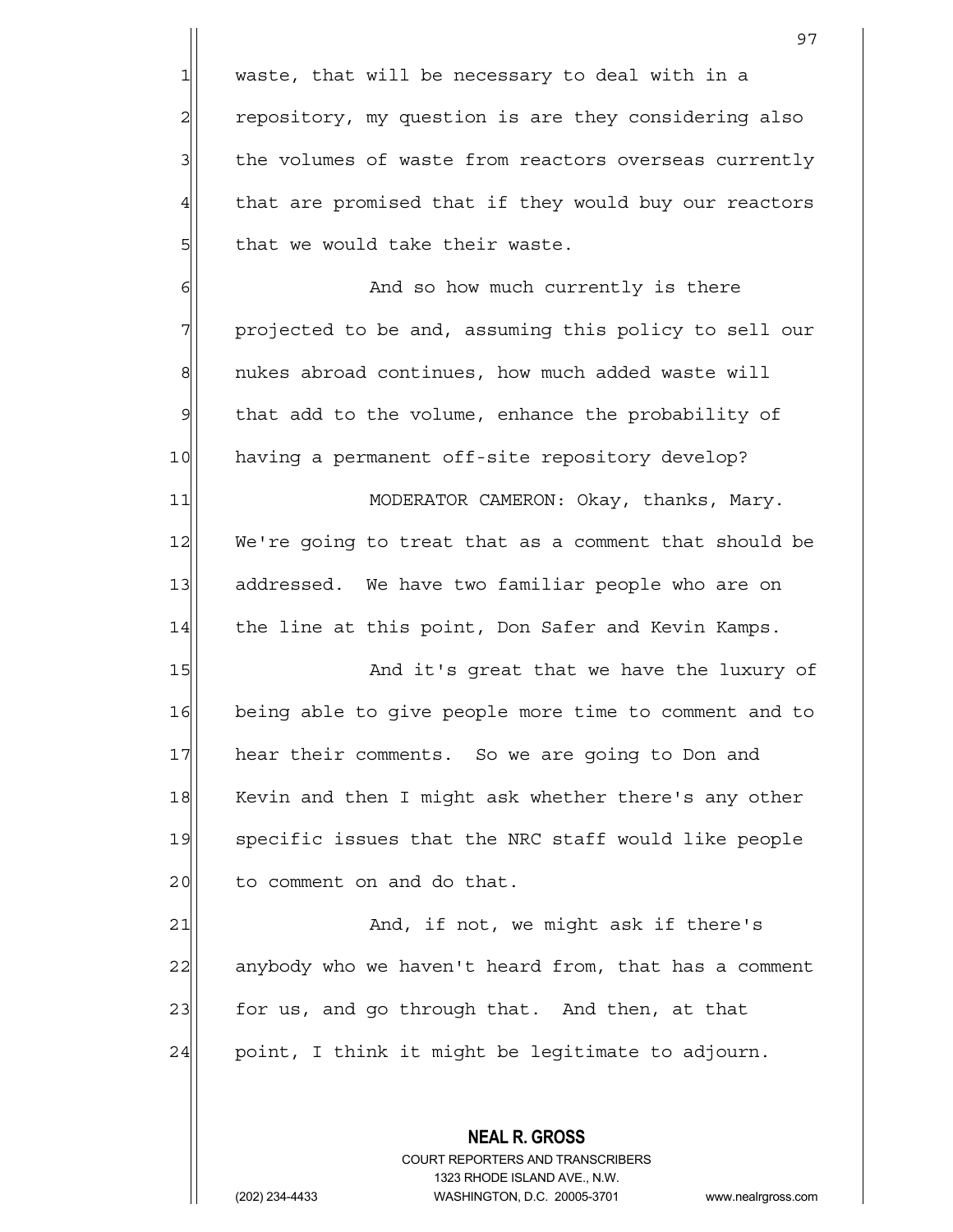**NEAL R. GROSS** 98 1 But I will check with the Director of the  $2$  Directorate before we do that. So, with that, Don 3 Safer. 4 MR. SAFER: About the scenarios, it seems 5 5 5 5 to me that the most likely of those scenarios to  $6$  actually occur is the third one where no repository  $7$  is found that's been, there's no, after all, no 8 repository operating anywhere in the world right now. 9 and I know there are some that are under 10 construction but not for near the volume that the 11 United States as managed to manufacture of this 12 material. 13 And I'd kind of like to throw, sort of a 14 different wrinkle at the Directorate and the 15 Commission, in terms of this issue of, if we abandon 16 the concept of a long-term repository underground 17 | that, because it's basically a fiction, and we just 18 get real about the fact that it, and maybe recognize 19 that perhaps it's not the best solution anyway. 20 I don't think there is a solution, but 21 it's trying to pick the least bad strategy. And if 22 we look at it with kind of a fresh look and recognize 23 the enormous amount of time that this material has to  $24$  be sequestered.

> COURT REPORTERS AND TRANSCRIBERS 1323 RHODE ISLAND AVE., N.W.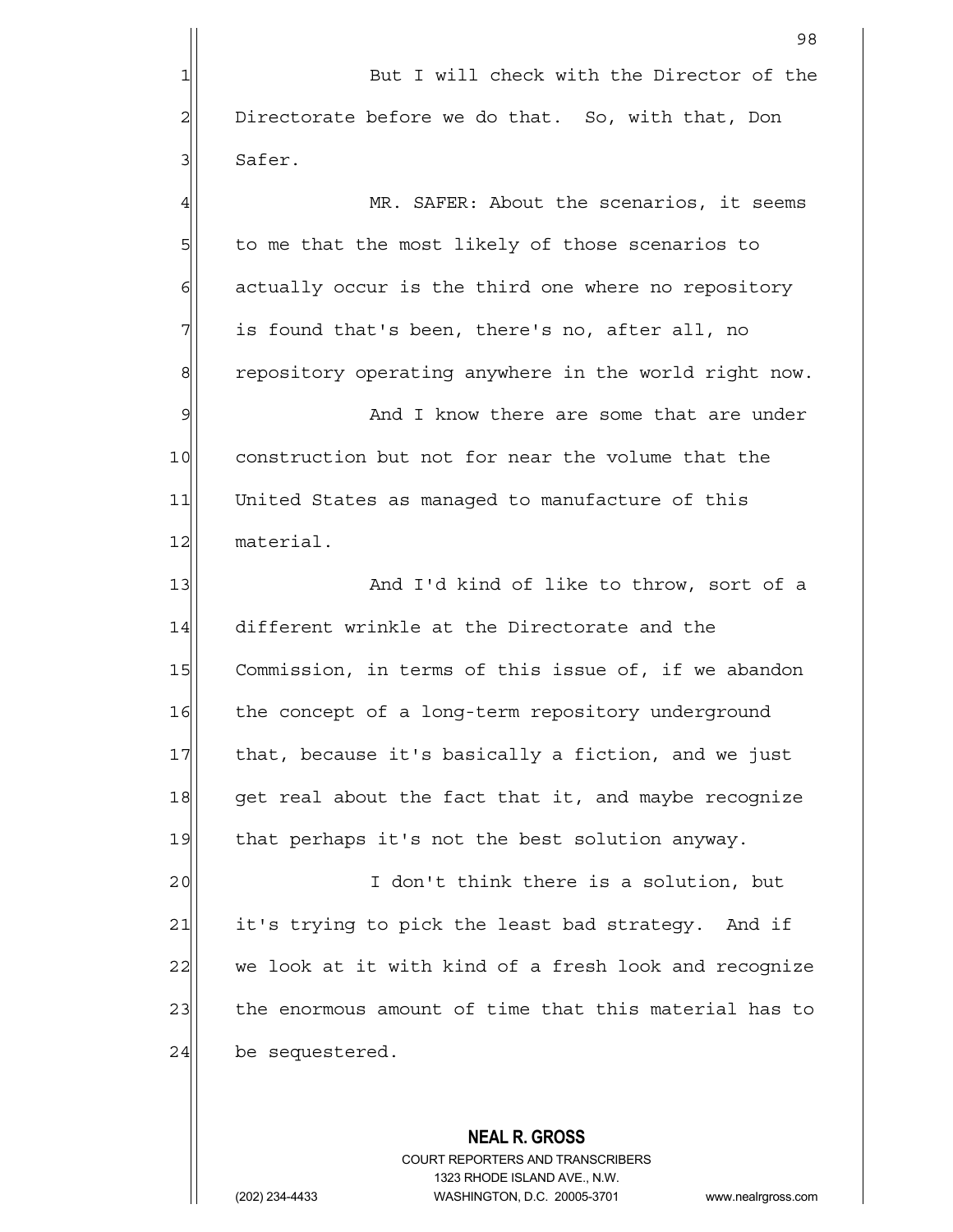|                | 99                                                    |
|----------------|-------------------------------------------------------|
| $\mathbf 1$    | We're looking, really, way past geologic              |
| $\overline{c}$ | time when things of a geologic nature in terms of     |
| 3              | tectonic plate movement, volcanic activity, even pole |
| $\overline{4}$ | shifting, who knows what will happen in the next      |
| 5              | 10,000 years, but let alone 100,000 or 200,000 years. |
| 6              | And putting this material into something              |
| 7              | like the WIPP facility in New Mexico where that salt  |
| $\mathbf 8$    | cavern is going to collapse upon the radioactive      |
| $\mathfrak{S}$ | material that's going underground there.              |
| 10             | And, at that point, it will be                        |
| 11             | irretrievable and depending on what happens,          |
| 12             | geologically, if there should manage to be people     |
| 13             | around at that time, it's basically a done deal, it's |
| 14             | a fait accompli that we're leaving these materials to |
| 15             | the natural forces to do what they will to them.      |
| 16             | If the materials are left somewhere, much             |
| 17             | closer to the surface and in a much more protected    |
| 18             | fashion, where they are retrievable and possibly      |
| 19             | moveable.                                             |
| 20             | And, of course, over time the highest                 |
| 21             | radiation does, you know, the radiation changes its   |
| 22             | nature over time. It's not as physically hot after,   |
| 23             | you know, from, you know, it starts decaying          |
| 24             | immediately, basically.                               |
|                |                                                       |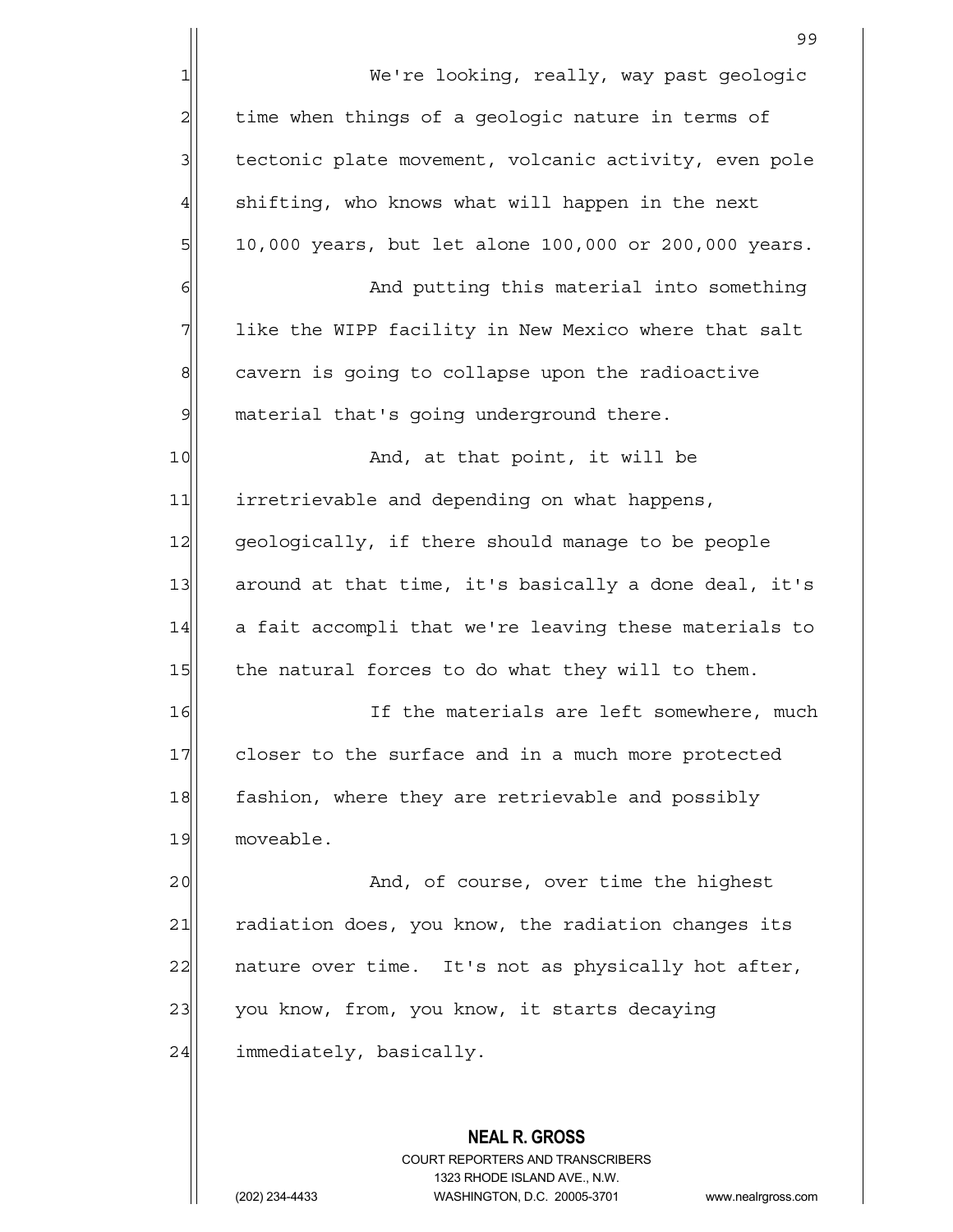100 1 So I guess, to wrap up, just to enter  $2$  into the discussion of the idea of, it's been posited 3| by the nuclear guardianship societies and of just 4 maintaining materials close to the surface or on the 5| surface, in a very protected fashion, with 6 6 instructions that are detailed for every generation  $7$  that's going to have to deal with this burden that we 8 are imposing upon generations forever, basically. 9 And just recognizing that we've created 10 this problem for mankind going forward and 11 recognizing the depth and breadth of the problem that 12 it's folly to continue producing this material. 13 and so ceasing the creation of the 14 material for the ephemeral electricity that is gone 15 as soon as you make it, especially in the light of 16 the technologies that are advancing in terms of wind 17 power, solar power and who knows what, to make 18 electricity, is going to be developed. 19 It's just folly to continue spreading 20 these atoms and creating this waste just to boil  $21$  water to make electricity. So, I'd like to see 22 something of a new look, instead of this tired, old 23 approach that has clearly failed and billions of  $24$  dollars have been spent.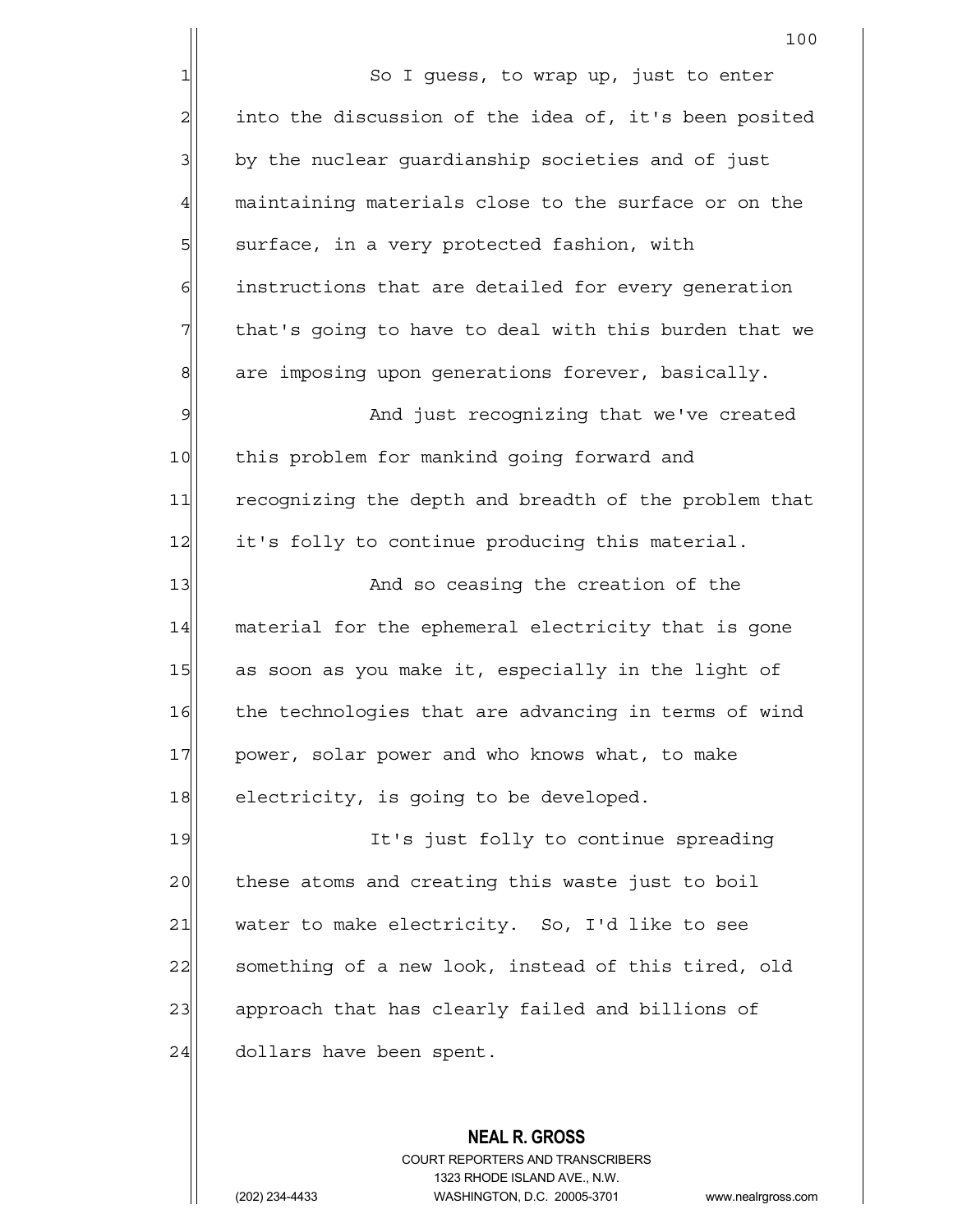101 1 and many of the best minds in the world 2 have worked on and to no really appreciable result.  $3$  And so, anyway, those are my comments. Thank you for 4 qiving me the opportunity. 5 MODERATOR CAMERON: Okay, thank you, Don. 6 And we're going to go to Kevin Kamps and then we'll  $7$  see if anybody else has a comment out there and check  $8$  in with the staff and see if there's anything that

 $9$  they want people to address. Kevin.

10 MR. KAMPS: Thanks, Chip, yes. I 11 certainly didn't want to displace any folks who have 12 not commented at all, but rather than adjourn the 13 meeting and waste the opportunity I just like to take 14 the opportunity, I'm prompted by comments by some of 15 the other folks who've made comments, to say some 16 additional things.

17 and addressing your three scenarios, a 18 question. Just to re-emphasize again, after the 19 revelations by the two NRC whistle-blowers that have 20 been reported upon by the Huffington Post, another 21 thing to look at in terms of having to wait another 22 50 or 100 years into the future before a repository 23| is open and accepting waste.

24 And, again, it needs to be remembered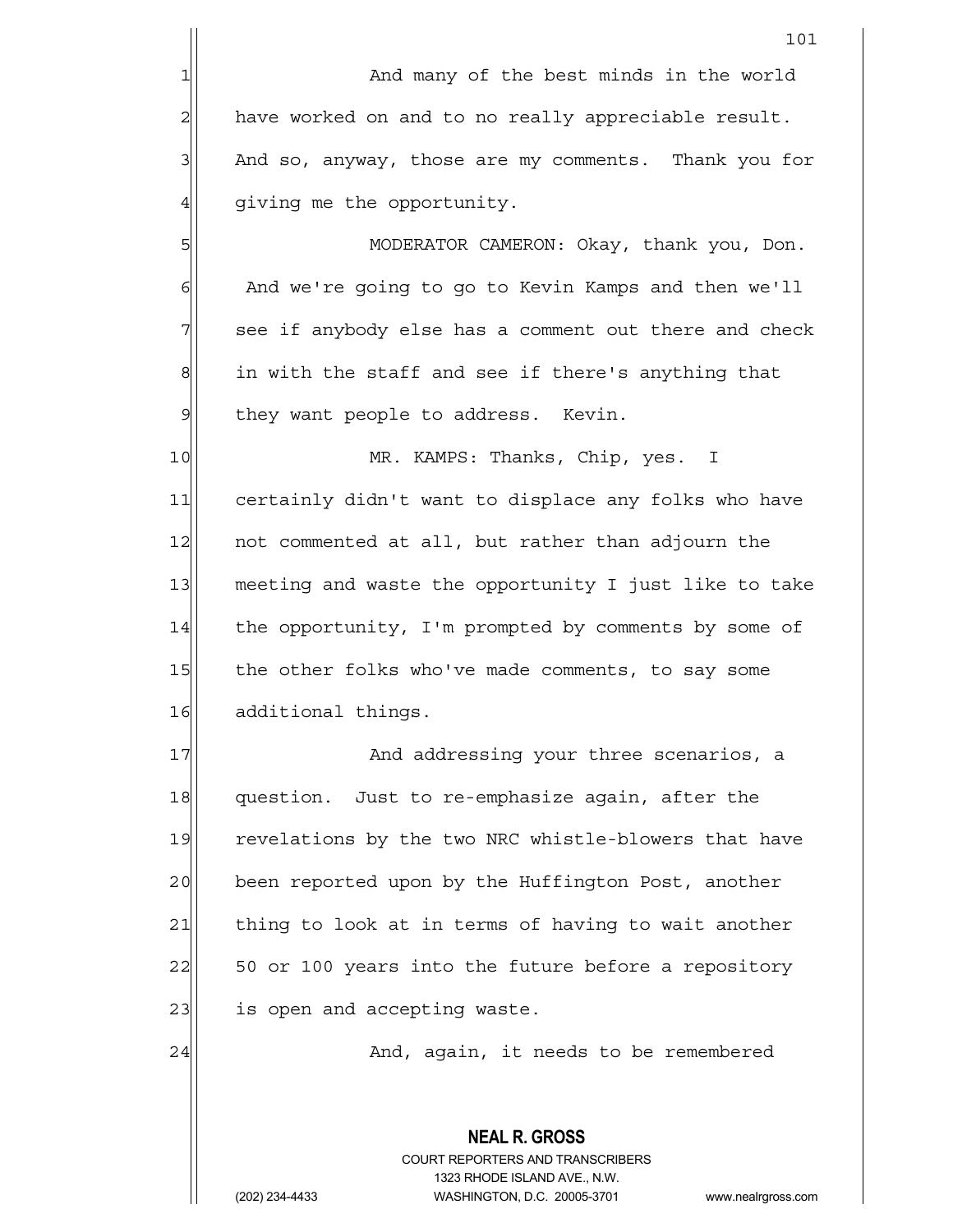|               | 102                                                                                                 |
|---------------|-----------------------------------------------------------------------------------------------------|
| $\mathbf{1}$  | that it will take 25 to 50 years, if not longer, to                                                 |
| 2             | move the waste there as well, is this issue if the                                                  |
| 3             | dam breaks themselves.                                                                              |
| 4             | Another 50 or 100 years of age-related                                                              |
| 5             | degradation and environmental stress on those dams,                                                 |
| 6             | would certainly increase the risk of those dams                                                     |
| 7             | failing.                                                                                            |
| 8             | Of course, there's also another century                                                             |
| $\mathcal{G}$ | of security risks to worry about at those dams, so                                                  |
| 10            | that should be considered.                                                                          |
| 11            | Another response for the 50 or 100 years                                                            |
| 12            | of on-site storage into the future would be, again,                                                 |
| 13            | degradation of the dry-casks. And I wanted to                                                       |
| 14            | specify some examples of degradation that have                                                      |
| 15            | already occurred.                                                                                   |
| 16            | Like at the Surry Nuclear Power Plant,                                                              |
| 17            | which is the oldest commercial dry-cask storage in                                                  |
| 18            | the country. There have been instances of the                                                       |
| 19            | leakage of the inerting gas due to failure of inner                                                 |
| 20            | seals and supposedly, not all levels of seals have                                                  |
| 21            | failed.                                                                                             |
| 22            | So if that were to occur, though, and it                                                            |
| 23            | will eventually, over time, as these inner seals and                                                |
| 24            | other structures on the dry-casks fail with corrosion                                               |
|               |                                                                                                     |
|               | <b>NEAL R. GROSS</b>                                                                                |
|               | COURT REPORTERS AND TRANSCRIBERS                                                                    |
|               | 1323 RHODE ISLAND AVE., N.W.<br>WASHINGTON, D.C. 20005-3701<br>(202) 234-4433<br>www.nealrgross.com |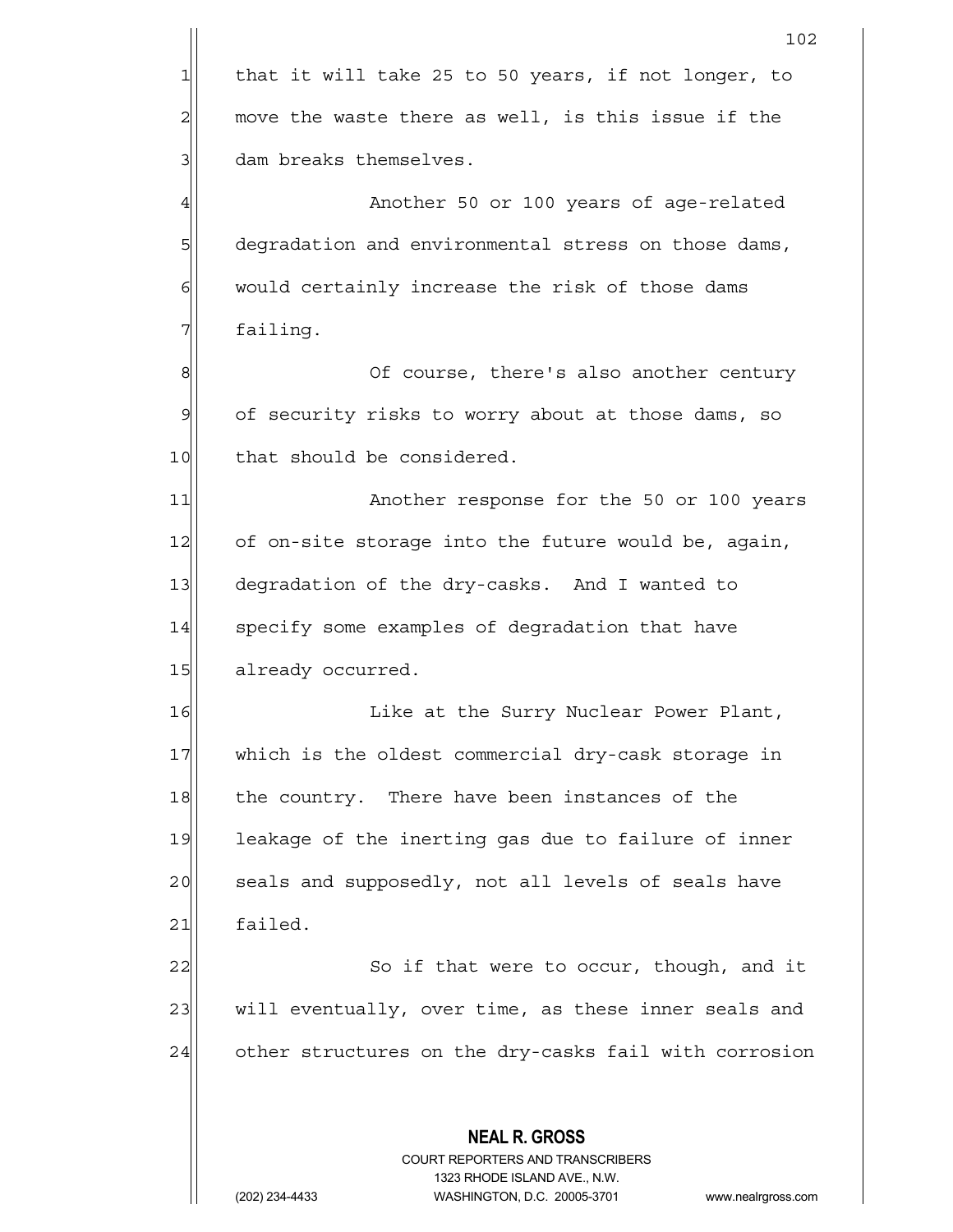1 and age-related degradation.

2| If you lose that inerting gas, like 3 helium which is a heat transfer mechanism, but it's  $4$  also a protection for the fuel cladding against 5 5 5 5 oxidation. Because once the inerting gas goes out of  $6$  the cask, then air will flow in and you'll have 7 | oxidation.

8 8 And so the risks of the age-related 9 degradation, the corrosion, the oxidation of the 10 fuel, itself, once the structures begin to fail, for 11| all future handling and storage, on-site and away 12 from reactor. So that needs to be considered.

13 and we already have instances of that. 14 And I did mention the design and manufacturing flaws 15 on casks, like at Palisades, where you have defective 16 welds to begin with.

17 and, again, supposedly no leakage of 18 radioactive gases or particles into the environment 19 yet, but certainly those defects are contributing 20 | factors to the eventual failure of the cask to 21 contain the high level radioactive wastes.

22 | Casa Constant And that's going to worsen over time. I 23 was prompted by, I believe Lou Zeller's mention of 24 environmental justice. That issue should certainly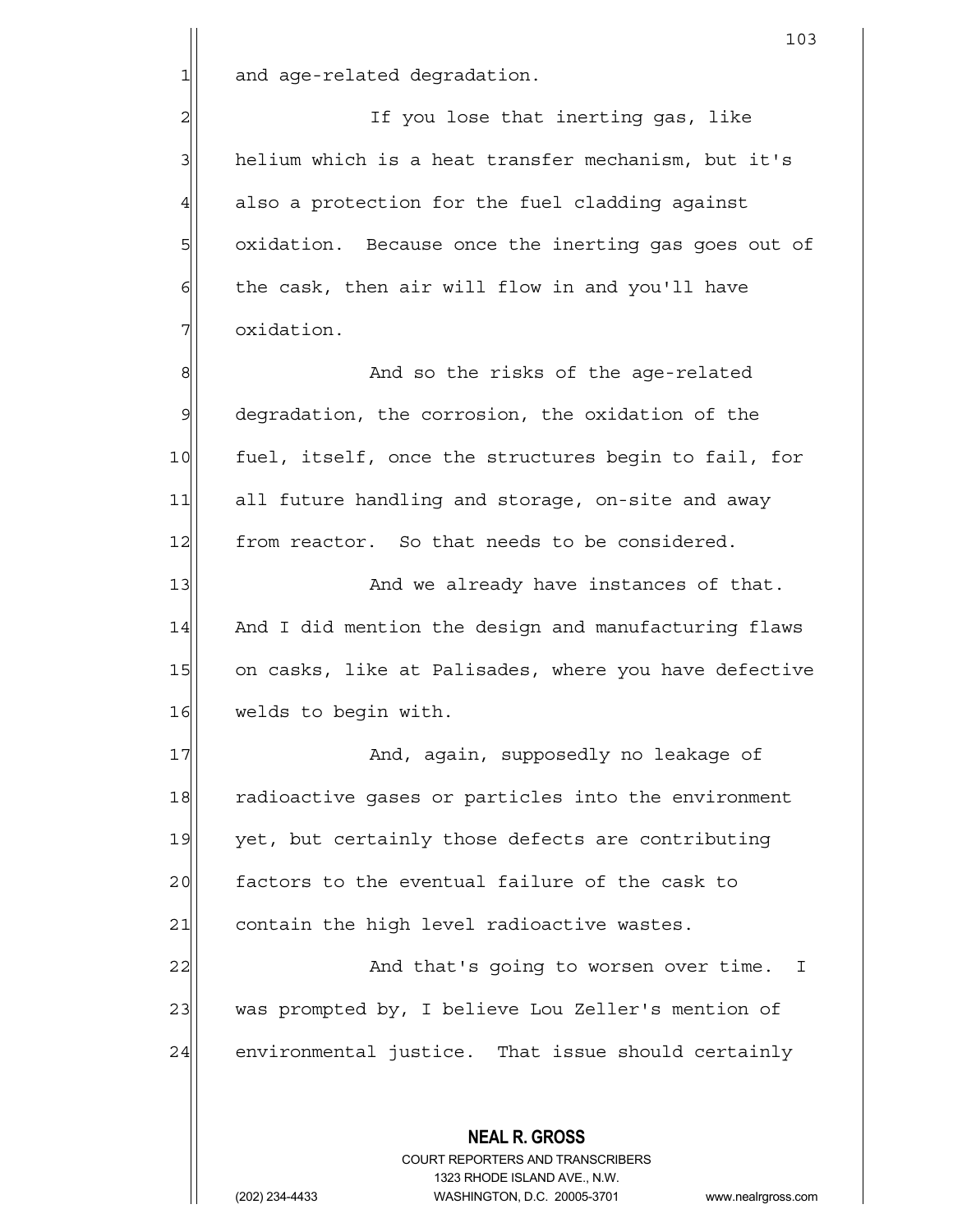**NEAL R. GROSS** 104  $1$  be within the scope of this proceeding. 2 NRC, itself, unfortunately is guilty of 3 3 environmental justice violations. And I point to the 4 Skull Valley Goshutes Indian Reservation in Utah, 5 SM where NRC granted a construction and operating  $6$  license, I believe it was in 2006, to private fuel 7 | storage, Limited Liability Corporation, a consortium 8 100king for utilities to store 40,000 metric tons of 9 commercial or radiated nuclear fuel, on this tiny 10 Indian Reservation. 11 The EJ impacts of that proposal, already 12 approved by NRC. The Prairie Island Indian 13 community, which is the unwilling host of two atomic  $14$  reactors, as well as the dry casks storage within a 15 few 100 yards of tribal residents and the tribal 16 daycare center. 17 So NRC needs to look at EJ across the 18 board. Department of Energy is guilty of 19 environmental justice violations at Yucca Mountain, 20 because it's western Shoshone Indian land and they  $21$  did not want to host a repository. 22 | So those could be showstoppers, if 23 environmental justice was taken seriously by the 24 federal agencies.

> COURT REPORTERS AND TRANSCRIBERS 1323 RHODE ISLAND AVE., N.W.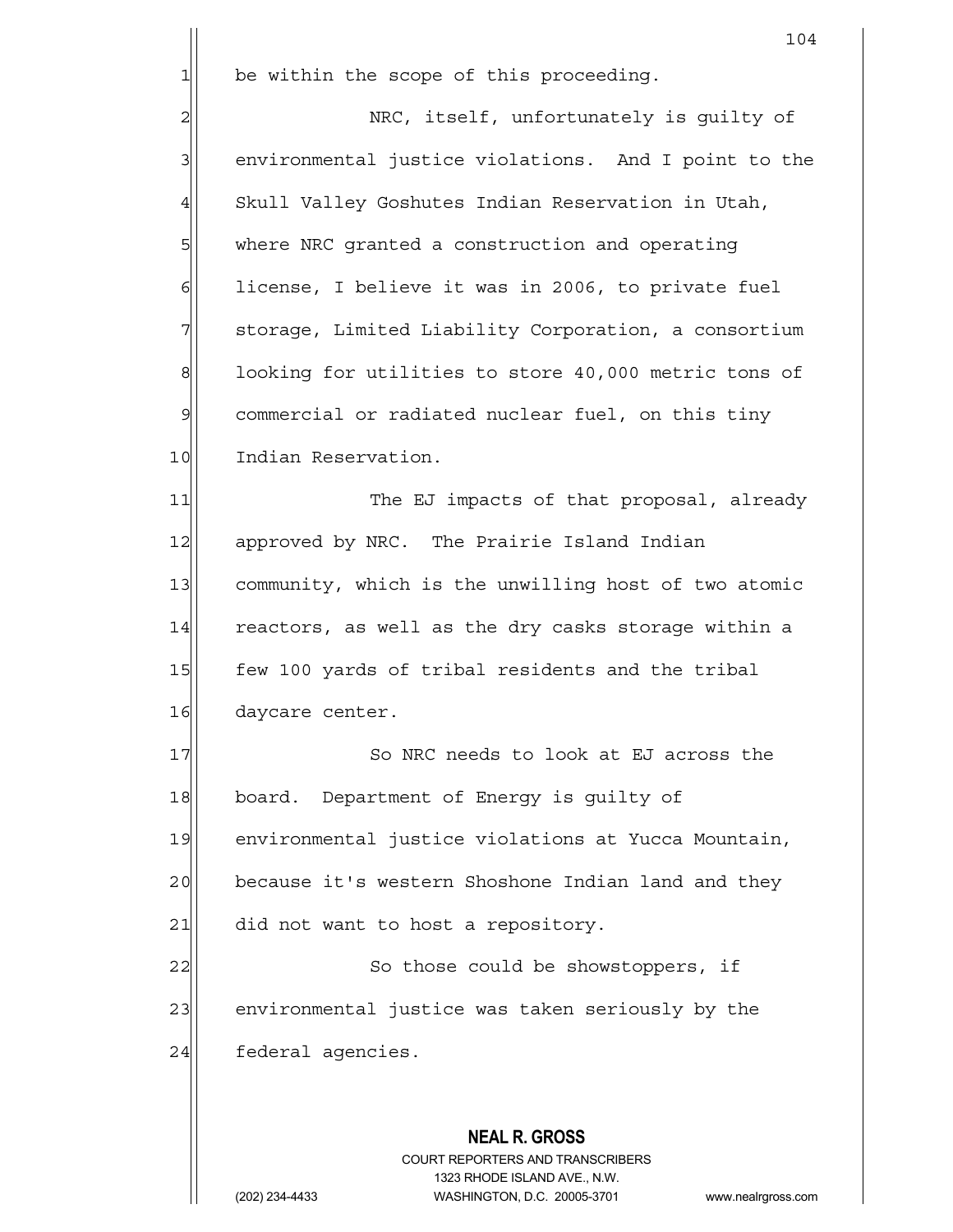**NEAL R. GROSS** COURT REPORTERS AND TRANSCRIBERS 1323 RHODE ISLAND AVE., N.W. 105 1 **Another, I mentioned it earlier, but the** 2 | scenario of decommissioned nuclear power plants 3 having no where for the waste to go. No pool because 4 | it's been dismantled. 5 So certainly over a 50 or a 100 year 6 6 period of time, that the need should build new pools  $7$  on these sites. The need to build hot cells. 8 There's going to be a need to repackage the dry-casks  $9$  as they fail with time. 10 So, again, Marvin Lewis mentioned that 11 where would the funding come from to build a new 12 | pool? I believe in the draft stage of the GAO 13 Report, that was finally published in 2009. 14 If I'm not mistaken, in the draft, the 15 cost for building a new pool at each and every 16 decommissioned reactor site, was in the hundreds of 17 millions of dollars and they may have been lowered to 18 the tens of millions of dollars in the final report. 19 But certainly there's the cost of 20 building those pools or those hot cells. There's 21 also the cost, per cask, of simply replacing worn out 22 casks, once a generation. 23 and so those costs need to be accounted  $24$  for and in the funding sources, where the money will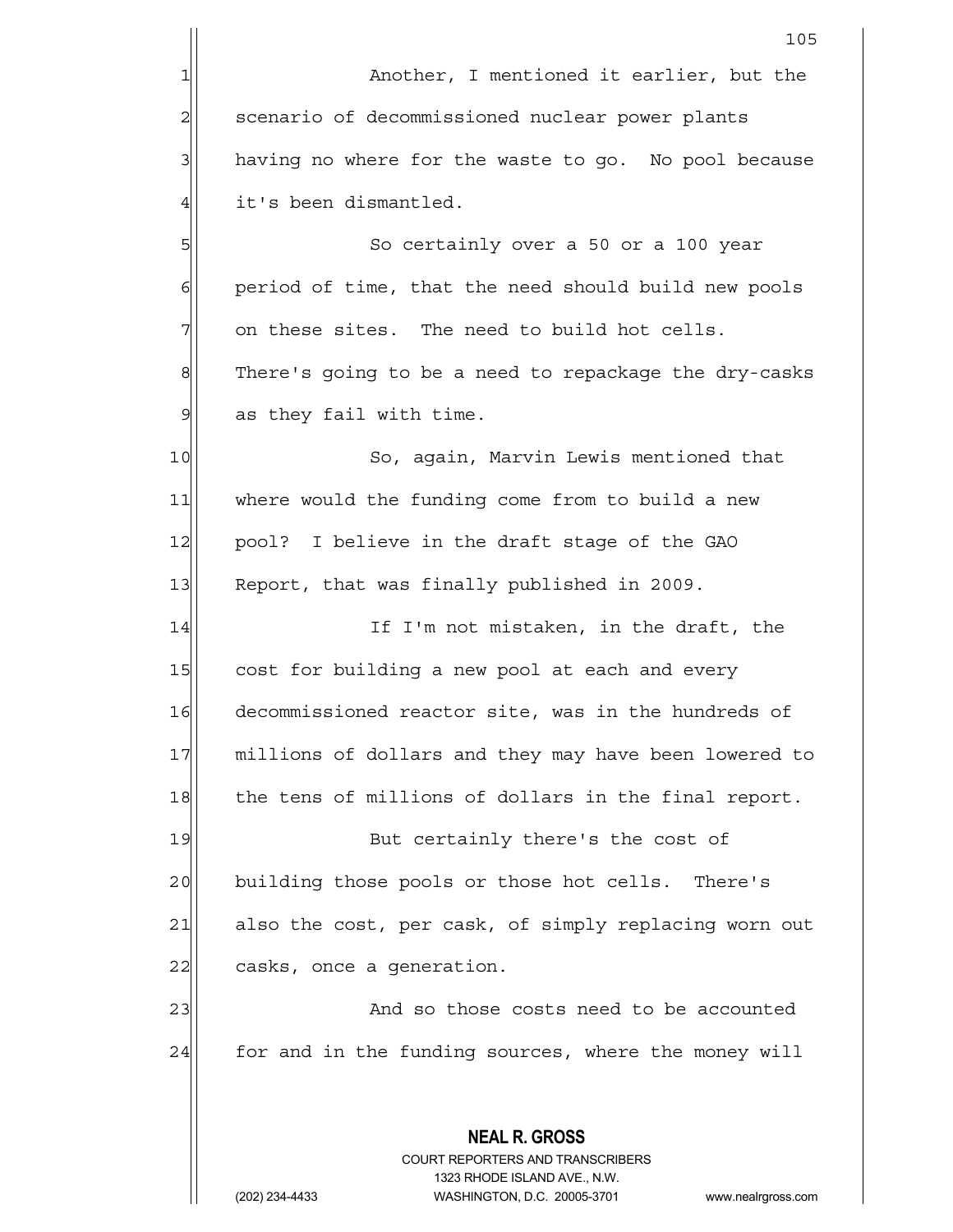**NEAL R. GROSS** COURT REPORTERS AND TRANSCRIBERS 106 1 come from, to do all that, will need to be accounted  $2$  for, in the scope of this proceeding. 3|| Along those same lines of long-term  $4$  scenarios, 50 to 100 years, if not beyond. And I 5 5 5 5 think perhaps, under the no repository, that would be  $6$  kind of encompassing, but you know, NRC itself has 7 7 considered 200 to 300 years of on-site storage 8 8 informal proceedings. 9 So, perhaps, those scenarios should be 10 spelled out explicitly as well as the no repository 11 scenario. But the issue I'm getting at is the loss 12 of institutional control. 13 And usually that issue is reserved for 14 very long time periods, the 10,000 year, 100,000 15 year, a million year into the future scenarios under 16 repository considerations. 17 But I think even 50, 100, 200, 300 year 18 time periods, should look at loss of institutional 19 control. There's so many examples to point to. 20 | We just took a tour of the dumping ground 21 for Enrico Fermi's waste, a couple days ago at 22 Redgate Woods, 25 miles from downtown Chicago, where 23 those Manhattan Projects and just after that a media 24 dumping ground for those reactor wastes located.

1323 RHODE ISLAND AVE., N.W.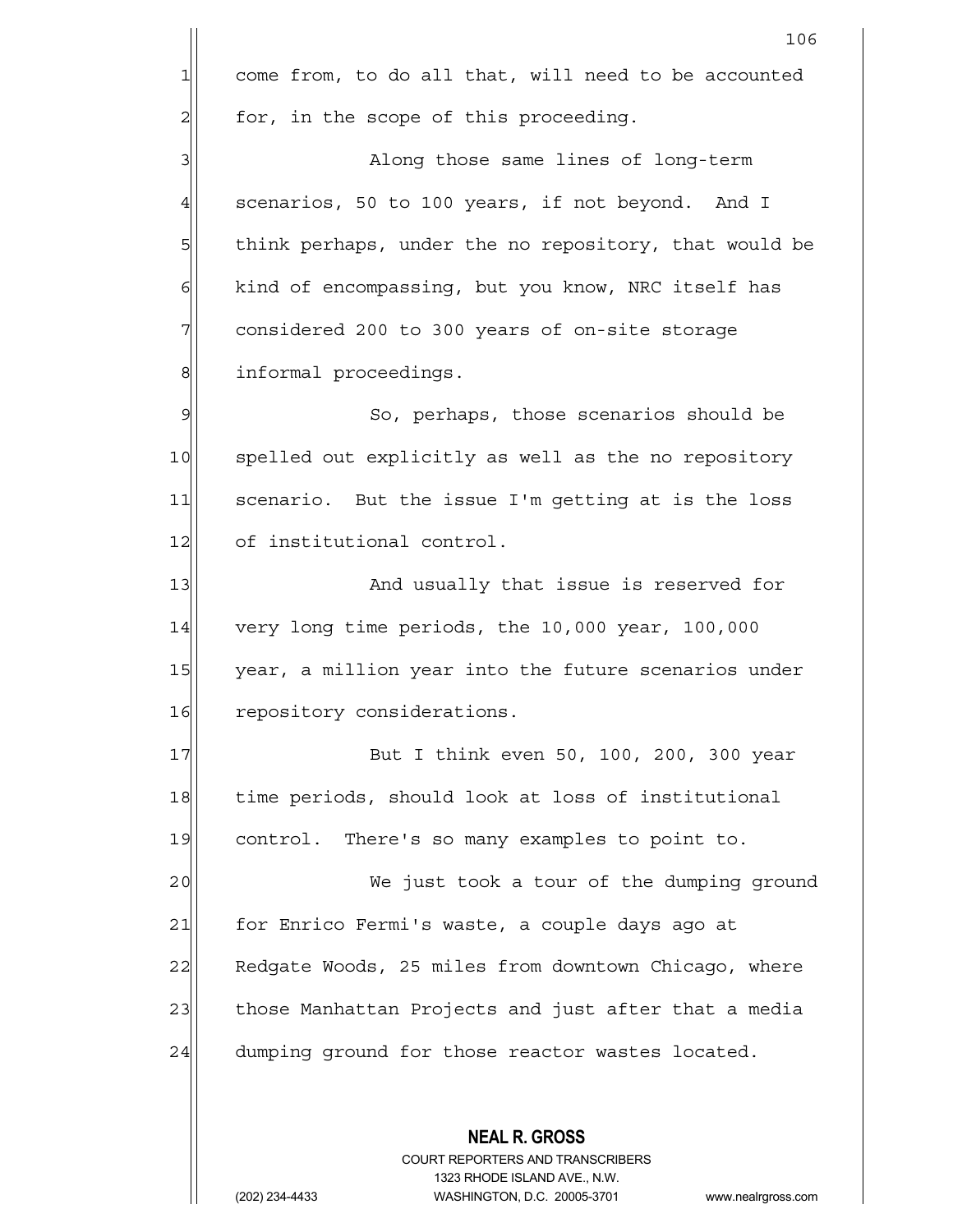1 II It's now a park in the Cook County Forest 2 Reserve System. And there's instances, you know, in  $3$  just a 70 year period of time, the only institutional 4 control that's out there is a couple of stone markers 5 | which have been vandalized.

6 || G|| They are actually eroding under the  $7$  elements. Picnic areas out there, drinking water  $8$  pumps were significantly, radioactively contaminated, 9 even to the point of them needing to be padlocked so 10 that people couldn't use them anymore.

11 Surface waters are badly contaminated and 12 there were no water samples being taken by the 13 Department of Energy for the first 25 years.

14 So it's not just a loss of institutional 15 control due to forgetting, but just due to sheer 16 incompetence, in the short term. Another area that 17 Pixie Lampert's comments prompted me to address is 18 that question of volume in repositories, the 19 availability of space in a repository?

20 | So yes, indeed, the Atoms for Peace, 21 return to sender problem, where 41 countries have 22 highly enriched uranium, which is now irradiated. A 23 very small fraction of that has come back at this  $24$  point.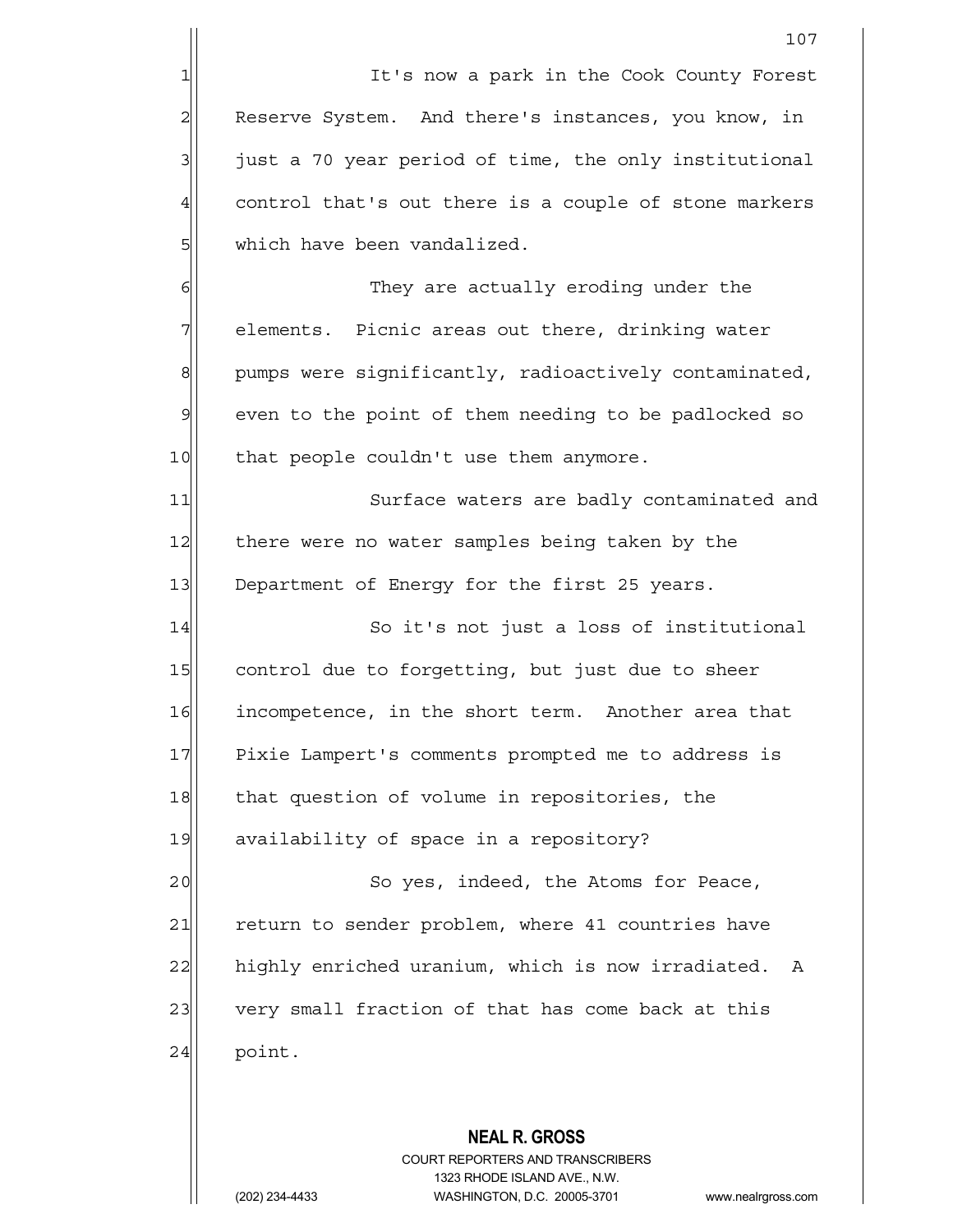1 So it's not one repository, but at least  $2$  two repositories that we'll need. If not, over 50 to  $3$  100 years, I hadn't heard that figure before it was 4 mentioned today by an NRC staffer of 170,000 metric  $5$  tons of commercial irradiated nuclear fuel in the 6 United States.

7 Rased on the administrative limit or the 7 8 | legal limit at Yucca Mountain, for example, for a 9 first repository, that is approaching three 10 repositories right there of just U.S. commercial 11 radiated fuel.

12 And a couple of other categories that 13 need to be accounted for, DOE is looking at greater 14 than Class C, so-called low level radioactive waste 15 disposal.

16 And certainly one of the possibilities is 17 that the commercial irradiated nuclear fuel 18 repository might be looked to for that disposal need  $19$  as well.

20 and the final one I'll mention, in terms 21 of competition for repository space, since there's so 22 much talk of small module reactors at this point, one 23 proposal for a small modular reactor in the tiny 24 village of Galena, Alaska.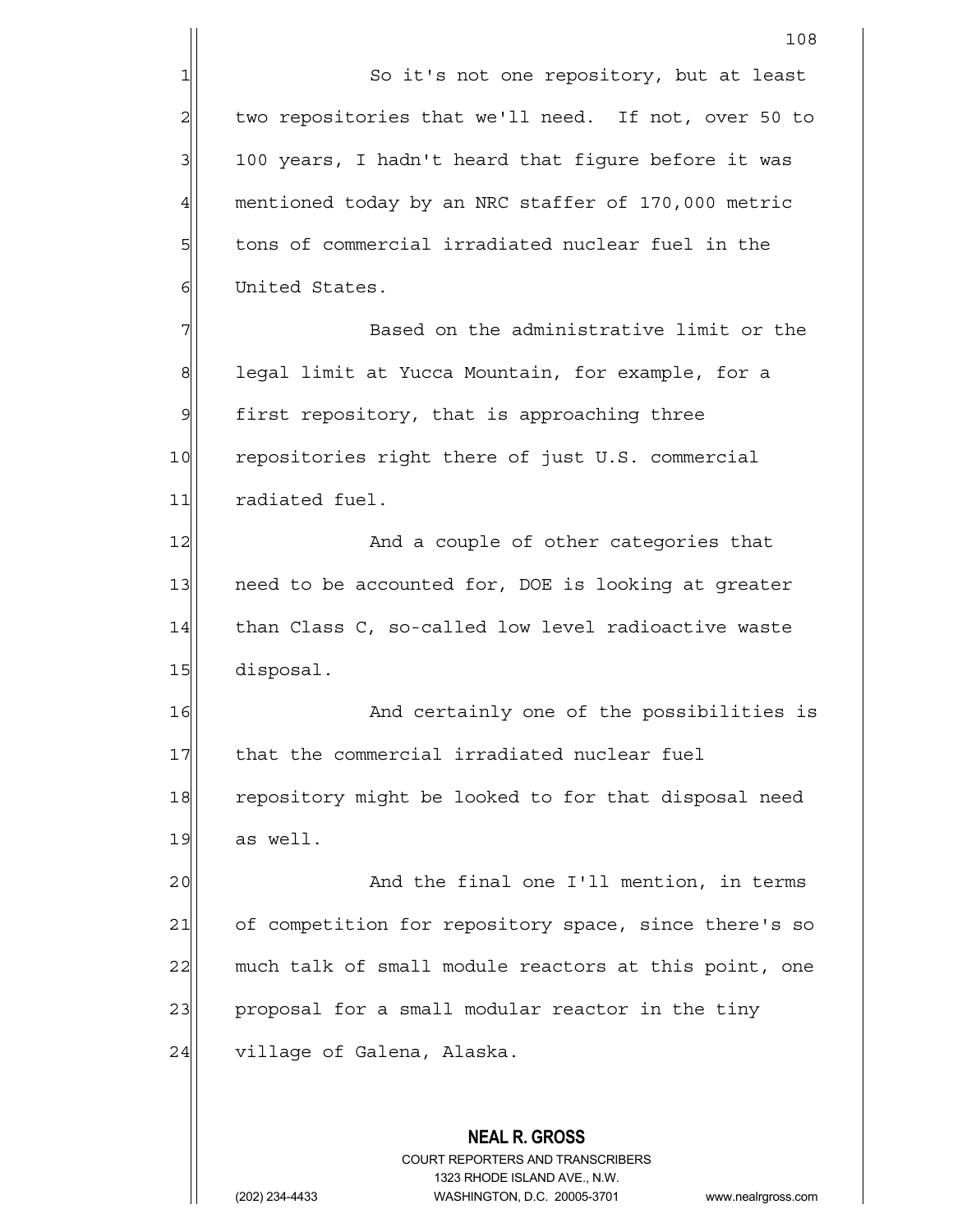109 1 Again, an indigenous village with 2 environmental justice issues swirling around it, but  $3$  Toshiba Corporation offered to provide the small,  $4$  modular reactor over a decade ago, to this village. 5 S 6 6 6 6 reactor, which is now a waste disposal container with  $7$  the high level radioactive waste inside. Where would 8 such small modular reactor wastes go? 9 and if it is inside its own reactor, the 10 size of that thing, like how big would the tunnels 11 have to be. Another category would be MOX fuel and 12 the heat levels of MOX fuel being higher than the 13 heat load of more conventional uranium fuel. 14 That means more volume in a repository 15 would be needed because of the impact of the thermal 16 pulse on the repository rock. So those are things. 17 And the last thing I'll mention, we talked about 18 environmental justice today, but I would put forward

19 that NRC should include in its considerations the 20 issue of generational justice.

21 and the impacts of NRC approving new 22 reactor licenses or old reactor license extensions on 23 future generations, which will inherit these wastes  $24$  when that need not happen.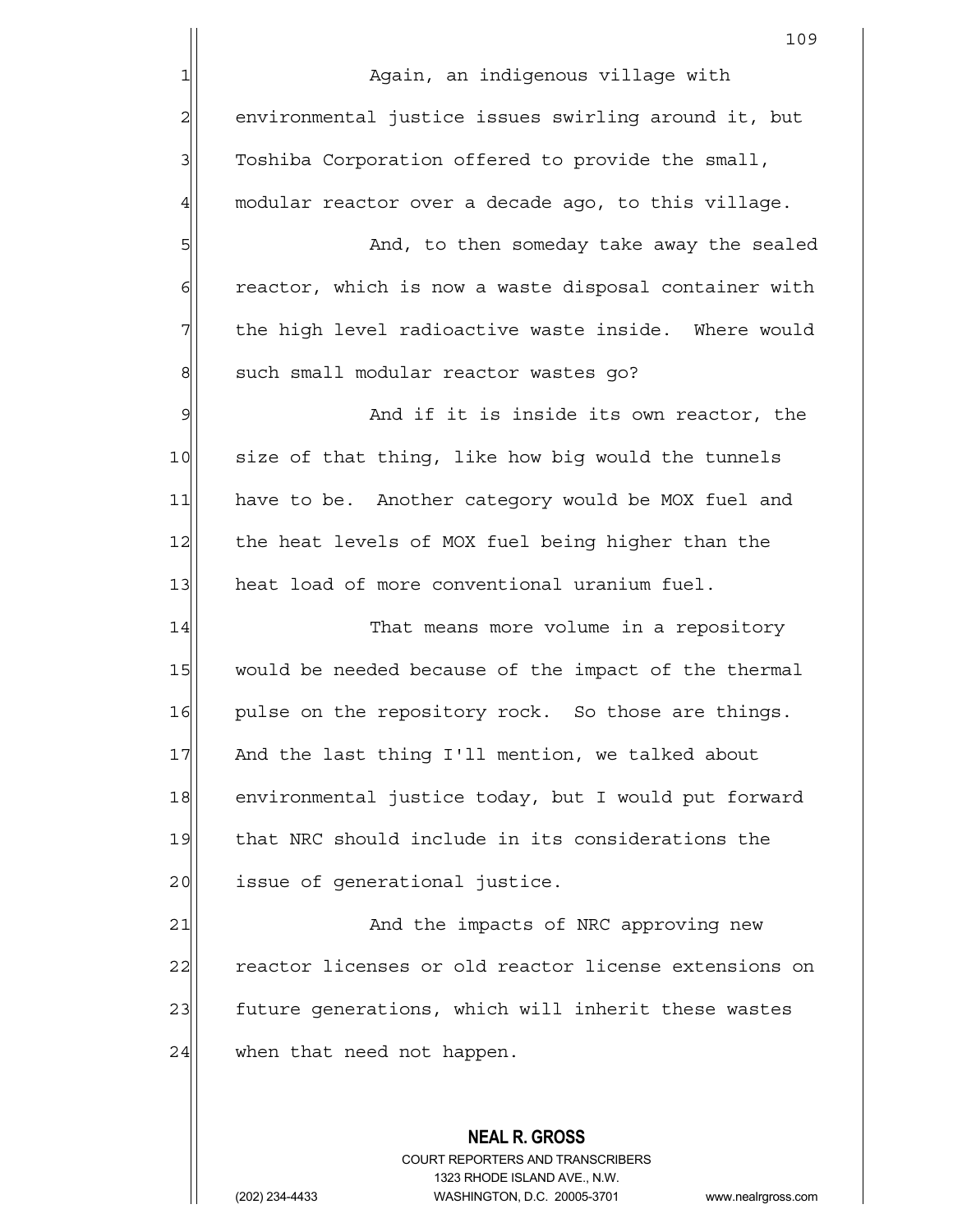**NEAL R. GROSS** COURT REPORTERS AND TRANSCRIBERS 1323 RHODE ISLAND AVE., N.W. 110 1| We could, you know, an ounce of 2 prevention is worth a pound of cure. We could simply  $3$  not generate the 100,000 tons of additional waste 4 that is envisioned by 2050, if NRC simply does not 5 5 5 5 approve anymore permits for generating high level 6 | waste. Thank you. 7| MODERATOR CAMERON: Okay, thank you,  $8$  Kevin. And I would just remind everybody out there,  $9$  that if you do want to make a comment to press star 10 one on your phone and that alerts, Pat, our Operator, 11 to that fact. 12 Pat, we don't have anybody new on the  $13$  line, do we? 14 OPERATOR: No, sir. 15 | MODERATOR CAMERON: Okay, well let me ask 16 the NRC staff. Is there anything, Keith, that you or 17 your staff would like to ask the public at this 18 point? 19 MR. MCCONNELL: Thanks, Chip. I think 20 we've heard a lot of comments on the technical 21 aspects of our efforts in terms of moving forward for 22 developing a generic Environmental Impact Statement. 23 We've also heard very valuable comments in terms of  $24$  the information that we should have available as we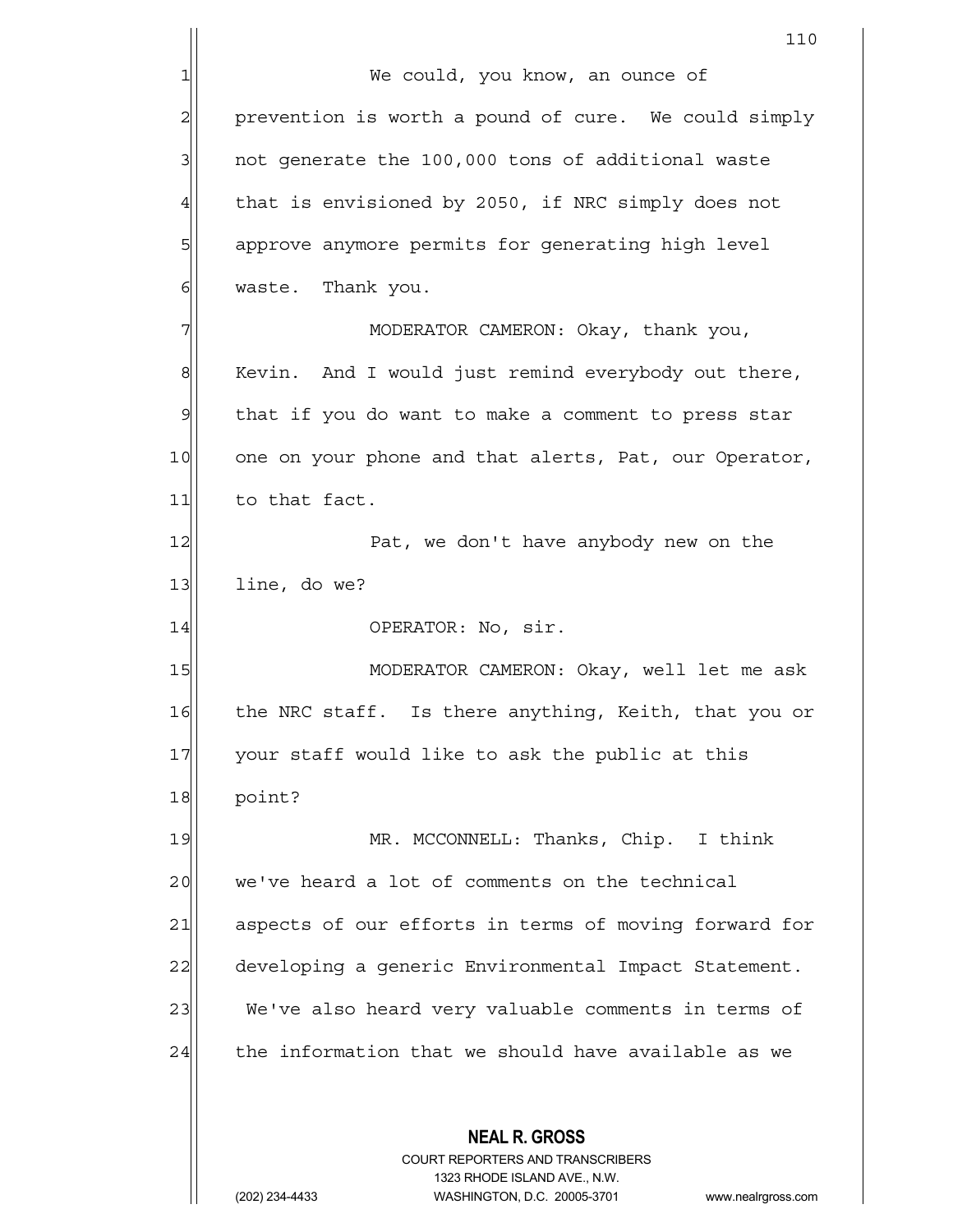1 develop this GEIS.

2 and also where the public meetings for 3 3 | the draft of the Environmental Impact Statement  $4$  should be held. I quess what I'd ask is, from a 5 methodological perspective, if there are any comments 6 on our approach to outreach.

 $7$   $\vert$   $\vert$   $\vert$   $\vert$   $\vert$   $\vert$  think we discussed that and we have, or  $8$  we had up on the screen the ways to contact the NRC. 9 Are there any other opportunities that we don't seem 10 to be hitting on, that would be beneficial to members 11 of the public or other parties, to bring them into 12 this process.

13 So I'd ask the people that are on the 14 line, to comment on that.

15 | MODERATOR CAMERON: Okay, thank you, 16 Keith. Any suggestions on other mechanisms to bring 17 | information to the NRC's attention, in addition to 18 the ones that are already providing and if we could 19 limit it to those types of suggestions right now, 20 | that would be helpful.

21 So that's the question. If anybody has 22 any ideas we'll be glad to hear from you. And we'll  $23$  give you a moment to think about that.

24 (Pause.)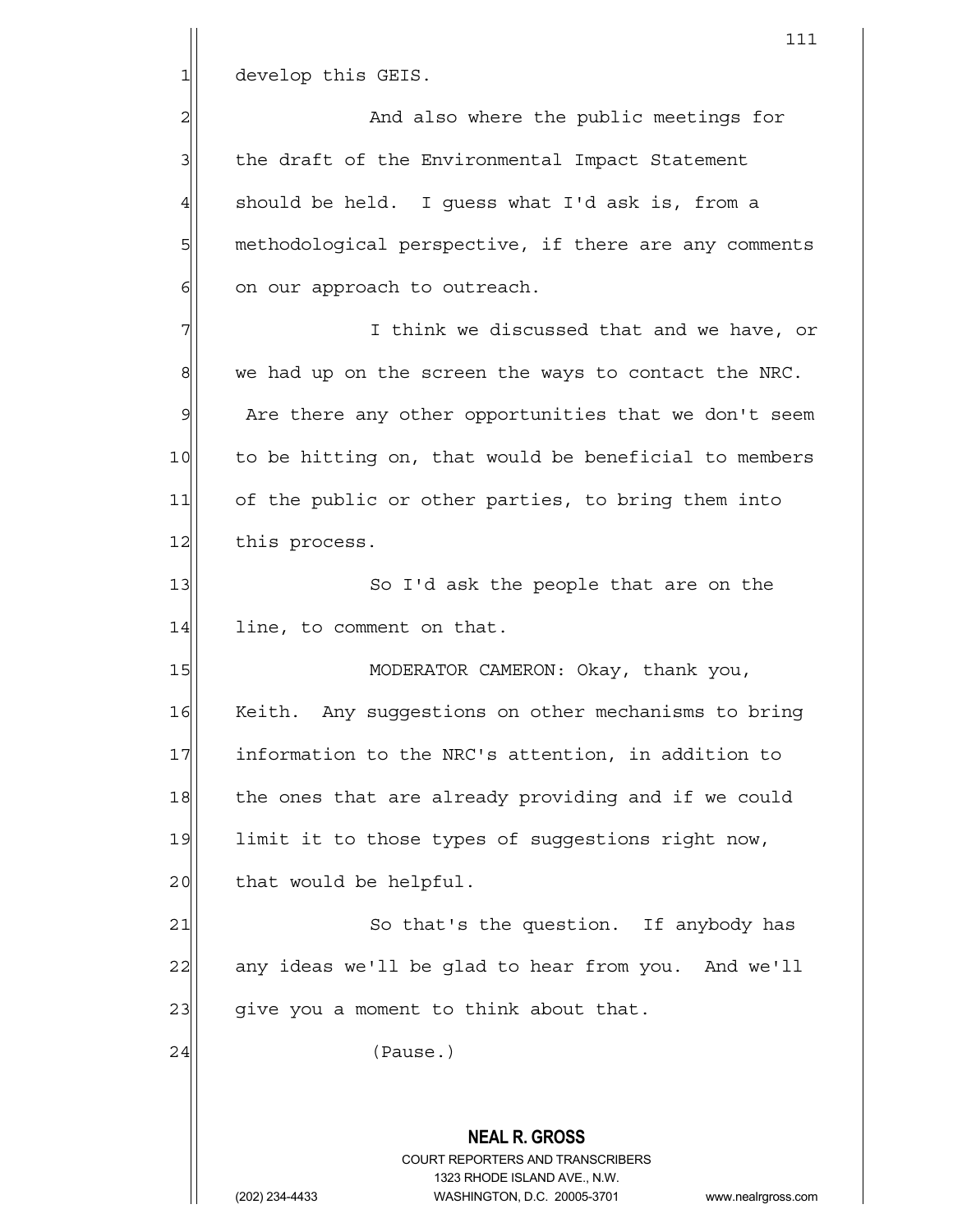**NEAL R. GROSS** COURT REPORTERS AND TRANSCRIBERS 1323 RHODE ISLAND AVE., N.W. 112 1 MODERATOR CAMERON: Okay, thank you for  $2$  considering that, at least, and I think if the NRC  $3$  staff, do you have anything else, Keith, at this 4 point? 5 MR. MCCONNELL: No, I don't think we do.  $6$  In terms of ending the session, I think given our  $7$  experience back on November 14th, where we had people  $8$  calling in to comment late in the process. 9 | I think we will stay here and be 10 available to hear comments until 4:00. So we won't 11 end the session early. 12 MODERATOR CAMERON: Okay, great. Thank 13 $|$  you. We will be here until 4:00 and we've heard 14 extensive comments from several individuals. I think 15 what we'd like to do now is to leave the possibility 16 open that there might be someone new who phones in 17 late or who's been on the line and has not said 18 anything yet. 19 So, Pat, we're just going to wait until 20 you alert us to anybody who wants to speak, okay? 21 | OPERATOR: All right, well, sir, we do 22 have several waiting that would like to speak now. 23 | MODERATOR CAMERON: Oh, really? 24 | CPERATOR: Yes, sir, we do now.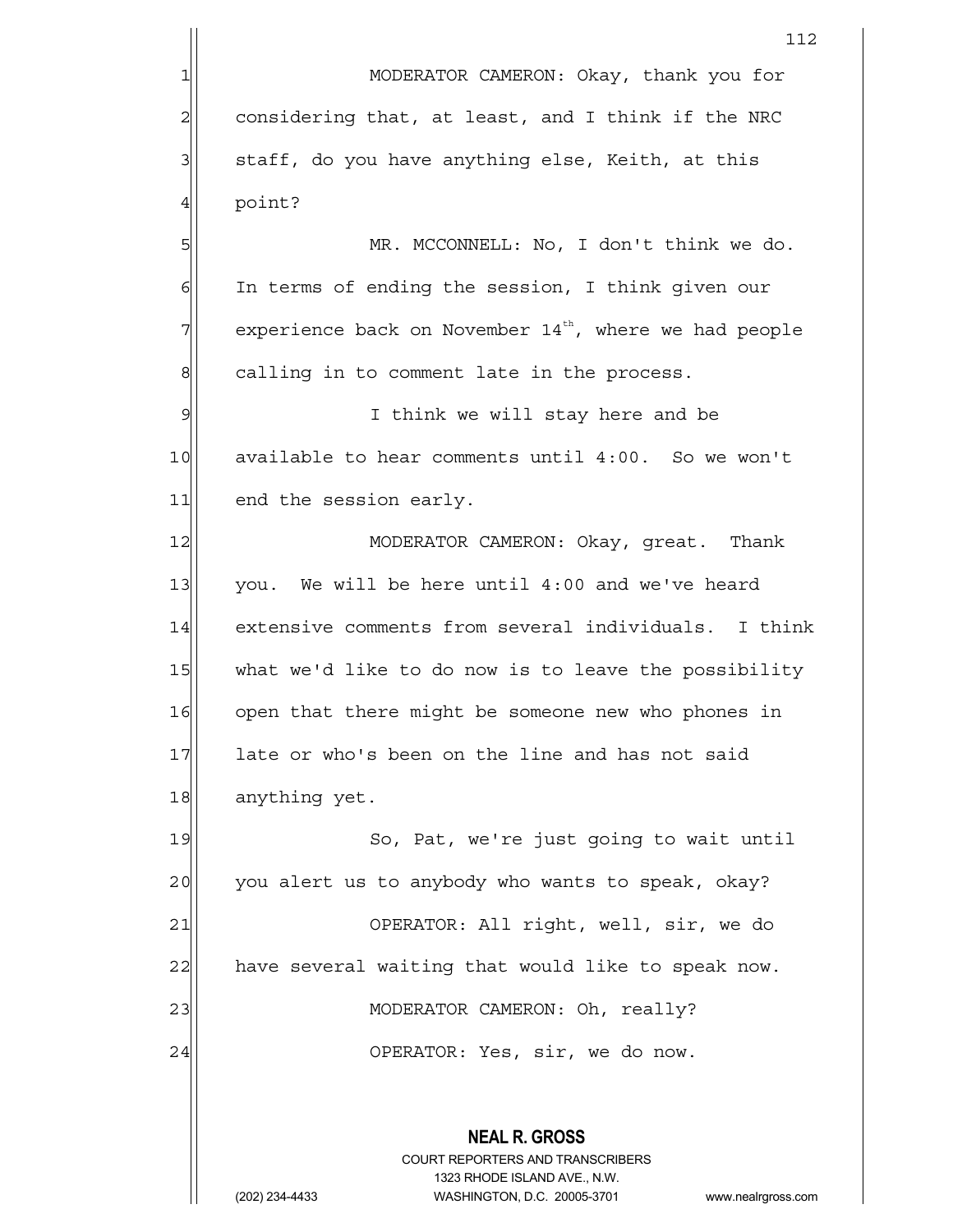| 113                                                            |  |  |  |  |  |  |
|----------------------------------------------------------------|--|--|--|--|--|--|
| MODERATOR CAMERON: Okay, well, let's go.                       |  |  |  |  |  |  |
| OPERATOR: All right, thank you. Mary                           |  |  |  |  |  |  |
| Jaworski, your line is open.                                   |  |  |  |  |  |  |
| MS. JAWORSKI: Okay, I wanted to state                          |  |  |  |  |  |  |
| that I'm not clear how, from the presentation how              |  |  |  |  |  |  |
| fuel reprocessing factors into this analysis? If               |  |  |  |  |  |  |
| it's not been considered, I submit that it should be.          |  |  |  |  |  |  |
| MODERATOR CAMERON: Okay, thank you, we'll                      |  |  |  |  |  |  |
| $\mathcal{Q}$<br>treat that as a comment, thank you very much. |  |  |  |  |  |  |
| 10<br>MS. JAWORSKI: You're quite welcome, thank                |  |  |  |  |  |  |
| 11<br>you for listening.                                       |  |  |  |  |  |  |
| 12<br>MODERATOR CAMERON: Okay. And, Pat, who                   |  |  |  |  |  |  |
| 13<br>should we go to next?                                    |  |  |  |  |  |  |
|                                                                |  |  |  |  |  |  |
|                                                                |  |  |  |  |  |  |
| MS. SHEEHAN: Hi, again. I'm from the                           |  |  |  |  |  |  |
| Pilgrim Nuclear Reactor neighborhood and I'm just              |  |  |  |  |  |  |
| circling back. The Council has suggested that our              |  |  |  |  |  |  |
| means for participation would be through a 2.206<br>19         |  |  |  |  |  |  |
| petition.<br>20                                                |  |  |  |  |  |  |
|                                                                |  |  |  |  |  |  |
| information that there were only, only two times have          |  |  |  |  |  |  |
| there been a substantive relief given under one of             |  |  |  |  |  |  |
|                                                                |  |  |  |  |  |  |
|                                                                |  |  |  |  |  |  |
|                                                                |  |  |  |  |  |  |
|                                                                |  |  |  |  |  |  |
| www.nealrgross.com                                             |  |  |  |  |  |  |
|                                                                |  |  |  |  |  |  |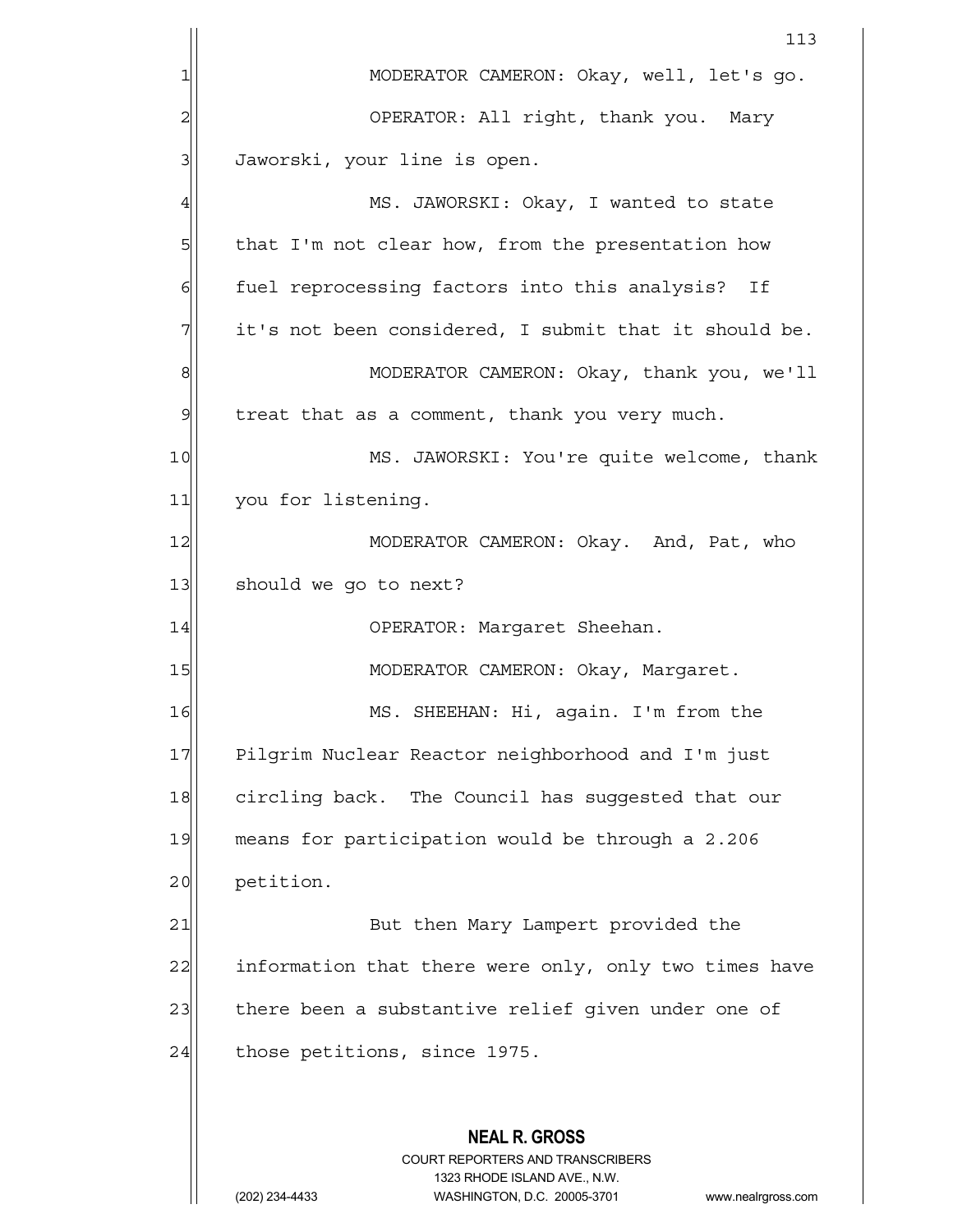114 1 So, basically, you know, it's a 2 meaningless opportunity for us to try to participate 3 in this process. And when you talk about repeatedly 4 throughout this hearing, public process and wanting 5 5 5 5 5 5 to hear from the public, you are essentially 6 6 6 6 excluding a community that has a very large amount of  $7$  nuclear waste stored on the shores of Cape Cod Bay, 8 which was in the hurricane zone and there is no plan, 9 | that we know of. 10 The petition or the letter that Entergy 11 | submitted its spent fuel plan management proposal, 12 Submitted as part of its license, under 10 CFR 13 50.54 (bb), is basically just sitting there and it was 14 essentially, you know, a bait and switch. 15 The NRC never reviewed this schedule as 16 far as we can tell, never ruled on it and said it was 17 adequate. So the plant has now gotten relicensed 18 without having the spent fuel management plan

19 submittal reviewed and ruled on.

20 and now, because the license was issued 21 before the Waste Confidence Decision, it's not going 22 to be considered under the generic EIS. So we're in  $23$  a Catch 22, sort of a bait and switch type of 24 situation.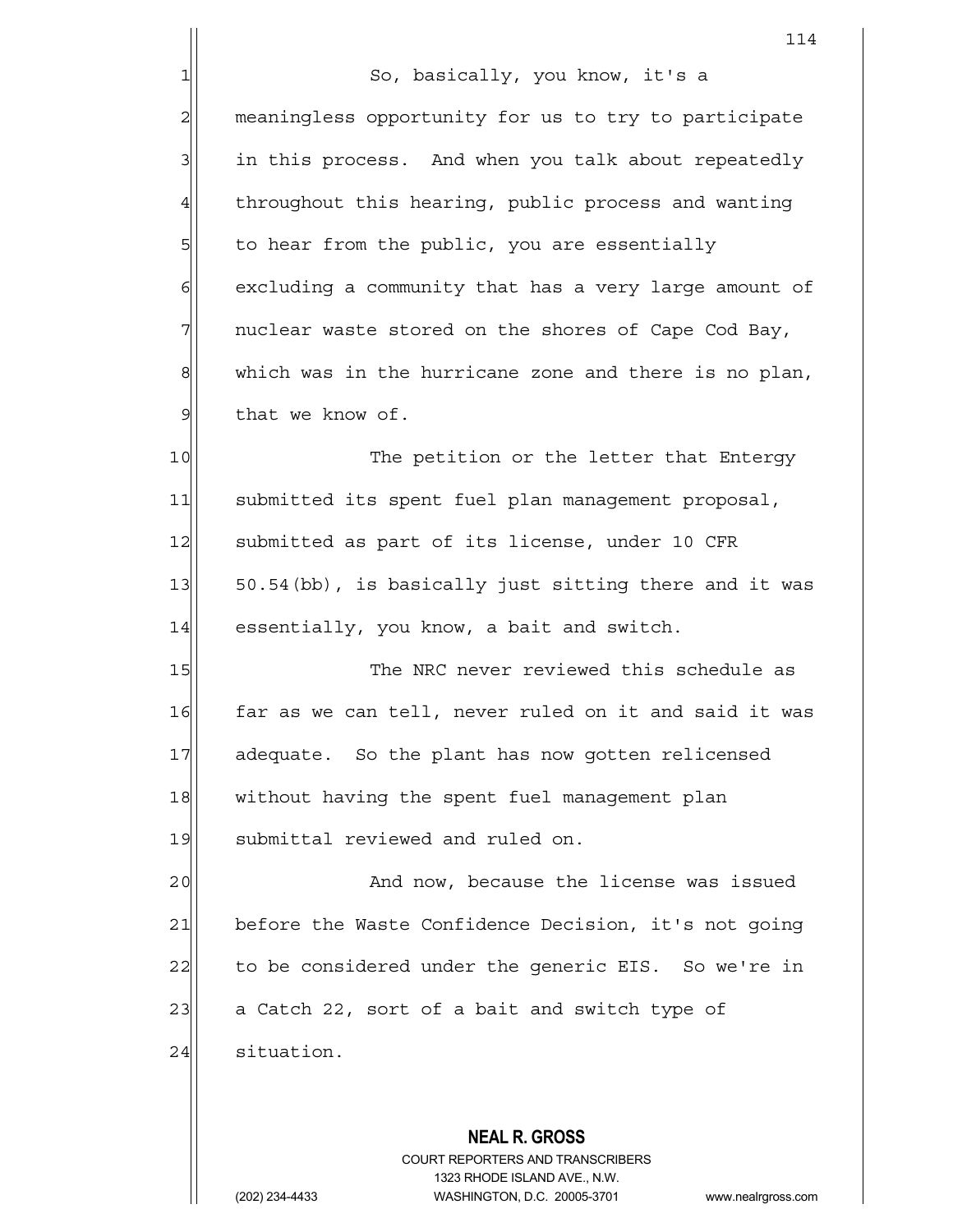5 So I would guess I would ask you to take  $6$  into consideration making some kind of special 7 | provision for Pilgrim and for the community. There 8 are five million people living within a 50 mile range 9 and, as you know, a boiling water reactor, Fukushima-10 style, etcetera, etcetera. That would be my comment. 11 MODERATOR CAMERON: Okay, thank you, 12 Margaret. We have two people waiting who have spoken 13 once, and then we have three others who have spoken 14 several times.

15 And I think what we'll do is we'll go to 16 Julius Kerr and Marvin Lewis and then we'll work down 17 through Lou Zeller, Don Safer and Kevin Kamps.

18 But, Pat, and I know Lou and Don and 19 Kevin understand this. Pat, if anybody new comes on 20 the line, after we hear from Julius Kerr and Marvin  $21$  Lewis, then I think that we have an obligation to 22 hear from the new speaker and we'll defer Lou and Don 23 and Kevin to see if we have the time before the  $4:00$  $24$  adjournment.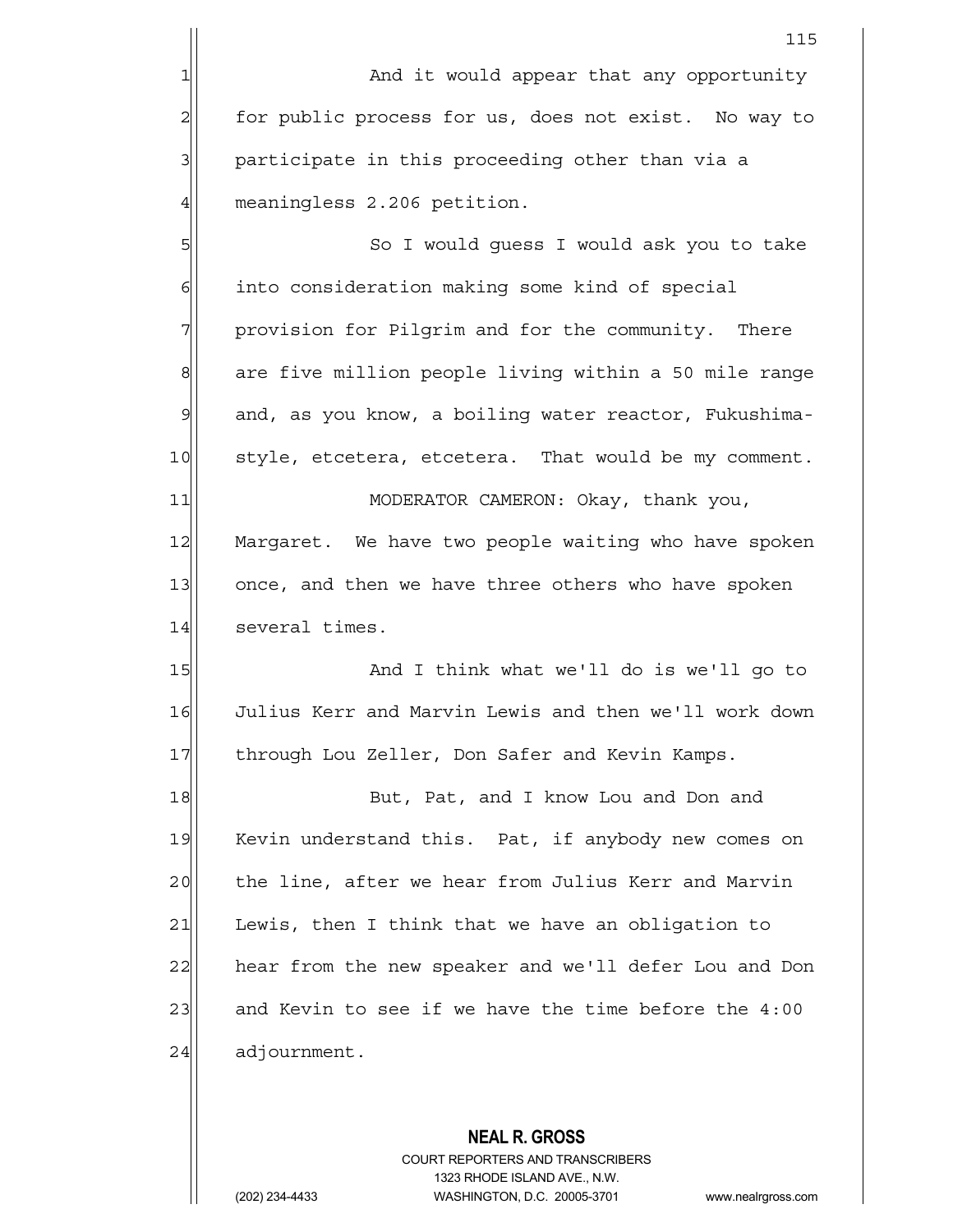**NEAL R. GROSS** COURT REPORTERS AND TRANSCRIBERS 1323 RHODE ISLAND AVE., N.W. 116 1 But, Julius, we heard you before. What 2 do you have to tell us now? 3 MR. KERR: This is Julius, can you hear 4 me? 5 | MODERATOR CAMERON: Yes. 6 MR. KERR: You mentioned something about  $7$  if the public was interested. And I believe that if  $8$  you held these hearings locally, around the nuclear  $9$  power plant, and there's like 104 of them in the 10 United States. I think that you would have an uproar 11 from the people of the United States that you would 12 hear from. 13 and they would have suggestions that 14 might would help you solve this problem that you're 15 running into, having the dangerous nuclear waste 16 that's going to last for hundreds of thousands of 17 years. 18 and if you really want to solve this 19 problem of getting rid of 70 years of waste, I think 20 the NRC really needs to drop the secrecy veil and  $21$  open up to the smart minds of the world. 22 Because we can fix this, there is a way, 23 but it's going to take us working together. It's not 24 going to take a Nuclear Regulatory Committee working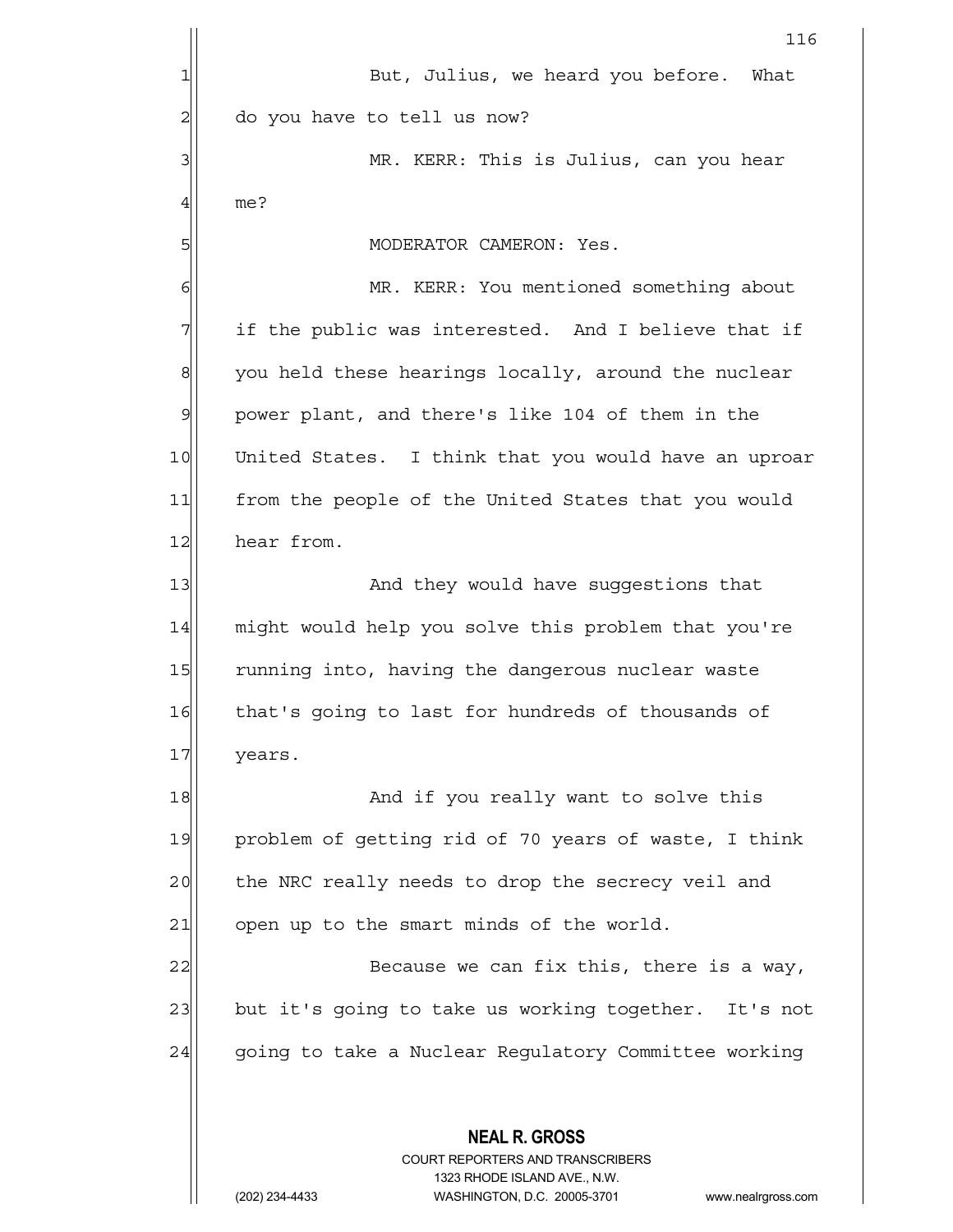**NEAL R. GROSS** COURT REPORTERS AND TRANSCRIBERS 117  $1$  in a veil of secrecy, which is what's gone on for 2| many, many years. 3 It's time to stop and do the right thing. 4 Thank you for allowing me to speak. 5|| MODERATOR CAMERON: Okay, Julius, thanks. 6 Block And Marvin. 7 MR. LEWIS: Yes, I'm still on the subject 8 of where in the world this money is coming from. And 9| also I've, I'm on the subject of I sure would like an 10 extension on the comment period because I have been, 11 the last two pages I've put in, it looks like they 12 were made up of words just pulled from the 13 dictionary. 14 I was trying to get so much in so fast 15 and I just did not have the wherewithal to do it 16 properly. Which some things extend, of course, with 17 further comment. 18 But still, this money situation really 19 bugs me. I don't know if you read the daily papers,  $20$  but they all seem to be talking about a fiscal cliff. 21 That the U.S. Government can't get money. 22 I assure you that if we have a problem, that problem 23 will not get the money to get solved. And for some 24 reason, I don't see one dollar mentioned in any of

1323 RHODE ISLAND AVE., N.W.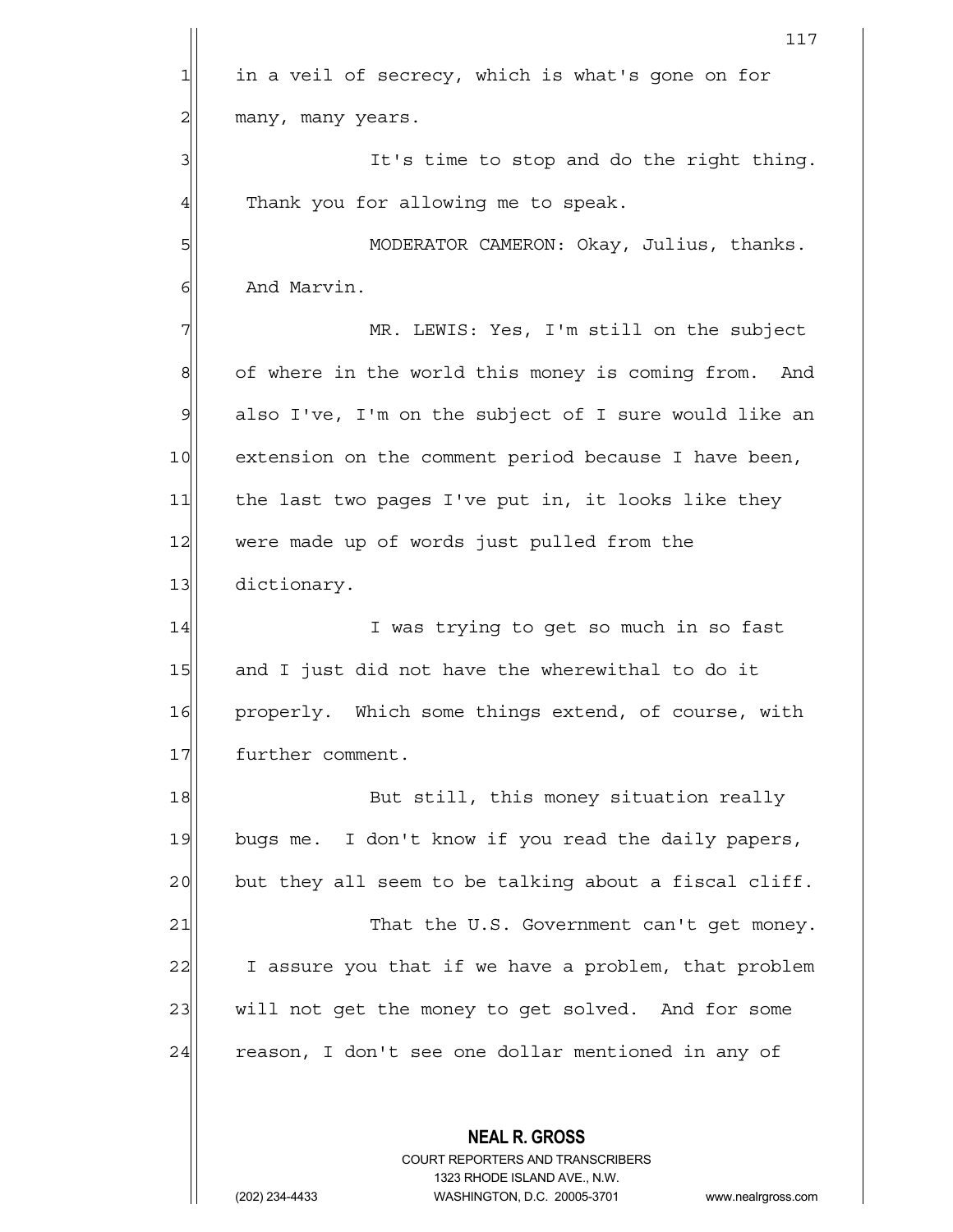1 these EISs.

2 2 Now maybe I'm wrong, but I think money  $3$  does have a few things to do with the environment and  $4$  money does has a few things to do with cures that 5 we're going to need and I'd sure like to see a cask  $6$  of the radioactive waste moved without costing any 7| money.

8 8 8 So I sure would like to see some  $9$  financials in the EIS. And I generally do not see 10 that. Thank you again for allowing me to go over the 11 same material. Goodbye.

12 MODERATOR CAMERON: Okay, goodbye, Marvin. 13 We do have a new caller on. Greg Levine, and, Pat, 14 I wondered if you could put Greg through?

15 | OPERATOR: Your line is open, Mr. Levine.

16 MR. LEVINE: Hi, there, yes, this is Greq 17 Levine and thank you very much for taking the time. I 18 would ask that the NRC consider when doing its rule 19 making for waste management, especially under the 20 scenario where much of the waste remains at nuclear 21 [21] facilities across the country, that they consider 22 better mandatory reporting.

23 | Not just of unusual events, but of common 24 releases and regular monitoring of radioactive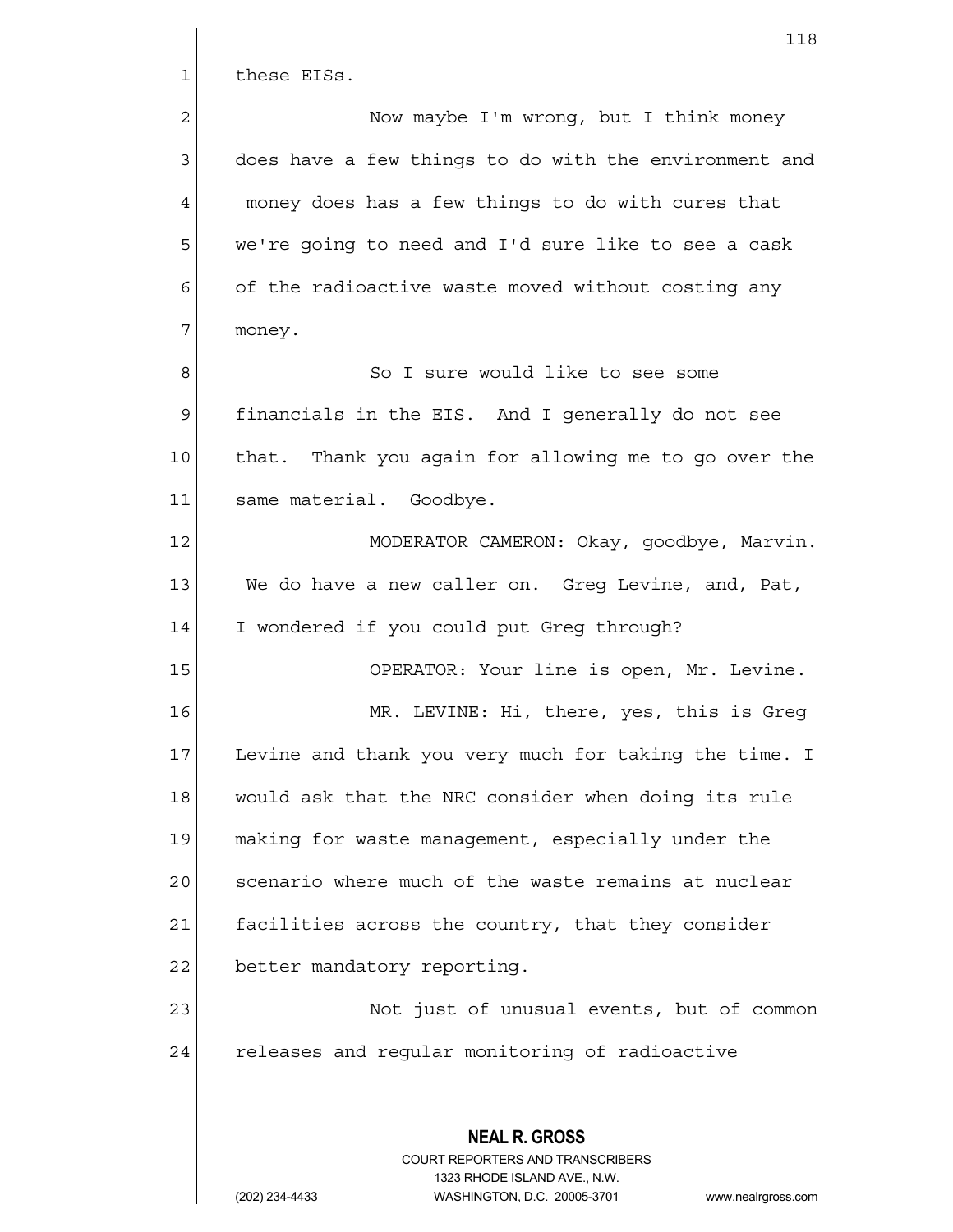1 releases into the environment. Considering both 2 leakage and general admission from long-term storage  $3$  cn the site, or what will eventually wind up being 4 long-term storage.

5| But also considering that venting, leaks 6 6 6 6 and regular distribution of liquid radioactive waste,  $7$  is essentially waste that has been, that the plant 8 has chosen not to store.

9 So that part of waste management should 10 consider what is now considered regular venting of 11 radioactive gas and the dumping of contaminated water 12 during refueling.

13 That's essentially waste you're not 14 capturing. Now, I understand that that's part of 15 what the NRC considers normal operation of a plant, 16 but if the state and local communities that are not 17 only responsible for the health and safety of the 18 people around them, were to be notified more 19 rigorously and it were mandated along with a regular 20 | notification to the NRC, to be put into the public  $21$  record, I think that would benefit the surrounding 22 people, not just from a general knowledge standpoint, 23 but because state and local communities provide the  $24$  logistics that keep these plants running.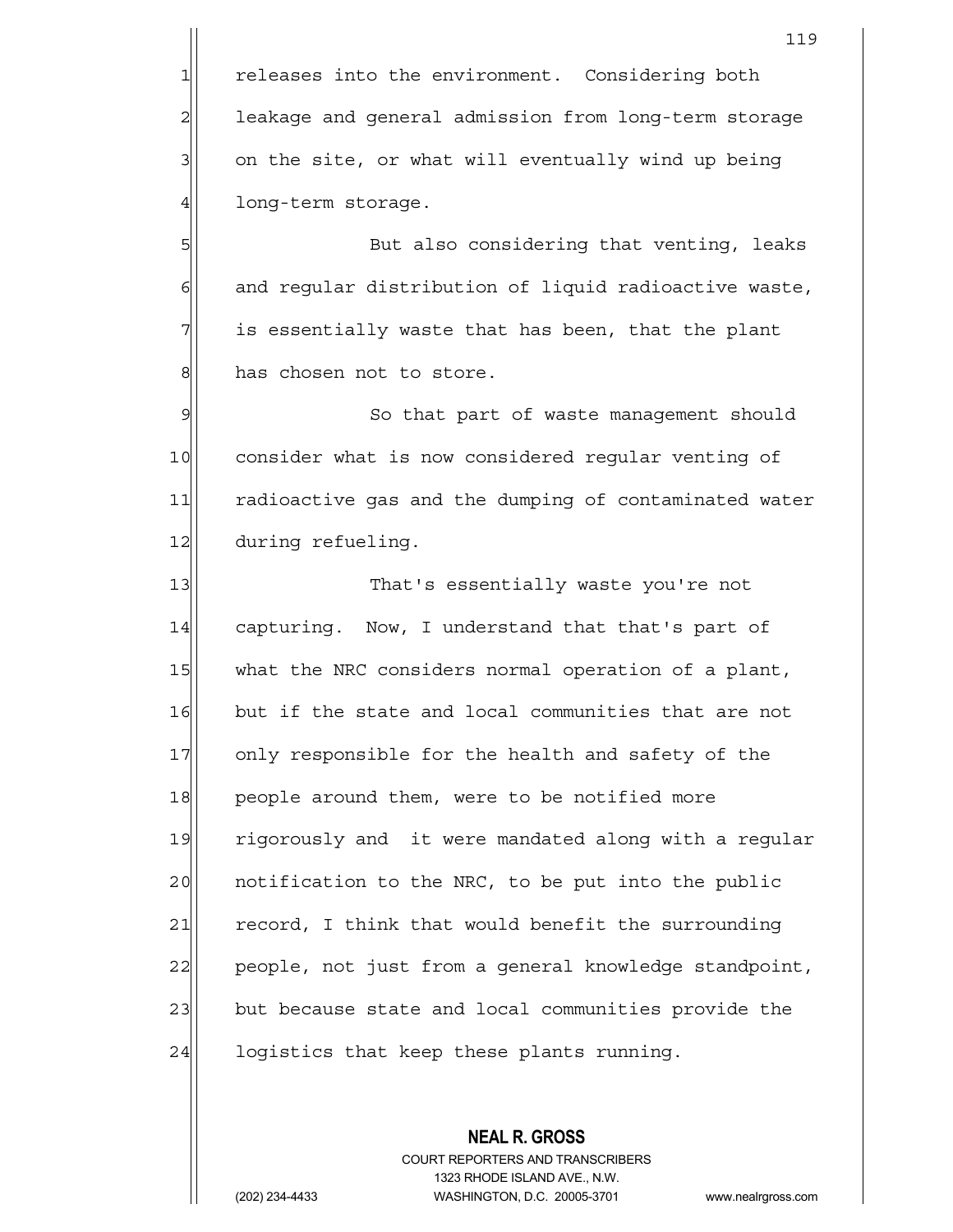|                | 120                                                                                                                                                             |  |  |  |  |  |  |
|----------------|-----------------------------------------------------------------------------------------------------------------------------------------------------------------|--|--|--|--|--|--|
|                | Not just the first responders but, you                                                                                                                          |  |  |  |  |  |  |
| $\overline{2}$ | know, things such as like road maintenance and                                                                                                                  |  |  |  |  |  |  |
| 3              | garbage pickup. And I think that state and local                                                                                                                |  |  |  |  |  |  |
| 4              | facilities have to budget for this.                                                                                                                             |  |  |  |  |  |  |
| 5              | And I think this should be part of any                                                                                                                          |  |  |  |  |  |  |
| 6              | general waste management rule, should be a better                                                                                                               |  |  |  |  |  |  |
| 7              | reporting regime.                                                                                                                                               |  |  |  |  |  |  |
| 8              | MODERATOR CAMERON: Thanks, Greg.                                                                                                                                |  |  |  |  |  |  |
| 9              | MR. LEVINE: Thank you.                                                                                                                                          |  |  |  |  |  |  |
| 10             | MODERATOR CAMERON: Thank you. Anybody                                                                                                                           |  |  |  |  |  |  |
| 11             | new on the line, Pat?                                                                                                                                           |  |  |  |  |  |  |
| 12             | OPERATOR: No, sir, no one new.                                                                                                                                  |  |  |  |  |  |  |
| 13             | MODERATOR CAMERON: Okay, well let's go to                                                                                                                       |  |  |  |  |  |  |
| 14             | Lou Zeller, Lou?                                                                                                                                                |  |  |  |  |  |  |
| 15             | MR. ZELLER: Thank you, Chip. I was just                                                                                                                         |  |  |  |  |  |  |
| 16             | responding to the outreach suggestion.                                                                                                                          |  |  |  |  |  |  |
| 17             | MODERATOR CAMERON: Good.                                                                                                                                        |  |  |  |  |  |  |
| 18             | MR. ZELLER: I know that the staff, I                                                                                                                            |  |  |  |  |  |  |
| 19             | think, is doing its best to get comments from the                                                                                                               |  |  |  |  |  |  |
| 20             | public, as evidenced in this meeting today.                                                                                                                     |  |  |  |  |  |  |
| 21             | But I was kind of, had some difficulties                                                                                                                        |  |  |  |  |  |  |
| 22             | myself getting to this webcast today, through the                                                                                                               |  |  |  |  |  |  |
| 23             | public involvement, public meeting, live meeting                                                                                                                |  |  |  |  |  |  |
| 24             | webcast page, which is, normally lists all the                                                                                                                  |  |  |  |  |  |  |
|                |                                                                                                                                                                 |  |  |  |  |  |  |
|                | <b>NEAL R. GROSS</b><br>COURT REPORTERS AND TRANSCRIBERS<br>1323 RHODE ISLAND AVE., N.W.<br>(202) 234-4433<br>WASHINGTON, D.C. 20005-3701<br>www.nealrgross.com |  |  |  |  |  |  |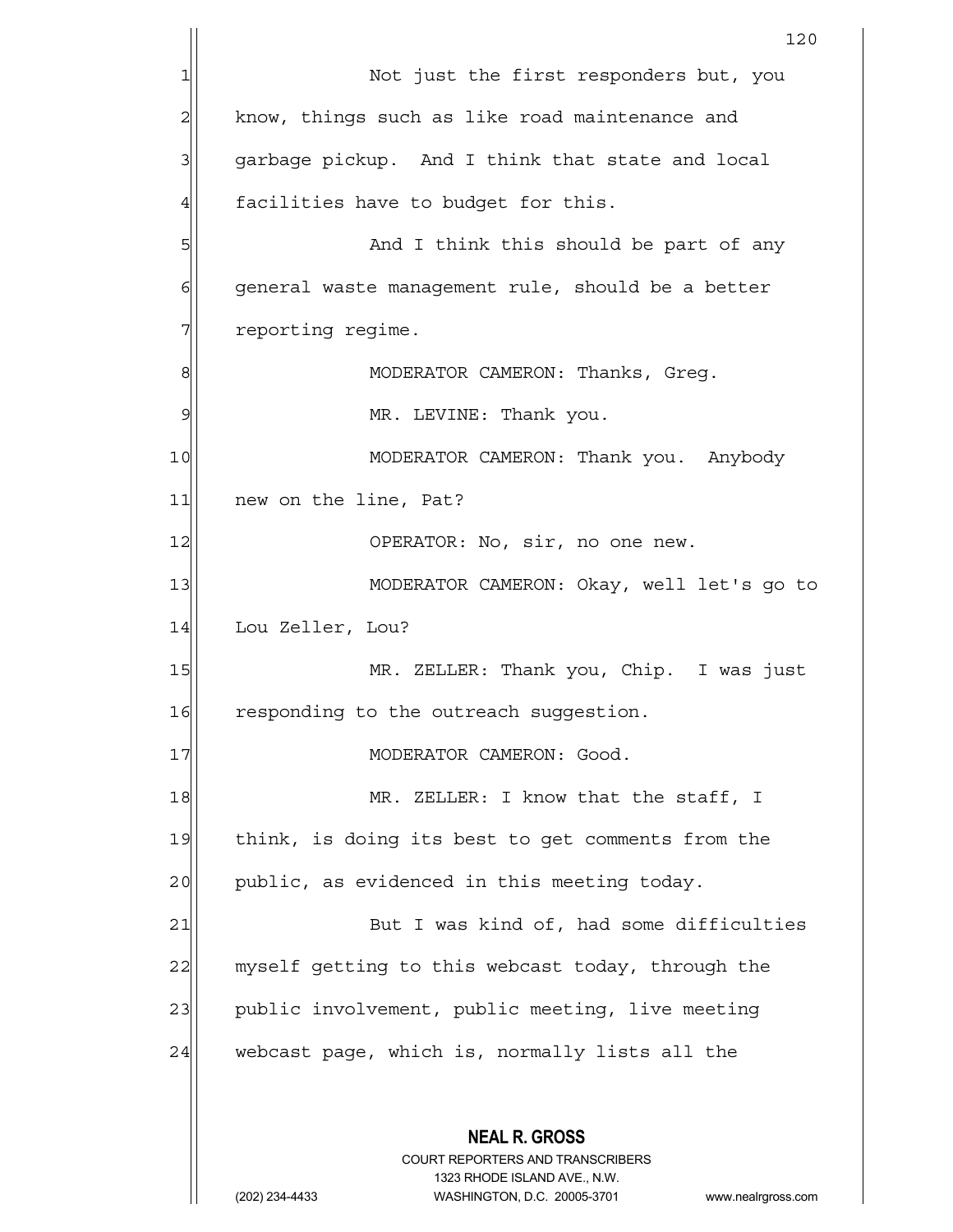**NEAL R. GROSS** 121 1 meetings which are available. 2 2 It was not there and I ended up calling 3 1 the 800 number and Dave McIntyre answered the phone  $4$  and kindly directed me and said it was not too late. 5| So, for a person like myself, who is 6 6 6 6 relatively familiar with the processes here, to have  $7$  missed that, I can imagine there are others that may 8 have been frustrated by that. 9 So simply a suqqestion would be to post 10 that, because Dave looked there too and he didn't see  $11$  it, at the one which is www.nrc.gov/public-12 involve/public-meetings/index.cfm. 13 And, of course, it directed me to the homepage, which 14 you scroll down through spotlight and Waste 15 Confidence Decision, which was okay. 16 But, anyway, I appreciate the effort the 17 Staff has put in. And I guess, as a parting shot, I 18 would just add that I know that there were staff who 19 | had voiced concerns that the Waste Confidence 20 Decision and Rule, could take three to four times as 21 | long as the Commission has required you to do it in. 22 And I believe those people were right and 23 I hope that ultimately they prevail because I think  $24$  in order to do a thorough job, I just, I think two

> COURT REPORTERS AND TRANSCRIBERS 1323 RHODE ISLAND AVE., N.W.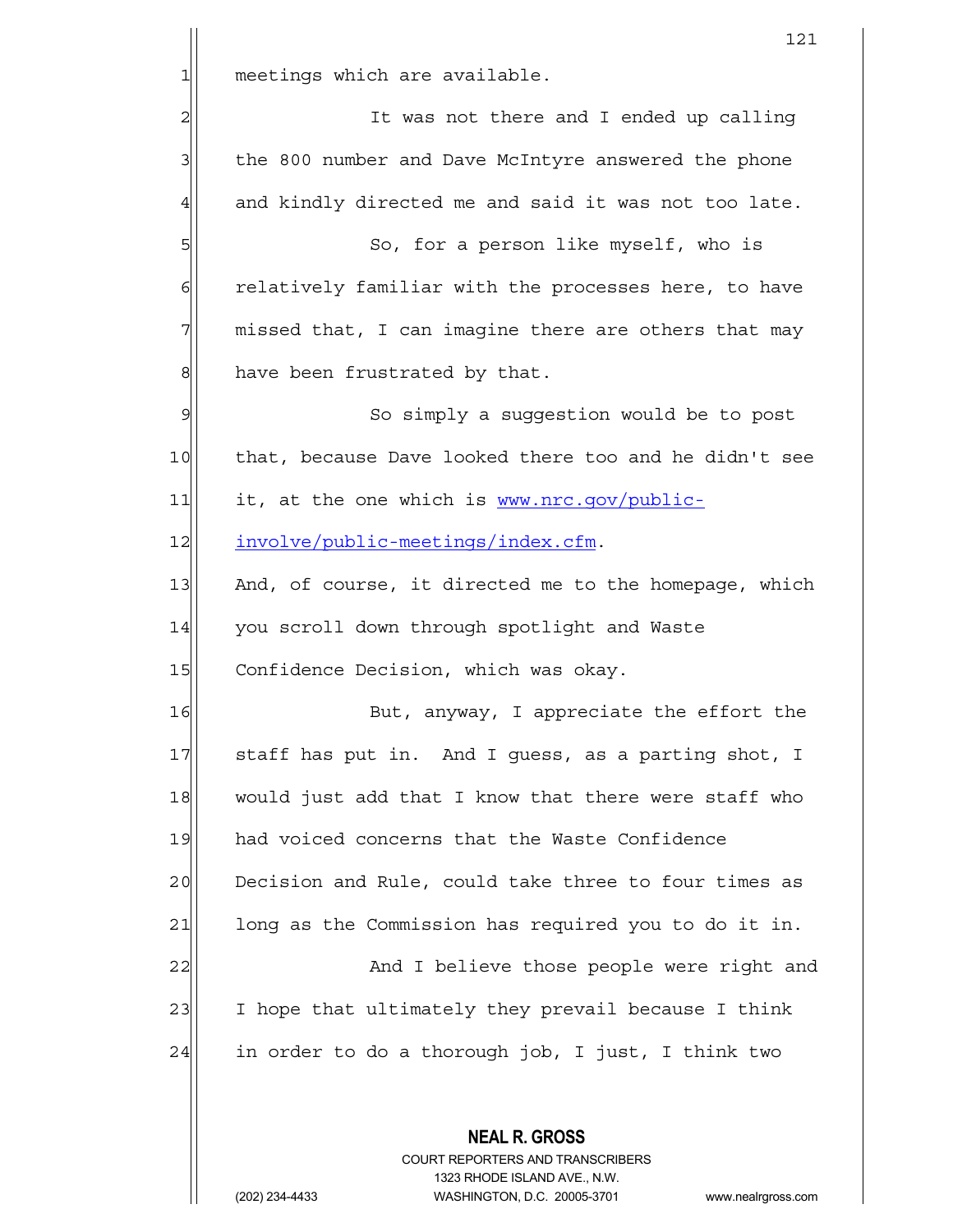|                | 122                                                                                                 |  |  |  |  |  |  |
|----------------|-----------------------------------------------------------------------------------------------------|--|--|--|--|--|--|
| 1              | years is way too short a time frame.                                                                |  |  |  |  |  |  |
| $\overline{c}$ | And I'll leave it at that. Thank you so                                                             |  |  |  |  |  |  |
| 3              | much.                                                                                               |  |  |  |  |  |  |
| 4              | MODERATOR CAMERON: Okay, and I think the                                                            |  |  |  |  |  |  |
| 5              | staff will pay attention to the difficulty, perhaps,                                                |  |  |  |  |  |  |
| 6              | of finding out an easier way of how to get through to                                               |  |  |  |  |  |  |
| 7              | the website.                                                                                        |  |  |  |  |  |  |
| 8              | So, thank you, Lou and I don't see                                                                  |  |  |  |  |  |  |
| 9              | anybody new yet, and it does say that Mary Lampert is                                               |  |  |  |  |  |  |
| 10             | on the line, but that couldn't be possible since she                                                |  |  |  |  |  |  |
| 11             | said she was going to hang up.                                                                      |  |  |  |  |  |  |
| 12             | I'm just kidding, Mary. Can we go to Don                                                            |  |  |  |  |  |  |
| 13             | Safer?                                                                                              |  |  |  |  |  |  |
| 14             | MR. SAFER: Can you hear me?                                                                         |  |  |  |  |  |  |
| 15             | MODERATOR CAMERON: Yes.                                                                             |  |  |  |  |  |  |
| 16             | MR. SAFER: Okay, thank you. I'm just                                                                |  |  |  |  |  |  |
| 17             | responding to the question about the approach to                                                    |  |  |  |  |  |  |
| 18             | outreach. And my observation is that if you're not                                                  |  |  |  |  |  |  |
| 19             | really used to working in these circles, you don't                                                  |  |  |  |  |  |  |
| 20             | know anything about this from the NRC.                                                              |  |  |  |  |  |  |
| 21             | The announcement comes in the Federal                                                               |  |  |  |  |  |  |
| 22             | Register and you have to be a very determined private                                               |  |  |  |  |  |  |
| 23             | citizen to be reading the Federal Register every day.                                               |  |  |  |  |  |  |
| 24             | So, if you really are serious about                                                                 |  |  |  |  |  |  |
|                |                                                                                                     |  |  |  |  |  |  |
|                | <b>NEAL R. GROSS</b>                                                                                |  |  |  |  |  |  |
|                | <b>COURT REPORTERS AND TRANSCRIBERS</b>                                                             |  |  |  |  |  |  |
|                | 1323 RHODE ISLAND AVE., N.W.<br>(202) 234-4433<br>WASHINGTON, D.C. 20005-3701<br>www.nealrgross.com |  |  |  |  |  |  |
|                |                                                                                                     |  |  |  |  |  |  |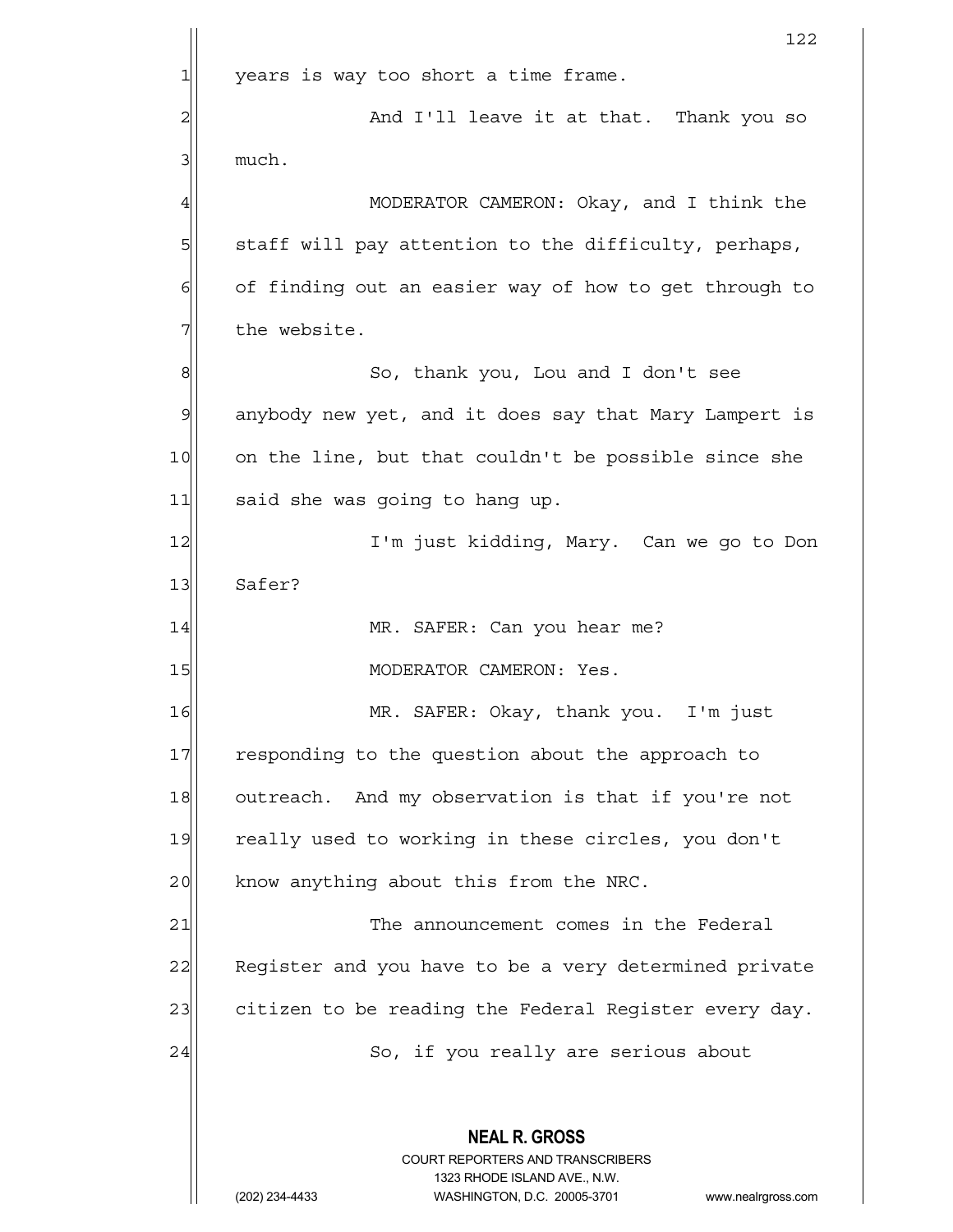1 reaching out beyond the circles that normally respond 2 and follow nuclear proceedings and NRC proceedings,  $3$  there has to be a way and I'm not a public relations 4 expert.

5 I'm sure you guys have people on your  $6$  staff that do, you know, PR work professionally. 7 There are numerous ways to reach out beyond the 8 | Federal Register.

9 9 The only way that I found out about this 10 was through the network of activists that follow 11 | these issues. And so basically the current state of 12 affairs is that the NRC will list these meetings in 13 the, you know, and proceedings in the Federal 14 Reqister and then on their website, which has been 15 stated.

16 It's not the easiest thing in the world 17 to navigate. It's not the hardest either, but, you 18 know, I appreciate the fact that you do have a 19 website and the information is there.

20 and I just want to make note that if you 21 are not a determined follower of radiological issues, 22 | nuclear power, then you are very unlikely to know 23 anything about this process at all, let along these 24 particular Webinars.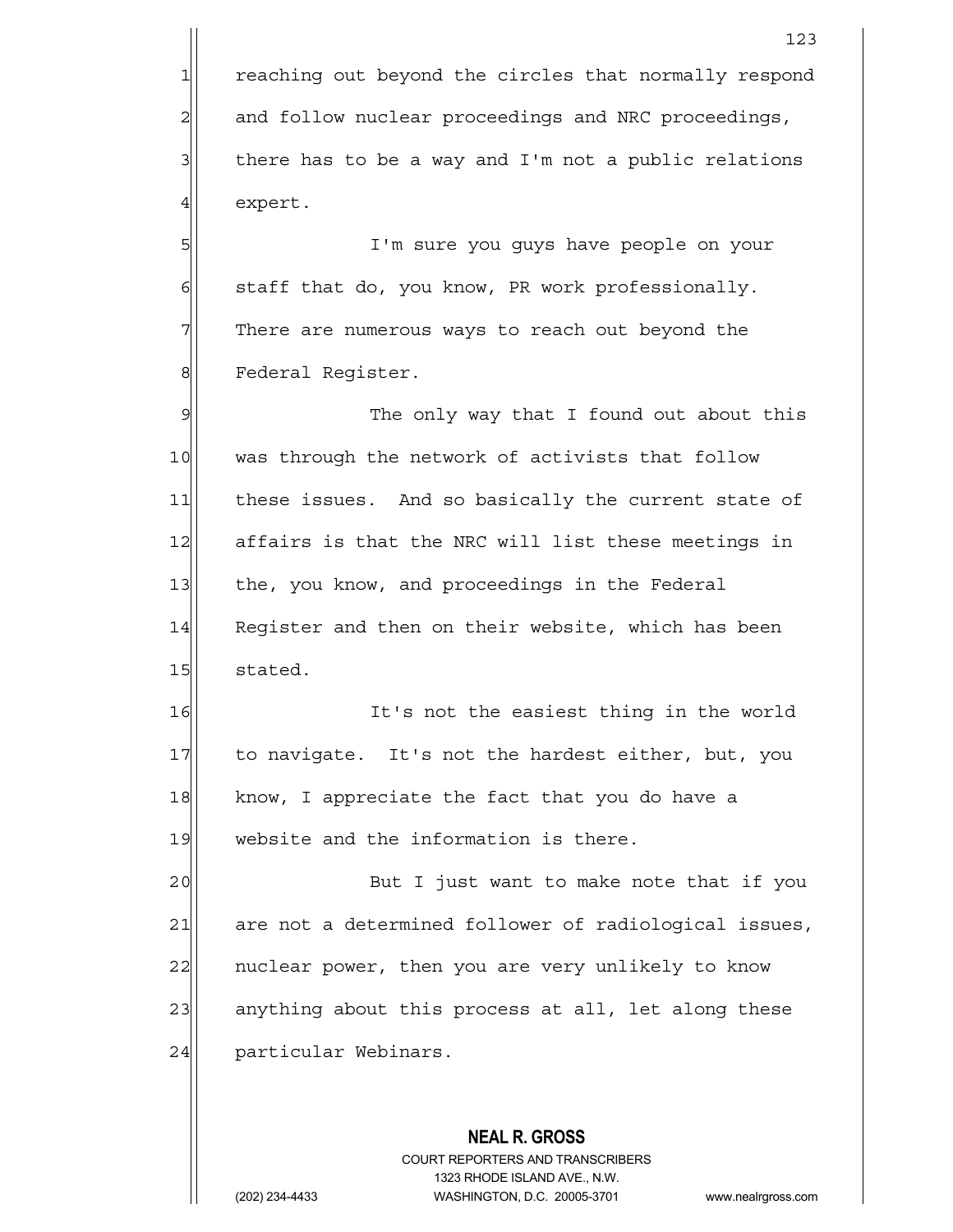1 1 And I think the NRC, if you really want 2 to, you have it in your power and certainly in your 3 capability of reaching out, way beyond what you're  $4$  doing.

5 S| S| And I would applaud that. I really think  $6$  that that would be a great step forward. And I would  $7$  just add that the process, any interaction with the 8 NRC, is fraught with the quasi-legal structure that  $9$  the NRC has set up that really, in my humble opinion, 10 is an impediment to interaction.

11 11 If you don't file your proceedings in 12 certain ways, you don't even, you're not even heard. 13 And so, we're left with having to use attorneys, who 14 are well versed in NRC procedure and practice and 15 policy, to even be able to get to the point where we 16 can be heard, and then have our concerns dismissed, 17 usually out of hand and with no good logical basis 18 for it.

19 But, so if the NRC really wants to open 20 up, you know, just, there are a million ways you can 21 become more consumer friendly and reach out beyond. 22 And I would really applaud that movement in that 23 direction. Thanks.

24 MODERATOR CAMERON: Okay, thank you, Don.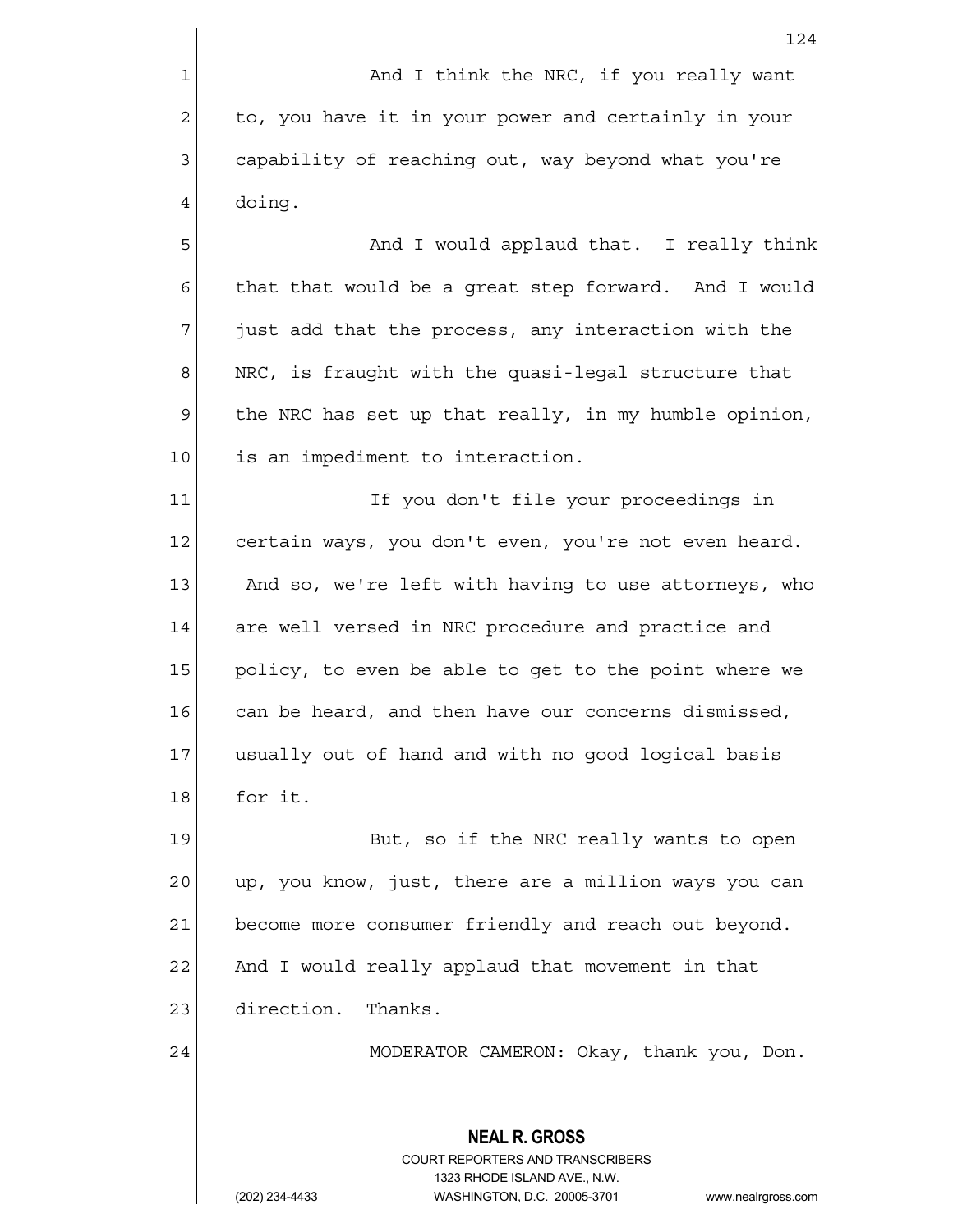|    | 125                                                             |  |  |  |  |  |  |
|----|-----------------------------------------------------------------|--|--|--|--|--|--|
| 1  | And all kidding aside, we do have Mary Lampert and              |  |  |  |  |  |  |
| 2  | Kevin Kamps on the phone. And let's go to Kevin.                |  |  |  |  |  |  |
| 3  | MR. KAMPS: Okay, thanks for this last                           |  |  |  |  |  |  |
| 4  | opportunity today.                                              |  |  |  |  |  |  |
| 5  | MODERATOR CAMERON: Okay.                                        |  |  |  |  |  |  |
| 6  | MR. KAMPS: Yes, again, a response to this                       |  |  |  |  |  |  |
| 7  | question from NRC staff about how to better the                 |  |  |  |  |  |  |
| 8  | outreach to the public for comments. I asked for it             |  |  |  |  |  |  |
| 9  | on November $14^{th}$ , in person there, but I'll repeat it     |  |  |  |  |  |  |
| 10 | today.                                                          |  |  |  |  |  |  |
| 11 | A simple email address where comments can                       |  |  |  |  |  |  |
| 12 | be submitted. I know that NRC has a web form                    |  |  |  |  |  |  |
| 13 | available, which is great. But an email would make              |  |  |  |  |  |  |
| 14 | it much more user-friendly to most folks.                       |  |  |  |  |  |  |
| 15 | It would save that extra step having to                         |  |  |  |  |  |  |
| 16 | go to the web form and fill it out and, you know.<br>It         |  |  |  |  |  |  |
| 17 | would simply be filling out the email address and               |  |  |  |  |  |  |
| 18 | then the message and hitting send, which would save             |  |  |  |  |  |  |
| 19 | some steps, actually,                                           |  |  |  |  |  |  |
| 20 | So please do provide an email address                           |  |  |  |  |  |  |
| 21 | where comments can be submitted. Another idea that              |  |  |  |  |  |  |
| 22 | NRC might consider is a way to phone in comments.               |  |  |  |  |  |  |
| 23 | And granted that there's a special staff on the side            |  |  |  |  |  |  |
| 24 | of the Waste Confidence Directorate, perhaps staff              |  |  |  |  |  |  |
|    |                                                                 |  |  |  |  |  |  |
|    | <b>NEAL R. GROSS</b><br><b>COURT REPORTERS AND TRANSCRIBERS</b> |  |  |  |  |  |  |

1323 RHODE ISLAND AVE., N.W.

 $\prod$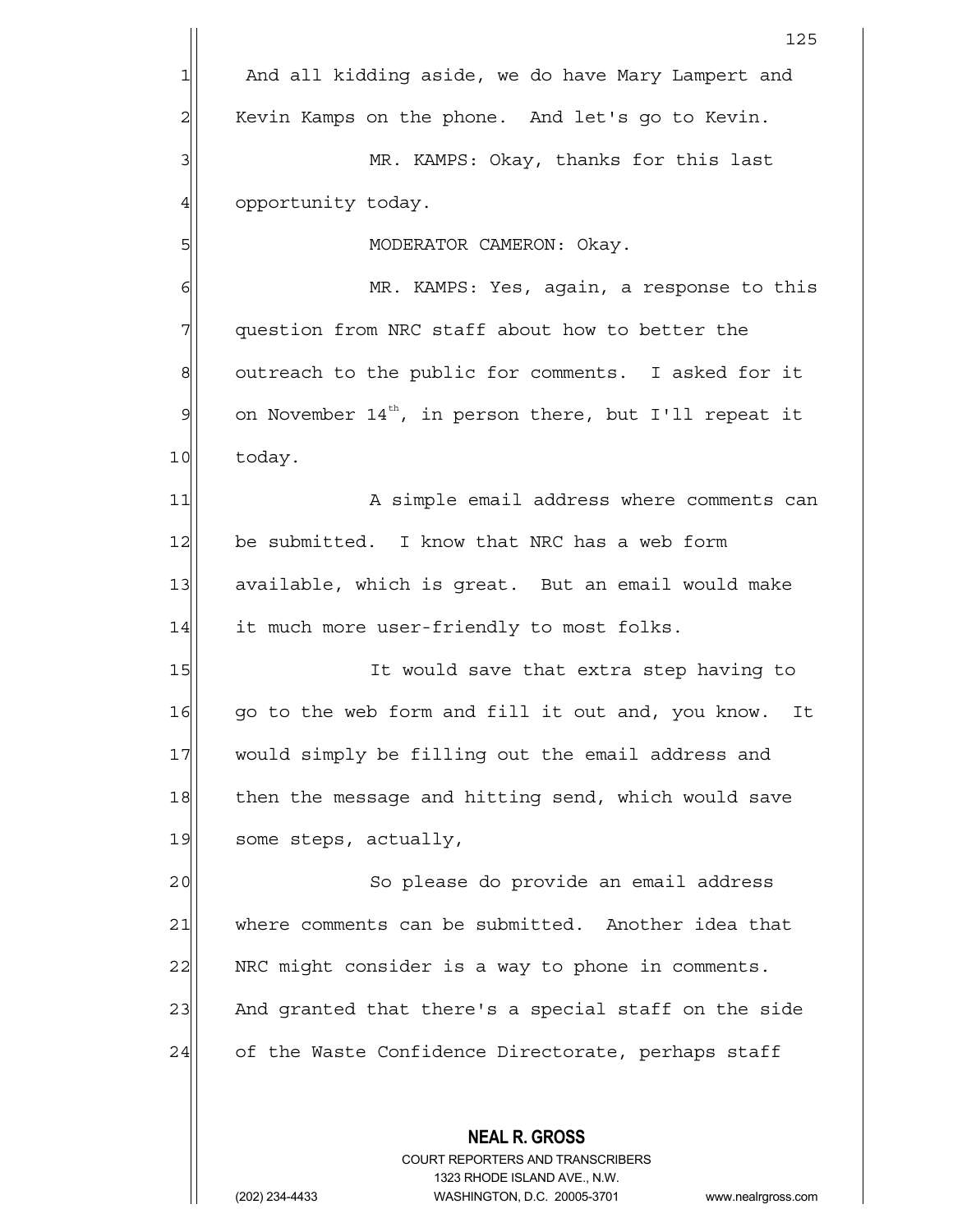**NEAL R. GROSS** COURT REPORTERS AND TRANSCRIBERS 1323 RHODE ISLAND AVE., N.W. 126  $1$  people could be made available. 2 and  $\vert$  2 I saw a couple of names. I'm not going 3 to remember them right now. I believe Ms. Rowe and 4 Ms. Wittick, perhaps. 5 Perhaps there could be a way for simply  $6$  having the public phone in, speak to an NRC staffer  $7$  and with the consent of the public commenter, that 8 | the comment be recorded. 9 | Given modern technology, even to the 10 point of automated systems, where that public comment 11 could then be transcribed, you know, into a digital 12 format and NRC would have that version. 13 and I think, this again is almost a 14 question of equity or justice, because there are 15 people in the country that lack internet access, for 16 various reasons. 17 and then this way telephone comments 18 would be made more, readily made. And I think, to 19 repeat what was said by some previous commenters just 20 | now, this whole rush job of the 70 days for  $21$  environmental scoping, is not acceptable. 22 | I would put forward a six month 23 Environmental Scoping Public Comment Period. And I  $24$  think that this is more in line with what we saw for,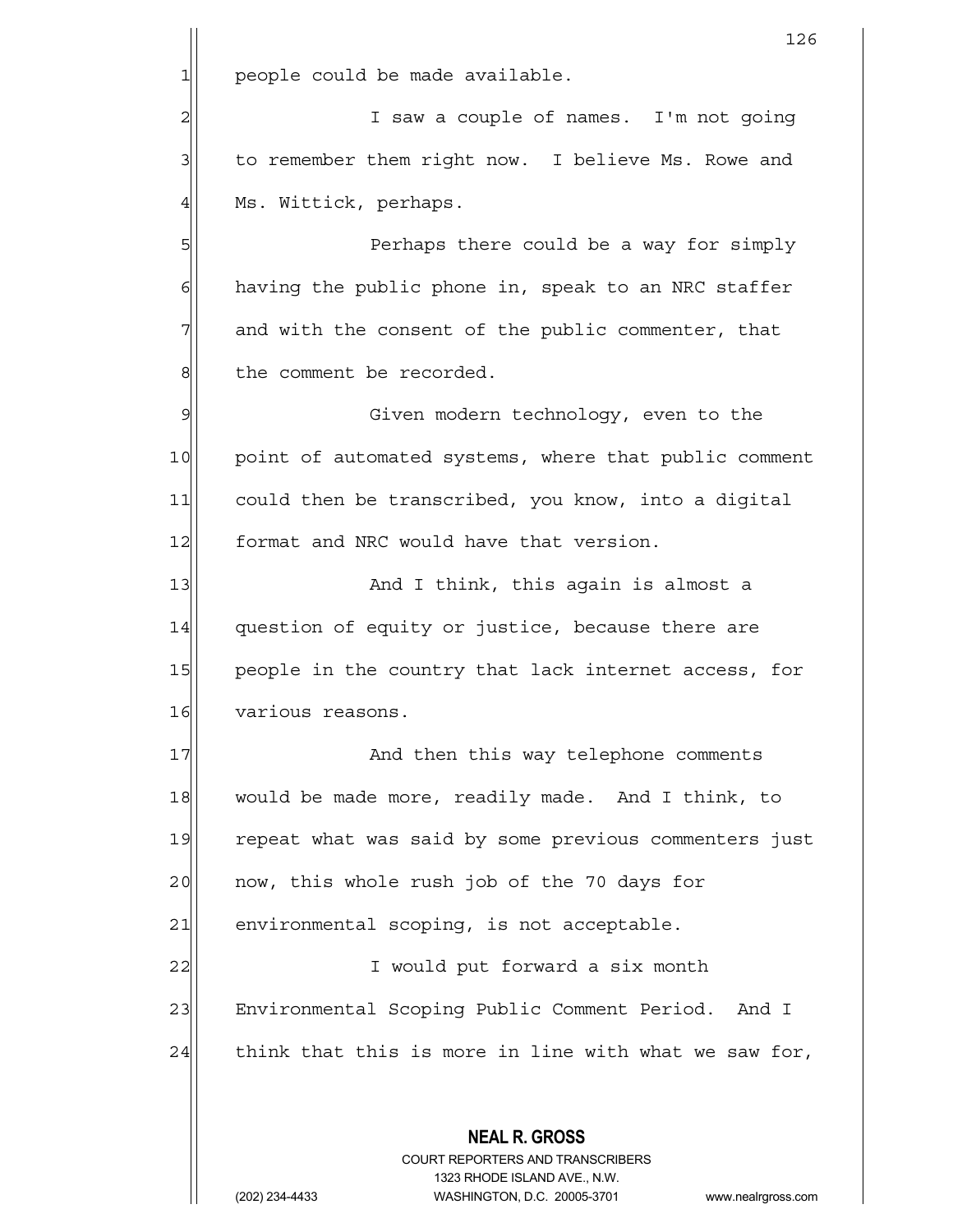**NEAL R. GROSS** COURT REPORTERS AND TRANSCRIBERS 127 1 for example, the Yucca Mountain Repository Proposal  $2$  that came out of the Department of Energy. 3 3 Granted, it was not given easily, it was 4 under public pressure that the Department of Energy 5 | stended comment deadlines. Even doubled the number 6 6 of in-person hearings. 7 And this was on draft Environmental 8 Impact Statement stage that I remember most clearly.  $9$  But, even at this stage, if NRC is truly interested 10 in hearing from large segments of the public, then a 11 much longer public comment period. 12 And, again, hearings in each reactor 13 community, in-person hearings. And in terms of 14 getting the word out that this is even underway as a 15 | possibility for folks to take part in, public 16 notices, television and radio ads. 17 Or at least public service announcements 18 will get the word out. And I know that NRC's Office 19 of Public Affairs has an extensive media list in 20 every region of the country. 21 Simply a press release out to the media 22 and that would not, you know, if budget lines are a 23 problem with taking active ads out, then the free 24 media that could be generated by simply sending out a

1323 RHODE ISLAND AVE., N.W.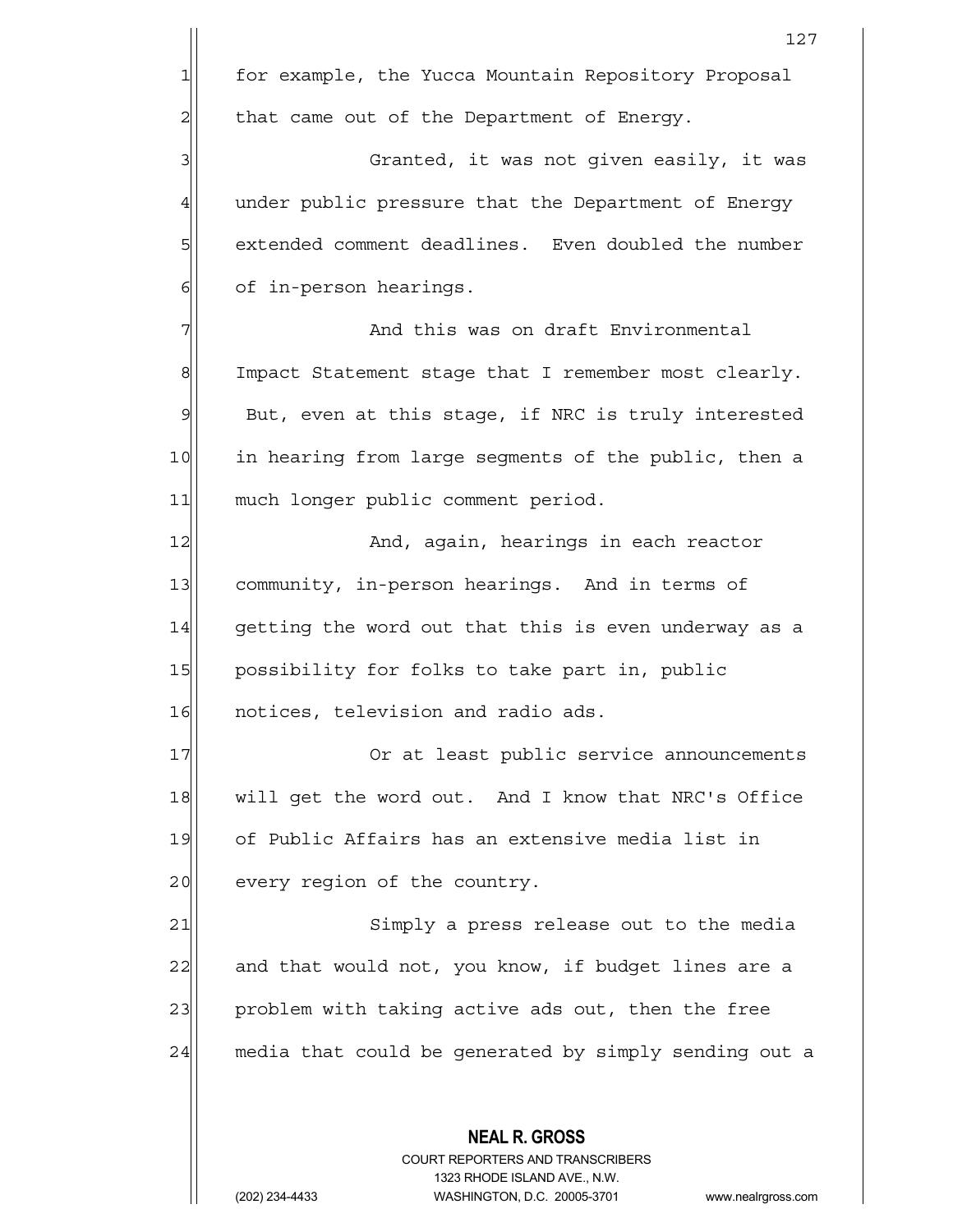**NEAL R. GROSS** COURT REPORTERS AND TRANSCRIBERS 1323 RHODE ISLAND AVE., N.W. (202) 234-4433 WASHINGTON, D.C. 20005-3701 www.nealrgross.com 128 1 press release to the country and hopefully media  $2$  would pick that up and put the word out. 3 and folks could then visit the  $4$  Directorate's website or the phone number, as I 5| mentioned, could be provided. So these are all some  $6$  ideas for extending public outreach. Thank you. 7 MODERATOR CAMERON: Thank you for those 8 suggestions, Kevin. And, Pat, could you put, could 9 you put Mary through to us? 10 MS. LAMPERT: Hi, Chip, can you hear me? 11 MODERATOR CAMERON: Yes. 12 MS. LAMPERT: I support all the 13 suggestions, particularly media to the various media, 14 you have that list, around each reactor site, should 15 generate interest with a simple, go to NRC's website 16 at, to get information to make comments by X date. 17 Simple. 18 Spinning off on comments regarding money, 19 I believe, it was made by the same commenter a couple 20 | of times. In the analysis, I'd like to see some 21 attention made to legislation and its potential 22 impact. 23 and 1 In particular, one of my concerns is 24 being an advocate of low density pool storage for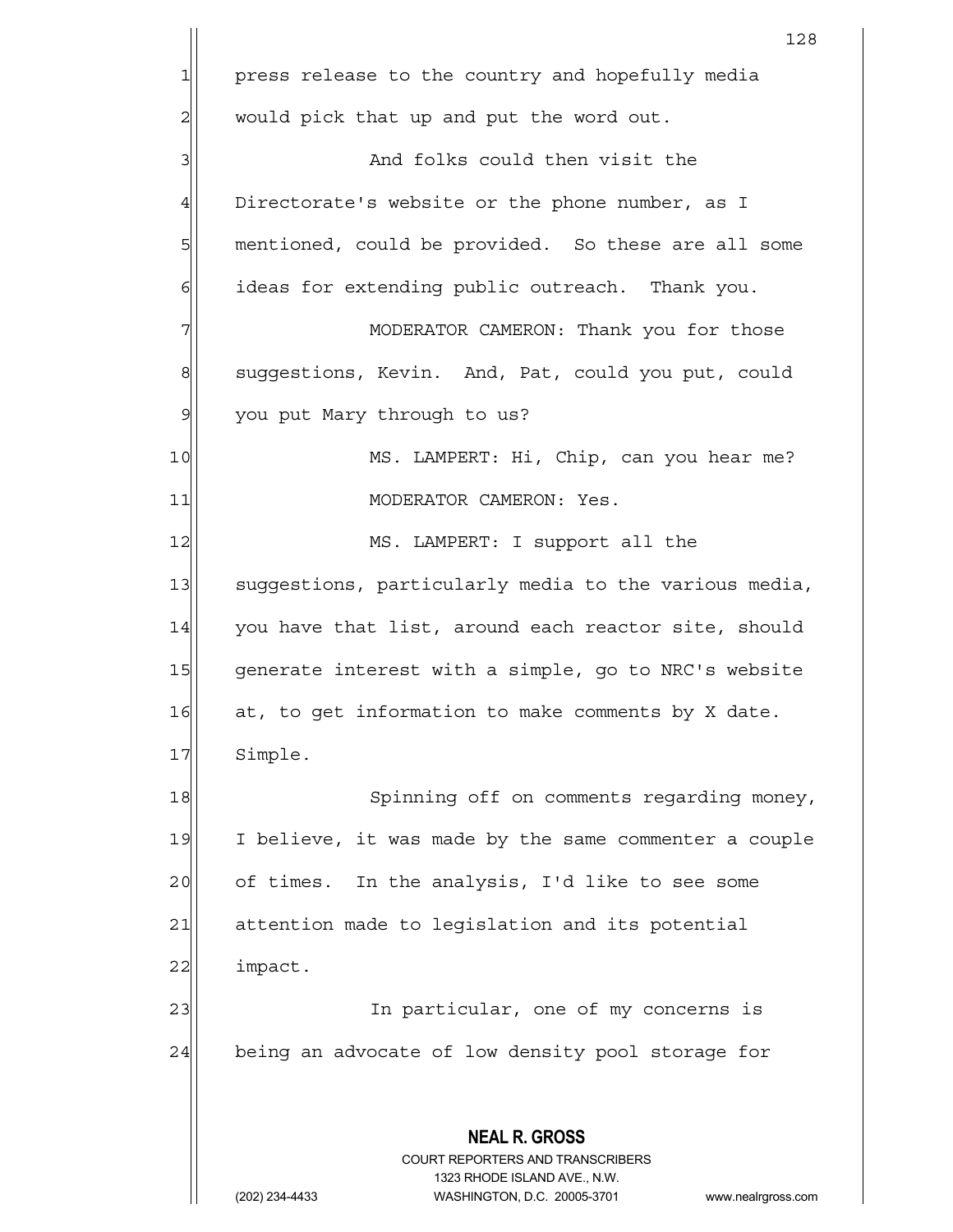| $\mathbf{1}$<br>$\overline{c}$ | BWRs is, what would be the effect if NRC actually<br>pushed and supported for the Nuclear Waste Policy Act |  |  |  |  |  |
|--------------------------------|------------------------------------------------------------------------------------------------------------|--|--|--|--|--|
|                                |                                                                                                            |  |  |  |  |  |
|                                |                                                                                                            |  |  |  |  |  |
| 3                              | to be amended so that the monies there could also be                                                       |  |  |  |  |  |
| $\overline{4}$                 | spent by Licensees for going to dry-cask storage for                                                       |  |  |  |  |  |
| 5                              | all assemblies, more than five years out of reactor.                                                       |  |  |  |  |  |
| $\epsilon$                     | That is something I think in looking                                                                       |  |  |  |  |  |
| 7                              | toward and analyzing safety on pool storage. The                                                           |  |  |  |  |  |
| $\mathbf{8}$                   | finances are a key issue, and therefore what Congress                                                      |  |  |  |  |  |
| $\mathcal{Q}$                  | does in this regard, would have an impact.                                                                 |  |  |  |  |  |
| 10                             | That might seem like a big stretch, but                                                                    |  |  |  |  |  |
| 11                             | it's something near and dear to my heart and money,                                                        |  |  |  |  |  |
| 12                             | let's face it, does and has been a driving factor in                                                       |  |  |  |  |  |
| 13                             | NRC's determination of whether they're going to                                                            |  |  |  |  |  |
| 14                             | consider, and I'm not trying to be snide on this,                                                          |  |  |  |  |  |
| 15                             | economic impact on the Licensees versus protection of                                                      |  |  |  |  |  |
| 16                             | public health and safety.                                                                                  |  |  |  |  |  |
| 17                             | And so there could be bridges,                                                                             |  |  |  |  |  |
| 18                             | legislatively, where you can have a little bit of                                                          |  |  |  |  |  |
| 19                             | your cake and eat it, too. That's all and I've loved                                                       |  |  |  |  |  |
| 20                             | this session and good talking to all and appreciate                                                        |  |  |  |  |  |
| 21                             | it. Bye, bye.                                                                                              |  |  |  |  |  |
| 22                             | MODERATOR CAMERON: Bye, bye, Mary.<br>And                                                                  |  |  |  |  |  |
| 23                             | we're going to take one more comment from Lou Zeller,                                                      |  |  |  |  |  |
| 24                             | who is on the line, and then we're going to go to                                                          |  |  |  |  |  |
|                                |                                                                                                            |  |  |  |  |  |
|                                | <b>NEAL R. GROSS</b>                                                                                       |  |  |  |  |  |
|                                | <b>COURT REPORTERS AND TRANSCRIBERS</b>                                                                    |  |  |  |  |  |
|                                | 1323 RHODE ISLAND AVE., N.W.<br>(202) 234-4433<br>WASHINGTON, D.C. 20005-3701<br>www.nealrgross.com        |  |  |  |  |  |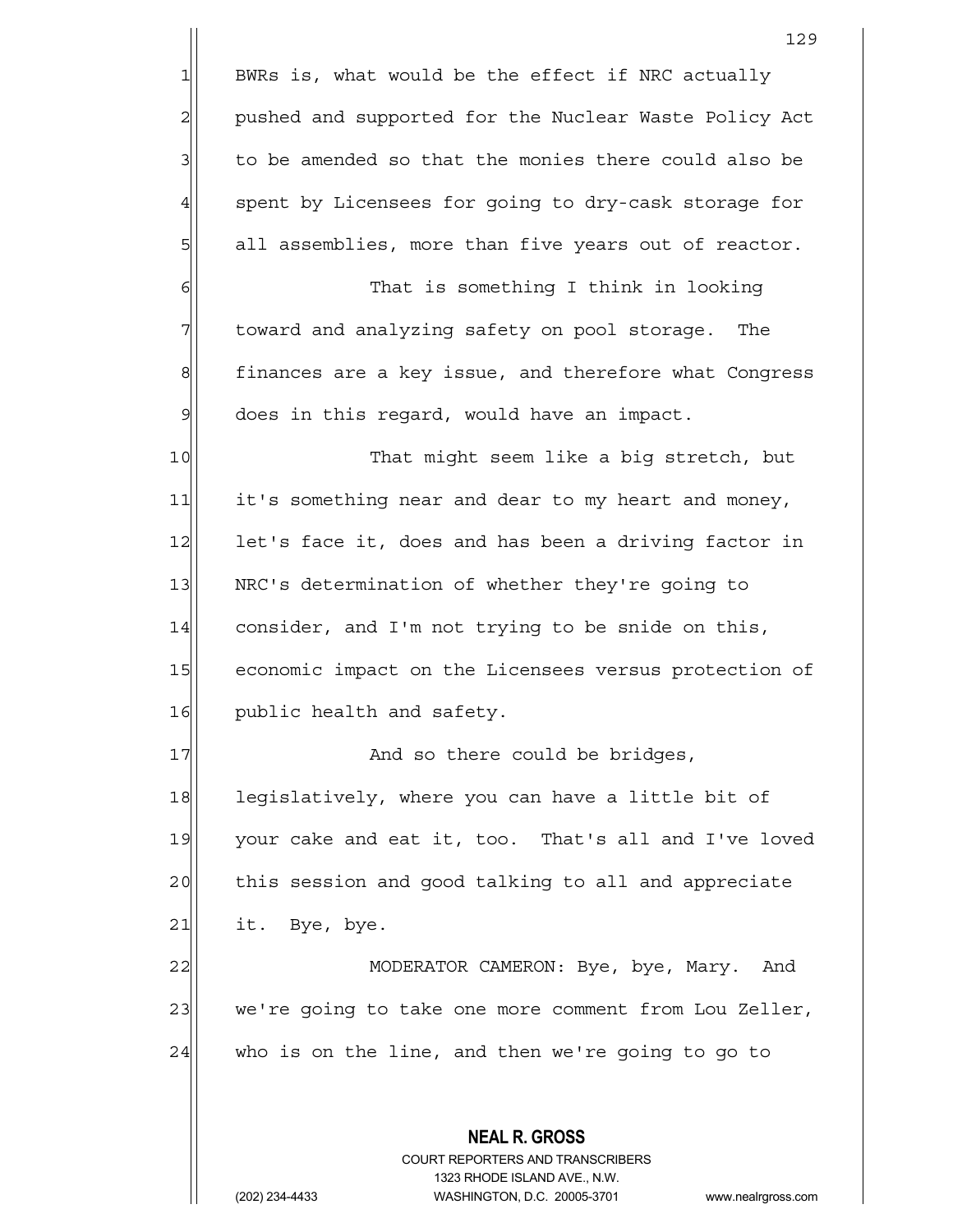**NEAL R. GROSS** COURT REPORTERS AND TRANSCRIBERS 1323 RHODE ISLAND AVE., N.W. (202) 234-4433 WASHINGTON, D.C. 20005-3701 www.nealrgross.com 130 1 Keith McConnell to, as a senior official, to close 2 | the meeting out for us. Lou. 3 MR. ZELLER: Hi, Chip, thank you. Just  $4$  some parting, just one final comment. And I wish I 5 | could see your faces when I make this suggestion but 6 in terms of outreach, Facebook is one of those tools 7 which I think could be used, could be taken advantage 8 of to help get the word out. 9 I mean, that's how we do it, so that's 10 just a final suggestion. 11|| MODERATOR CAMERON: Okay, thanks, Lou. 12 And, Pat, I take it we don't have anybody else, 13 right? Correct? 14 OPERATOR: Correct, sir. 15 | MODERATOR CAMERON: Thank you for your 16 help, too, today. And we're going to go to Keith 17 McConnell to, for some final remarks. 18 MR. MCCONNELL: Okay, thank you, Chip. We 19 do appreciate the people who have participated in our 20 Webinar and taking the time to give us their 21 comments, ask the questions. 22 So, again, we do appreciate that effort. 23 Additionally, thank everyone for what I thought were 24 very thoughtful comments and, like the meetings we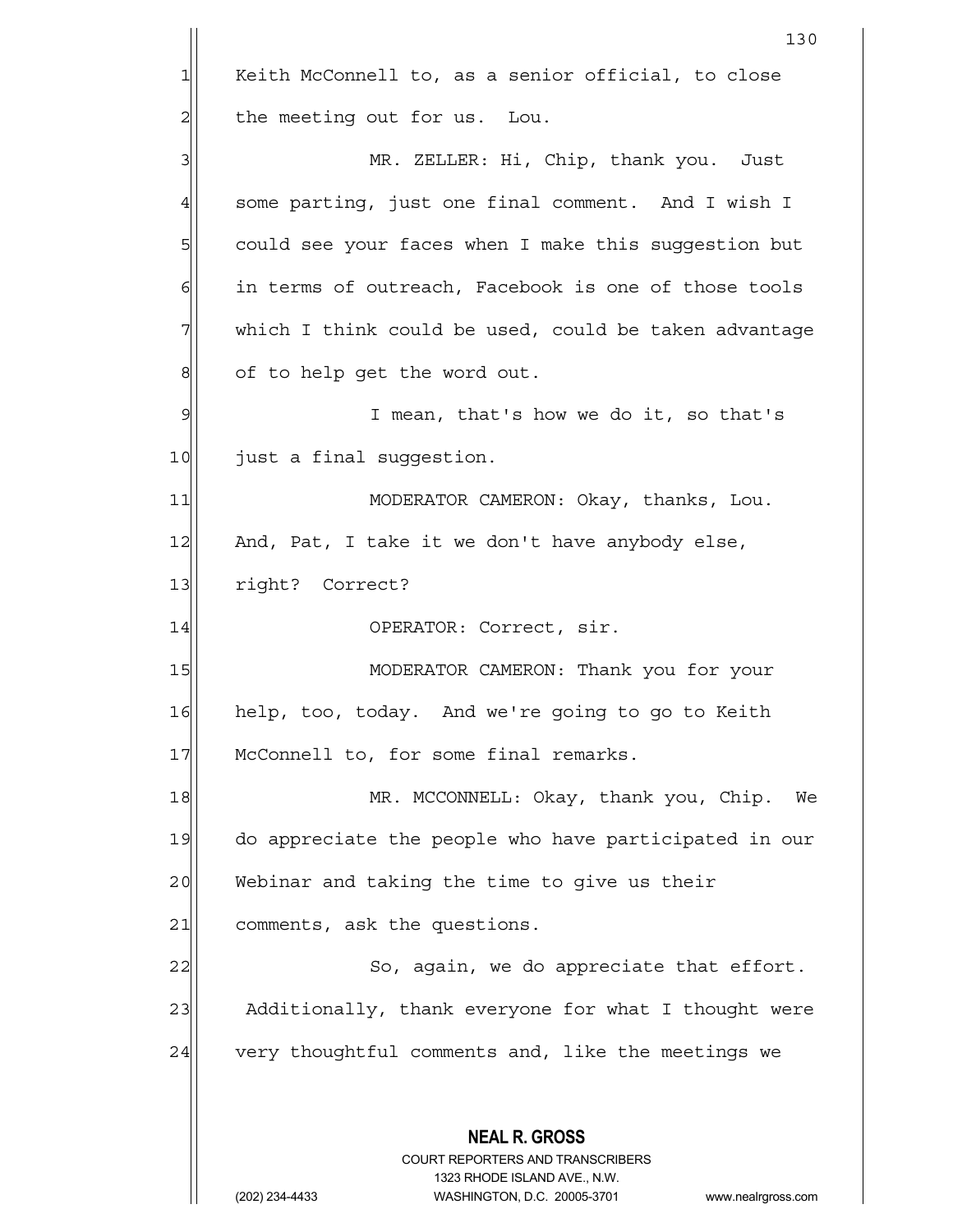**NEAL R. GROSS** COURT REPORTERS AND TRANSCRIBERS 1323 RHODE ISLAND AVE., N.W. 131  $1$  had on November 14<sup>th</sup>, everyone was very respectful of 2 time and therefore I think we benefitted from the  $3$  fact that we had, you know, the opportunity to hear a 4 broad range of comments. 5|| So we appreciate that, also. We will  $6$  act, to the extent we can, to improve our outreach 7 | programs. And some of the suggestions we got there I 8| think are very valuable to us. 9 So, again, thanks for that. And the last 10 | thing I would say is to remind everybody that 11 tomorrow night we have the second Webinar. It will 12 be much like this Webinar in the sense that we'll do 13 the same presentations. 14 But hopefully we'll reach people on the 15 west coast with that Webinar. So, again, thanks for 16 participating and we look forward to hearing your 17 comments on the draft when we get to that stage in 18 the process. So, thank you, Chip. 19 MODERATOR CAMERON: So we're adjourned. 20 | MR. MCCONNELL: We're adjourned. 21 | MODERATOR CAMERON: Thank you, good 22 afternoon. 23 | OPERATOR: Thank you for your  $24$  participation on today's conference.